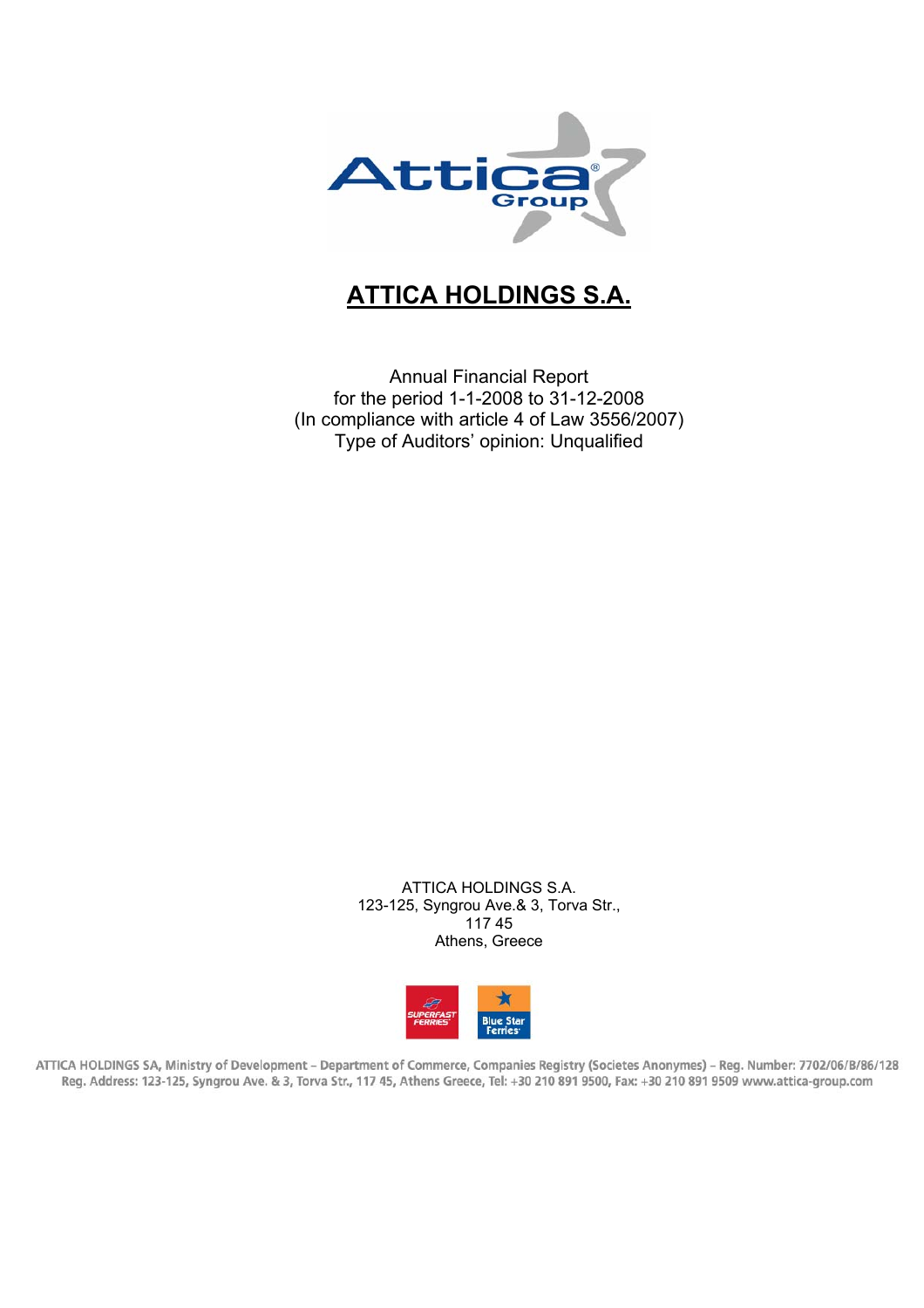

|                                                     | <b>CONTENTS</b>                                                                | Page      |  |  |  |  |  |  |  |
|-----------------------------------------------------|--------------------------------------------------------------------------------|-----------|--|--|--|--|--|--|--|
| <b>Statement of the Board of Directors' Members</b> |                                                                                |           |  |  |  |  |  |  |  |
|                                                     | <b>Independent Auditors' Report</b>                                            | $5-6$     |  |  |  |  |  |  |  |
|                                                     | <b>Annual Report of the Board of Directors</b>                                 | $7 - 21$  |  |  |  |  |  |  |  |
|                                                     | Annual Consolidated and Company Financial Statements for the fiscal            |           |  |  |  |  |  |  |  |
| year 2008                                           |                                                                                | 22-96     |  |  |  |  |  |  |  |
|                                                     | Income Statement of the Group and the Company                                  | 23        |  |  |  |  |  |  |  |
|                                                     | Balance Sheet as at 31 <sup>st</sup> of December 2008 and at December 31, 2007 | 24        |  |  |  |  |  |  |  |
|                                                     | Statement of Changes in Equity of the Group (period 1-1 to 31-12-2008)         | 25        |  |  |  |  |  |  |  |
|                                                     | Statement of Changes in Equity of the Group (period 1-1 to 31-12-2007)         | 26        |  |  |  |  |  |  |  |
|                                                     | Statement of Changes in Equity of the Parent (period 1-1 to 31-12-2008)        | 27        |  |  |  |  |  |  |  |
|                                                     | Statement of Changes in Equity of the Parent (period 1-1 to 31-12-2007)        | 28        |  |  |  |  |  |  |  |
|                                                     | Cash Flow Statement (period 1-1 to 31-12 2008 and 2007)                        | 29        |  |  |  |  |  |  |  |
|                                                     | <b>Notes to the Financial Statements</b>                                       | 30        |  |  |  |  |  |  |  |
| 1.                                                  | <b>General Information</b>                                                     | 30        |  |  |  |  |  |  |  |
| 2.                                                  | <b>Significant Group accounting policies</b>                                   | 30        |  |  |  |  |  |  |  |
| 2.1.                                                | Basis of preparation of financial statements                                   | 31        |  |  |  |  |  |  |  |
| 2.1.1.                                              | Major accounting judgments and main sources                                    |           |  |  |  |  |  |  |  |
|                                                     | of uncertainty for accounting estimations                                      | $31 - 32$ |  |  |  |  |  |  |  |
| 2.2.                                                | Consolidation                                                                  |           |  |  |  |  |  |  |  |
| 2.2.1.                                              | <b>Basis of consolidation</b>                                                  | 32        |  |  |  |  |  |  |  |
| 2.2.2.                                              | <b>Subsidiaries</b>                                                            | 32        |  |  |  |  |  |  |  |
| 2.2.3.                                              | <b>Consolidated financial statements</b>                                       | 32        |  |  |  |  |  |  |  |
| 2.3.                                                | Goodwill                                                                       | 33        |  |  |  |  |  |  |  |
| 2.4.                                                | Investments                                                                    | 33        |  |  |  |  |  |  |  |
| 2.5.                                                | Tangible assets                                                                | 34        |  |  |  |  |  |  |  |
| 2.6.                                                | Intangible assets                                                              | $34 - 35$ |  |  |  |  |  |  |  |
| 2.7.                                                | Impairment of assets                                                           | 35        |  |  |  |  |  |  |  |
| 2.8.                                                | Investments property                                                           | 35        |  |  |  |  |  |  |  |
| 2.9.                                                | Inventories                                                                    | 36        |  |  |  |  |  |  |  |
| 2.10.                                               | Trade receivables                                                              | 36        |  |  |  |  |  |  |  |
| 2.11.<br>2.12.                                      | Cash and cash equivalents                                                      | 36        |  |  |  |  |  |  |  |
| 2.13.                                               | Share capital                                                                  | 36        |  |  |  |  |  |  |  |
| 2.14.                                               | <b>Dividends</b><br>Revenue                                                    | 36<br>36  |  |  |  |  |  |  |  |
| 2.14.1                                              | Revenue from fares                                                             | 37        |  |  |  |  |  |  |  |
| 2.14.2.                                             | Revenue from on board sales                                                    | 37        |  |  |  |  |  |  |  |
| 2.14.3.                                             | Revenue from travel agency services                                            | 37        |  |  |  |  |  |  |  |
| 2.14.4.                                             | Interest income                                                                | 37        |  |  |  |  |  |  |  |
| 2.14.5.                                             | Dividend income                                                                | 37        |  |  |  |  |  |  |  |
| 2.15.                                               | Accounting for Government grants and disclosure of Government                  |           |  |  |  |  |  |  |  |
|                                                     | Assistance                                                                     | 37        |  |  |  |  |  |  |  |
| 2.15.1.                                             | Government grants related to assets                                            | 37        |  |  |  |  |  |  |  |
| 2.15.2.                                             | Government grants related to income                                            | 38        |  |  |  |  |  |  |  |
| 2.16.                                               | Segment reporting                                                              | 38        |  |  |  |  |  |  |  |
| 2.17                                                | <b>Expenses</b>                                                                | 38        |  |  |  |  |  |  |  |
| 2.17.1.                                             | Borrowing costs                                                                | 38        |  |  |  |  |  |  |  |
| 2.17.1.1.                                           | Recognition of borrowing costs                                                 | 39        |  |  |  |  |  |  |  |
| 2.17.1.2.                                           | Capitalization procedures of borrowing costs                                   | 39        |  |  |  |  |  |  |  |
| 2.17.2.                                             | <b>Employee benefits</b>                                                       | 39        |  |  |  |  |  |  |  |
| $2.17.2.1$ .                                        | Short-term benefits                                                            | 39        |  |  |  |  |  |  |  |
|                                                     |                                                                                |           |  |  |  |  |  |  |  |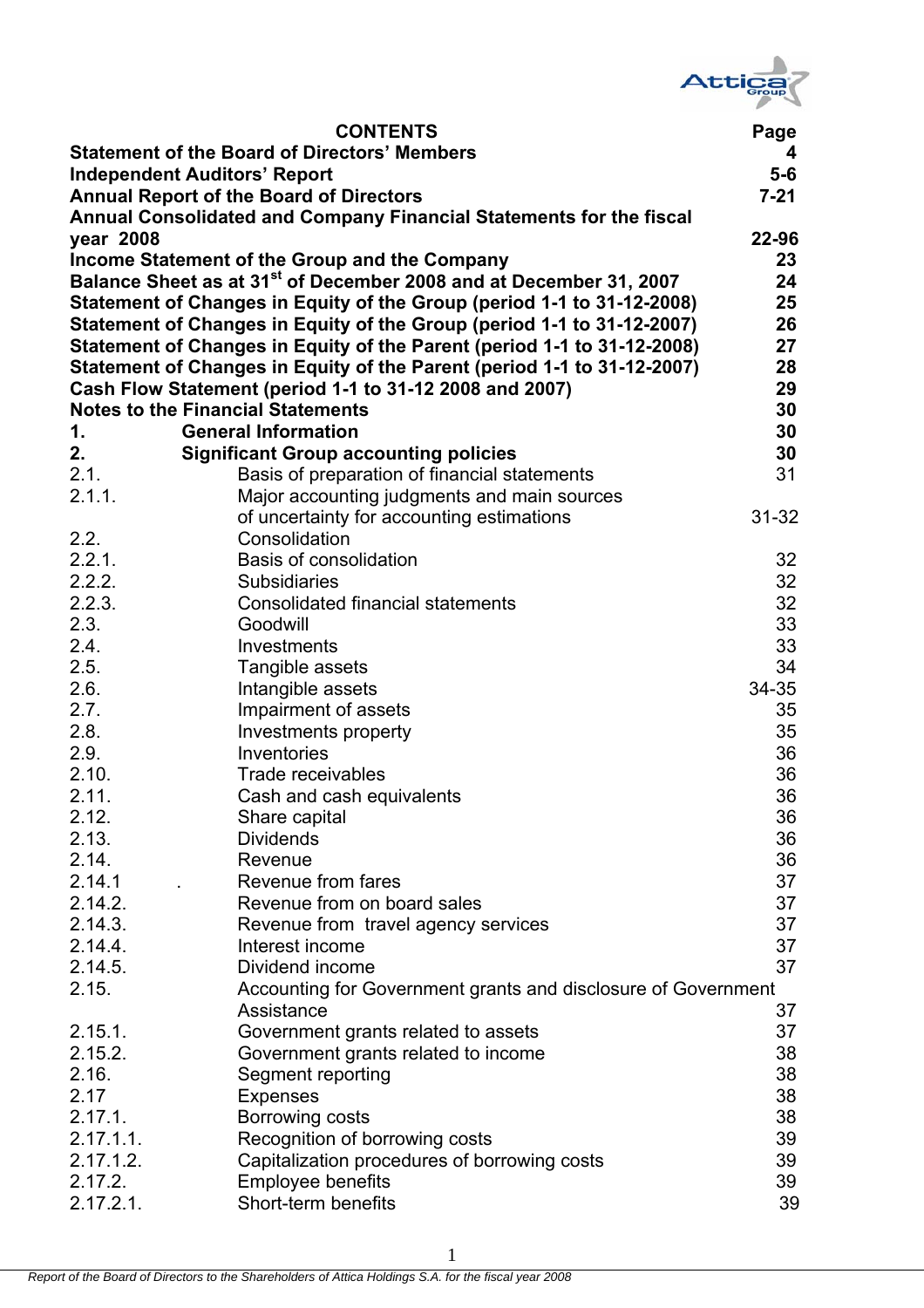

| 2.17.2.2. | Defined benefit plans                                           | 39        |
|-----------|-----------------------------------------------------------------|-----------|
| 2.17.3.   | Leases                                                          | 39        |
| 2.17.3.1. | <b>Finance leases</b>                                           | 39        |
| 2.17.3.2. | <b>Operating leases</b>                                         | 39        |
| 2.17.4.   | Provisions, contingent liabilities and contingent assets        | 40        |
| 2.17.5.   | Allocation of revenue and expenses                              | 40        |
| 2.17.5.1. | Allocation of joint revenue and expenses                        | 40        |
| 2.17.5.2. | Allocation of expenses on a monthly basis                       | 40        |
| 2.18.     | Current and deferred income taxes                               | 40        |
| 2.18.1.   | Income tax on profit from shipping activities                   | 40        |
| 2.18.2.   | Income tax on profit from financial revenues                    | 40        |
| 2.18.3.   | Income tax on profit from non-shipping activities               | 41        |
| 2.19.     | The effect of changes in foreign exchange rates                 | 41        |
| 2.20.     | <b>Financial instruments</b>                                    | 41        |
| 2.21.     | Earnings per share                                              | 42        |
| 2.22.     | Adoption of new IFRS and Interpretations from 1/1/2008          | 42        |
| 2.22.1.   | IFRIC 11: IFRS 2 - Group and Treasury share transaction         | 42        |
| 2.22.2.   | <b>IFRIC 12: Service Concession Arrangements</b>                | 43        |
| 2.22.3.   | IFRIC 14: IAS 19 – The limit on a defined benefit asset minimum |           |
|           | funding requirements and their interaction                      | 43        |
| 2.22.4.   | Amendments to IAS 19 and IFRS 7 - Reclassification of           |           |
|           | financial assets                                                | 43        |
| 2.23.     | Accounting Standards, amendments and interpretations in         |           |
|           | existing accounting standards with later effect date            | 44        |
| 2.23.1.   | IAS 23: Borrowing Costs                                         | 44        |
| 2.23.2.   | IAS 1: Presentation of financial statements                     | 44        |
| 2.23.3.   | Amendments to IFRS 2 - Share-based payment                      | 44        |
| 2.23.4.   | <b>IFRS 3: Business combinations</b>                            | 45        |
| 2.23.5.   | IAS 27: Consolidated Financial Statements and Accounting for    |           |
|           | <b>Investments in Subsidiaries</b>                              | 45        |
| 2.23.6.   | IAS 32: Financial Instruments: Disclosure and Presentation and  |           |
|           | IAS 1: Presentation of financial statements                     | 45        |
| 2.23.7.   | IAS 39: Recognition and Measurement. Eligible hedged items      | 45        |
| 2.23.8.   | Annual improvements, 2008                                       | 45        |
| 2.23.9.   | <b>IFRIC 13: Customer Loyalty Programmes</b>                    | 46        |
| 2.23.10.  | IFRIC 15: Agreements for the Construction of Real Estate        | 46        |
| 2.23.11.  | IFRIC 16: Hedges of a Net Investment in a Foreign Operation     | 46        |
| 2.23.12.  | <b>IFRIC 17: Distributions of Non-cash Assets to Owners</b>     | 47        |
| 2.23.13.  | IFRIC 18: Transfers of Assets from Customers                    | 47        |
| 3.        | <b>Financial risk management</b>                                | 47        |
| 3.1.      | <b>Financial risk factors</b>                                   | 47        |
| 3.1.1.    | Foreign currency risk                                           | 47-49     |
| 3.1.2.    | Credit risk                                                     | 49        |
| 3.1.3.    | Liquidity risk                                                  | 50        |
| 3.1.4.    | Interest rate risk                                              | $51 - 52$ |
| 3.1.5.    | Capital management                                              | $52 - 53$ |
| 3.1.6.    | Fuel oil prices fluctuation risk                                | 53-54     |
| 3.1.7.    | Competition                                                     | 54        |
| 3.2.      | Determination of fair values                                    | 54        |
| 4.        | <b>Related party disclosures</b>                                | 54        |
| 4.1.      | Intercompany transactions                                       | 54-58     |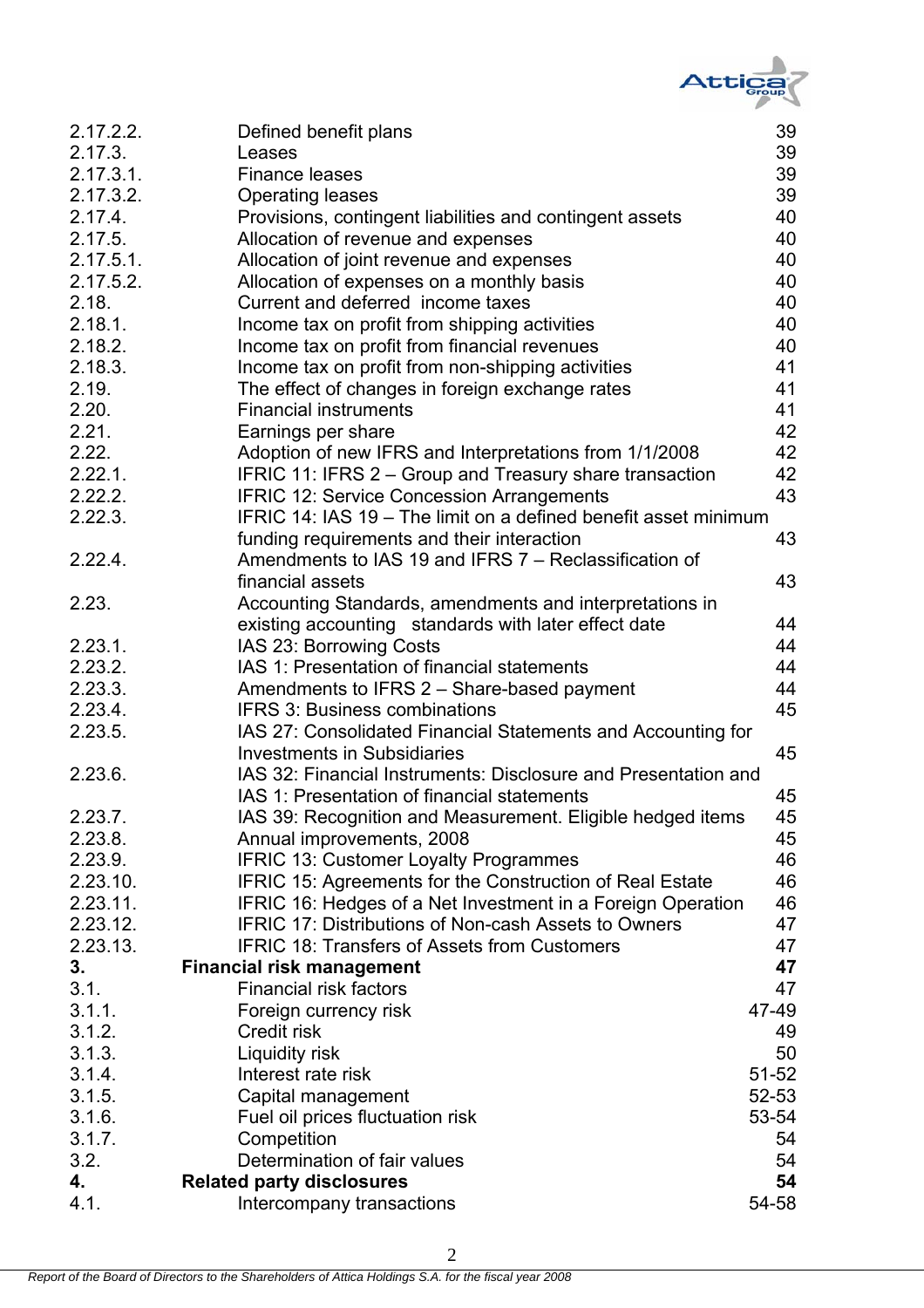

| 4.2.   | Participation of the members of the Board of Directors<br>to the Board of Directors of other companies as at 31/12/2008 | 59     |
|--------|-------------------------------------------------------------------------------------------------------------------------|--------|
| 4.3.   | Guarantees                                                                                                              | 59     |
| 4.4.   | Board of Directors and Executive Directors' Fees                                                                        | 60     |
| 5.     | <b>Financial Statements Analysis</b>                                                                                    | 60     |
| 5.1.   | Revenue analysis and geographical segment report                                                                        | 60-62  |
| 5.2.   | Cost of sales - Administrative Expenses - Distribution                                                                  |        |
|        | <b>Expenses</b>                                                                                                         | 62-64  |
| 5.3.   | <b>Other Operating Income</b>                                                                                           | 64     |
| 5.4.   | <b>Other Financial Results</b>                                                                                          | 65     |
| 5.5.   | <b>Financial Expenses</b>                                                                                               | 65     |
| 5.6.   | <b>Financial Income</b>                                                                                                 | 66     |
| 5.7.   | Dividends Income                                                                                                        | 66     |
| 5.8.   | Profit/ (Loss) from sale of tangible assets                                                                             | 66     |
| 5.9.   | Income taxes                                                                                                            | 66-67  |
| 5.10.  | Earning per share – basic                                                                                               | 67     |
| 5.11.  | Tangible assets                                                                                                         | 67-71  |
| 5.12.  | Intangible assets                                                                                                       | 72-73  |
| 5.13.  | Investments in subsidiaries                                                                                             | 73-76  |
| 5.14.  | Other Non - Current Assets                                                                                              | 76-77  |
| 5.15.  | Deferred Tax Assets - Liabilities                                                                                       | 77     |
| 5.16.  | Inventories                                                                                                             | 77     |
| 5.17.  | Trade and other receivables                                                                                             | 78-79  |
| 5.18.  | Other current assets                                                                                                    | 79     |
| 5.19.  | Cash and cash equivalents                                                                                               | 79     |
| 5.20.  | Share capital – Reserves                                                                                                | 80-82  |
| 5.21.  | Deferred tax liabilities                                                                                                | 82     |
| 5.22.  | Accrued pension and retirement obligations                                                                              | 82-84  |
| 5.23.  | Long-term borrowings                                                                                                    | 85-86  |
| 5.24.  | <b>Derivatives</b>                                                                                                      | 86     |
| 5.25.  | <b>Non-Current Provisions</b>                                                                                           | 87     |
| 5.26.  | Trade and other payables                                                                                                | 87     |
| 5.27.  | Tax liabilities                                                                                                         | 87     |
| 5.28.  | <b>Other current liabilities</b>                                                                                        | 88     |
| 6.     | <b>Contingent assets and liabilities</b>                                                                                | 88     |
| 7.     | Merger by absorption of the subsidiaries Superfast ferries                                                              |        |
|        | Maritime S.A. and Blue Star Maritime S.A.                                                                               | 89-90  |
| 7.1.   | Supplementary Financial information pertaining to the merger                                                            | 90     |
| 7.1.1. | <b>Balance Sheet and Income Statement items of SUPERFAST</b>                                                            |        |
|        | <b>FERRIES S.A.</b>                                                                                                     | 90     |
| 7.1.2. | <b>Balance Sheet and Income Statement items of BLUE STAR</b>                                                            |        |
|        | <b>MARITIME S.A.</b>                                                                                                    | 90-91  |
| 7.1.3. | Presentation of the effect of the merger on equity and Income                                                           |        |
|        | <b>Statement</b>                                                                                                        | 91-95  |
| 8.     | Presentation and analysis of reclassified items of                                                                      |        |
|        | the period 1-1 to 31-12-2007                                                                                            | 95     |
| 9.     | Events after the balance sheet date                                                                                     | 96     |
| 10.    | <b>Proposed Dividend Payable</b>                                                                                        | 96     |
|        | Figures and Information for the period from January 1 to December 31, 2008                                              | 97     |
| 11.    | Information as per Article 10 of law 3401/2005                                                                          |        |
|        | <b>Availability of the Annual Financial Statements</b>                                                                  | 98-109 |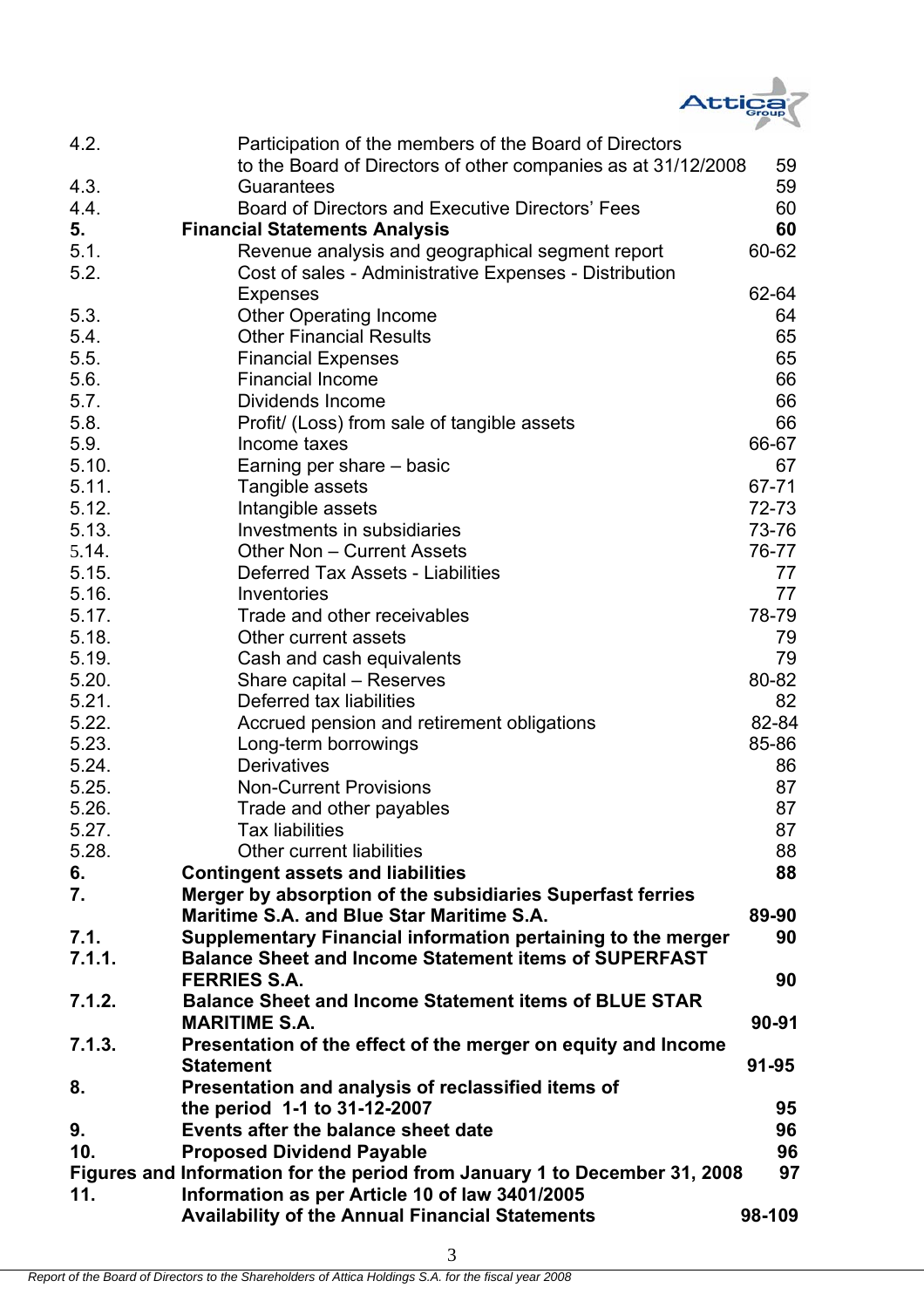

#### **STATEMENT OF THE BOARD OF DIRECTORS' MEMBERS (In accordance with article 5, par. 2 of Law 3556/2007)**

It is hereby stated that, to the best of our knowledge, the semiannual company and consolidated financial statements of ATTICA HOLDINGS S.A. for the period from 1 January 2008 to 31 December 2008, which were prepared in accordance with the current International Financial Reporting Standards (IFRS), give a true picture of the assets and liabilities, the shareholder's equity and the profit and loss account of the Group and of the Company, as well as of the companies included in the consolidation as a whole, in accordance with the provisions laid down in paragraphs 3 to 5 of Law No. 3556/2007.

It is also hereby stated, to the best of our knowledge, the semiannual report prepared by the Board of Directors includes a true presentation required in accordance with the provisions laid down in paragraphs 6 of article 5 of Law No. 3556/2007.

Athens, March 20, 2009

Confirmed by

| <b>Charalambos S. Paschalis</b> | <b>Petros M. Vettas</b>  | <b>Spiros Ch. Paschalis</b> |
|---------------------------------|--------------------------|-----------------------------|
| Chairman of the B.O.D.          | <b>Managing Director</b> | Member of the B.O.D.        |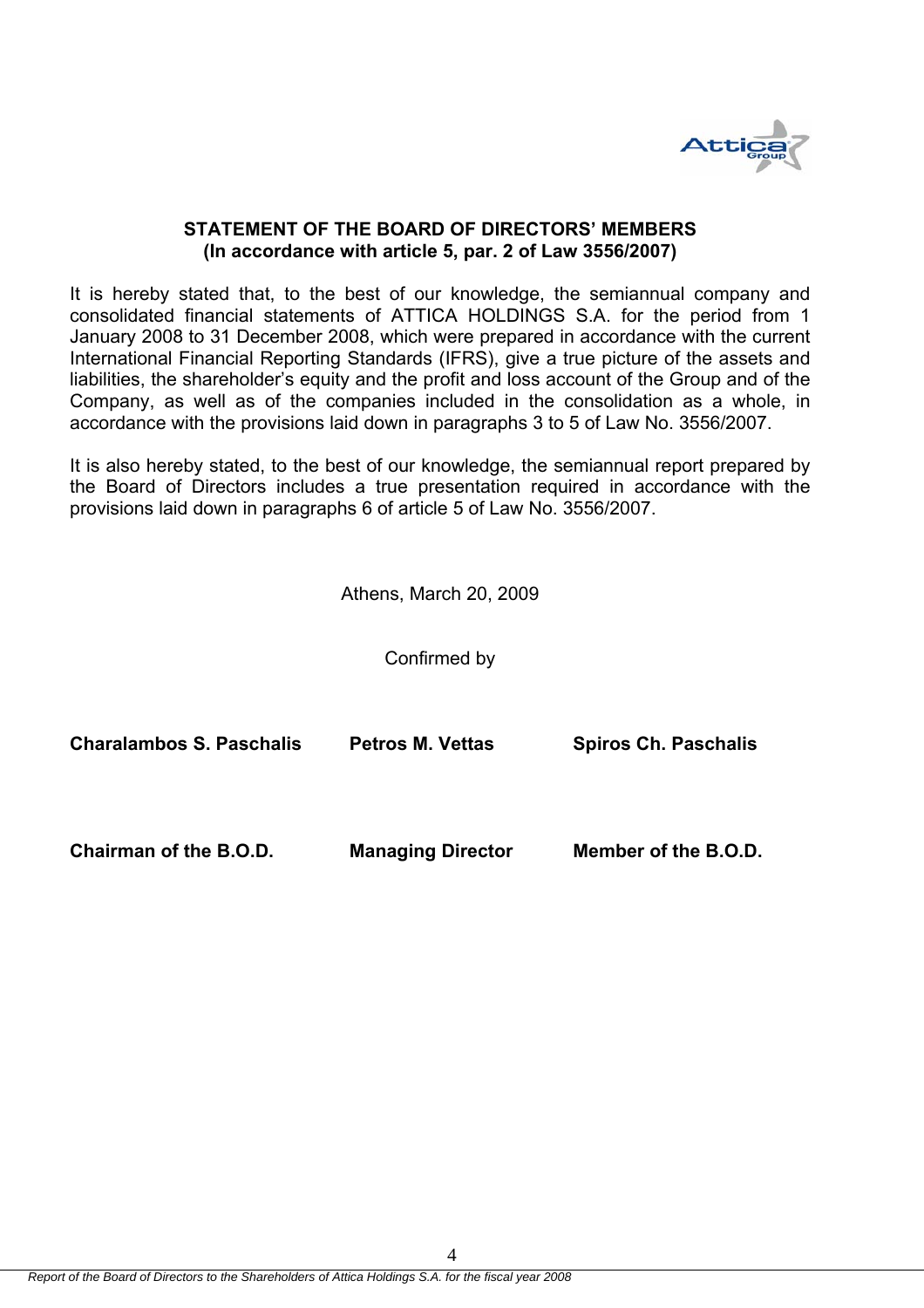# **Independent Auditor's Report**

# To the Shareholders of **ΑΤΤICA HOLDINGS S.A.**

# *Report on the Financial Statements*

We have audited the accompanying Financial Statements of **ATTICA HOLDINGS S.A.** ("the Company") as well as the consolidated Financial Statements of the Company and its subsidiaries ("the Group"), which comprise the balance sheet as at December 31, 2008, and the income statement, statement of changes in equity and cash flow statement for the year then ended, and a summary of significant accounting policies and other explanatory notes.

# *Management's Responsibility for the Financial Statements*

Management is responsible for the preparation and fair presentation of these Financial Statements in accordance with International Financial Reporting Standards that have been adopted by the European Union. This responsibility includes designing, implementing and maintaining internal control relevant to the preparation and fair presentation of financial statements that are free from material misstatement, whether due to fraud or error, selecting and applying appropriate accounting policies and making accounting estimates that are reasonable in the circumstances.

# *Auditor's Responsibility*

Our responsibility is to express an opinion on these Financial Statements based on our audit. We conducted our audit in accordance with the Greek Auditing Standards, which are based on the International Standards on Auditing. Those standards require that we comply with ethical requirements and plan and perform the audit to obtain reasonable assurance whether the Financial Statements are free from material misstatement.

An audit involves performing procedures to obtain audit evidence about the amounts and disclosures in the Financial Statements. The procedures selected depend on the auditor's judgment, including the assessment of the risks of material misstatement of the Financial Statements, whether due to fraud or error. In making those risk assessments, the auditor considers internal control relevant to the entity's preparation and fair presentation of the Financial Statements in order to design audit procedures that are appropriate in the circumstances, but not for the purpose of expressing an opinion on the effectiveness of the entity's internal control. An audit also includes evaluating the appropriateness of accounting policies used and the reasonableness of accounting estimates made by management, as well as evaluating the overall presentation of the financial statements. We believe that the audit evidence we have obtained is sufficient and appropriate to provide a basis for our audit opinion.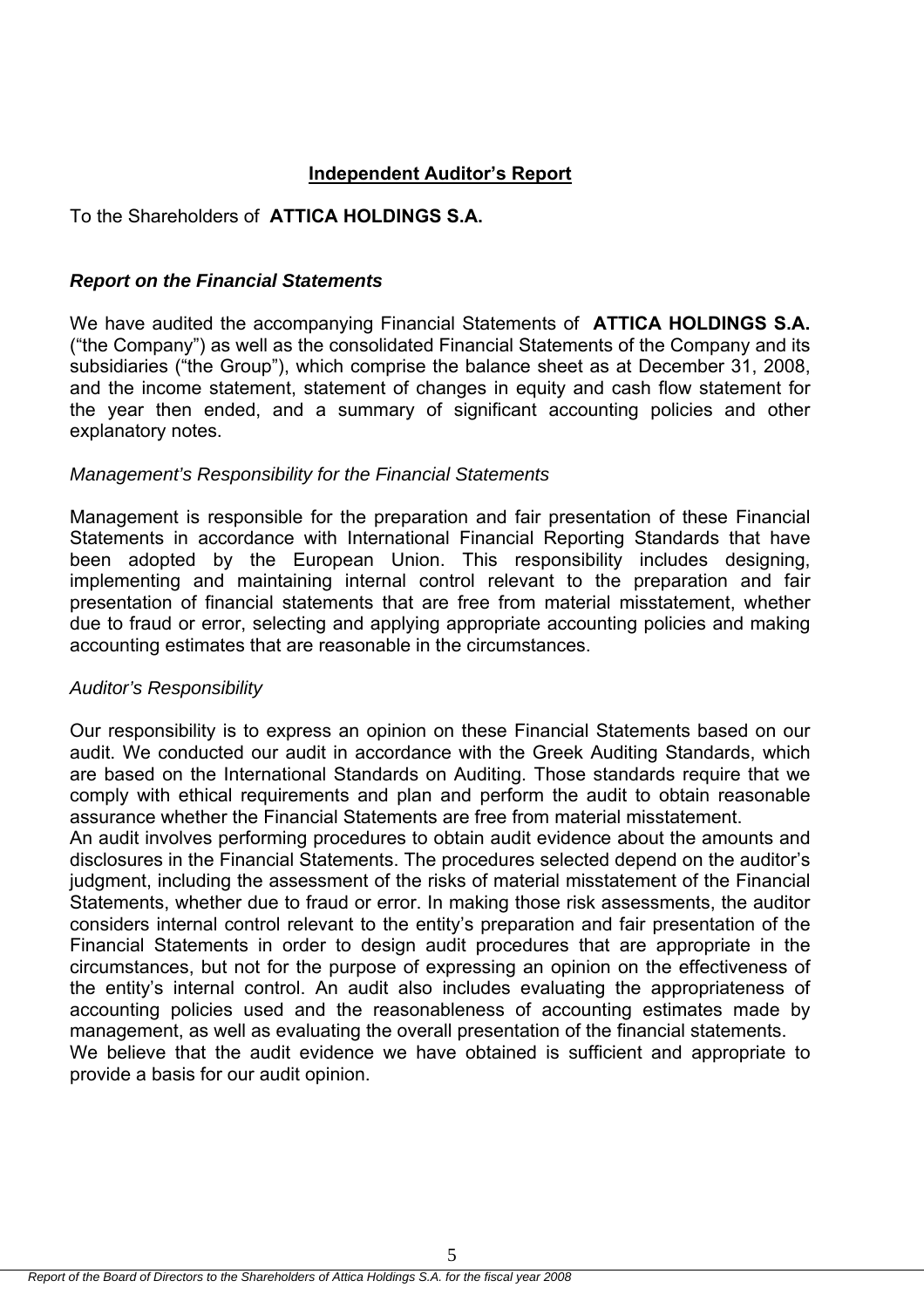# *Opinion*

In our opinion, the abovementioned individual and consolidated Financial Statements present fairly, in all material respects, the financial position of the Company and that of the Group as of December 31, 2008, and the financial performance and the cash flows of the Company and those of the Group for the year then ended in accordance with International Financial Reporting Standards that have been adopted by the European Union.

# *Report on Other Legal Matters*

We verified the agreement and correspondence of the content of the Board of Directors' Report with the abovementioned financial statements, in the context of the requirements of Articles 43<sup>a</sup>, 107 and 37 of Law 2190/1920.

Athens, 23 March 2009

The Certified Public Accountants Auditors

Vassilis Kazas **Manolis Michalios** Manolis Michalios

SOEL Reg. No 13281 SOEL Reg. No 25131

**O** Grant Thornton

 44, Vas. Konstantinou Str, 116 35 Αthens SOEL Reg. No 127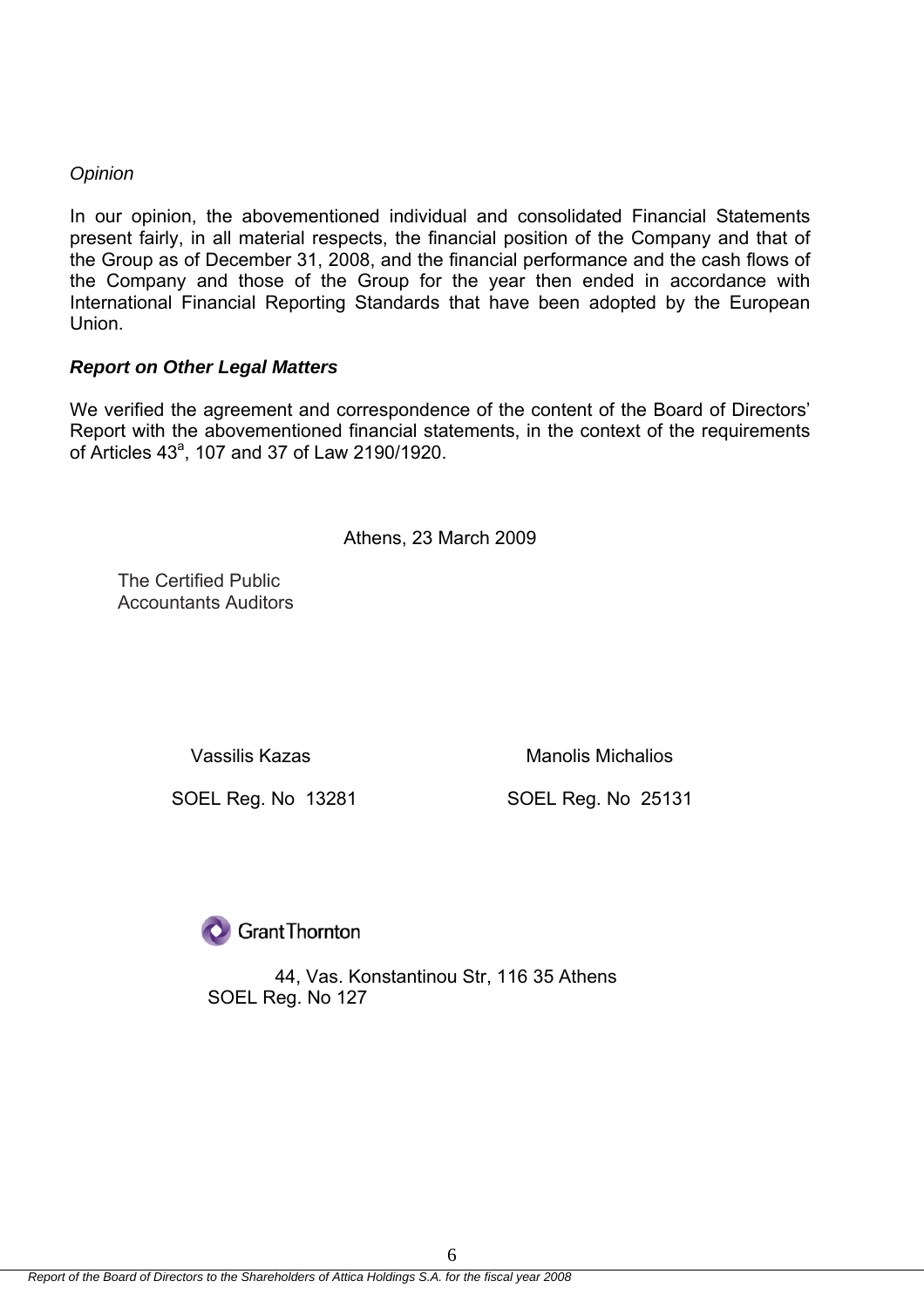

# **REPORT OF THE BOARD OF DIRECTORS OF ATTICA HOLDINGS S.A. FOR THE PERIOD 1.1.2008 - 31.12.2008**

#### **Dear Shareholders**,

We hereby submit for your approval the Report of the Boards of Directors regarding the consolidated and parent company accounts for fiscal year 2008, as per provisions of L.3556/2007, L.2190/1920 and of relevant decision No7/448/11.10.2007 of the Hellenic Capital Market Commission.

Based on the fact that Attica Holdings S.A. (the Company) also compiles consolidated financial results, the present report is single with main point of reference the consolidated financial figures of the Company and its subsidiaries while reference in the parent company's figures is made only when it is considered necessary in order to better understand its content.

This report together with the financial results of the Company and the Group and all other information and statements as dictated by law, is part of the Annual Financial Report for the period 1.1.2008 – 31.12.2008.

The fiscal year 2008 was a challenging year for the Group and the shipping sector in general. The economic slow-down has affected the competitive environment in the markets where Attica Group is active, especially in the Adriatic Sea market. The negative development of the remarkably high price of fuel oil continued in 2008, as it should be noted that the average price of fuel oil used by the Group's vessels, stood 32.7% higher compared to the average price of 2007, adding an operational cost of Euro 30.6 mln in the Group's financial results of fiscal year 2008.

In this adverse economic environment, Attica Group has taken a series of actions in order to be prepared to exploit any new business opportunities. Attica Holdings S.A. increased its size through a merger by absorption of its 48.795% subsidiary company, Blue Star Maritime S.A. and its 100% subsidiary Superfast Ferries Maritime S.A. Other important decisions taken were: a) the agreement to acquire two new-building Ro-Pax vessels of total cost Euro 156 mln. The first vessel, Superfast I was delivered in October 2008 and was deployed in the Adriatic sea while the second one will be delivered in the summer / autumn 2009, b) the discontinuation of the Rosyth-Zeebrugge ferry service and the redeployment of Blue Star 1 on the Dodecanese route and c) the redeployment as of  $12<sup>th</sup>$ March, 2009, of Superfast XII from the Patras-Ancona route to the new route, Piraeus-Heraklion.

During 2008, Attica Group's vessels operated in the Adriatic Sea, the Greek domestic waters and in the North Sea until mid-September 2008. The revenue of the Group derives from the transportation of passengers, private vehicles and freight units.

During 2008, four Superfast vessels, the Blue Horizon and as of October, the newly-built Superfast I operated in the Adriatic Sea.

In the Cycladic and the Dodecanese island routes, the Group operated with six Blue Star vessels throughout 2008.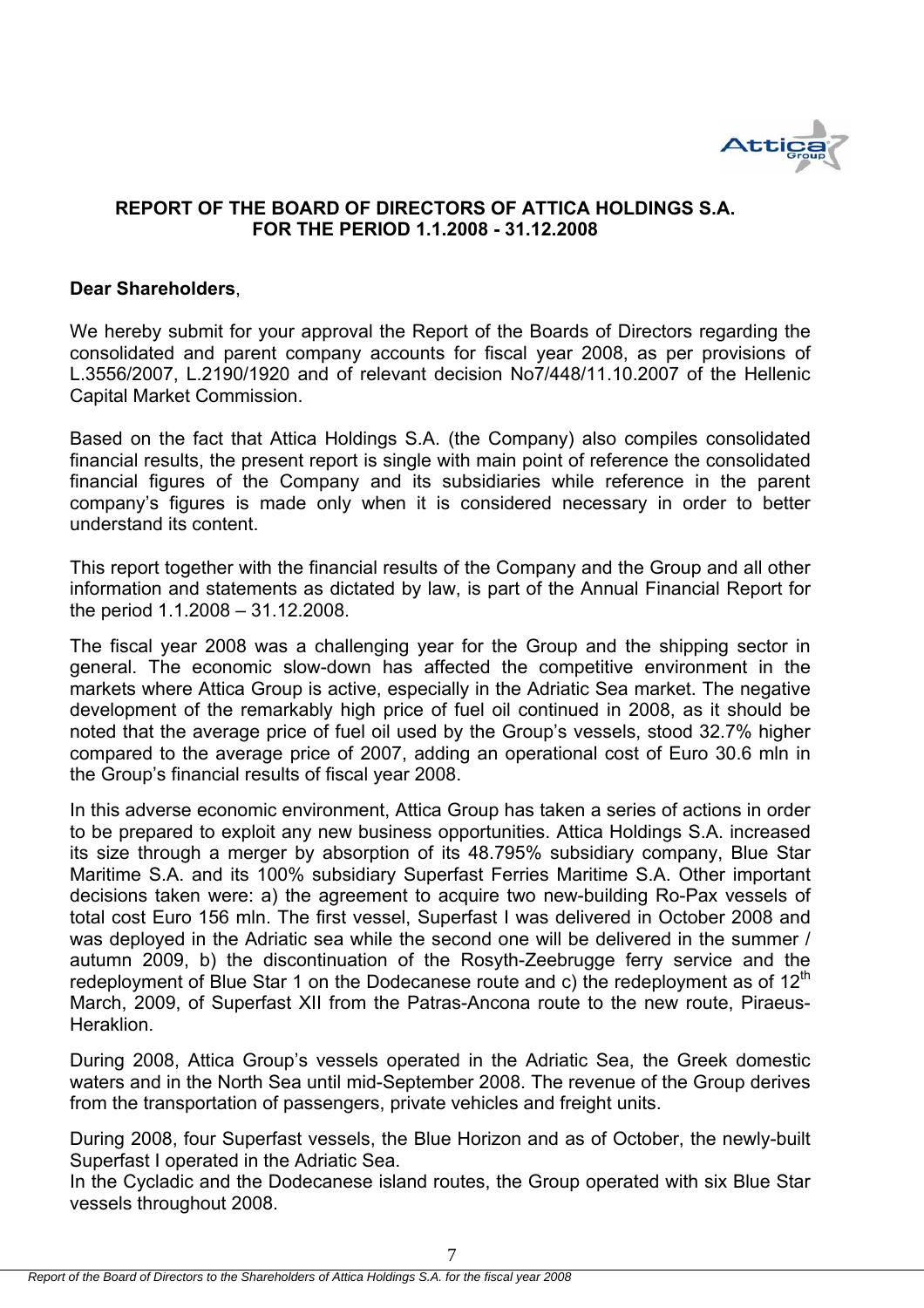

In the Rosyth-Zeebrugge service in the North Sea, Blue Star 1 operated until mid-September 2008. The vessel was redeployed initially in the Greece-Italy routes and thereafter in the Piraeus to Rhodes connection.

# **SECTION A REVIEW FOR THE PERIOD 1.1.2008 – 31.12.2008**

# **1. Attica Group's Financial Results**

Total revenue for the Group in 2008, grew to Euro 325.9 mln against Euro 316.3 mln and earnings before taxes, investing and financial results, depreciation and amortization (EBITDA) stood at Euro 47.7 mln against Euro 69.6 mln in 2007.

The breakdown of the Group's total revenue per market is as follows: Adriatic Sea 52.0%, domestic routes 41.6% and North Sea 5.5% while other income represents 0.9% of total revenue. In terms of EBITDA (Euro 47.7 mln), Euro 13.9 mln comes from the Adriatic Sea market, Euro 36.6 mln from the Domestic routes market, Euro 0.9 mln from the North Sea market while a negative balance of Euro 3.7 mln derives from the parent company which as a holding company does not have any sales activity, the 100% subsidiary Attica Premium S.A. and the ex-ship owning companies of the RoRo vessels that were sold in the first months of 2008.

The Group's operation per geographic segment is as follows:

In the Adriatic Sea, revenue increased by 5.3% (Euro 169.3 mln in 2008 against Euro 160.08 mln in 2007) despite a 7.3% decrease in the number of sailings. The increase in revenue is attributed to the higher volumes of freight units carried.

The Group's vessels that operated in the routes Patras-Igoumenitsa-Ancona and Patras-Igoumenitsa-Bari in the Adriatic Sea were the same as in year 2007, namely Superfast V, Superfast VI, Superfast XI, Superfast XII and Blue Horizon. In addition, new-building Superfast I was also deployed in Patras-Igoumenitsa-Bari route as of 13<sup>th</sup> October, 2008. Blue Star 1 operated in the Adriatic Sea for a short time period of 23 days.

Despite the revenue increase, the EBITDA in the Adriatic Sea decreased by 51.1% compared to the previous fiscal year (Euro 13.9 mln in 2008 against Euro 28.4 mln in 2007), mainly due to the remarkable high price of fuel oil that constituted a significant additional operational cost. During 2008, the revenue earned from the application of fuel surcharge on the tickets sold, managed to cover only a fraction of the additional fuel oil cost.

For the Domestic routes, revenue increased by 12.1% (Euro 135.5 mln in 2008 against Euro 120.8 mln in 2007) while there was an increase in total volumes carried despite a 4.0% decrease in the numbers of sailings. Revenue in Domestic routes includes the grants received for public services performed under contracts with the Ministry of Mercantile Marine and the Ministry of Aegean and Island Policy amounting to Euro 5.4 mln in 2008 against Euro 4.3 mln in 2007.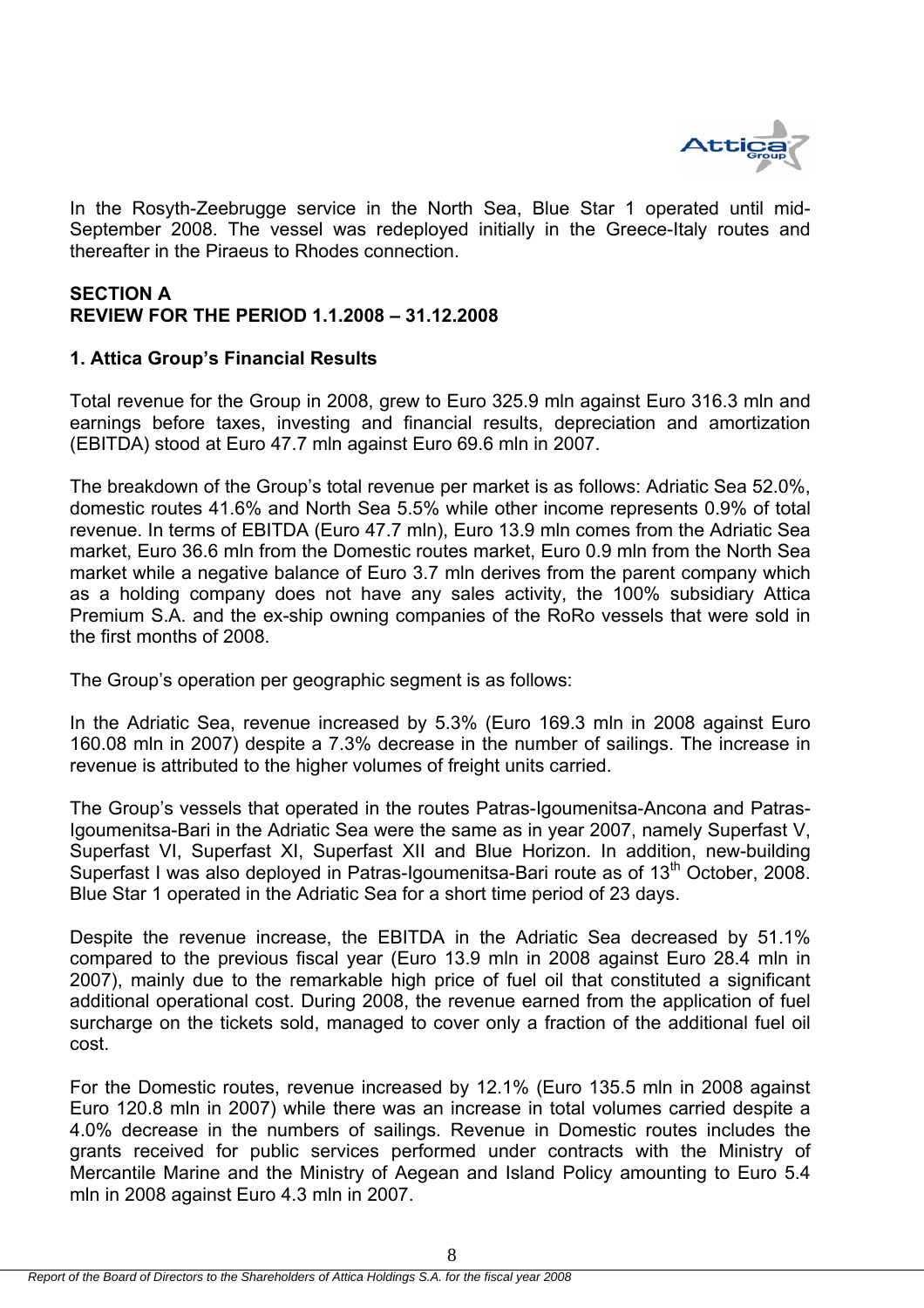

The Group is operating in the Cycladic routes with four vessels, Blue Star Paros, Blue Star Naxos, Blue Star Ithaki and Superferry II and in the Dodecanese routes with Blue Star 2, Diagoras and Blue Star 1 as of 18<sup>th</sup> December, 2008.

Despite the remarkably high prices of fuel oil and the consequent extra operational cost, the Group's EBITDA in the Greek domestic market, posted a slight increase of 2.6% (Euro 36.6 mln in 2008 against Euro 35.6 mln in 2007). This positive development was mainly due to the increase of total carryings in all categories, as a result of the Group's optimal pricing policy. Revenue increase over balanced the fuel oil and lubricants extra cost as well as the cost that came from extensive maintenance of all vessels.

For the North Sea, where Blue Star 1 operated for nine months, revenue decreased from Euro 17.8 mln in 2008 to Euro 27.4 mln in 2007 and EBITDA stood at Euro 0.9 mln against Euro 4.6 mln in the previous complete fiscal year. The Group's management decided to discontinue the service and redeploy Blue Star 1 in order to improve the vessel's operational results.

### Financial results and Extraordinary Profits

The Group's debit interest and related expenses decreased from Euro 24.3 mln in 2007 to Euro 20.6 mln in 2008, mainly due to the sale of its four RoRo vessels while interest income stood at 6.2 mln (Euro 6.1 mln in 2007).

In fiscal year 2008, the Group's Foreign exchange net result stood at Euro 2.2 mln. The Group has also been hedged against the interest rate risk, gaining the amount of Euro 4.0 mln.

During 2008, the Group had also extraordinary gains of Euro 9.65 mln from the sale of its four RoRo vessels while in 2007 extraordinary gains included the amounts of Euro 12.5 mln from the sale of Superfast X and Euro 27.7 mln from the sale of Attica's participation in Minoan Lines.

The total profit after taxes and minority interests of the Group stood at Euro 22.3 mln in 2008 against Euro 50.7 mln in 2007.

For the fiscal year 2008, there are no Minority interests as the Group fully owns all its subsidiaries after the completion of the merger by absorption of Blue Star Maritime S.A. and Superfast Ferries Maritime S.A.

The figures of the period  $1.1 - 31.12.2008$  are not fully comparable with the corresponding figures of the previous year because: a) as of 13<sup>th</sup> October, 2008, the newly-built Superfast I began its deployment in the Patras-Igoumenitsa-Bari route, b) in the period February to April 2008, all the Group's RoRo vessels (Marin, Nordia, Challenge and Shield) were sold and c) as of  $14<sup>th</sup>$  September, the operation of the vessel Blue Star 1 on the Rosyth-Zeebrugge service has been discontinued and the vessel has been redeployed in the Greek Domestic Market.

The Group's sales are highly seasonal. The highest traffic for passengers and private vehicles is observed between the months of July and September while the lowest traffic is observed between November and February. On the contrary, freight sales are not affected significantly by seasonality.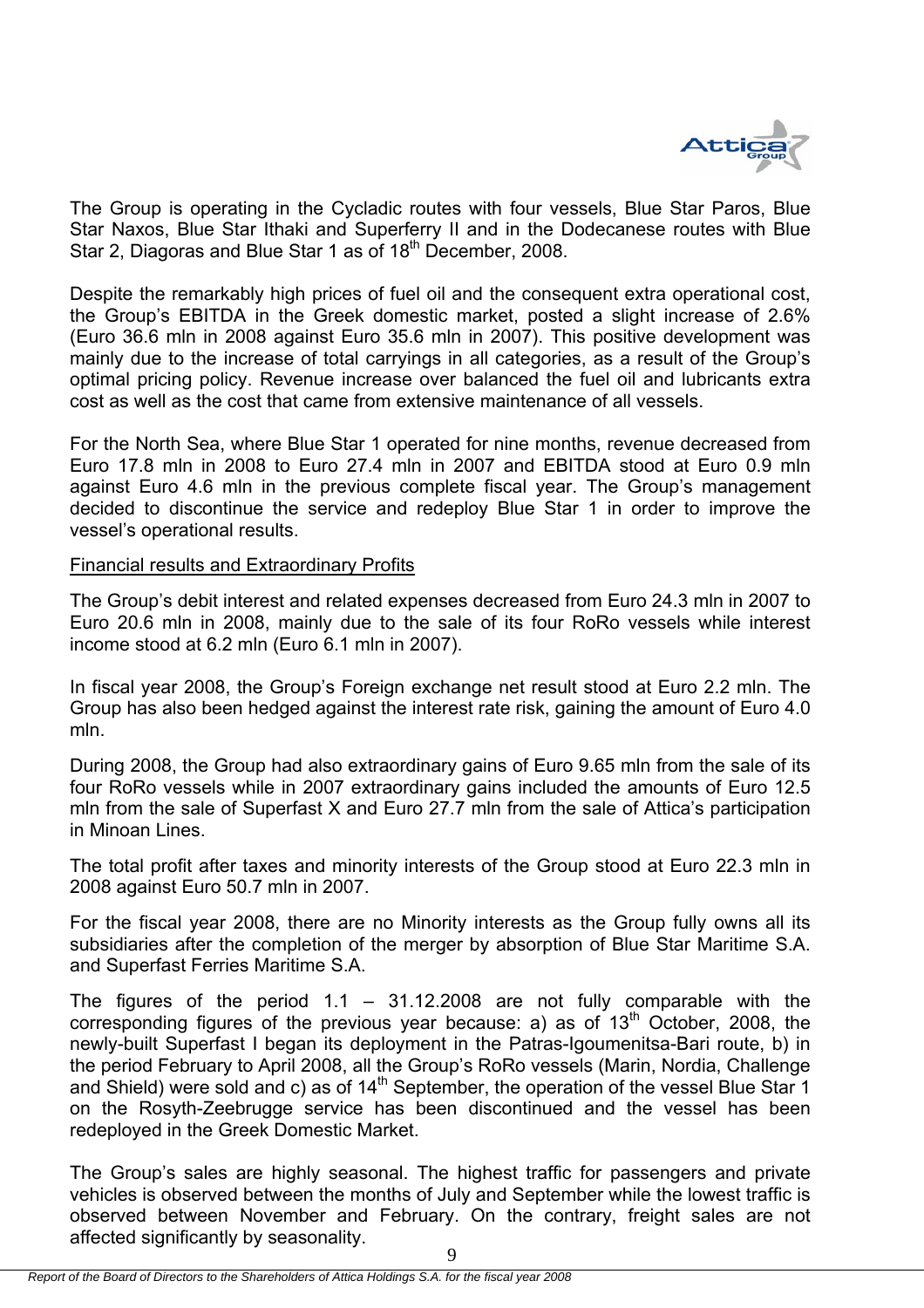

# **2. Traffic volumes and market shares**  Adriatic Sea

On the lines Patras-Igoumenitsa-Ancona and Patras-Igoumenitsa-Bari, Attica's vessels Superfast V, Superfast VI, Superfast XI, Superfast XII, Blue Horizon and since the 13<sup>th</sup> October, Superfast I carried 717,093 passengers (1.5% decrease), 148,930 freight units (0.4% increase) and 137,310 private vehicles (3.8% decrease).

It must be noted that total carryings in the Adriatic Sea market remain quite stable in the last few years. In 2008, a slight decrease of -0.37% in passengers and -1.23% in private vehicles carried was observed, while freight units carried increased by 3.20% compared to full year 2007.

The market share of the Group on the Greece-Italy route stood at 33.2% in passengers (against 33.6% in 2007), 27.2% in private vehicles (against 27.9% in 2007) and 30.2% in freight units (against 30.9% in 2007).

Market shares are derived from the Greek port authorities of Patras and Igoumenitsa.

### The Greek Domestic Market

Attica Group operated in the Piraeus-Cyclades route, Rafina-Cyclades route and Piraeus-Dodecanese route. Compared to 2007, the number of sailings decreased by 4.0%.

Total carryings in 2008 for the Domestic routes stood at 3,291,317 passengers against 3,171,457 in 2007 (3.8% increase), 420,885 private vehicles against 403,593 in 2007 (4.3% increase) and 112,476 freight units against 109,181 in 2007 (3.0% increase).

# **3. Balance Sheet and Cash Flow Statement**

The Group's tangible assets include Superfast and Blue Star vessels. During 2008 there were changes due to the sale of four RoRo vessels (Marin, Nordia, Challenge and Shield) and the acquisition of the new-building Superfast I.

No significant changes are posted in the Inventories and in the Trade and other receivables accounts. The other current assets account of Euro 19.6 mln includes prepaid expenses of Euro 12.0 mln.

Attica Group maintained its strong cash position which stood at Euro 119.1 mln against Euro 171.9 mln in 2007. In this account, the amount of Euro 7.7 mln represents restricted cash due to the Company's agreement to acquire from Grimaldi Holding S.p.A. of Genoa, Italy, the second new-building Ro-Pax vessel. The cash and cash equivalents decrease in 2008 is mainly attributed to the Company's participation of Euro 35 mln in the capital increase of its 100% subsidiary Superfast One Inc. which is the ship-owning company of the newly-built Superfast I, the payment of Euro 73.5 mln against long-term borrowings and the payment of Euro 13.2 mln as dividend for the fiscal year 2007.

The Group's equity stood at Euro 502.8 mln in 2008 against Euro 506.1 mln in the previous fiscal year. The increase in the share capital of the Company resulted from the completion of the merger by absorption of Blue Star Maritime S.A. by the parent company.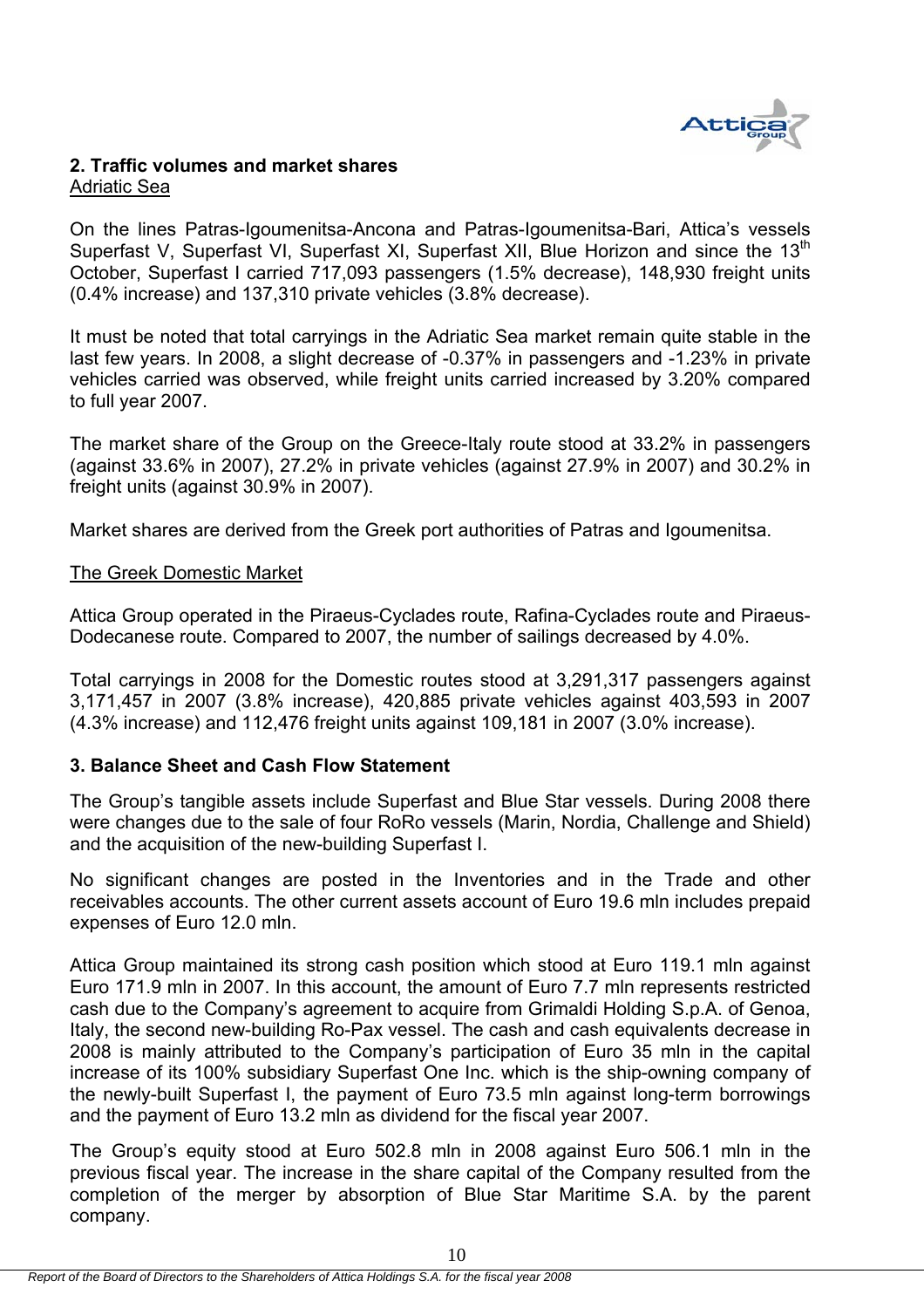

Long-term borrowings of the Group stood at Euro 356.4 mln at 31.12.2008 against Euro 359.0 mln in 2007.

Short-term debt of the Group stood at Euro 39.1 mln at 31.12.2008 against Euro 38.3 mln in 2007.

### **Derivatives**

During 2008, the Group a) has entered into a swap contract expiring until March 2009 related to the fuel oil prices that covers the 8% approximately of the estimated fuel quantity consumption for 2009 and b) has still active a financial instrument in order to hedge the interest rate risk which covers approximately 63% of its present borrowings.

The purchase of such financial instruments aims to minimize potential adverse effects that may occur from the Group's business activity. A further analysis is given in section D, «Main Risks and Uncertainties».

#### Cash Flow Statement

Total cash inflow from operating activities stood at Euro 8.4 mln in 2008 against Euro 49.8 mln in 2007. The Group's investing activity was enhanced by the acquisition of newly-built Ro-Pax, Superfast I resulting to a negative total cash from investing activities of Euro 24.2 mln against positive cash amount of Euro 149.0 in 2007 despite the cash inflow from the sale of the four RoRo vessels. It should be noted that 2007 figures include the proceeds from the sale of Superfast X and the sale of participation in the share capital of Minoan Lines.The Group's cash flow from financing activities in 2008 include the loan drawdown of Euro 48.0 mln for the acquisition of Superfast I and the payments against borrowings amounting to Euro 73.5 mln (includes the prepayment of loan of Diagoras).

#### Financial Ratios

The Group's major Financial Ratios are as follows:

- Equity over Total Liabilities stood at 1.13 in 2008 against 1.07 in 2007.
- Equity over Total Bank Debt stood at 1.27 against 1.20 in 2007.
- Ratio of Total Tangible Assets over Long-term bank debt stood at 2.09 against 1.92 in 2007.
- Current ratio stood at 2.41 in 2008 against 2.55 in 2007.
- Return on Equity (ROE) stood at 4.42% in 2008 against 12.85% in 2007.
- EBITDA margin stood at 14.6% over 22.0% in 2007.
- Gearing ratio (net debt / total capital employed) in 2008 stood at 35% against 33% in 2007.

# **4. Financial results of parent company Attica Holdings S.A.**

Attica Holdings S.A. is a Holding Company and its revenue is derived from dividends and interest income.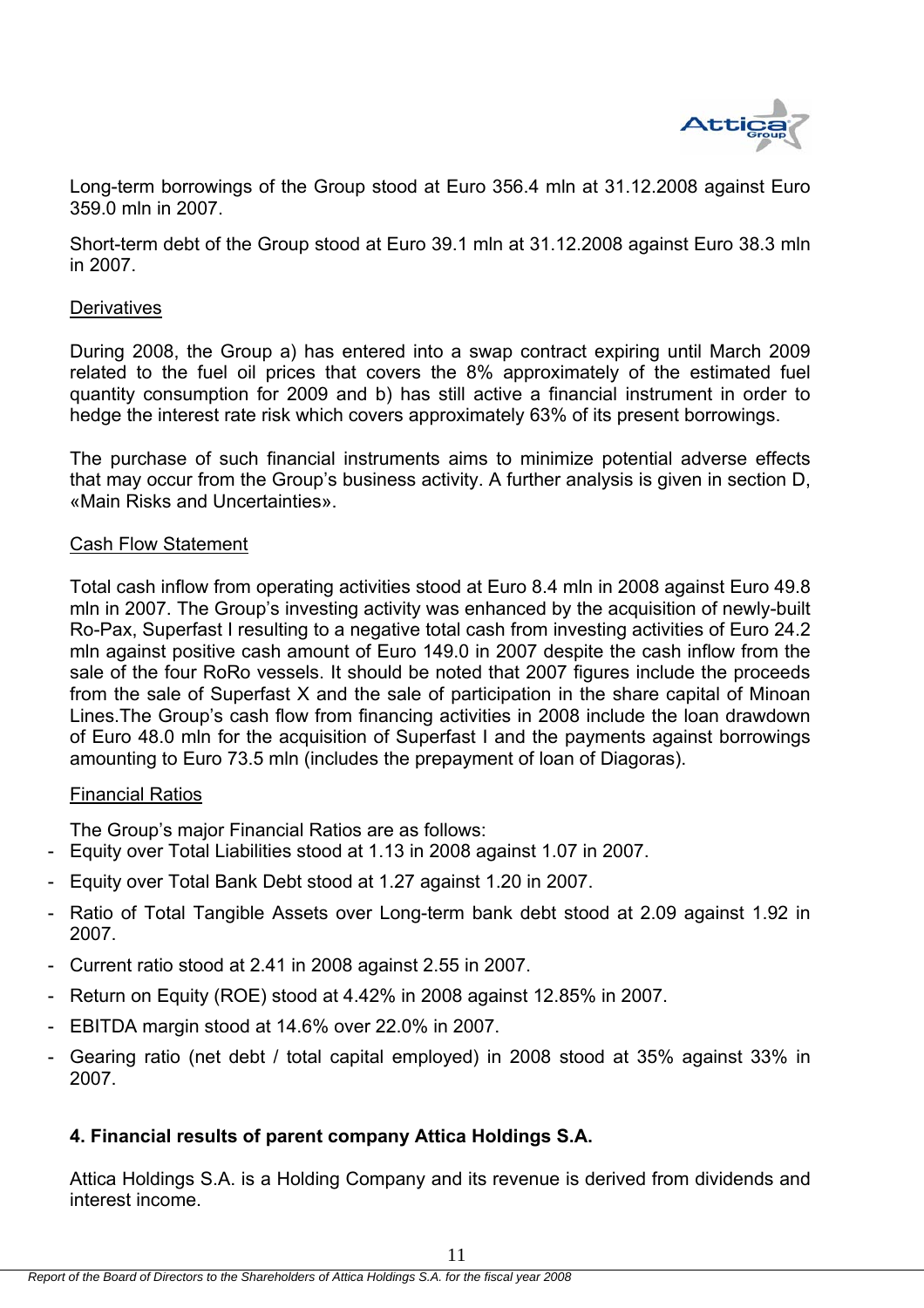

Major development for fiscal year 2008: The merger by absorption of Superfast Ferries Maritime S.A. and Blue Star Maritime S.A. by Attica Holdings S.A.

The Extraordinary Meetings of the Shareholders of Blue Star Maritime S.A., Superfast Ferries Maritime S.A. and Attica Holdings S.A. that took place on  $2^{nd}$  December, 2008, approved the Merger by absorption of the first and the second company by the third, as per provisions of articles 69-78 of Common Law 2190/1920 and of articles 1 to 5 of Law 2166/1993. Following the above decision, the Company approved and issued 37,440,020 new registered shares of a par value of Euro 0.83 that were distributed to the shareholders of the absorbed company, Blue Star Maritime S.A., according to the exchange ratio that was defined in the Draft Merger Agreement, dated 15.10.2008, according to which the shareholders of Blue Star Maritime S.A. exchanged each share they held with 0.6963 new shares of Attica Holdings S.A. The shareholders of Attica Holdings S.A. maintained the same number of shares, thus 104,173,680, with a new par value of Euro 0.83 each. Due to the fact that Company's participation in the share capital of Superfast Ferries Maritime S.A. was 100%, no new shares were issued. The completion of the Merger was approved by relevant authorities on 23<sup>rd</sup> December, 2008.

### Balance Sheet and financial results of parent Company

The Company received as dividend of fiscal year 2007, the amount of Euro 10.6 mln from its 100% subsidiary Superfast Group and the amount of Euro 4.6 mln from its subsidiary Blue Star Group. Furthermore, the parent company indirectly received as dividend the amounts of Euro 2.1 mln and Euro 16.4 mln due to the merger of Superfast Ferries Maritime S.A. and Blue Star Maritime S.A. respectively. The Company's interest income amounts to Euro 3.0 mln and other financial results amounts to Euro 2.2 mln.

As a result and considering administrative expenses and other financial expenses, profit after taxes stood at Euro 34.4 mln against Euro 60.9 mln for fiscal year 2007. It must be reminded that during fiscal year 2007, Company's profit includes Euro 27.7 mln from the sale of Minoan Lines Shipping S.A. shares.

Cash and cash equivalents stood at Euro 51.4 mln in 2008 against Euro 76.9 mln in 2007. It must be noted that during fiscal year 2008, the Company participated in the capital increase of its subsidiaries Superfast One Inc. and Superfast Two Inc. with the amount of Euro 35.1 mln.

During 2008, the Company continued its accounting policy regarding the investments in subsidiaries and recognized them at fair value. In order to determine the fair value of the investments in subsidiaries, the Company has appointed an independent valuator.

Based on the independent valuator reports and the results that followed the Merger, the Company's investments in subsidiaries stood at Euro 515.8 mln in 2008 against Euro 396.1 mln in 2007.

Trade and other payables account grew significantly due to the merger by absorption of Blue Star Maritime S.A. and refer to payables of the absorbed company.

The Company's dividend policy is determined by the Group's results and the broader financial and economical conditions with a view to enhancing the long-term interest of the Company and its shareholders.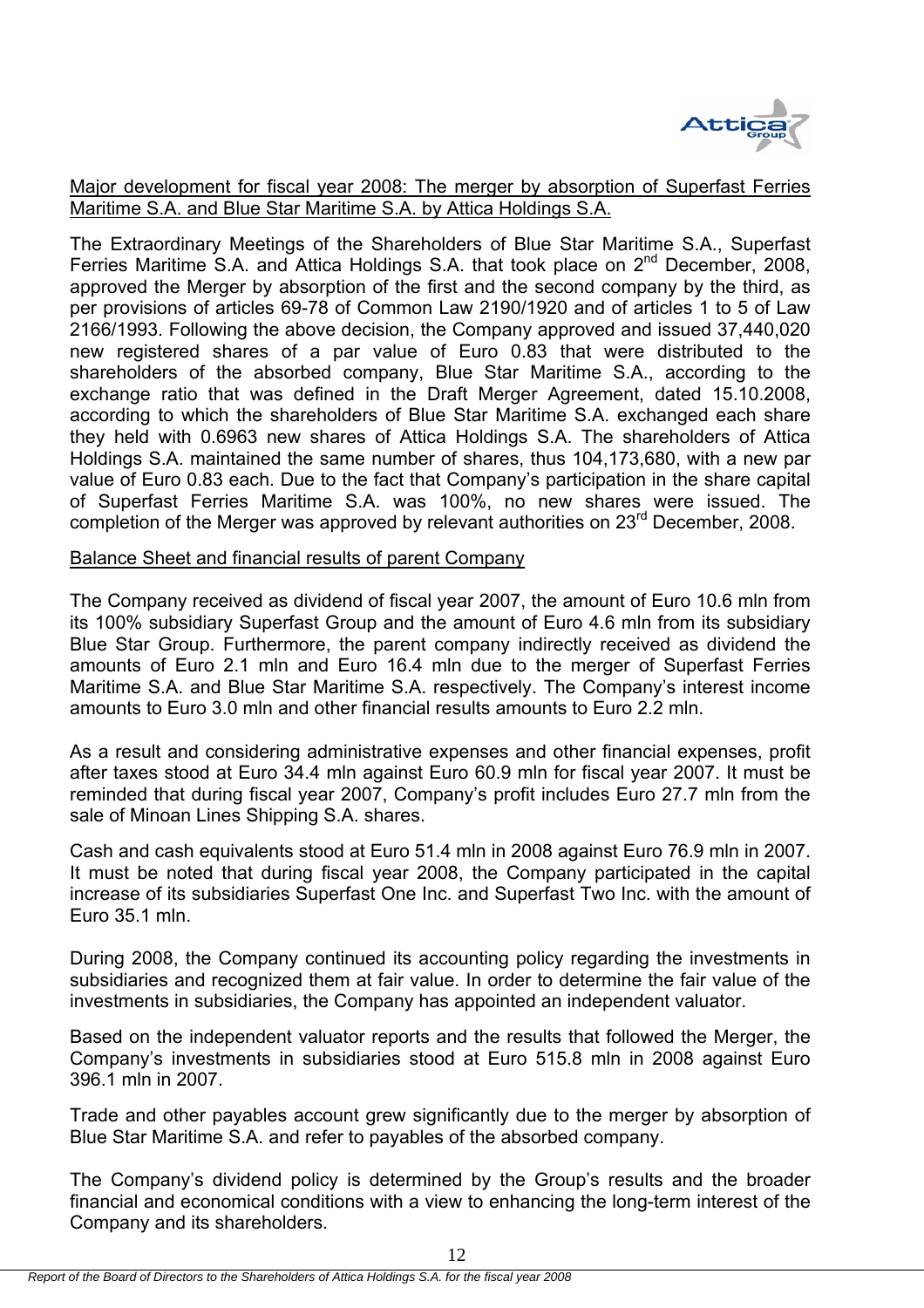

For fiscal year 2008, the Board of Directors will propose to the Annual General Meeting of Shareholders the distribution of a total of Euro 9,912 thousand which corresponds to Euro 0.07 per share. The dividend will be paid for all 141,613,700 Company's shares.

The Company does not hold any treasury stock. None of Attica Holdings' subsidaries hold shares of the Company.

The financial information for the Group and the accounting policies followed is described in detail in the Notes to the Financial Statements which are an integral part of the Annual Financial Report.

# **SECTION B IMPORTANT DEVELOPMENTS**

# **1. Important developments for fiscal year 2008.**

The Group's main shareholder, Marfin Investment Group Holdings S.A. (MIG) submitted a mandatory Public Offer to the shareholders of Attica Holdings S.A. According to the results of the mandatory Public Offer that were announced in January 2008, MIG and its subsidiary MIG Shipping S.A. held shares of the Company in total (directly and indirectly), representing 91.1% of the Company's total share capital.

The Extraordinary General Meeting of  $12<sup>th</sup>$  February, 2008, decided as follows:

- The conversion of the Company's shares from bearer to registered.

- The establishment of a five-year Stock Option plan for the members of the Board of Directors, the Company's members of staff and of affiliated companies, including persons who offer their services to the Company and the affiliated companies on a regular basis. The strike price of the shares was fixed at Euro 6.20 per share and the duration of the program was defined to 5 years.

- The election of a new Board of Directors with the following members: Mr Charalambos Paschalis, Mr Andreas Vgenopoulos, Mr Petros Vettas, Mr Michael Sakellis, Mr Spiros Paschalis, Mr Markos Foros, Ms Areti Souvatzoglou and independent, Non Executive members: Mr Theofilos Priovolos and Mr Alexander Edipidis.

By April 2008, Attica Group concluded the sale and delivery of all its 4 RoRo vessels, generating an additional cash of approximately Euro24.5 mln and capital gains of approximately Euro 9.7 mln.

The discontinuation of the Rosyth-Zeebrugge ferry service as of  $14<sup>th</sup>$  September, 2008 was announced in May 2008. Blue Star 1 was redeployed on the Dodecanese route.

On 5<sup>th</sup> June, 2008, the Group announced the agreement to acquire from Grimaldi Holding S.p.A. of Genoa, Italy, two Ro-Pax vessels. The vessels have a speed of 24 knots and the capacity to carry 950 passengers, 170 freight units and 100 private vehicles. The cost of acquisition of the two vessels is Euro 156 mln. The first vessel, Superfast I was delivered in October 2008 and began its deployment in the Patras-Igoumenitsa-Bari route. The second new-building will be delivered in the summer / autumn 2009.

On 17<sup>th</sup> June, 2008, the Annual General Meeting of Shareholders approved the Board's proposition for the dividend for 2007 at Euro 0.08 per share. The dividend payment began on  $28<sup>th</sup>$  July, 2008.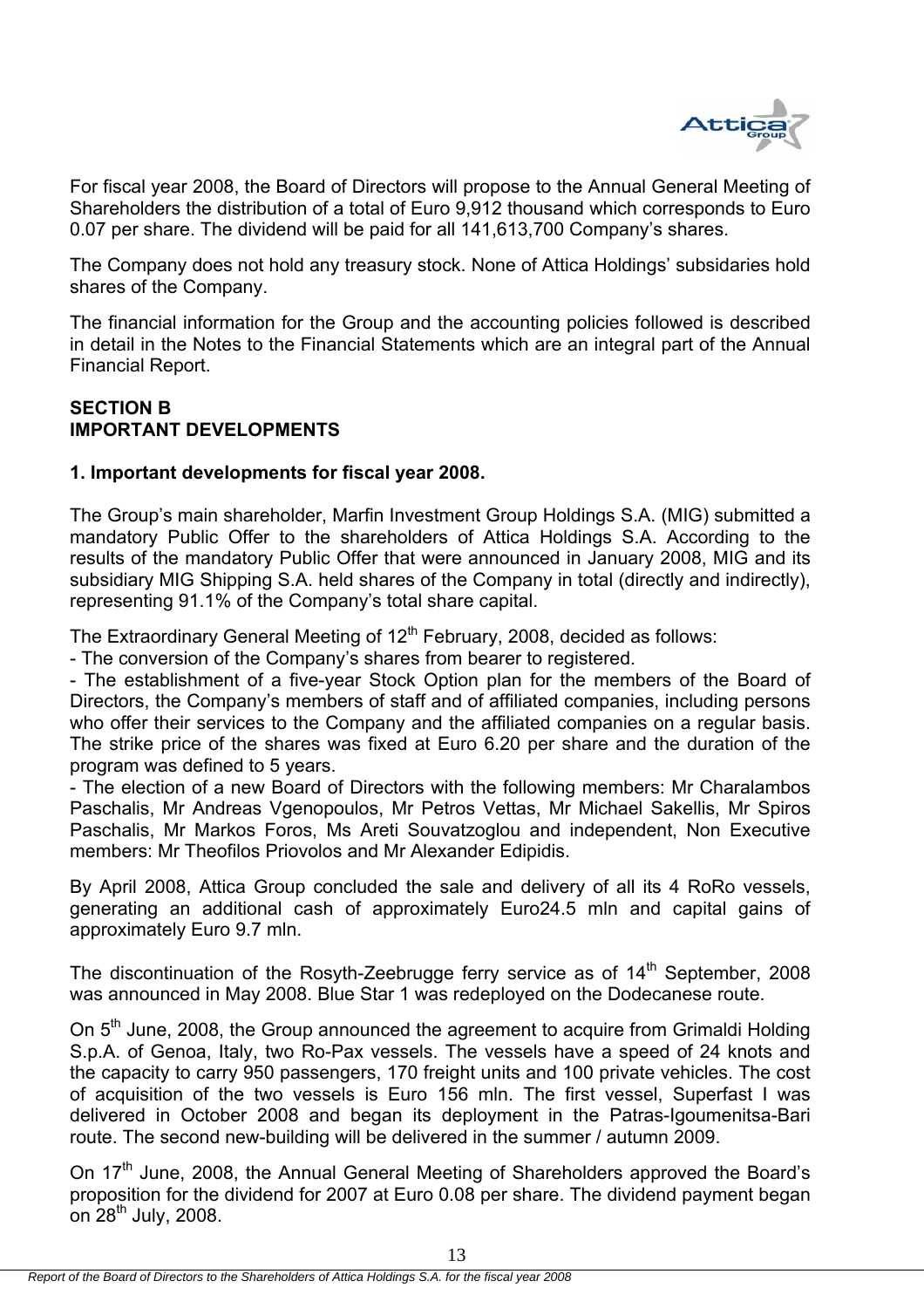

On 27<sup>the</sup> June, 2008, the Board of Directors of Attica Group announced its decision to merge by absorption the Athens Exchange listed company, Blue Star Maritime S.A. and the wholly owned subsidiary of Attica Group, Superfast Ferries Maritime S.A., with Attica Group, as per provisions of articles 69-78 of Common Law 2190/20, of articles 1 to 5 of Law 2166/1993 and other provisions of commercial law as applicable.

In September 2008, the Company's head office was transferred to a new location in Syngrou Avenue, Athens. Consequently, the Company's Registered Office was transferred to the Municipality of Athens.

In October 2008, Attica Holdings S.A. announced the establishment of two wholly owned subsidiary companies, namely Superfast One Inc. and Superfast Two Inc., ship owning companies of vessels Superfast I and Superfast II respectively.

The Extraordinary Meetings of the Shareholders of Blue Star Maritime S.A., Superfast Ferries Maritime S.A. and Attica Holdings S.A., that took place on 2<sup>nd</sup> December, 2008, approved the merger by absorption of the first and the second company by the third. The trading of 37,440,020 new Attica's shares resulting from the share capital increase due to the Merger, started on 2<sup>nd</sup> January, 2009.

### **2. Important developments after 31.12.2008**

In January, 2009, the establishment of a new wholly owned Greek subsidiary under the name Attica Ferries Maritime Company was announced. It is the new owner of the vessel Superfast XII which was acquired from Attica's wholly owned subsidiary company, Superfast Dodeka Inc, at book value. As of 12<sup>th</sup> March, 2009, Superfast XII was redeployed from the Patras-Ancona route to the new route, Piraeus-Heraklion, Crete.

# **SECTION C PROSPECTS FOR 2009**

The economic slow-down all around the world is expected to affect the tourism services industry, generating conditions of intense competition in the passenger shipping sector. A decrease is foreseen for fiscal year 2009 in terms of passengers and private vehicles that will travel by sea and this is expected to deteriorate the Group's revenue and financial results.

The current fuel oil prices which are lower than 2008, are expected to partially offset above-mentioned negative development. The average price of the heavy fuel oil (380 Cst, 3.5% sulphur) in January 2009 stood 36% lower than the average fuel oil price in January 2008 and 39% lower compared to the average fuel oil prices in 2008. In case current fuel oil prices remain at the same level or decrease that would result in a significant operational cost reduction and a positive effect in Group's financial results.

Taking into consideration the above-mentioned very important factors, any further future evaluation of the Group's financial results in year 2009, is assessed as risky.

Nevertheless, it must be noted that during the first two months of 2009, there is a decrease in total volumes carried in the Adriatic Sea market.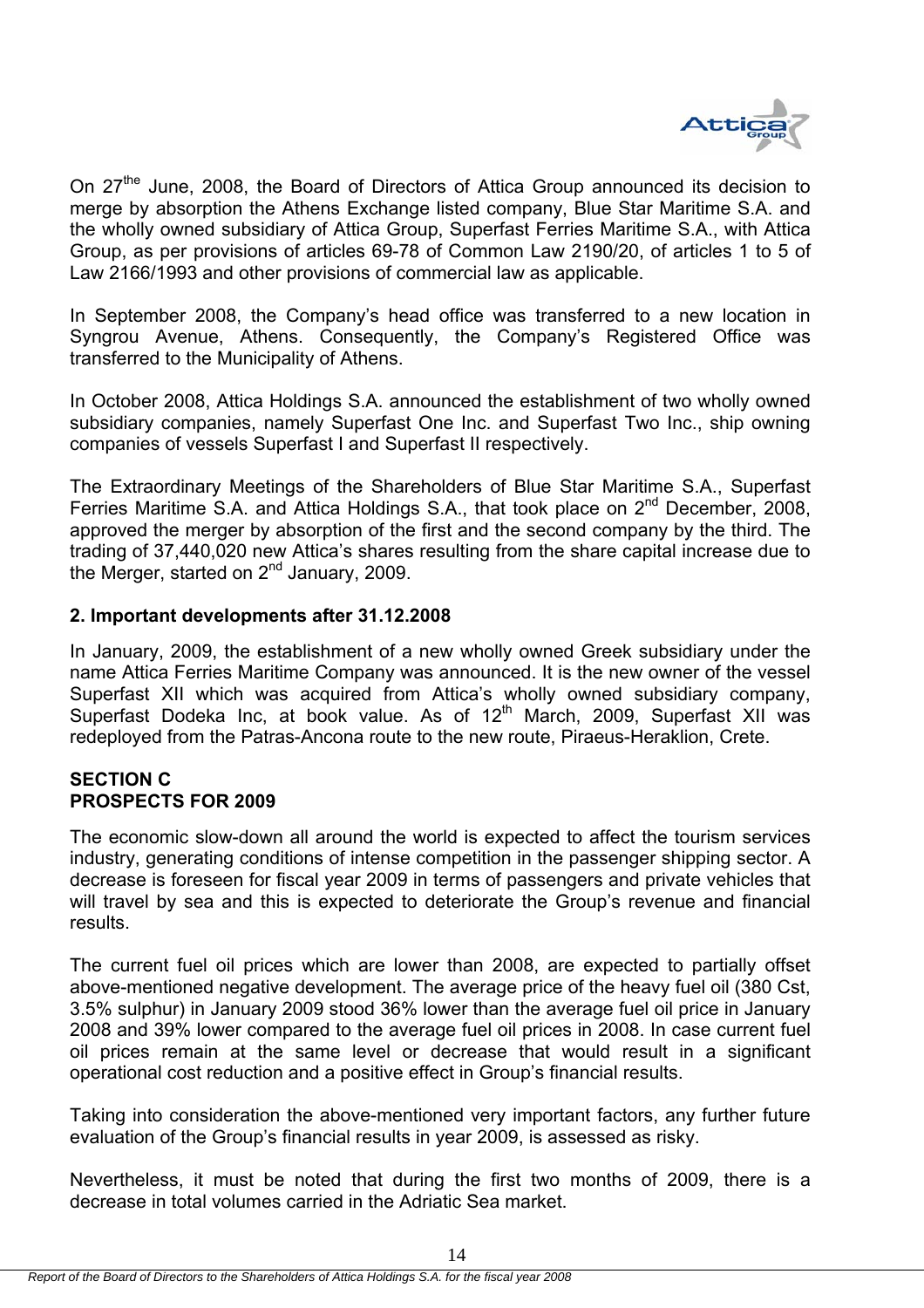

# **SECTION D MAIN RISKS AND UNCERTAINTIES**

In this section the main risks and uncertainties regarding the Group's business activities are presented.

# Fuel oil prices fluctuation risk

The Group as all the shipping companies, is affected by the volatility of fuel oil prices. It must be noted that the cost of fuel oil and lubricants is the most significant operating cost, representing the 50% of Attica Group's operating expenses for the fiscal year 2008.

Changes in fuel oil prices equal to Euro 10 per metric tone on a full year basis, could affect the Group's profit and equity by approximately Euro 3.1 mln.

In order to hedge the aforementioned risk, the group may enter into financial derivatives contracts. The above derivatives can be swaps, options or other suitable financial derivatives.

In compliance with this policy, the Group can purchase financial instruments with the following characteristics:

Subject value: the price of fuel oil.

The quantities for which the derivatives will be entered shall be equal or smaller than the quantities of the fuel oil that the group physically purchases in order to cover the needs of its fleet during a particular period (eg. month etc).

The prices of the derivative shall equal those at which the group physically acquires the fuel oil from its suppliers during a particular period when the hedging is defined.

Hedging is regarded as effective in case finally, through it, the Group manages to obtain a particular/stable price of fuel oil, for which the hedging is entered. The above particular/stable price is the one that the Group has defined as acceptable within the range of its plans and it can potentially be lower, higher or equal to the current fuel price. The hedging effectiveness, as defined above, will be assessed on an on going basis or at least during preparation of annual or interim financial statements of the entity thus enabling monitoring whether the plans set by the Management have been achieved.

The Group has entered into swap contracts until March 2009, covering the 8% approximately of the estimated fuel quantity consumption for 2009. If during the first quarter of 2009 the average fuel oil prices remain at the same level as in January 2009, the income statement of the Group will be negatively affected by Euro 5.4 mln approximately. It is estimated though that due to the current low fuel oil prices compared to the average fuel oil prices of 2008, a significant decrease will be posted in the operational cost of Group's financial results the first quarter of 2009.

#### Interest rate risk

The interest rate of all long-term borrowings of the Group is calculated by adding the floating Euribor plus a spread. Therefore, any 1% change in Euribor will affect the financial results and the Equity of the Group by approximately Euro 3.9 mln.

In order to hedge the aforementioned risk, the group may enter into financial derivatives contracts. The above derivatives can be swaps, options or other suitable financial derivatives.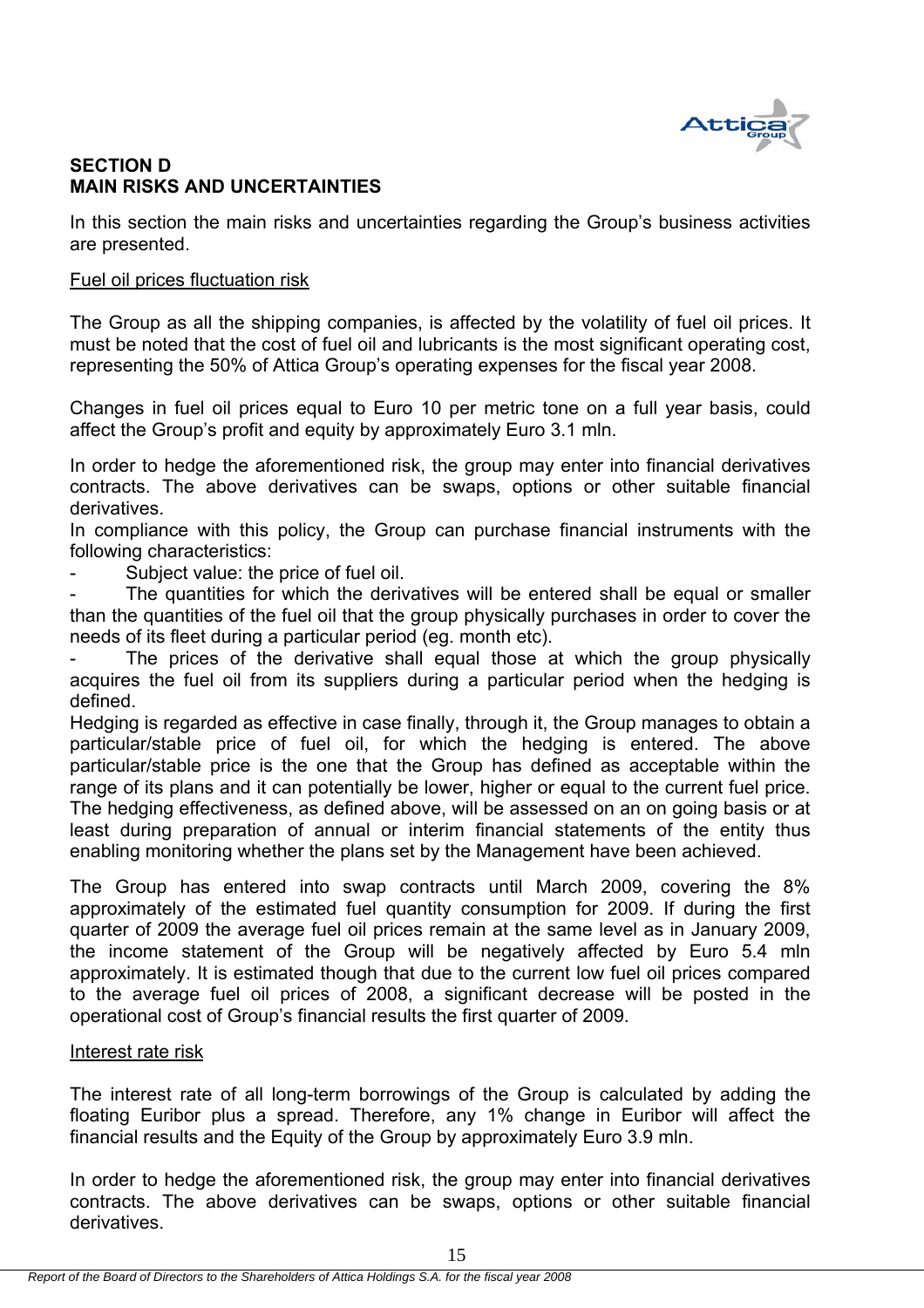

In compliance with this policy, the Group can purchase financial instruments with the following characteristics:

Subject value: the interest rate, to which financial assets and liabilities are subject to.

Maturity equal to that of financial assets and financial liabilities.

The inflows or outflows of the derivative products should match the corresponding flows of the financial assets and financial liabilities that are about to hedge.

Hedging is regarded as effective in case finally, through it, the Group manages to change an uncertain, fluctuating economic flow into a stable and predictable one. The hedging effectiveness, as defined above, will be assessed on an on going basis or at least during preparation of annual or interim financial statements of the entity thus enabling monitoring whether the plans set by the Management have been achieved.

In order to hedge the interest rate risk, the Group has entered a financial instrument which protects the interest rate risk for approximately 63% of its present borrowings.

# Foreign currency risk

The functional currency of the Group is Euro, therefore the Group has transactional currency exposure because the trading currency of the fuel oil is USD and because the Group's cash equivalents include the amount of USD 52.9 mln.

A change in the EUR / USD parity by 10% could affect the Group's results and equity by approximately Euro 3.4 mln.

#### Credit risk

The Group, due to its large number of customers, is exposed to credit risk and therefore it has established credit control procedures in order to minimize effects from such risk. More specifically, the Group has defined credit limits and specific credit policies for all of its customers, while it has obtained bank guarantees from major customers, in order to secure its trade receivables.

In general, the Group is not exposed to any significant credit risk as the Management estimates that there is no considerable concentration of trade receivables except in the case of 100% subsidiary company, Attica Premium S.A.

#### Liquidity risk

The Group monitors its risk to a shortage of funds by following closely the maturity of both its assets and liabilities. The Group's objective is to maintain a balance between continuity of funding and flexibility through its high credit rating from banks.

The Group's cash at 31.12.2008 stands at Euro 119.1 mln. Total short-term liabilities amount to Euro 82.2 mln.

There are no overdue liabilities, or liabilities that are about to become due, that cannot be paid.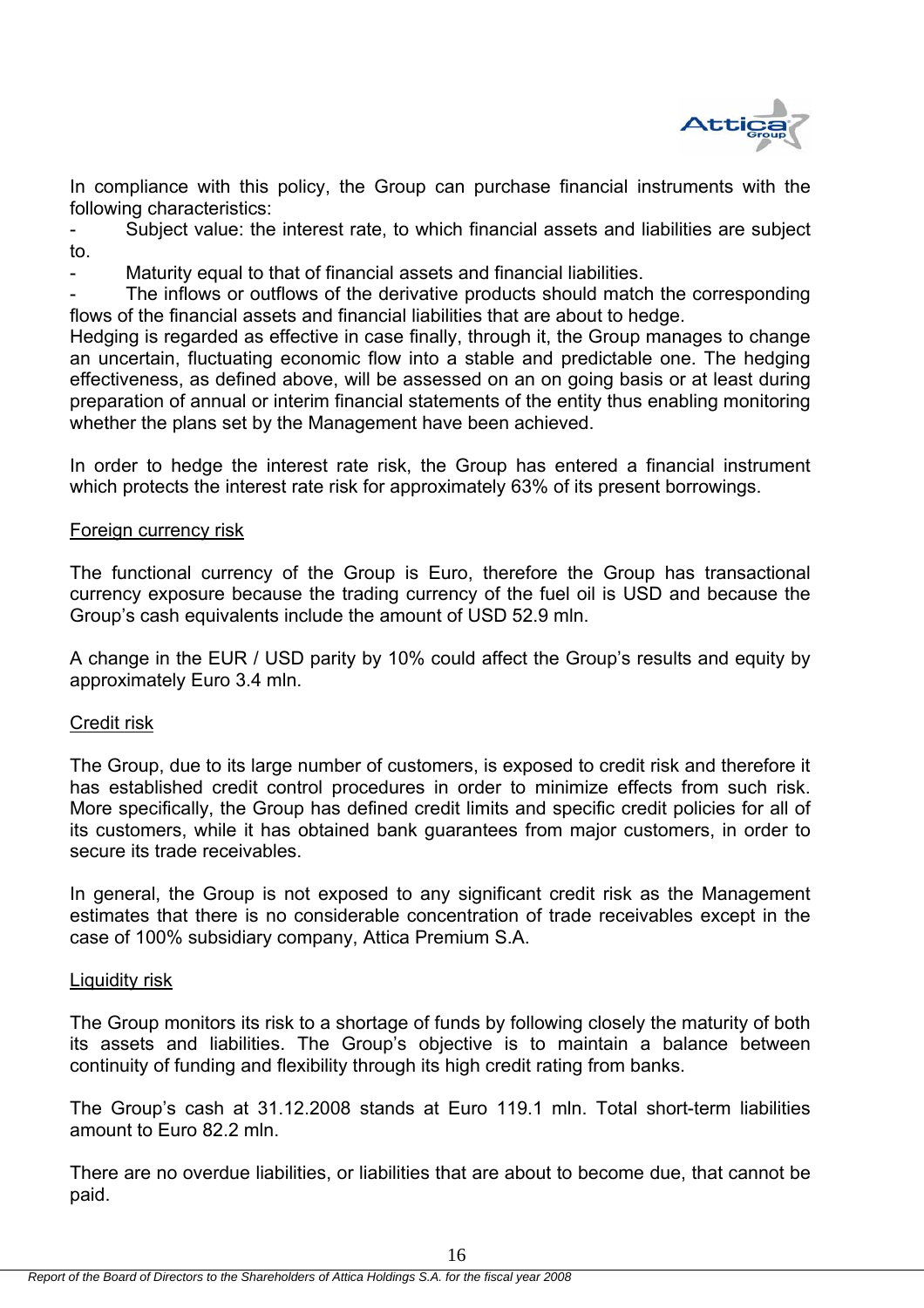

#### Capital structure management

The Group's objective when managing its capital structure is to safeguard the Group's ability to continue its activities having as a going concern to provide returns for its shareholders and benefits for all other parties related to the Group as well as to maintain an optimal capital structure in order to reduce the cost of capital. The gearing ratio at 31.12.2008 and 31.12.2007 respectively, is as follows:

|                                     | 31/12/2008 | 31/12/2007 |
|-------------------------------------|------------|------------|
| <b>Total Borrowings</b>             | 395,569    | 422,803    |
| Less: Cash and Cash Equivalents     | 119,124    | 171,873    |
| Available for sale financial assets |            |            |
| Net debt                            | 276,445    | 250,930    |
| Equity                              | 502,832    | 506,145    |
| <b>Total capital employed</b>       | 779,277    | 757,075    |
| Gearing ratio                       | 35%        | 33%        |

# **SECTION E IMPORTANT TRANSACTIONS WITH RELATED PARTIES**

In this section are included the most important transactions between the Company and its related parties as they are defined by IAS 24.

To be more specific, Attica's intercompany transactions for fiscal year 2008 are as follows:

1. The company received the amount of Euro 10.6 mln as dividend from its 100% subsidiary Superfast Group and the amount of Euro 4.6 mln as dividend from its subsidiary Blue Star Group. Above-mentioned amounts are written off in the consolidated accounts of Attica Group. The Company also received indirectly as dividend, following the merger by absorption of Superfast Ferries Maritime S.A. and Blue Star Maritime S.A., the amount of Euro 2.1 mln and Euro 16.4 mln respectively. The Company, due to the merger of Blue Star Maritime S.A. has an obligation of Euro 30.1 mln to all the entities of Blue Star Group which will be paid during the first half of 2009.

2. The Company participated in the share capital increase of its 100% subsidiaries Superfast One Inc and Superfast Two Inc with the amount of Euro 35,060 thousand and Euro 60 thousand respectively.

3. The intercompany transactions between the Company and its subsidiaries relate to travel agency services (i.e. issuance of airline tickets) of Euro 3 thousand, provided by the 100% subsidiary company, Attica Premium S.A.

Attica Premium S.A.'s relations to associated companies of the Group which are written off in the consolidated accounts of Attica Group, are indicated in below table: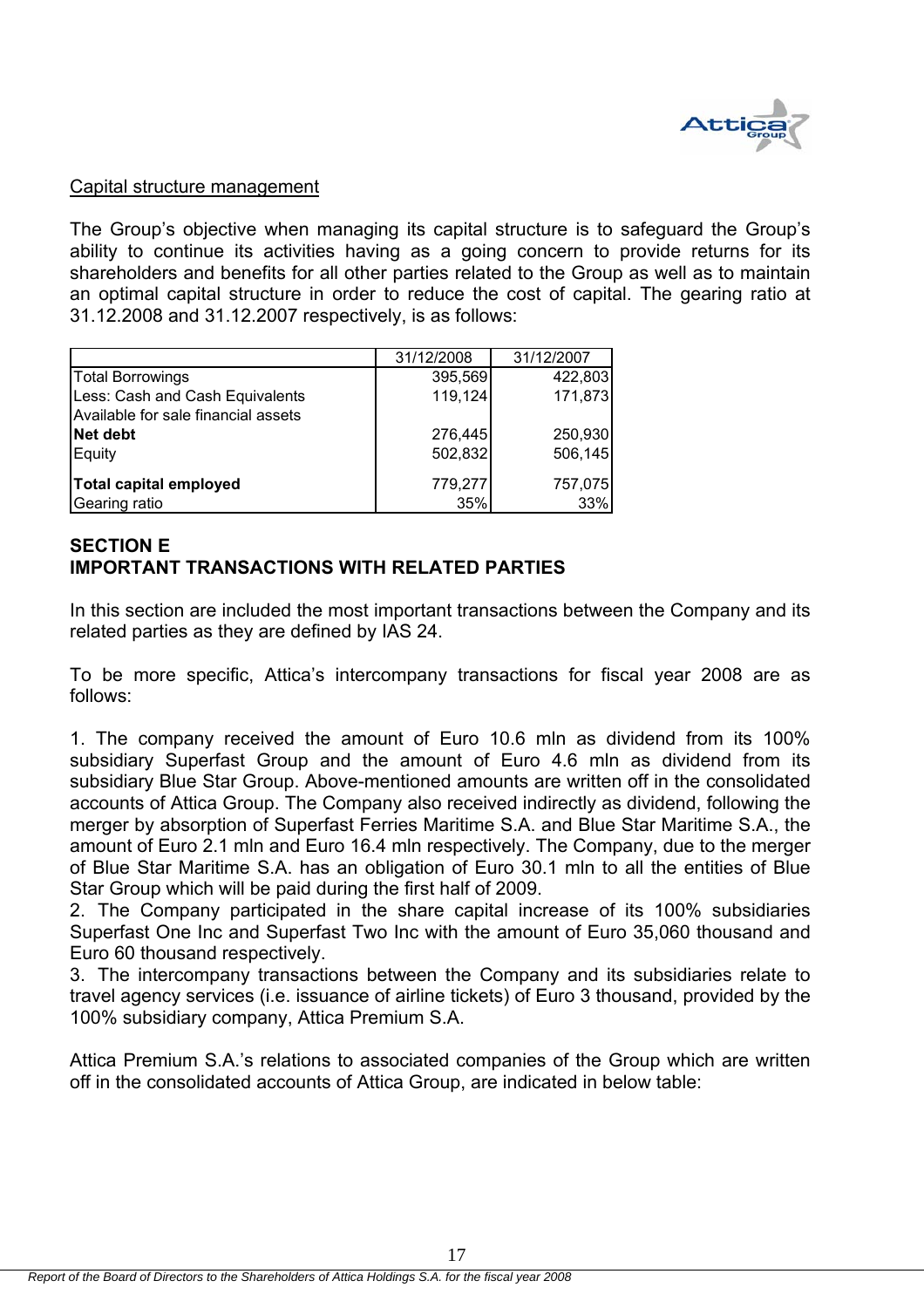

#### **Attica Premium S.A.**

| <b>COMPANIES</b> |
|------------------|
|------------------|

| Sales | Purchases | Receivables | Payables |
|-------|-----------|-------------|----------|
|       |           | from        | to       |
| 3,258 | 207       |             | 4.721    |
| 1,045 | 14        |             | 791      |
|       |           |             |          |
| 4,306 | 221       |             | 5,512    |
|       |           |             |          |

The transactions between Attica Premium S.A. and the other companies of Attica Group have been priced with market terms.

There are no obligations between the Company and the other companies of the Group, except the before mentioned one, due to the merger by absorption of Blue Star Maritime S.A. by Attica Holdings S.A.

The intercompany transactions between Attica Group with the other companies of Marfin Investment Group Holdings S.A. (MIG) are of no significance neither have any effect on the financial condition of the Company or the Group. They are mostly related to food and beverage supplying services on board the Group's vessels. Furthermore, Attica Group has signed finance lease contracts and keeps bank accounts at Marfin Egnatia Bank.

The intercompany balances as at 31.12.2008 between the companies of Superfast Group and Blue Star Group derive from the Group's business activity in the shipping industry with operational rather than substantial meaning, indicating a common revenue and expenses management through joint ventures and companies that operate under the Law 378/68, which create intercompany transactions with the other companies of the Group. The intercompany balances as at 31.12.2008 are as follows:

a) The intercompany balances of Superfast Group amount to Euro 587,379 thousand. This amount is written off in the consolidated accounts of Attica Group.

b) The intercompany balances of Blue Star Group amount to Euro 59,213 thousand. This amount is written off in the consolidated accounts of Attica Group.

The intercompany balances between Superfast Dodeka (Hellas) Inc and Co Joint Venture and Blue Star Group amount to Euro 16,010 thousand. This amount is written off in the consolidated accounts of Attica Group.

Furthermore, due to the Merger and as per relevant decision of the General Shareholder's Meeting, Blue Star Maritime S.A. sold its three vessels at book value (Euro 37,649 thousand) to its 100% subsidiary Blue Star Ferries Maritime S.A.

#### Board of Directors and Executive Director's Fees

Executive Directors' salaries and remuneration of the members of the Group's Board of Directors stood at Euro 3.2 mln for fiscal year 2008. The Group has neither receivables nor liabilities towards its Directors and members of the Board of Directors. The members of the Board of Directors were also remunerated during 2008 with the total amount of Euro 0.4 mln for executing their duties for the fiscal year 2007. There is no Board of Directors remuneration for fiscal year 2008.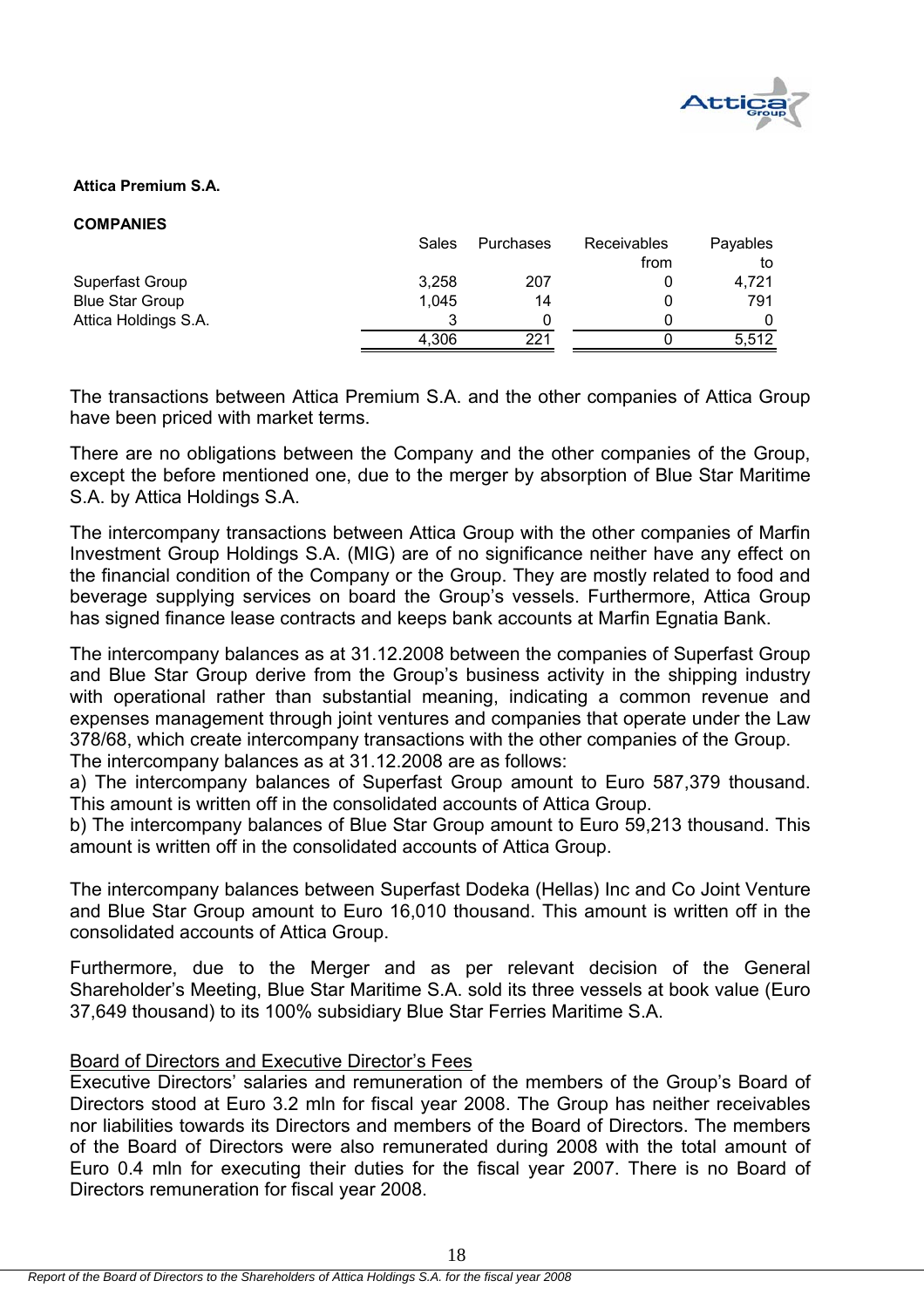

# **Guarantees**

The parent company has guaranteed to lending banks the repayment of loans of the Superfast and Blue Star vessels, amounting Euro 253,953 thousand and Euro 200,000 thousand respectively.

Based on above information, transactions with related parties do not affect in a significant way the financial condition of the Company or the Group. There is no important change of relevant amounts compared to the fiscal year of 2007.

#### **SECTION F**

# **INFORMATION INCLUDED IN THE REVIEW OF THE BOARD OF DIRECTORS IN ACCORDANCE WITH ARTICLE 4, PAR. 7 & 8 OF LAW 3556/2007**

### 1. Structure of Company's share capital.

The share capital of the Company amounts to Euro 117,539,371 divided into 141,613,700 common nominal shares with par value of Euro 0.83 each. All of the Company's shares trade on the Athens Exchange. All rights and obligations deriving by the ownership of each share are as per the relevant dictates of the Law and of the Company's articles of association.

#### Each share has one voting right.

Shareholders' responsibility lies in the nominal value of the shares owned.

#### 2. Limitations in the transfer of Company's shares.

Company's shares are transferred as per relevant dictates of the Law. There are no limitations in the transfer of shares as provided in the Company's articles of association.

#### 3. Significant participations that are held directly or indirectly (articles 9 to 11 of Law 3556/2007).

As at 28<sup>th</sup> February, 2009, Marfin Investment Group Holdings S.A. (MIG), is the main shareholder (>5%) in Attica Group holding 86.4% of the share capital and voting rights of the Company (directly and indirectly).

As at 31<sup>st</sup> December, 2008, before Attica's new shares which emerged from the merger by absorption of Blue Star minorities were issued, MIG was the main shareholder (>5%) in Attica Group holding 90.3% (directly and indirectly) and another 5.3% was held by Mr Petros Vettas, Managing Director of the Company, through a company controlled by him.

#### 4. Shares with special controlling rights.

There are no shares holding special controlling rights.

#### 5. Restrictions to the voting rights.

There are no restrictions to the voting rights as provided in the Company's articles of association.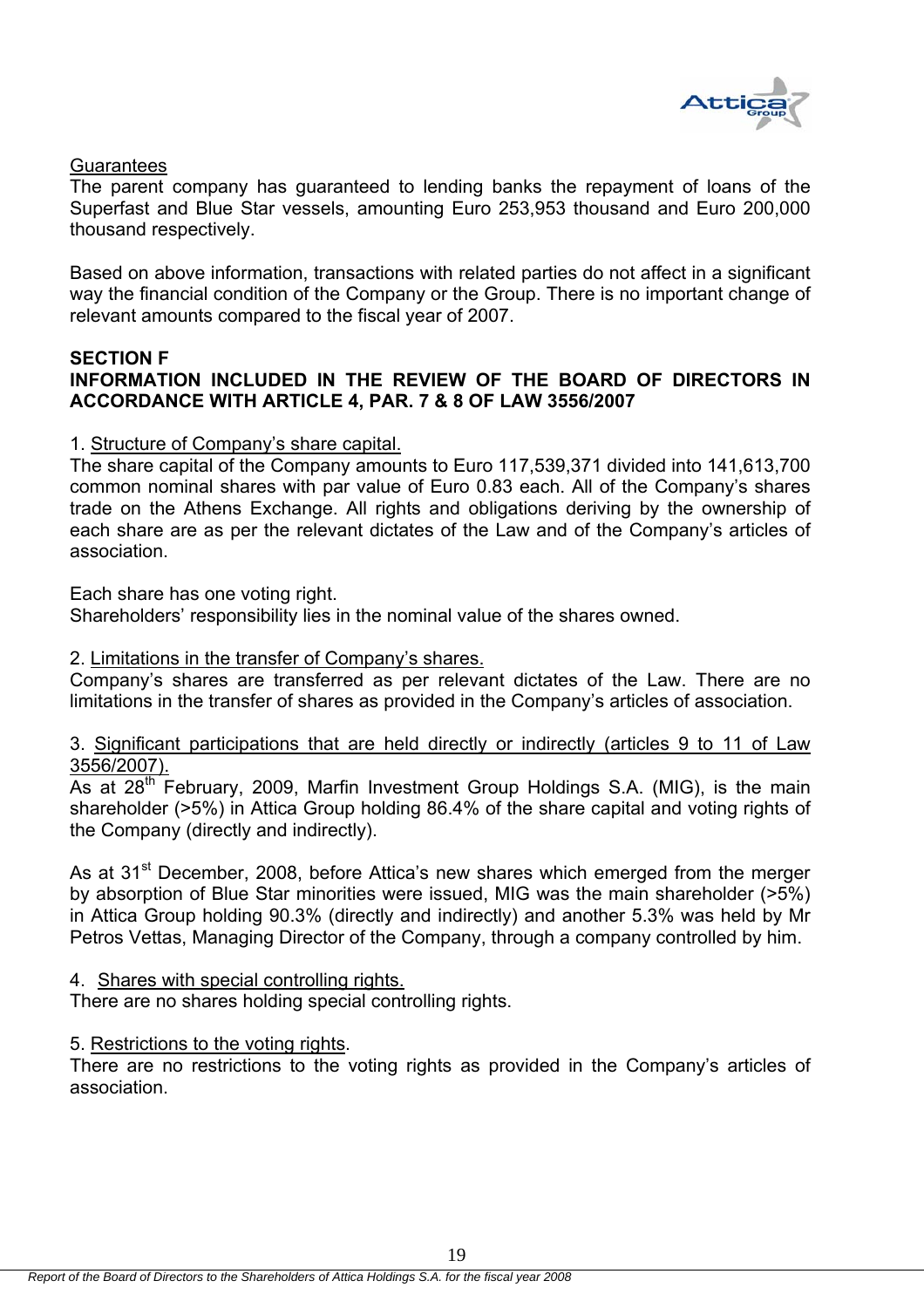

6. Agreements between the shareholders of the Company.

According to the Company's knowledge, there are no agreements between shareholders which could result in any restrictions in the transfer of shares or the exercise of voting rights.

7. Rules regarding the appointment and replacement of the members of the Board of Directors and the amendment of the Company's articles of association.

The rules governing the appointment and replacement of members of the Board of Directors, as well as the amendment of the Company's articles of association do not diverge from the provisions of common law 2190/1920.

8. Authority resting with the Board of Directors or any of its members as regards the issuance of new shares or share buy-back as per article 16 of common law 2190/1920.

The Extraordinary General Meeting of  $12<sup>th</sup>$  February, 2008, approved the establishment of a five-year Stock Option plan for the members of the Board of Directors, the Company's members of staff and of affiliated companies, including persons who offer their services to the Company and the affiliated companies on a regular basis. The Board of Directors was authorized to define the special terms of the plan and to deal with all relevant issues within the scope of the General Meeting's decision. The Board of Directors was also appointed competent to issue and deliver shares to beneficiaries who exercised their right by increasing respectively the share capital, to certify the increase of the share capital every quarter at the latest, as well as to adjust, during the last month of the fiscal year in which increases of share capital as per above took place, the article on share capital of the Articles of Association.

# 9. Important agreements coming into effect, being altered or terminated in the event of change in ownership.

There are no important agreements in which the Company is engaged and which could come into effect, be altered or terminated in the event of a change in control of the company following a public offering except as regards its debt obligations which customarily include clauses regarding a possible change in ownership.

# 10. Important agreements between the Company and members of the Board of Directors or members of its staff.

There are no agreements between the Company and members of the Board of Directors or members of the staff, which provide for reimbursement pay in the event of resignation, or dismissal for no reason or the end of duty or employment as a result of a public offer. In the event of termination of employment of members of staff on an employment contract, indemnities as dictated by the law apply.

# **SECTION G INFORMATION FOR LABOR AND ENVIRONMENTAL ISSUES**

On the period ending 31.12.2008 the Group and the Company had 1,225 and 6 employees respectively.

One of the main principles of the Group and of the Company is the constant training of the staff and the enhancement of the company's culture on all the activities of the Group.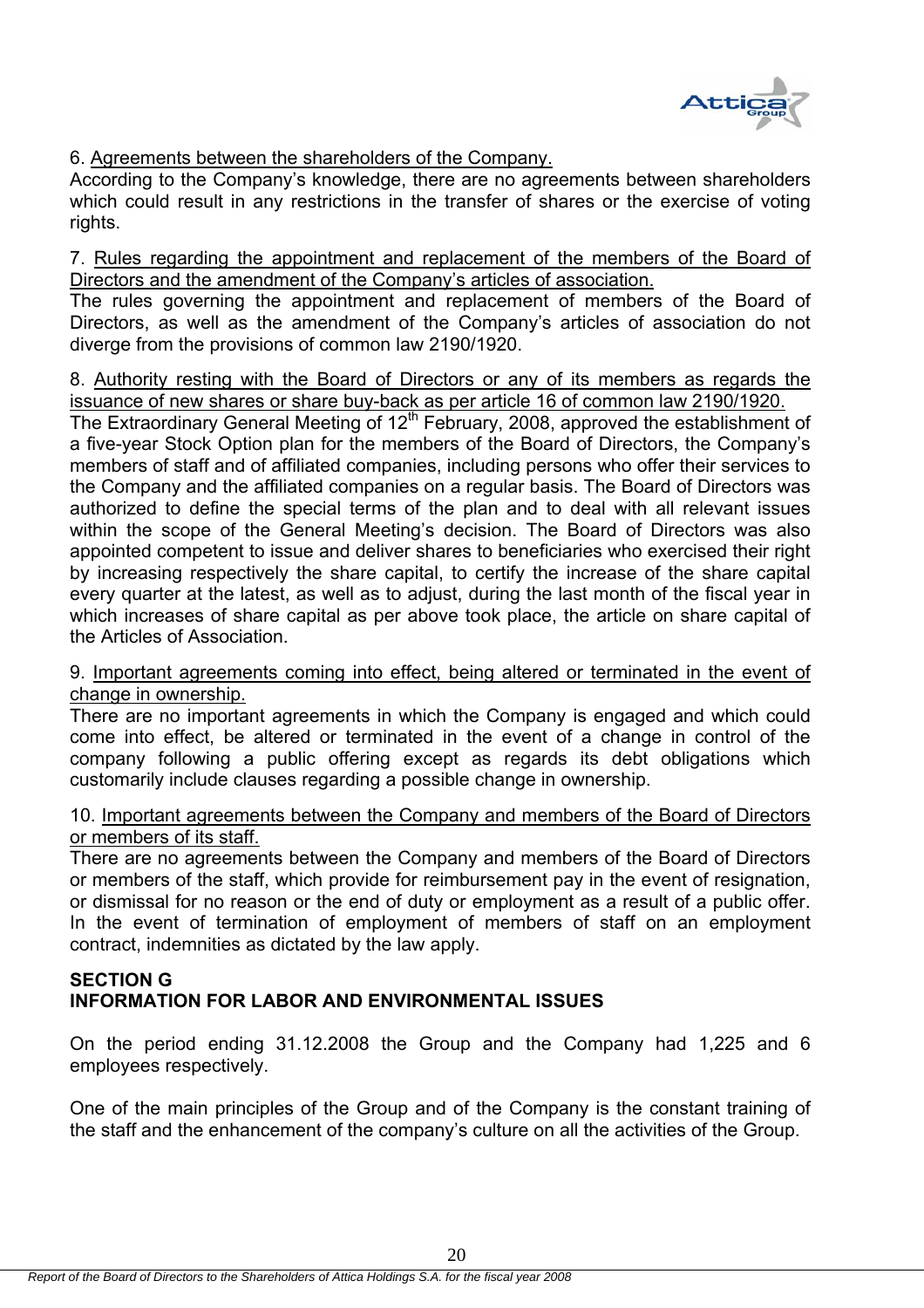

#### Environmental issues

Attica Group is highly sensitive in terms of environmental protection issues. All Superfast and Blue Star vessels operate in accordance with International Safety Management Code (ISM) as well as with all respective Greek and European law provisions regarding the protection of the environment.

Attica Group is the first Greek passenger shipping company that was certified for its Environmental Management System (ISO 14001) and it has also incorporated a series of environmental programs for climate rescue.

# **SECTION H OTHER INFORMATION**

The Company has no branches and has not invested any capital towards research and development in 2008.

There are no other important events in the period between the end of the year and the time of submission of this report which can significantly affect the financial position of the Company and the Group.

Dear Shareholders,

The above information together with the financial statements submitted to you for fiscal year 2008, provide a complete assessment of operations and of the Board of Directors' activities during the period under review, allowing you to decide on the approval of the financial statements of the Company and the Group.

21

Athens, 20<sup>th</sup> March, 2009

On behalf of the Board of Directors The Managing Director

Petros M. Vettas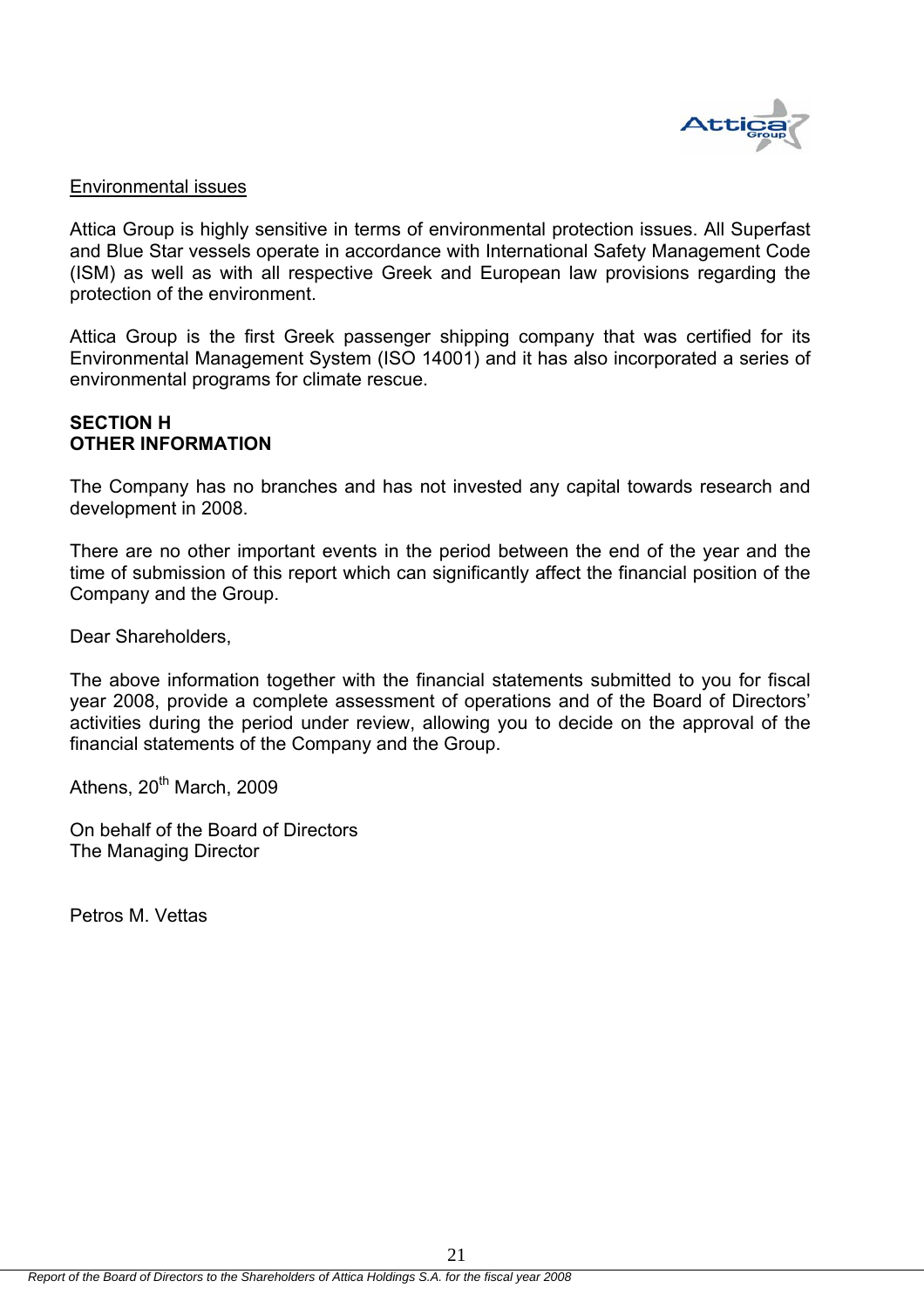

# **ANNUAL CONSOLIDATED AND COMPANY FINANCIAL STATEMENTS FOR THE FISCAL YEAR 2008**

The Annual Financial Report for the fiscal year 2008 was compiled in compliance with Article 4 of Law 3556/2007, was approved by the Board of Directors of Attica Holdings S.A. on March 20 , 2009 and is available in the internet on the web address www.attica-group.com.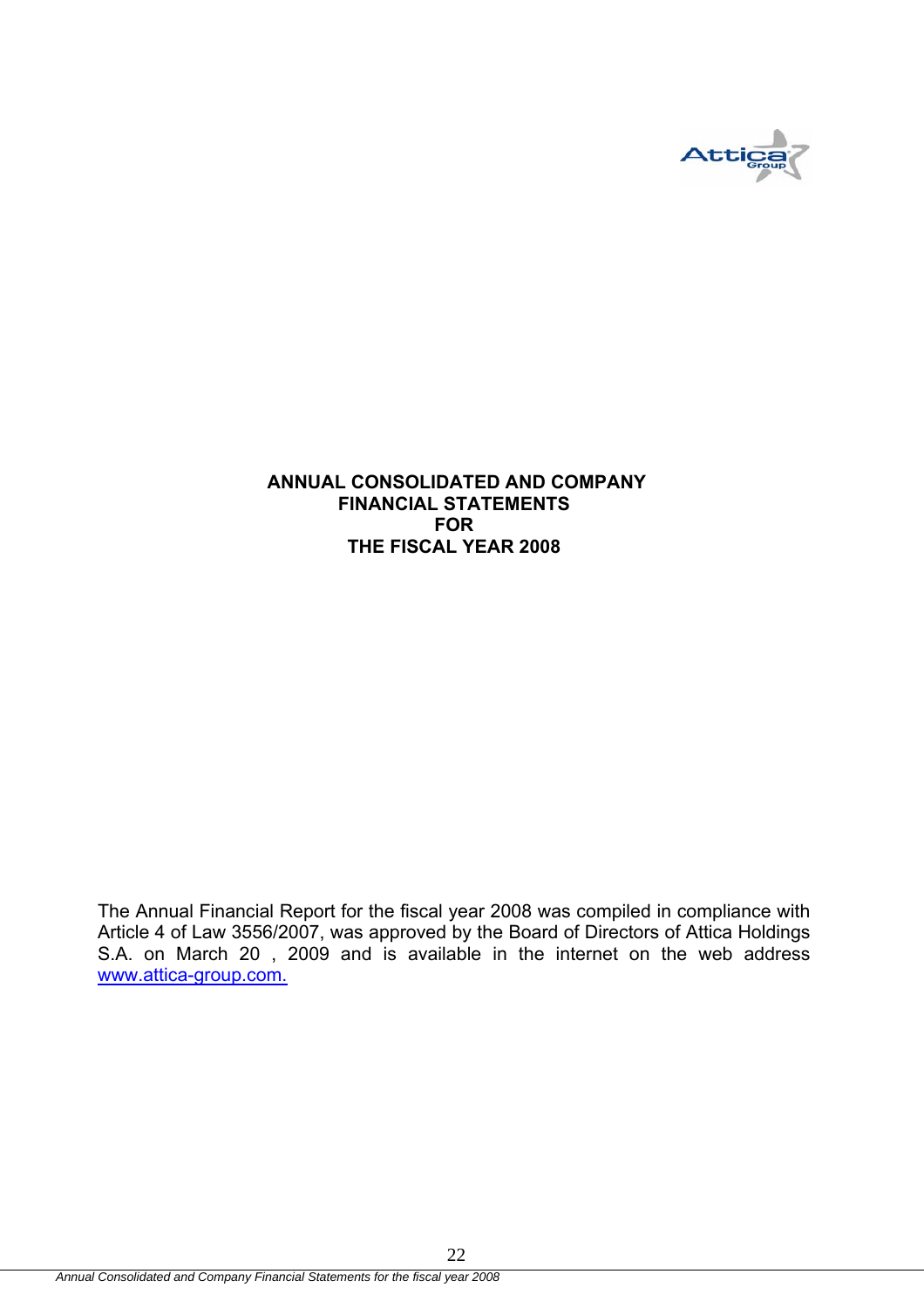

#### **INCOME STATEMENT**

For the period ended December 31 2008 & 2007

|                   |                 | <b>COMPANY</b>                   |                    |  |  |
|-------------------|-----------------|----------------------------------|--------------------|--|--|
| 1.01-31.12.2008   | 1.01-31.12.2007 | 1.01-31.12.2008                  | 1.01-31.12.2007    |  |  |
| 5.1<br>325.910    | 316,313         | 80                               |                    |  |  |
| 5.2<br>$-250,498$ | $-221.652$      | $-102$                           |                    |  |  |
| 75,412            | 94,661          | $-22$                            | 0                  |  |  |
| 5.2<br>$-27.704$  | $-23,314$       | $-4,676$                         | $-1,564$           |  |  |
| 5.2<br>$-28.069$  | $-29.914$       | $-92$                            |                    |  |  |
| 5.3<br>1,712      | 995             | 281                              |                    |  |  |
|                   |                 |                                  |                    |  |  |
|                   |                 |                                  | $-1,564$           |  |  |
|                   |                 |                                  |                    |  |  |
| 5.4<br>5,696      | 25,512          | 2,222                            | 27,209             |  |  |
| 5.5<br>$-20,687$  | $-24,351$       | $-46$                            | $-1,449$           |  |  |
| 5.6<br>6,252      | 6,112           | 3,021                            | 2,261              |  |  |
| 5.7               | 23              | 33,741                           | 34,522             |  |  |
|                   |                 |                                  |                    |  |  |
| 5.8<br>9,650      | 12,368          |                                  |                    |  |  |
| 22,262            | 62,092          | 34,429                           | 60,979             |  |  |
| 5.9               | $-390$          |                                  | $-43$              |  |  |
| 22,262            | 61,702          | 34,429                           | 60,936             |  |  |
|                   |                 |                                  |                    |  |  |
| 22,262            | 50,718          | 34,429                           | 60,936             |  |  |
| 5.10<br>0.1809    | 0.4869          | 0.2798                           | 0.5849<br>0.0800   |  |  |
|                   | 21,351          | <b>GROUP</b><br>42,428<br>10,984 | $-4,509$<br>0.0700 |  |  |

The Notes on pages 16 to 90 are an integral part of these Annual Financial Statements.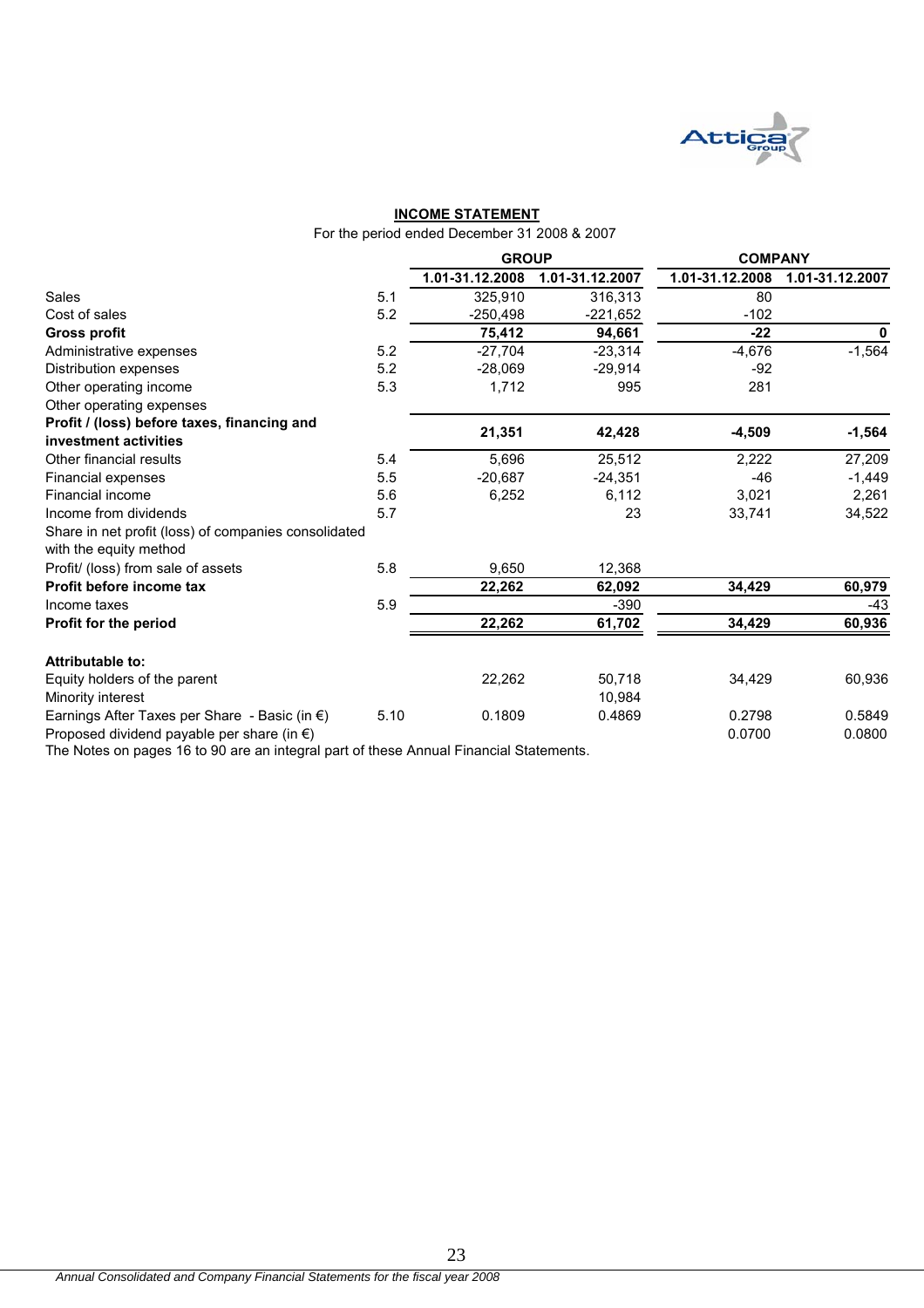

| As at 31st of December 2008 and at December 31, 2007 |              |              |            |                |            |  |
|------------------------------------------------------|--------------|--------------|------------|----------------|------------|--|
|                                                      |              | <b>GROUP</b> |            | <b>COMPANY</b> |            |  |
|                                                      | <b>Notes</b> | 31/12/2008   | 31/12/2007 | 31/12/2008     | 31/12/2007 |  |
| <b>ASSETS</b>                                        |              |              |            |                |            |  |
| <b>Non-current assets</b>                            |              |              |            |                |            |  |
| Tangible assets                                      | 5.11         | 744,720      | 690,455    | 227            | 5          |  |
| Intangible assets                                    | 5.12         | 1,798        | 2,185      | 147            | 69         |  |
| Investments in subsidiaries                          | 5.13         | 0            | 0          | 515,846        | 396,091    |  |
| Derivatives                                          | 5.24         | 0            | 3,349      |                |            |  |
| Other non current assets                             | 5.14         | 1,348        | 1,279      | 1,284          |            |  |
| Deferred tax assets                                  | 5.15         | 296          | 189        |                |            |  |
| Total                                                |              | 748,162      | 697,457    | 517,504        | 396,165    |  |
| <b>Current assets</b>                                |              |              |            |                |            |  |
| Inventories                                          | 5.16         | 3,712        | 4,228      |                |            |  |
| Trade and other receivables                          | 5.17         | 55,973       | 52,114     | 17             |            |  |
| Other current assets                                 | 5.18         | 19,584       | 15,264     | 1,328          | 714        |  |
| Derivatives                                          | 5.24         | 0            | 560        |                |            |  |
| Cash and cash equivalents                            | 5.19         | 119,124      | 171,873    | 51,429         | 76,878     |  |
| Total                                                |              | 198.393      | 244,039    | 52,774         | 77,592     |  |
| Non-current assets classified as held for sale       |              |              | 36,057     |                |            |  |
| <b>Total assets</b>                                  |              | 946,555      | 977,553    | 570,278        | 473,757    |  |
|                                                      |              |              |            |                |            |  |
| <b>EQUITY AND LIABILITIES</b>                        |              |              |            |                |            |  |
| <b>Equity</b>                                        |              |              |            |                |            |  |
| Share capital                                        | 5.20         | 117,539      | 62,504     | 117,539        | 62,504     |  |
| Share premium                                        | 5.20         | 266,560      | 207,648    | 266,560        | 194,340    |  |
| Fair value reserves                                  | 5.20         | $-8,924$     | 2,569      | 128,812        | 123,982    |  |
| Other reserves                                       | 5.20         | 62,250       | 15,603     | $-21,045$      | 30,915     |  |
| Retained earnings                                    |              | 65,407       | 100,794    | 44,129         | 61,345     |  |
| Equity attributable to parent's shareholders         |              | 502,832      | 389,118    | 535,995        | 473,086    |  |
| <b>Minority interests</b>                            |              |              | 117,027    |                |            |  |
| <b>Total equity</b>                                  |              | 502,832      | 506,145    | 535,995        | 473,086    |  |
|                                                      |              |              |            |                |            |  |
| <b>Non-current liabilities</b>                       |              |              |            |                |            |  |
| Deferred tax liability                               | 5.21         | 295          | 319        | 271            | 267        |  |
| Accrued pension and retirement obligations           |              | 1,404        | 1,342      | 83             | 76         |  |
|                                                      | 5.22         |              |            |                |            |  |
| Long-term borrowings<br>Derivatives                  | 5.23         | 356,439      | 359,005    |                |            |  |
|                                                      | 5.24         | 2,810        | 0          | 1,889          |            |  |
| Non-Current Provisions                               | 5.25         | 589          | 1,088      | 128            |            |  |
| Total                                                |              | 361,537      | 361,754    | 2,371          | 343        |  |
| <b>Current liabilities</b>                           |              |              |            |                |            |  |
| Trade and other payables                             | 5.26         | 19,130       | 26,688     | 30,242         | 173        |  |
| Tax liabilities                                      | 5.27         | 198          | 548        | 30             | 20         |  |
| Short-term debt                                      | 5.23         | 39,130       | 38,337     |                |            |  |
| Derivatives                                          | 5.24         | 5,402        | 1,928      |                |            |  |
| Other current liabilities                            | 5.28         | 18,326       | 16,692     | 1,640          | 135        |  |
| Total                                                |              | 82,186       | 84,193     | 31,912         | 328        |  |
| Liabilities related to Assets held for sale          |              |              | 25,461     |                |            |  |
| <b>Total liabilities</b>                             |              | 443,723      | 471,408    | 34,283         | 671        |  |
| <b>Total equity and liabilities</b>                  |              | 946,555      | 977,553    | 570,278        | 473,757    |  |

**BALANCE SHEET**

The Notes on pages 16 to 90 are an integral part of these Annual Financial Statements.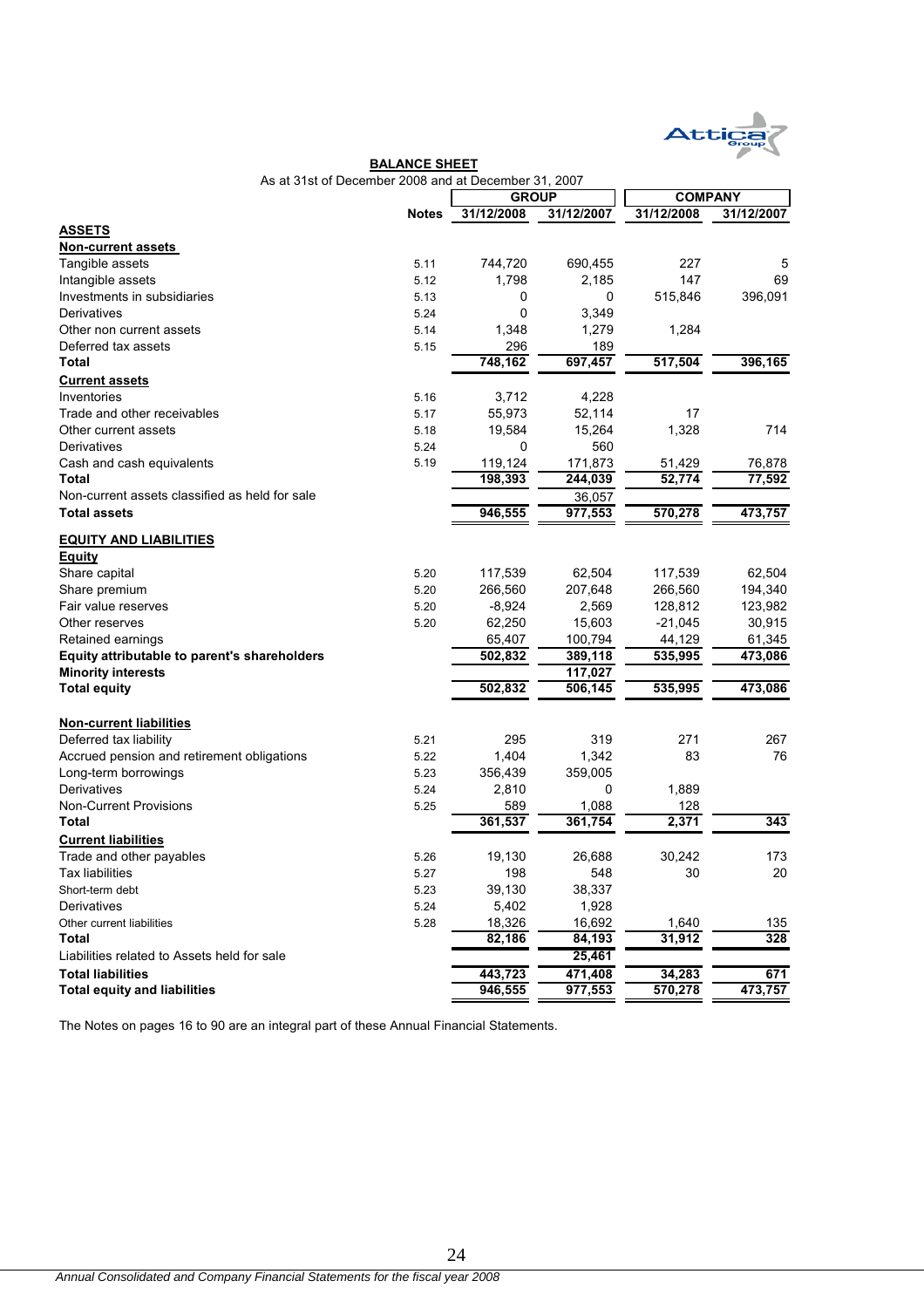

#### **GROUP Statement of Changes in Equity**

|                                                                                  | <b>Notes</b> | Number of<br>shares | Share<br>capital | <b>Share</b><br>premium | <b>Revaluation of</b><br>property, plant<br>and equipment | <b>Revaluation of</b><br>financial<br>instruments | Other<br>reserves | Retained<br>earnings | Treasury<br>shares | <b>Total equity</b><br>attributable to<br>equity holders of<br>the parent | Minority<br>interests | Total<br><b>Equity</b> |
|----------------------------------------------------------------------------------|--------------|---------------------|------------------|-------------------------|-----------------------------------------------------------|---------------------------------------------------|-------------------|----------------------|--------------------|---------------------------------------------------------------------------|-----------------------|------------------------|
| <b>Balance at 1/1/2008</b>                                                       | 5.20         | 104,173             | 62,504           | 207,648                 |                                                           | 2,569                                             | 15,603            | 100,794              |                    | 389,118                                                                   | 117,027               | 506,145                |
| Profit for the period                                                            |              |                     |                  |                         |                                                           |                                                   |                   | 22,262               |                    | 22,262                                                                    |                       | 22,262                 |
| Cash flow hedges:                                                                |              |                     |                  |                         |                                                           |                                                   |                   |                      |                    |                                                                           |                       |                        |
| Gains/(losses) taken to equity                                                   |              |                     |                  |                         |                                                           | $-11,493$                                         |                   |                      |                    | -11,493                                                                   | $-780$                | $-12,273$              |
| Exchange differences on translating foreign operations                           |              |                     |                  |                         |                                                           |                                                   | $-129$            |                      |                    | $-129$                                                                    |                       | $-129$                 |
| Total recognised income and expense for the period                               |              |                     |                  |                         |                                                           | -11,493                                           | $-129$            | 22,262               |                    | 10,640                                                                    | -780                  | 9,860                  |
| Capitalisation of share premium                                                  |              |                     | 1,270            | $-1,270$                |                                                           |                                                   |                   |                      |                    |                                                                           |                       |                        |
| Dividends                                                                        |              |                     |                  |                         |                                                           |                                                   |                   | $-8,334$             |                    | $-8,334$                                                                  | $-4,839$              | $-13,173$              |
| Transfers between reserves and retained earnings                                 |              |                     |                  |                         |                                                           |                                                   | 69,595            | $-69,595$            |                    | 0                                                                         |                       |                        |
| Increase in share capital due to merger                                          |              | 37,440              | 53,765           |                         |                                                           |                                                   |                   |                      |                    | 53,765                                                                    | $-53,765$             |                        |
| Increase/(decrease) in Minorities due to purchase of interest in<br>subsidiaries |              |                     |                  | 60,182                  |                                                           |                                                   | $-22,819$         | 20,280               |                    | 57,643                                                                    | $-57,643$             |                        |
| <b>Balance at 31/12/2008</b>                                                     |              | 141,613             | 117,539          | 266,560                 |                                                           | $-8,924$                                          | 62,250            | 65,407               |                    | 502,832                                                                   |                       | 502,832                |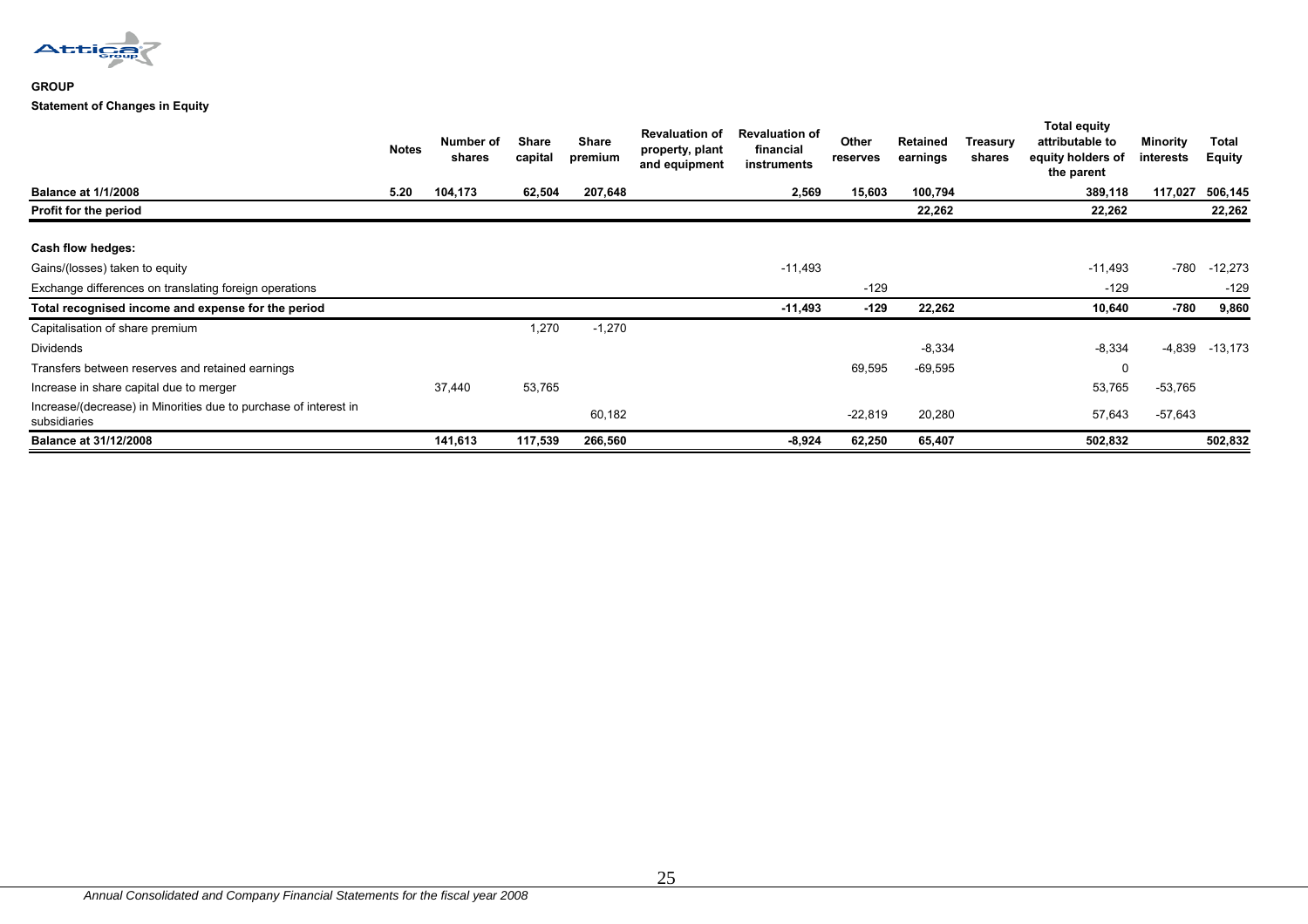

#### **GROUP Statement of Changes in Equity**

|                                                                | Notes | Number of<br>shares | <b>Share</b><br>capital | <b>Share</b><br>premium | <b>Revaluation of</b><br>property, plant<br>and equipment | <b>Revaluation of</b><br>financial<br>instruments | Other<br>reserves | <b>Retained</b><br>earnings | Total equity<br>attributable to<br>equity holders of<br>the parent | <b>Minority</b><br>interests | Total<br><b>Equity</b> |
|----------------------------------------------------------------|-------|---------------------|-------------------------|-------------------------|-----------------------------------------------------------|---------------------------------------------------|-------------------|-----------------------------|--------------------------------------------------------------------|------------------------------|------------------------|
| <b>Balance at 1/1/2007</b>                                     | 5.20  | 104,173             | 62,504                  | 207,648                 | 0                                                         | 0                                                 | 51,429            | 22,713                      | 344,294                                                            | 110,107                      | 454,401                |
| Profit for the period                                          |       |                     |                         |                         |                                                           |                                                   | 3,427             | 47,291                      | 50,718                                                             | 10,984                       | 61,702                 |
| Cash flow hedges:                                              |       |                     |                         |                         |                                                           |                                                   |                   |                             |                                                                    |                              |                        |
| Gains/(losses) taken to equity                                 |       |                     |                         |                         |                                                           | 2,569                                             |                   | $-89$                       | 2,480                                                              | 775                          | 3,255                  |
| Exchange differences on translating foreign operations         |       |                     |                         |                         |                                                           |                                                   |                   | $-41$                       | $-41$                                                              | 0                            | -41                    |
| Total recognised income and expense for the period             |       |                     | 0                       | 0                       |                                                           | 2,569                                             | 3,427             | 47,161                      | 53,157                                                             | 11,759                       | 64,916                 |
| Share capital decrease by share capital return to shareholders |       |                     |                         |                         |                                                           |                                                   |                   |                             |                                                                    |                              |                        |
| Capitalisation of share premium                                |       |                     |                         |                         |                                                           |                                                   |                   |                             |                                                                    |                              |                        |
| <b>Dividends</b>                                               |       |                     |                         |                         |                                                           |                                                   |                   | $-8,334$                    | $-8,334$                                                           | $-4,839$                     | $-13,173$              |
| Transfers between reserves and retained earnings               |       |                     |                         |                         |                                                           |                                                   | $-39,253$         | 39,253                      | 0                                                                  |                              |                        |
| Share capital increase                                         |       |                     |                         |                         |                                                           |                                                   |                   |                             |                                                                    |                              |                        |
| <b>Balance at 31/12/2007</b>                                   |       | 104,173             | 62,504                  | 207,648                 |                                                           | 2,569                                             | 15,603            | 100,794                     | 389,118                                                            | 117,027                      | 506,145                |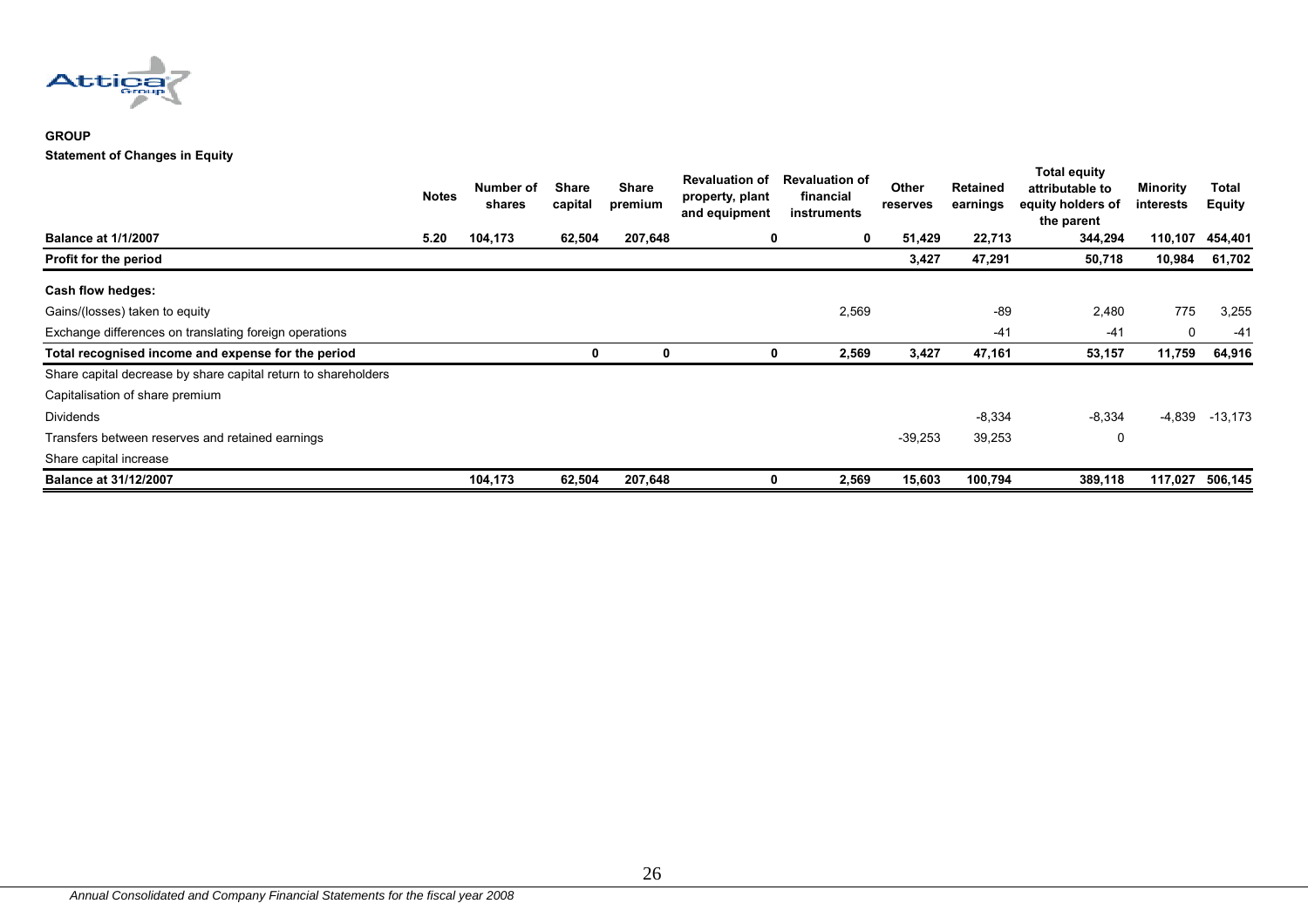

#### **PARENT Statement of Changes in Equity**

|                                                                   | <b>Notes</b> | Number of<br>shares | <b>Share</b><br>capital | <b>Share</b><br>premium | <b>Revaluation of</b><br>property, plant and<br>equipment | <b>Revaluation of</b><br>financial<br>instruments | Other reserves | Retained<br>earnings | <b>Total equity</b><br>attributable to<br>equity holders of<br>the parent | Minority<br>interests | <b>Total Equity</b> |
|-------------------------------------------------------------------|--------------|---------------------|-------------------------|-------------------------|-----------------------------------------------------------|---------------------------------------------------|----------------|----------------------|---------------------------------------------------------------------------|-----------------------|---------------------|
| <b>Balance at 1/1/2008</b>                                        | 5.20         | 104,173             | 62,504                  | 194,340                 | 123,982                                                   |                                                   | 30,915         | 61,345               | 473,086                                                                   |                       | 473,086             |
| Profit for the period                                             |              |                     |                         |                         |                                                           |                                                   |                | 34,429               | 34,429                                                                    |                       | 34,429              |
| Cash flow hedges:                                                 |              |                     |                         |                         |                                                           |                                                   |                |                      |                                                                           |                       |                     |
| Gains/(losses) taken to equity                                    |              |                     |                         |                         | 6,719                                                     | $-1,889$                                          |                |                      | 4,830                                                                     |                       | 4,830               |
| Exchange differences on translating foreign<br>operations         |              |                     |                         |                         |                                                           |                                                   |                |                      |                                                                           |                       |                     |
| Total recognised income and expense for the<br>period             |              |                     |                         |                         | 6,719                                                     | $-1,889$                                          | 0              | 34,429               | 39,259                                                                    | 0                     | 39,259              |
| Share capital decrease by share capital return to<br>shareholders |              |                     | 1,270                   | $-1,270$                |                                                           |                                                   |                |                      |                                                                           |                       |                     |
| Capitalisation of share premium                                   |              |                     |                         |                         |                                                           |                                                   |                | $-13,174$            | $-13,174$                                                                 |                       | $-13,174$           |
| <b>Dividends</b>                                                  |              |                     |                         |                         |                                                           |                                                   | 50,418         | $-50,418$            |                                                                           |                       |                     |
| Transfers between reserves and retained<br>earnings               |              | 37,440              | 53,765                  |                         |                                                           |                                                   |                |                      | 53,765                                                                    |                       | 53,765              |
| Share capital increase                                            |              |                     |                         | 73,490                  |                                                           |                                                   | $-102,378$     | 11,947               | $-16,941$                                                                 |                       | $-16,941$           |
| <b>Balance at 31/12/2008</b>                                      |              | 141,613             | 117,539                 | 266,560                 | 130,701                                                   | $-1,889$                                          | $-21,045$      | 44,129               | 535,995                                                                   |                       | 535,995             |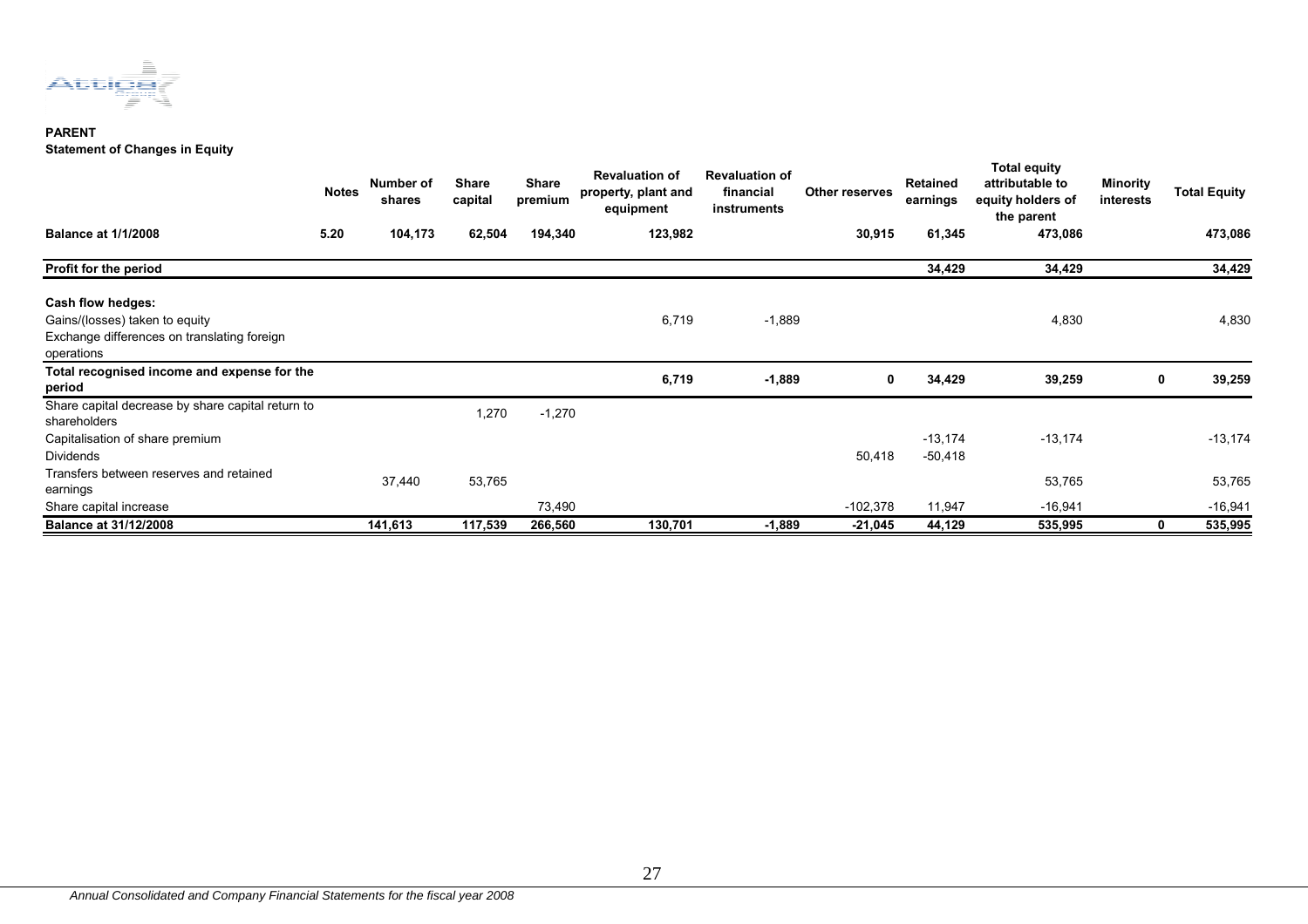

#### **PARENT Statement of Changes in Equity**

|                                          | <b>Notes</b> | Number of<br>shares | <b>Share</b><br>capital | <b>Share</b><br>premium | <b>Revaluation of</b><br>property, plant<br>and equipment | <b>Revaluation of</b><br>financial<br>instruments | Other reserves | Retained<br>earnings | Total equity<br>attributable to<br>equity holders of<br>the parent | Minority<br>interests | Total<br><b>Equity</b> |
|------------------------------------------|--------------|---------------------|-------------------------|-------------------------|-----------------------------------------------------------|---------------------------------------------------|----------------|----------------------|--------------------------------------------------------------------|-----------------------|------------------------|
| <b>Balance at 1/1/2007</b>               | 5.20         | 104,173             | 62,504                  | 194,340                 | 104,331                                                   |                                                   | 17,949         | 21,738               | 400,862                                                            |                       | 400,862                |
| Profit for the period                    |              |                     |                         |                         |                                                           |                                                   | 2,163          | 58,773               | 60,936                                                             |                       | 60,936                 |
| Available-for-sale investments:          |              |                     |                         |                         |                                                           |                                                   |                |                      |                                                                    |                       |                        |
| Valuation gains/(losses) taken to equity |              |                     |                         |                         | 10,061                                                    |                                                   |                |                      | 10,061                                                             |                       | 10,061                 |
| Cash flow hedges:                        |              |                     |                         |                         |                                                           |                                                   |                |                      |                                                                    |                       |                        |
| Gains/(losses) taken to equity           |              |                     |                         |                         | 9,588                                                     |                                                   |                | $-28$                | 9,560                                                              |                       | 9,560                  |
| Total recognised income and expense for  |              |                     |                         |                         | 19,649                                                    |                                                   | 2,163          | 58,745               | 80,557                                                             | 0                     | 80,557                 |
| the period                               |              |                     |                         |                         |                                                           |                                                   |                |                      |                                                                    |                       |                        |
| Dividends                                |              |                     |                         |                         |                                                           |                                                   |                | $-8,334$             | $-8,334$                                                           |                       | $-8,334$               |
| Transfers between reserves and retained  |              |                     |                         |                         |                                                           |                                                   | 10,804         | $-10,804$            |                                                                    |                       | 0                      |
| earnings                                 |              |                     |                         |                         |                                                           |                                                   |                |                      |                                                                    |                       |                        |
| Share capital increase                   |              |                     |                         |                         |                                                           |                                                   |                |                      |                                                                    |                       | 0                      |
| Share capital decrease                   |              |                     |                         |                         |                                                           |                                                   |                |                      |                                                                    |                       | 0                      |
| Additional equity offering costs         |              |                     |                         |                         |                                                           |                                                   |                |                      |                                                                    |                       | 0                      |
| <b>Balance at 31/12/2007</b>             |              | 104,173             | 62,504                  | 194,340                 | 123,980                                                   |                                                   | 30,916         | 61,345               | 473,085                                                            | 0                     | 473,085                |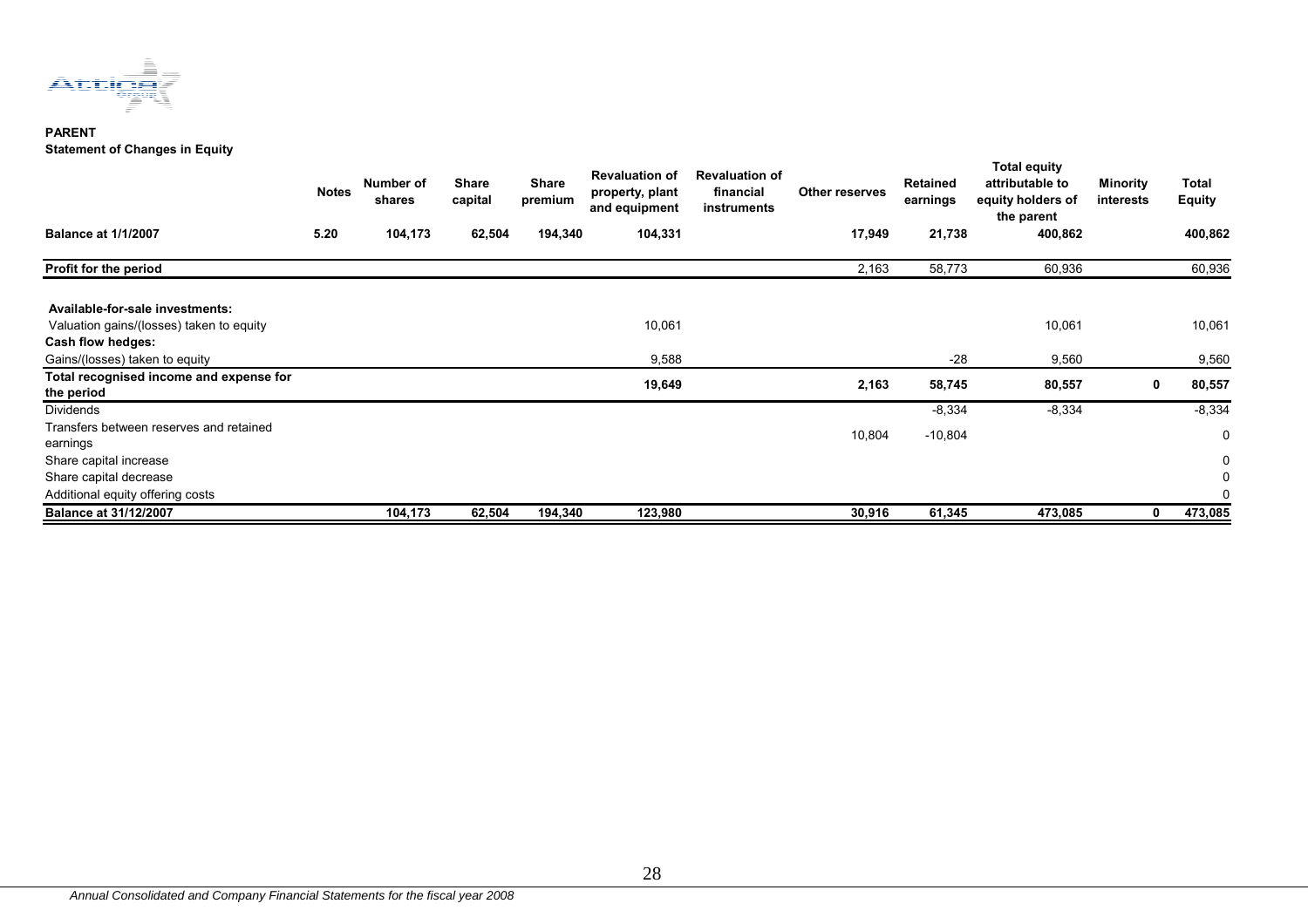

#### **CASH FLOW STATEMENT**

|  | For the period 1/1-31/12 2008 & 2007 |  |
|--|--------------------------------------|--|
|  |                                      |  |

|                                                                                                        |               | <b>GROUP</b>                        |            | <b>COMPANY</b> |                               |  |
|--------------------------------------------------------------------------------------------------------|---------------|-------------------------------------|------------|----------------|-------------------------------|--|
|                                                                                                        |               | Notes 1/1-31/12/2008 1/1-31/12/2007 |            |                | 1/1-31/12/2008 1/1-31/12/2007 |  |
| <b>Cash flow from Operating Activities</b>                                                             |               |                                     |            |                |                               |  |
| Profit/(Loss) Before Taxes                                                                             |               | 22,262                              | 62,092     | 34,429         | 60,979                        |  |
| <b>Adjustments for:</b>                                                                                |               |                                     |            |                |                               |  |
| Depreciation & amortization                                                                            | 5.11          | 26,322                              | 27,152     | 72             | 13                            |  |
| Devaluation of investments                                                                             |               |                                     |            |                |                               |  |
| Deferred tax expense                                                                                   |               |                                     |            |                |                               |  |
| Provisions                                                                                             |               | 454                                 | 1,832      | 16             | 483                           |  |
| Foreign exchange differences                                                                           | 5.4           | $-2,247$                            | 2,750      | $-1,033$       | $-22$                         |  |
| Net (profit)/Loss from investing activities                                                            |               | $-19,351$                           | $-48,194$  | $-37,951$      | $-64,288$                     |  |
| Interest and other financial expenses                                                                  | 5.5           | 20,610                              | 24,351     | 46             | 1,449                         |  |
| Plus or minus for Working Capital changes:                                                             |               |                                     |            |                |                               |  |
| Decrease/(increase) in Inventories                                                                     |               | 516                                 | $-439$     |                |                               |  |
| Decrease/(increase) in Receivables                                                                     |               | $-8,888$                            | 872        | $-3,606$       | 430                           |  |
| (Decrease)/increase in Payables (excluding banks)                                                      |               | $-8,364$                            | 2,478      | $-9,183$       | $-794$                        |  |
| Less:                                                                                                  |               |                                     |            |                |                               |  |
| Interest and other financial expenses paid                                                             |               | $-22,801$                           | $-22,704$  | $-34$          | $-1,851$                      |  |
| Taxes paid                                                                                             |               | $-159$                              | $-418$     |                |                               |  |
| Operating cash flows of discontinued operations                                                        |               |                                     |            |                |                               |  |
| Total cash inflow/(outflow) from operating activities (a)                                              |               | 8,354                               | 49,772     | $-17,244$      | $-3,601$                      |  |
|                                                                                                        |               |                                     |            |                |                               |  |
| <b>Cash flow from Investing Activities</b><br>Acquisition of subsidiaries, associated companies, joint |               |                                     |            |                |                               |  |
| ventures and other investments                                                                         | 5.13          |                                     | $-30,338$  | $-35,120$      | $-39,338$                     |  |
| Purchase of tangible and intangible assets                                                             | $5.11 + 5.12$ | $-86,986$                           | $-34,548$  | $-261$         | -5                            |  |
| Proceeds from sale of tangible and intangible assets                                                   |               | 52,475                              | 207,776    | 65             | 112,460                       |  |
| Derivatives settlement                                                                                 | 5.8           | 4,018                               |            | 1,189          |                               |  |
| Acquisition /Sale of subsidiaries (less cash)                                                          |               |                                     |            | 1,440          |                               |  |
| Interest received                                                                                      |               | 6,253                               | 6,046      | 3,021          | 2,195                         |  |
| Dividends received                                                                                     | $4.1 + 5.7$   |                                     | 23         | 33,741         | 34,522                        |  |
| Investing cash flows of discontinued operations                                                        |               |                                     |            |                |                               |  |
| Total cash inflow/(outflow) from investing activities (b)                                              |               | $-24,240$                           | 148,959    | 4,075          | 109,834                       |  |
| <b>Cash flow from Financing Activities</b>                                                             |               |                                     |            |                |                               |  |
| Proceeds from issue of Share Capital                                                                   |               |                                     |            |                |                               |  |
| Payments of Share Capital decrease                                                                     |               |                                     |            |                |                               |  |
| Proceeds from Borrowings                                                                               |               | 48,000                              | 22,800     |                |                               |  |
| Payments of Borrowings                                                                                 | 5.19          | $-73,461$                           | $-138,755$ |                | $-34,931$                     |  |
| Payments of finance lease liabilities                                                                  | 5.19          | $-326$                              | $-523$     | $-119$         |                               |  |
| Dividends paid                                                                                         | 5.19          | $-13,173$                           | $-13,173$  | $-13,173$      | $-8,334$                      |  |
| Equity return to shareholders                                                                          |               |                                     |            |                |                               |  |
| Financing cash flows of discontinued operations                                                        |               |                                     |            |                |                               |  |
| Total cash inflow/(outflow) from financing activities (c)                                              |               | $-38,960$                           | $-129,651$ | $-13,292$      | $-43,265$                     |  |
| Net increase/(decrease) in cash and cash equivalents                                                   |               |                                     |            |                |                               |  |
| $(a)+(b)+(c)$                                                                                          |               | $-54,846$                           | 69,080     | $-26,461$      | 62,968                        |  |
| Cash and cash equivalents at beginning of period                                                       |               | 171,873                             | 105,449    | 76,878         | 13,888                        |  |
| Exchange differences in cash and cash equivalents                                                      |               | 2,097                               | $-2,656$   | 1,012          | 22                            |  |
| Cash and cash equivalents at end of period                                                             |               | 119,124                             | 171,873    | 51,429         | 76,878                        |  |

The method used for the preparation of the above Cash Flow Statement is the Indirect Method. The Notes on pages 16 to 90 are an integral part of these Annual Financial Statements.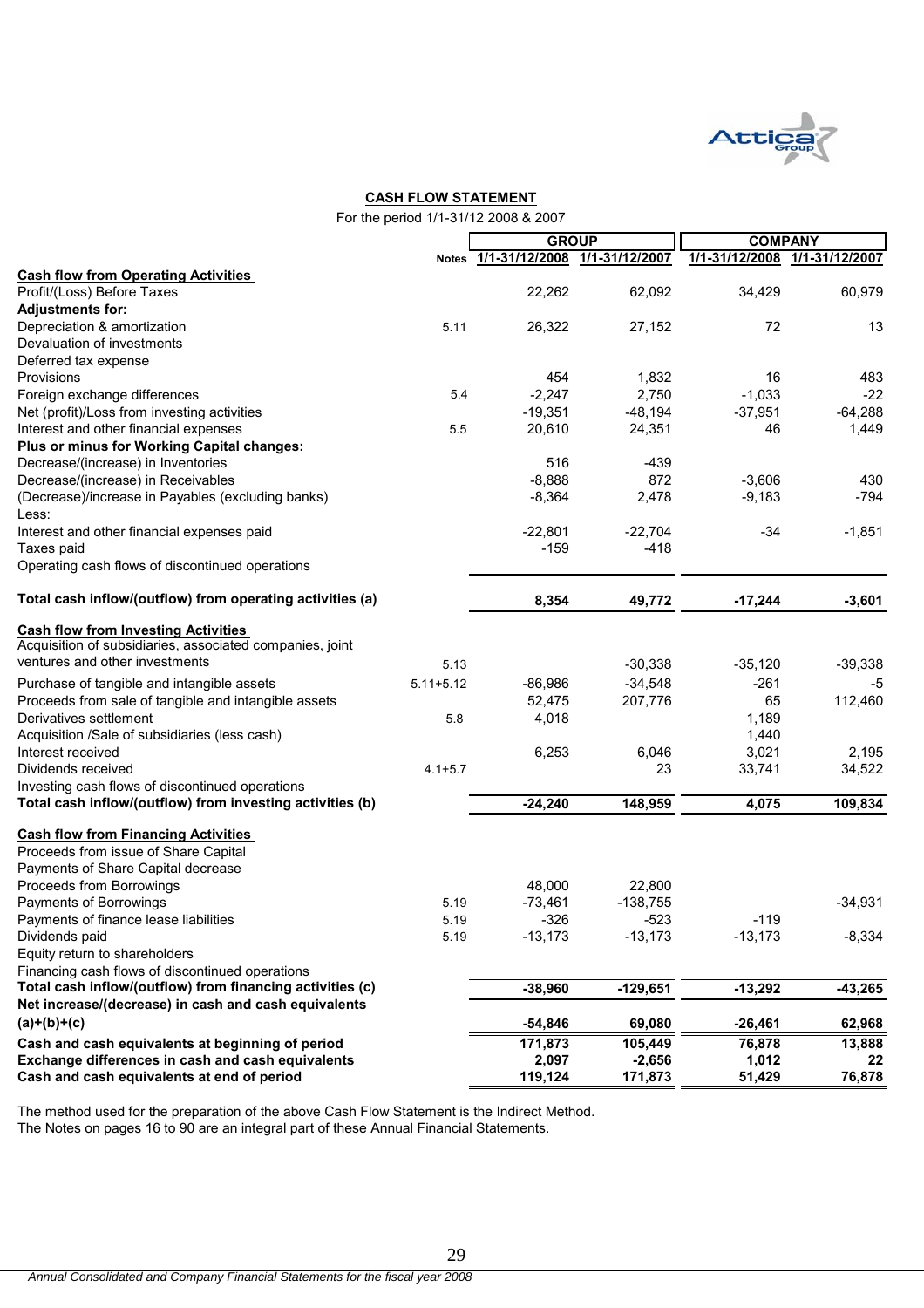

# **NOTES TO THE FINANCIAL STATEMENTS**

#### **1. General information**

ATTICA HOLDINGS S.A. ("ATTICA GROUP") is a Holding Company and as such does not have trading activities of its own. The Company, through its subsidiaries, mainly operates in passenger shipping and in travel agency services.

The headquarters of the Company are in Athens, Greece, 123-125, Syngrou Avenue & 3, Torva Street, 11745.

The number of employees, at period end, was 6 for the parent company and 1,225 for the Group, while at 31/12/2007 was 8 and 1,274 respectively.

Attica Holdings S.A. shares are listed in the Athens Stock Exchange under the ticker symbol ATTICA.

The corresponding ticker symbol for Bloomberg is ATTEN GA and for Reuters is EPA.AT.

The total number of common registered voting shares, after the share capital increase (see § 5.20 and 7), outstanding as at 31 December 2008 was 141,613,700 while the weighted average number of shares was 105,096,859 (see § 5.20). Each share carries one voting right. The total market capitalization was  $\epsilon$  462,531 thousand approximately. The total market capitalization has been calculating in accordance with the number of shares before the share capital increased ( 104,173,680) due to the fact that the new Attica shares started trading in Athens Stock Exchange on Friday, 2<sup>nd</sup> January 2009.

The Extraordinary General Meeting of Shareholders, on 12th February 2008 approved the establishment of a five-year stock option plan for the members of the Board of Directors, the Company's staff and the staff of affiliated companies.

The financial statements of Attica Holdings S.A. are included, directly, in the consolidated financial statements of MARFIN INVESTMENT GROUP HOLDINGS S.A. whose total participation in the Group (directly & indirectly), on February 28, 2009, was 86.4408%.

The financial statements of the Company and the Group for the fiscal year 2008 were approved by the Board of Directors on March 20, 2009.

*Due to rounding there may be minor differences in some amounts.* 

# **2. Significant Group accounting policies**

The accounting policies used by the Group for the preparation of the financial statements for the period 1/1 – 31/12/2008 are the same with those used for the preparation of the financial statements for the fiscal year 2007, except for the method of recognition of the value of investments in subsidiaries.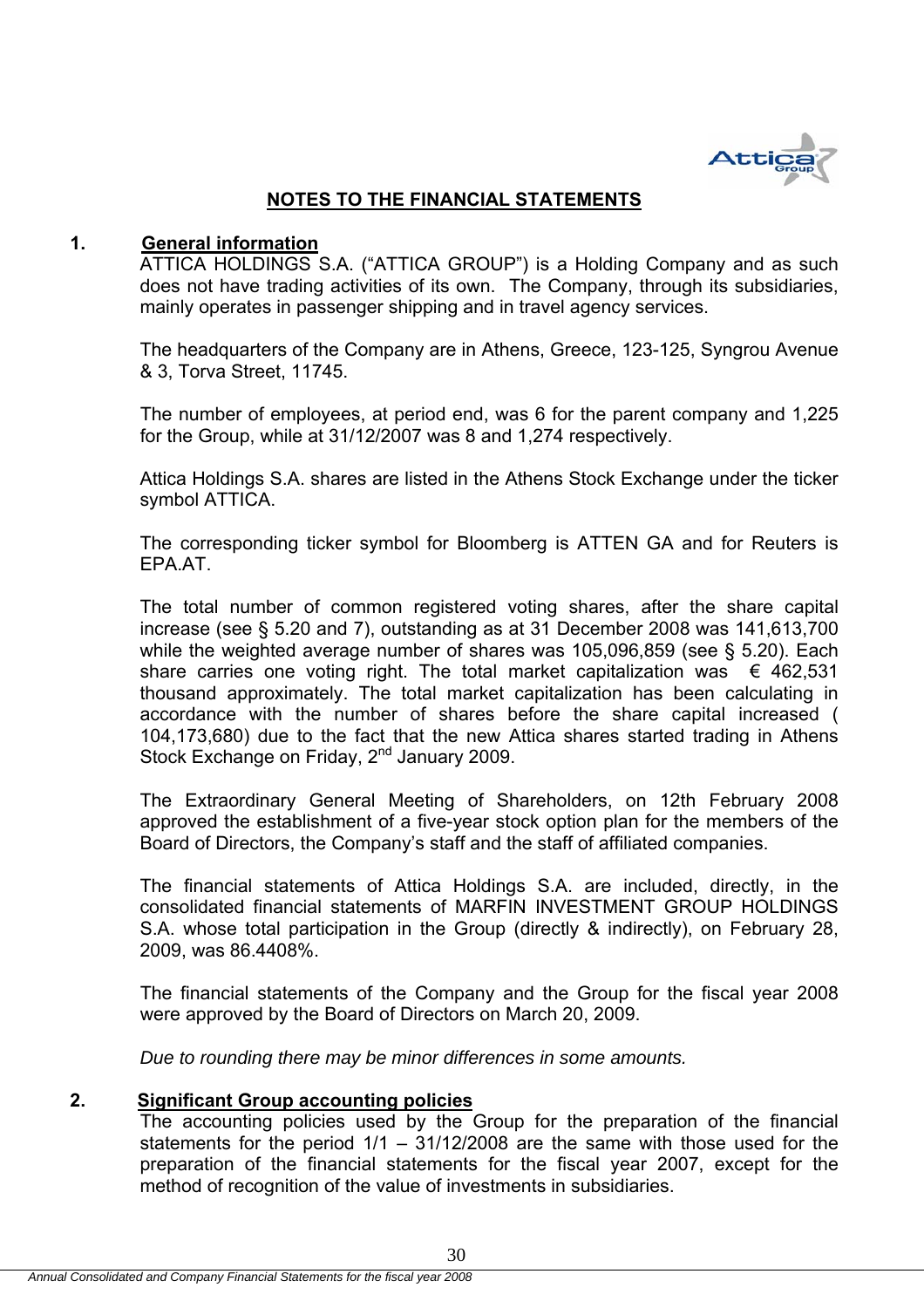

# 2.1. Basis of preparation of financial statements

Accounting estimations are required to be used for the preparation of the financial statements in accordance with the International Financial Reporting Standards (IFRS). Furthermore, requires judgements to be made by management when formulating the Group's accounting policies. Cases which concern a greater point of judgement and complexity or cases where the accounting estimates and assumptions could materially affect the consolidated financial statements are provided in note 2.1.1.

In 2003 and 2004, the International Accounting Standards Board (IASB) established the "IFRS Stable Platform 2005" of new International Financial Reporting Standards (IFRS) and revised International Accounting Standards (IAS) in relation with non revised International Accounting Standards (IAS) which have been established from International Accounting Committee. The "IFRS Stable Platform 2005" is applicable by the Group from 1 January 2005.

The Group has prepared the financial statements in compliance with the historical cost principle, the going concern principle, the accrual basis principle, the consistency principle, the materiality principle and the accrual basis of accounting.

For the fiscal year 2008, the going concern principle does not apply for the 100% subsidiaries MARIN M.C., ATTICA CHALLENGE LTD, ATTICA SHIELD LTD and NORDIA M.C., the shipowning companies of MARIN, CHALLENGE, SHIELD and NORDIA respectively. The above companies sold their vessels within the first forth months of 2008.

The recognition of sales and purchases is effected at the transaction date and not at the settlement date.

The expenses are recognized in the income statement based on the direct relation of the expense to the specific income that is recognized.

In preparing its financial statements for the period ending 31 December 2008, the Group has chosen to apply accounting policies which secure that the financial statements comply with all the requirements of each applicable Standard or Interpretation.

The Management of the Group considers that the financial statements present fairly the company's financial position, financial performance and cash flows. The General Meeting of Shareholders has the right to modify these financial statements.

# 2.1.1. Major accounting judgements and main sources of uncertainty for accounting estimations

The Management must make judgements and estimates regarding the value of assets and liabilities which are uncertain. Estimates and associated assumptions are based mainly on past experience. Actual results may differ from these estimates. Estimates and associated assumptions are continually reviewed.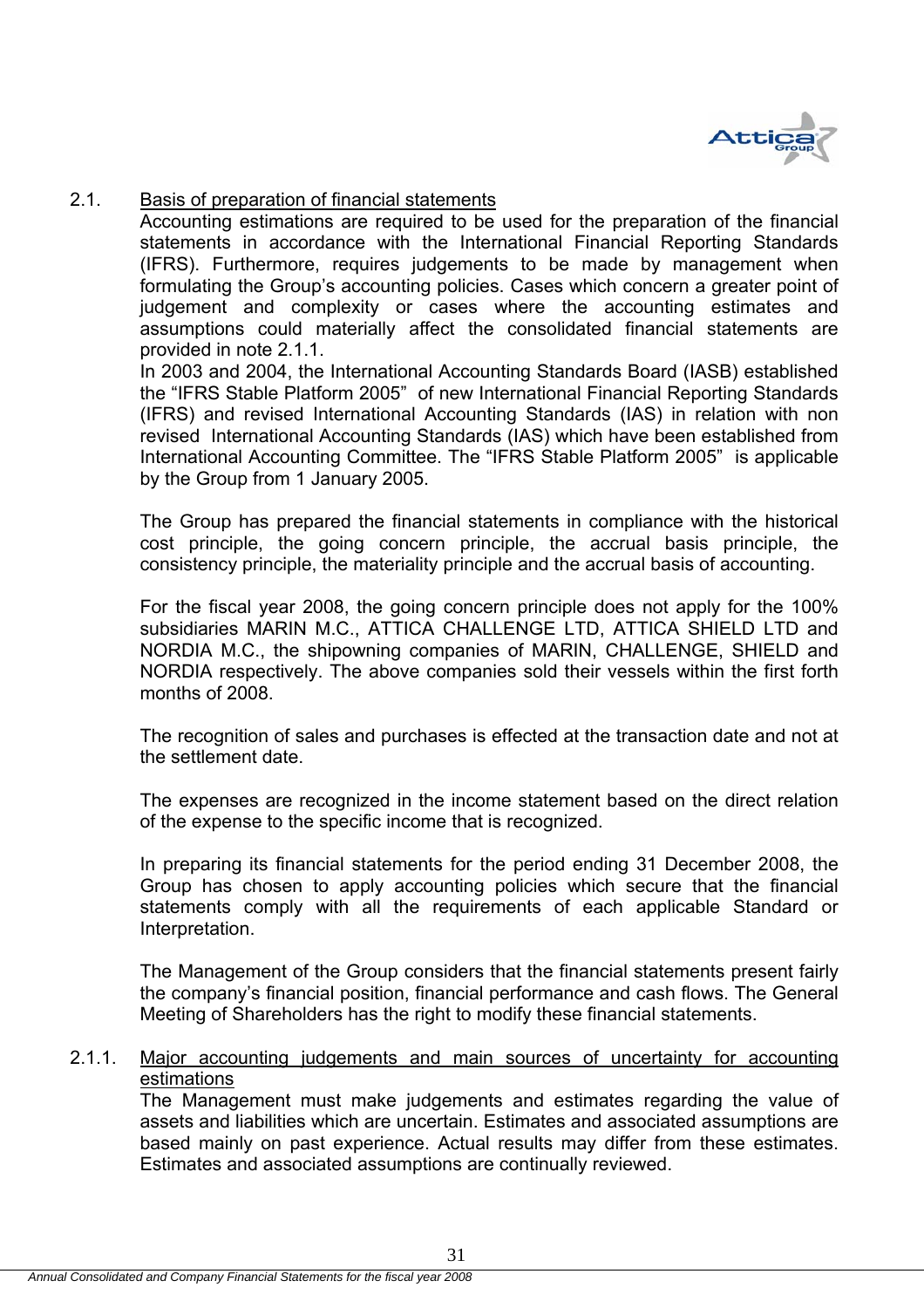

The accounting judgements that the Management has made in implementing the Company's accounting policies and which have the greatest impact on Company financial statements are:

On a yearly basis, Management examines whether it is an indication of impairment on the value of investments in subsidiaries, and if so, assesses the extent pursuant to the Company's accounting policy on this subject. The recoverable amount of the examined cash generating unit is determined on the basis of value in use and is based on estimates and underlying assumptions.

In addition, on an annual basis the Management examines, on the basis of assumptions and estimates the following items:

- useful lives and recoverable vessels' values
- the amount of provisions for staff retirement compensation, for disputes in litigation and for labour law disputes.

On the financial statements preparation date, the sources of uncertainty for the Company, which may have impact on the stated assets and liabilities values, concern:

- Unaudited years of the Company, insofar as it is possible that the future audits will result in additional taxes and charges being imposed that cannot be estimated at the time with reasonable accurancy.
- Estimates on the recoverability of contingent losses from pending court cases and doubtful debts.

 The above estimates are based οn the knowledge and the information available to the Management of the Group until the date of approval of the financial statements for the period ended December 31, 2008.

### 2.2. Consolidation

#### 2.2.1. Basis of consolidation

The purchase method is used for the consolidation.

An acquisition is recognised at cost. The cost of an acquisition is measured as the fair value of the assets acquired, the equity instruments issued and the liabilities incurred or assumed at the date of the transaction, plus any cost directly attributable to the acquisition. Subsequently, investments in subsidiaries are measured using the fair value method.

#### 2.2.2. Subsidiaries

Subsidiaries are the entities which are controlled by another Company. Control exists when a Company has the power to govern the financial and operating policies of an entity.

Investments in subsidiaries are initially recognized at cost, while subsequently are measured using the fair value method.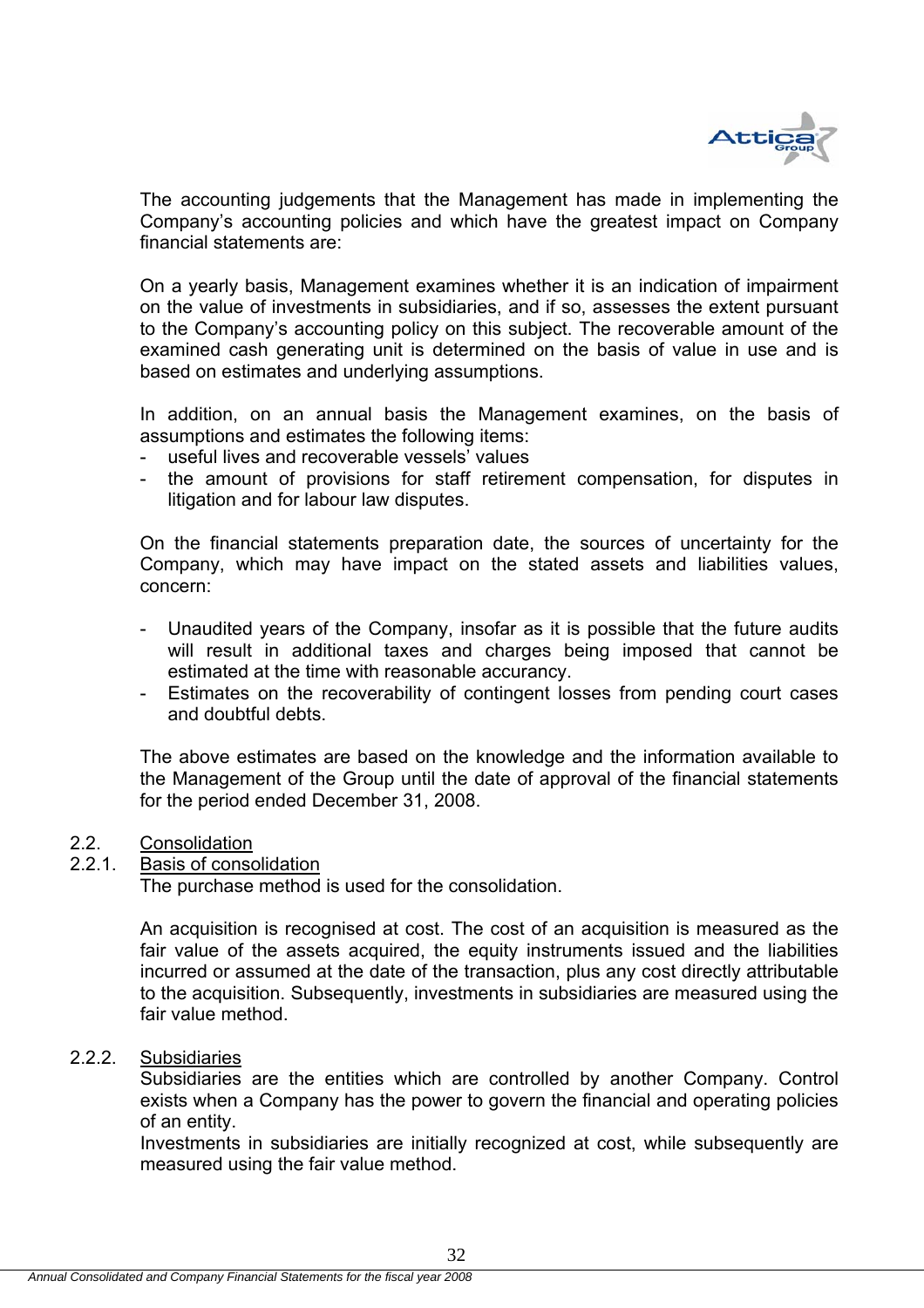

#### 2.2.3. Consolidated financial statements

The consolidated financial statements include the Company and its subsidiaries. The financial statements of the subsidiaries are included in the consolidated financial statements from the date that control commences until the date that the parent company ceases to control the subsidiary.

Intercompany transactions, balances and gains or losses on transactions between companies of the Group are eliminated unless the transaction relates to an asset which provides evidence of impairment.

The subsidiaries' accounting policies are consistent with the policies adopted by the Group.

Minority interests are presented separately from the shareholders' equity of the Group.

#### 2.3. Goodwill

Goodwill represents the excess of the cost of an acquisition over the fair value of identifiable assets and liabilities of the acquired subsidiary or associated company, at the time of acquisition.

The goodwill is not amortized. The goodwill is subject to an impairment test at the end of each year.

The negative goodwill which, prior to the first application of IFRS, was shown as a deduction from equity, it cannot be recognised as an asset. The Company shall not recognise that goodwill in profit or loss if it disposes of all or part of the business to which that goodwill relates.

#### 2.4. Investments

The investments are classified according to their scope as follows:

#### a) Long-term investments

These investments are recognised at cost plus any cost directly attributable to the investment and are reported as non-current assets. The company, annually, shall assess whether there is any indication that an investment need to be impaired.

If any such indication exists, impairment losses are recognised in the shareholders' equity.

#### b) Investments held for sale (short-term investments)

These investments are initially recorded at cost plus any cost attributable to the investment. Subsequently, these investments are re-measured at fair value and gains or losses are recorded under shareholders' equity until these are disposed of or considered impaired. When these are disposed of or considered impaired, gains or losses are recognised in the income statement.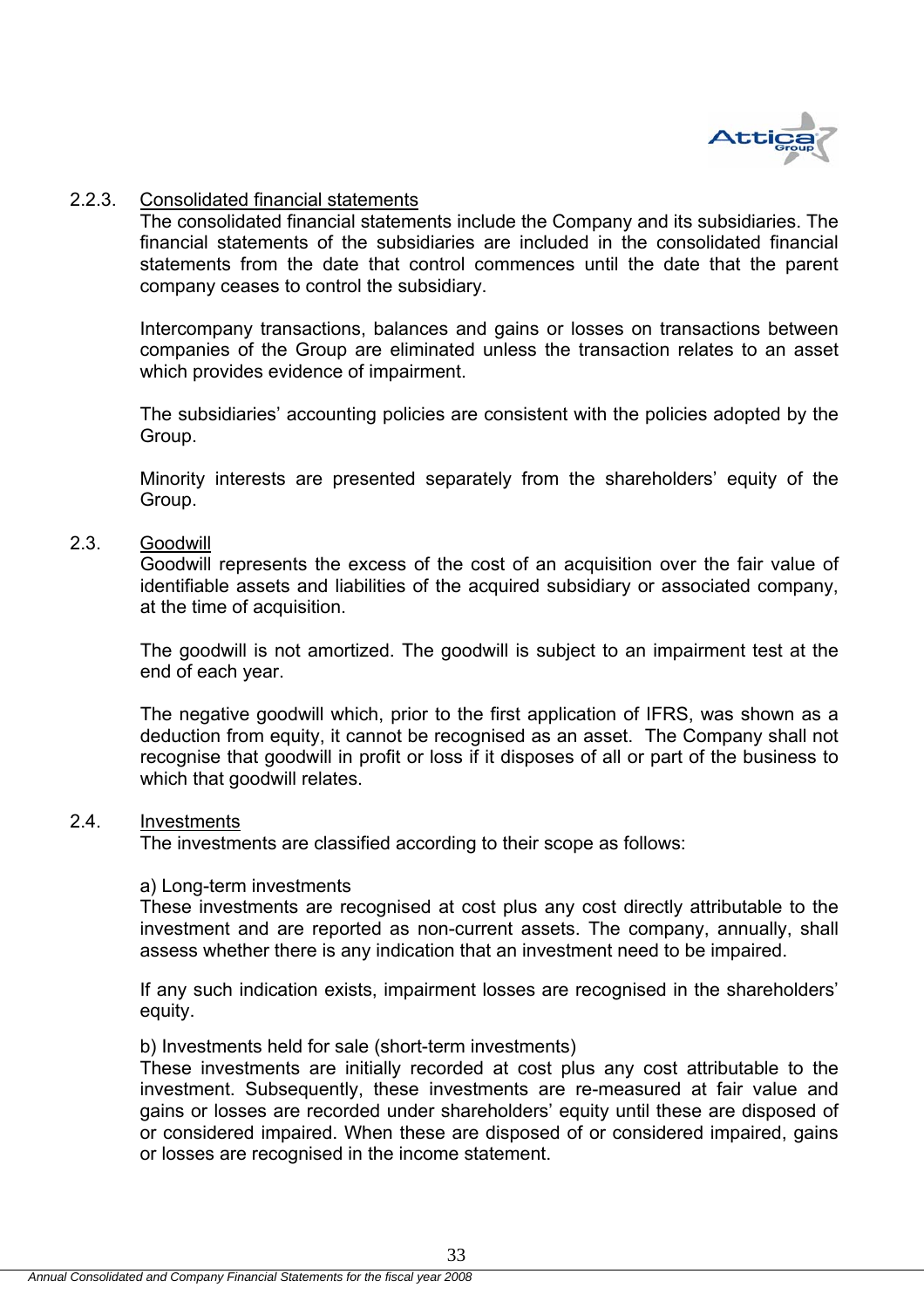

# 2.5. Tangible assets

Tangible assets are stated at acquisition cost less accumulated depreciation and any impairment loss.

Acquisition cost includes expenses that are directly attributable to the acquisition of the assets.

Subsequent costs are added in the asset's carrying amount or recognised as a separate asset, only when it is probable that additional future economic benefits, associated with the asset, will arise for the Group.

All other expenses are charged to the income statement as they are considered as repairs and maintenance.

Land is not depreciated.

Depreciation is calculated on a straight line basis over the estimated useful life of each asset.

The estimated useful lives are as follows:

| 30 years |
|----------|
| 15 years |
| 60 years |
| 10 years |
| 5 years  |
| 5 years  |
| 3 years  |
|          |

The residual value of the vessels is estimated at 20% of the acquisition cost. For the other fixed assets no residual value is calculated. The residual value and the useful life of fixed assets are reviewed annually.

Costs incurred subsequent to the acquisition of a vessel for the purpose of increasing the future economic benefits from the operation of the vessel or for compliance with new safety rules and regulations, are capitalised separately and are depreciated over 5 years. Furthermore, costs incurred subsequent to extensive additions and improvements of the vessels, are capitalised separately and are depreciated over 5 years.

Once the sale of a tangible asset is completed, the difference between the selling price and the net book value less any expenses related to the sale, is recognised as gain or loss in the income statement.

#### 2.6. Intangible assets

The Group considers that the useful life of its intangible assets is not indefinite. The intangible assets of the Group are the following: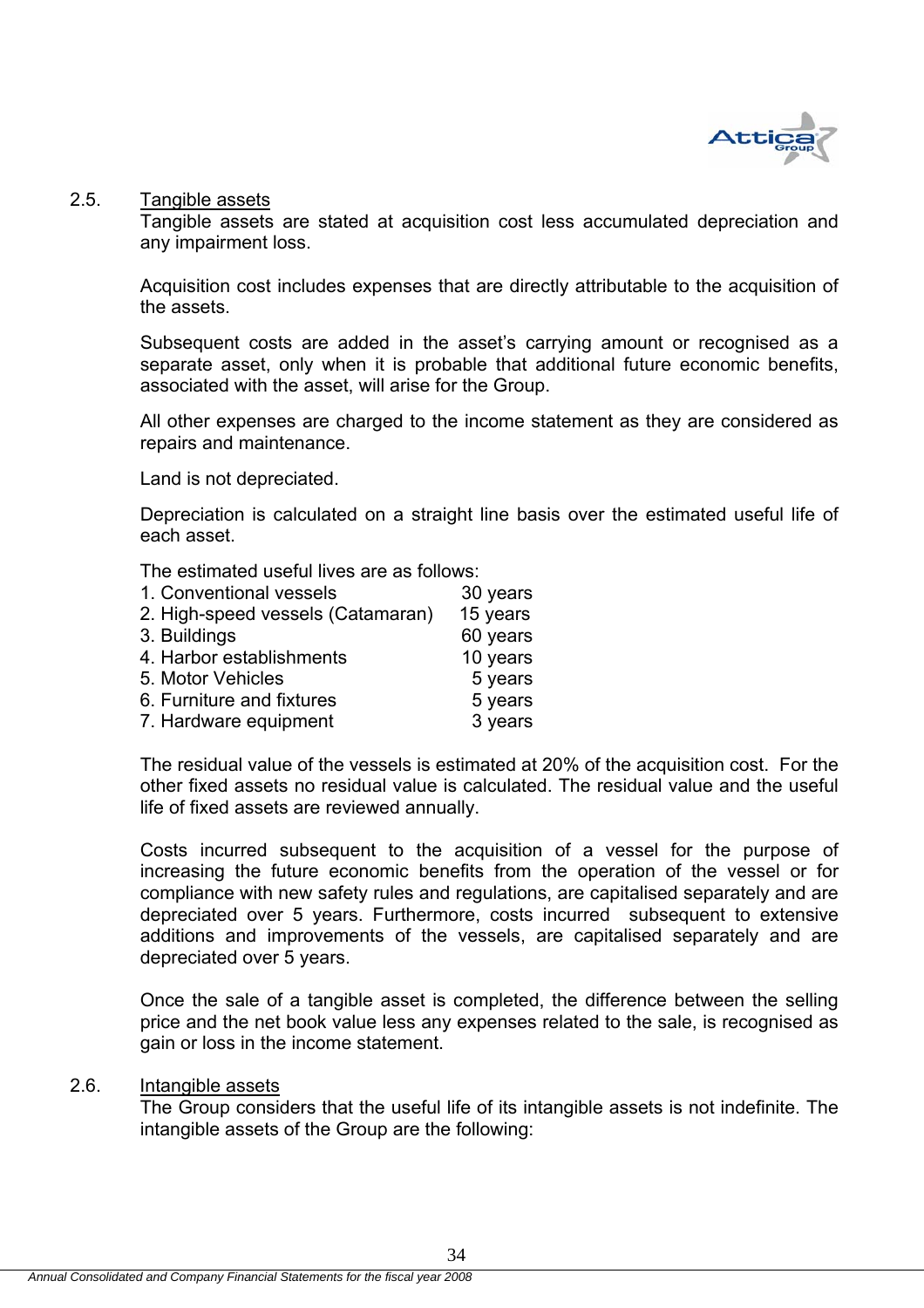

### a) Trademarks

Trademarks are recognised at cost less accumulated depreciation and any impairment loss.

The cost of trademarks includes expenses related to the development and registration of the trademarks in Greece and abroad.

The useful life of trademarks is 15 years and depreciation is calculated on a straight line basis.

#### b) Computer software

Computer software programs are recognised at cost less accumulated depreciation and any impairment loss.

The initial cost includes, in addition to the licenses, all installation, customizing and development expenses.

Subsequent expenses which enhance or extend the performance of computer software programs beyond their original specifications are recognised as capital expenditure and are added to the original cost of the software.

Useful life of computer software is 8 years and depreciation is calculated on a straight line basis.

# 2.7. Impairment of assets

At each reporting date the assets are assessed as to whether there is any indication that an asset may be impaired.

If any such indication exists, the entity estimates the recoverable amount of the asset, namely the present value of the estimated future cash flows that are expected to flow into the entity by the use of the asset.

The recoverable amount of an asset or a cash generating unit is the higher of its fair value less associated costs of selling the asset and its value when used by the entity.

As a cash generating unit is defined the geographical segment to which each vessel operates, as it is reported in paragraph 2.16.

Impairment losses are recognised in the income statement.

#### 2.8. Investment property

An investment in property is initially recognised at cost. Transaction costs are included in the initial cost. Subsequent expenses are added to the cost only if it is probable that future economic benefits are expected.

Subsequent to initial recognition, an investment in property is stated at cost less accumulated depreciation and any accumulated impairment losses.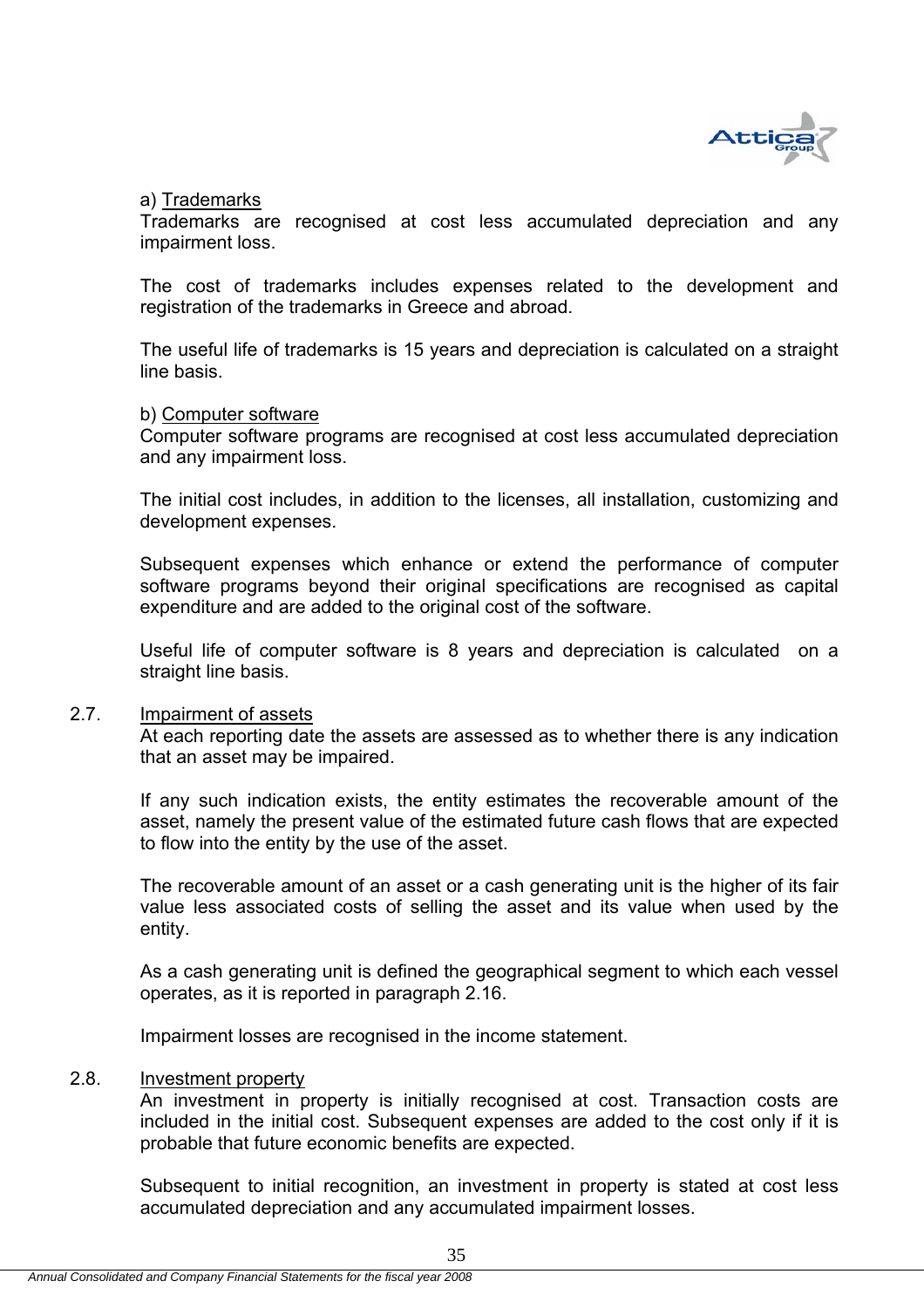

#### 2.9. Inventories

Inventories are stated at the lower value between cost and net realizable value. Net realizable value is the estimated selling price less applicable variable selling expenses. The cost of inventories is determined using the weighted average method.

#### 2.10. Trade receivables

Trade receivables are short-term receivables to be collected in less than 12 months from the date of recognition and are initially recognised at fair value.

Subsequently, if the collection is delayed, trade receivables are measured at amortized cost using the effective interest rate, less any impairment loss.

Impairment loss is established when there is objective evidence that the Group will not be able to collect all the amounts due.

The amount of the provision calculated when there is a delay in collection of a trade receivable, is the difference between the asset's carrying amount and the present value of estimated future cash flows.

The discounting of the above difference is calculated using the effective interest rate.

The amount of the provision is recognised in the income statement.

## 2.11. Cash and cash equivalents

Cash and cash equivalents include cash in hand, deposits in banks, other short-term highly liquid investments maturing within three months and bank overdrafts.

## 2.12 Share capital

Share capital consists of common bearer or nominal shares and is included in shareholders' equity.

Costs directly attributable to the issuance of new shares are shown in equity as a deduction from the share premium, net of tax.

Costs directly attributable to the issuance of new shares for the acquisition of a new entity are recognised in the cost of the acquired entity.

The cost of treasury stock is deducted from equity until the shares are cancelled or disposed of. In this case profit or loss, net from direct costs, is included in shareholders' equity.

## 2.13. Dividends

Dividends payable are recognised as a liability when these are approved by the Shareholders' General Assembly.

## 2.14. Revenue

The revenue of the Group is derived from cargo, passengers and vehicles fares, from on board sales of goods and services, as well as from travel agency services. The Group also has income from credit interest and dividends.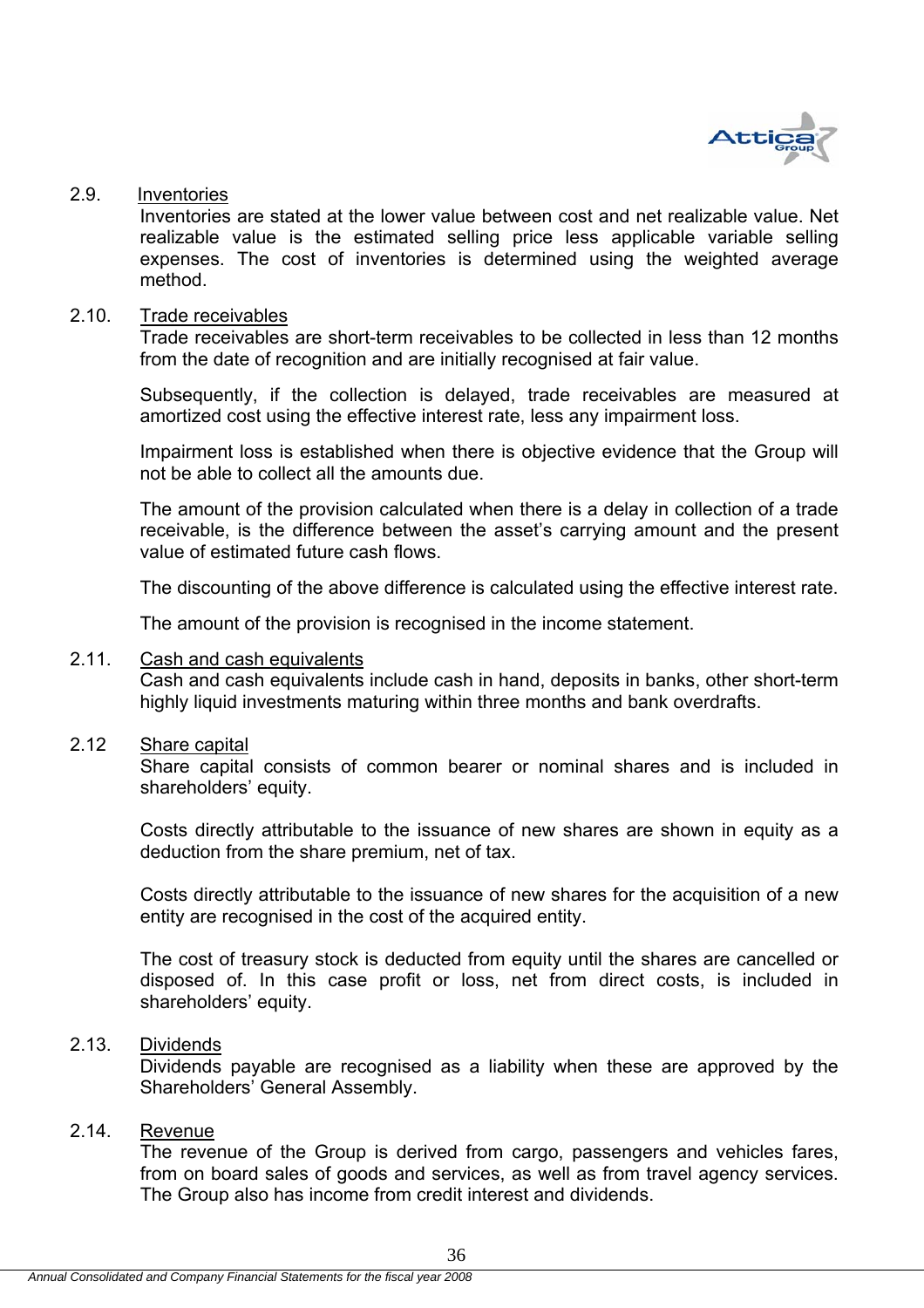

## 2.14.1. Revenue from fares

Revenue from fares is recognised as follows: a) For international routes: when the customer travels. b) For domestic routes: when the ticket is issued.

The above difference to the recognition of income between international and domestic routes is due to the fact that tickets for domestic routes issued in a specific month that are due to travel in a subsequent month are not of a substantial amount compared to total income. Besides this, the cost of tracking changes of tickets for the period from the date of issuance to the date of traveling would be very significant compared with the benefit of such information.

## 2.14.2. Revenue from on board sales

Revenue from sales of goods and services on board is recognised upon delivery of goods or services.

Regarding the services provided by the Group through concessions, revenue is recognised when the invoice is issued for services relating to the period. All the above revenue is recognised when the collection of the related receivables is reasonably assured.

## 2.14.3. Revenue from travel agency services

Revenue from sales of air tickets are the sales commissions which the Group receives from airline companies and is recognised when the invoice is issued.

Revenue from tour operating packages is recognised when the appropriate invoice is issued.

All the above revenue is recognised when the collection of the related receivables is reasonably assured.

#### 2.14.4. Interest income

Interest income is recognised on an accrual basis using the effective interest method.

## 2.14.5. Dividend income

Dividend income is recognised as revenue on the date the dividends are approved from the Shareholders' General Assembly of the entity which declares these.

## 2.15. Accounting for Government grants and disclosure of Government assistance

## 2.15.1. Government grants related to assets

Government grants that relate to assets are those that are provided to entities subject to the condition that the entity will purchase or construct long-term assets.

Government grants are recognised when it is certain that:

a) The entity will comply with the conditions attached to these grants.

b) The grants will be received.

Government grants related to assets are recognised as deferred income, on a systematic basis, during the useful life of a non-current asset.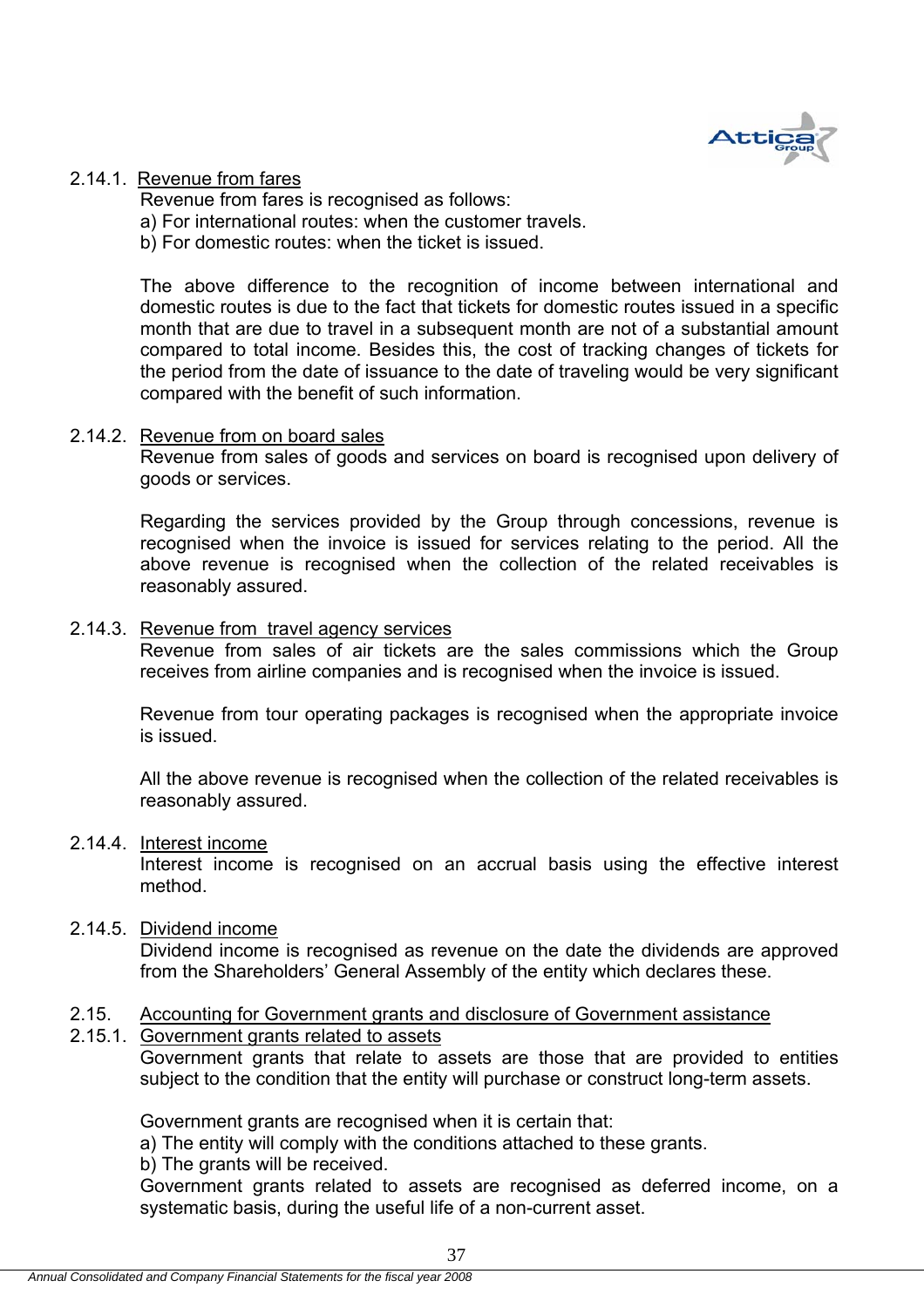

## 2.15.2. Government grants related to income

Government grants related to income are recognised as income over the accounting periods, on a systematic basis, in order to match the relevant costs.

## 2.16. Segment reporting

A business segment is a distinguishable component of an entity that is engaged in providing an individual product or service or a group of related products or services which are subject to risks and returns that are different from those of other business segments.

A geographical segment is a distinguishable component of an entity that is engaged in providing products or services within a particular economic environment and which is subject to risks and returns that are different from those of components operating in other economic environments.

The Group operates in sea transportation services for passengers, private vehicles and cargo in several geographical areas.

For this reason geographical segmentation is used.

The Group's geographical segments for the fiscal year 2008 are the following:

- a) Greek Domestic Market
- b) Adriatic Sea
- c) North Sea for the period 1/1-13/9/2008

The Group's vessels provide transportation services to passengers, private vehicles and cargo. The Company's sales are highly seasonal. The highest traffic for passengers and vehicles is observed during the months July, August and September while the lowest traffic for passengers and vehicles is observed between November and February. On the other hand, cargo sales are not affected significantly by seasonality.

## 2.17. Expenses

# 2.17.1. Borrowing costs

Borrowing costs are interest and other costs incurred by an entity in connection with the borrowing of funds.

Borrowing costs include:

a) Interest on bank overdrafts and interest on short-term and long-term borrowings.

b) Amortisation of discount or premium occurring out of the issuance or repayment of borrowings.

c) Amortisation of ancillary costs incurred in connection with the arrangement of borrowings.

d) Finance charges in respect of finance leases recognised in accordance with IAS 17 "Leases".

e) Exchange differences arising from foreign currency borrowings to the extent that these are regarded as an additional cost to interest costs.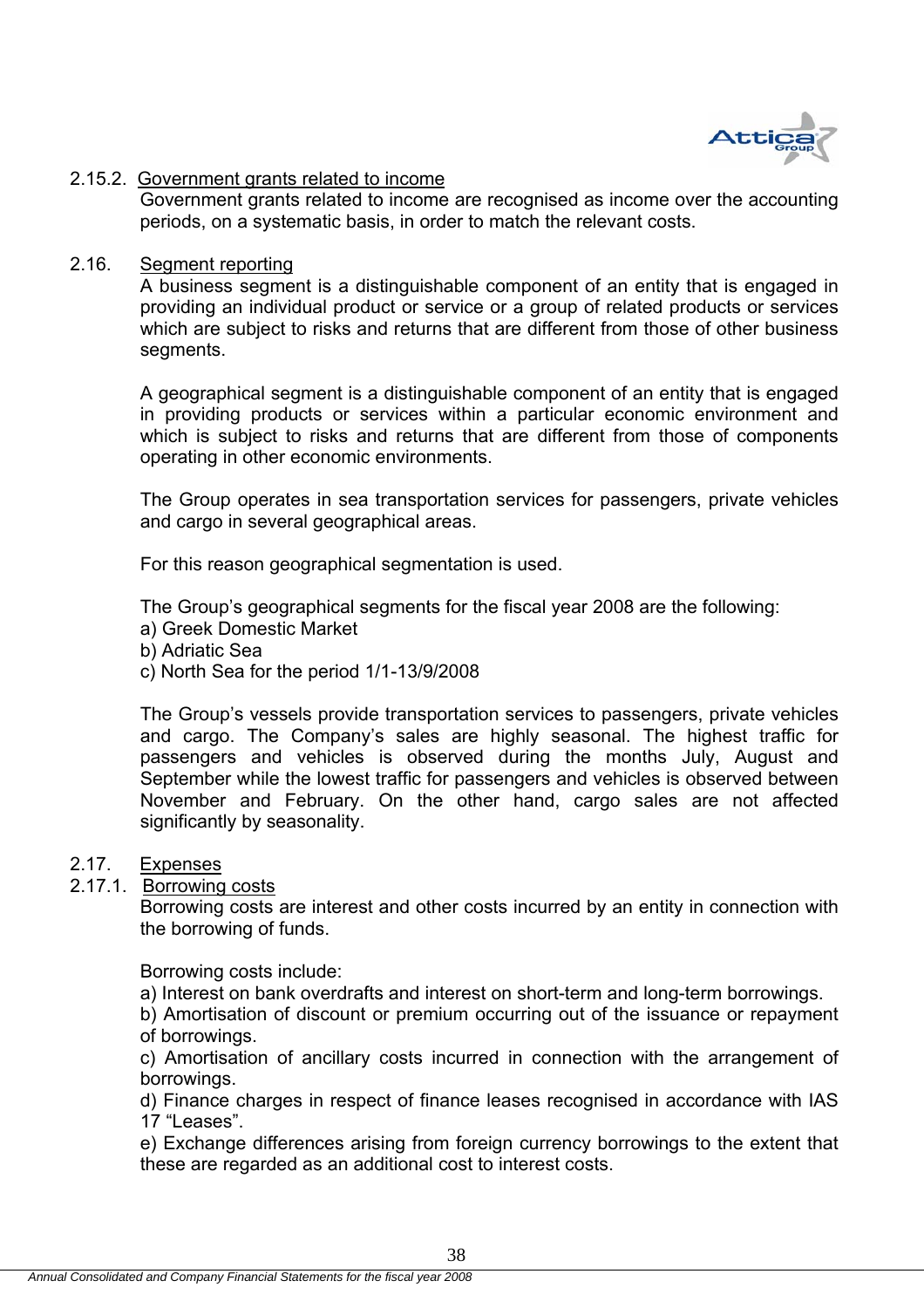

## 2.17.1.1. Recognition of borrowing cost

Borrowing costs are recognised as an expense in the period in which these are incurred unless these are related to the acquisition or construction of a qualifying asset. In this case, these are capitalised.

#### 2.17.1.2. Capitalisation procedures of borrowing costs

The capitalisation of borrowing cost:

a) Commences when the investment in an asset is taking place and borrowing cost exists.

b) Is suspended when the investment in an asset is suspended for a long period.

c) Ceases when all the activities necessary to prepare the qualifying asset for its intended use or sale are completed.

#### 2.17.2. Employee benefits

#### 2.17.2.1. Short-term benefits

The current obligations of the Group towards its personnel, in cash or in nonmonetary items are recognised as expenses as soon as they are incurred unless these relate to services that are included in the cost of an asset.

## 2.17.2.2. Defined benefit plans

Defined benefit plan is a legal obligation of the Group that defines an amount of pension benefit that an employee will receive on retirement. The defined benefit obligation is calculated annually based on actuarial valuation performed by independent actuaries using the projected unit credit method. Actuarial gains or losses are recognised in the income statement.

#### 2.17.3. Leases

## 2.17.3.1. Finance leases

Finance leases are recognised as assets and liabilities at amounts equal to the fair value of the leased property or, if lower, to the present value of the minimum lease payments.

The depreciation method used for leased assets, when at the end of the leasing period the ownership remains to the Company, is similar to the method used for the other assets of the Company. Depreciation is calculated in accordance with IAS 16 "Property, plant and equipment" and IAS 38 "Intangible assets". Therefore, paragraphs 2.5. "Tangible assets", 2.6. "Intangible assets" and 2.7. "Impairment of assets" refer. When at the end of the leasing period the ownership does not remain to the Company, the depreciation is calculated by using the shorter period between the duration of the lease and the useful life of the asset.

## 2.17.3.2. Operating leases

The lease payments for an operating lease are recognised as an expense and are charged to the income statement. In case that according to the leasing contract, at the end of the lease period repairs are required on damages occurred out of usual wear and tear of the leased asset then these expenses are recognised in the income statement of the year when the lease contract is terminated.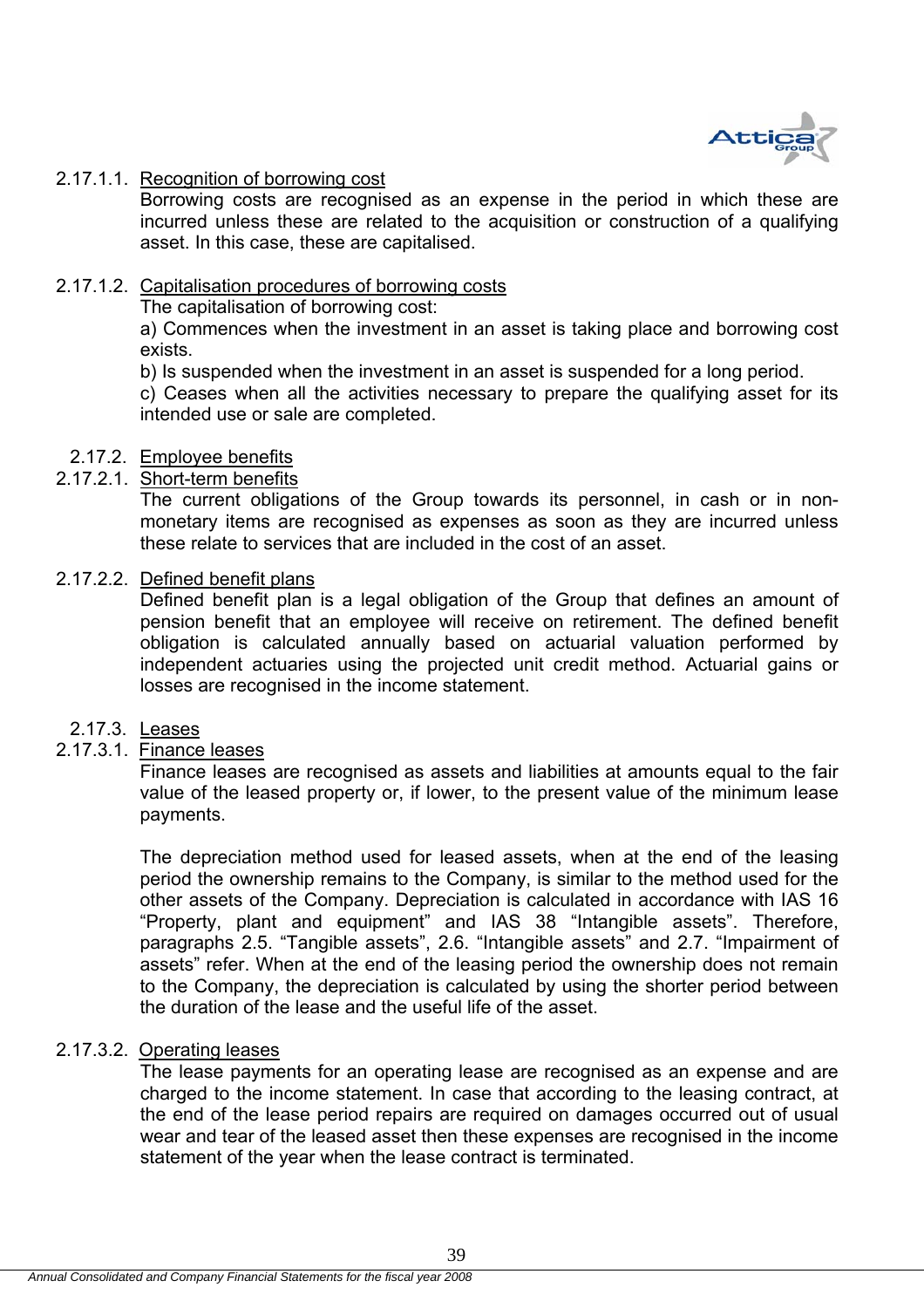

# 2.17.4. Provisions, contingent liabilities and contingent assets

Provisions are recognised when:

a) The Group has a present obligation, legal or construed, as result of a past event. b) It is probable that an outflow of resources embodying economic benefits will be required to settle an obligation.

c) A reliable estimation of the obligation can be made.

Provisions should be reviewed at each balance sheet date.

Contingent liabilities or contingent assets are not recognised in the financial statements, but they are disclosed in the notes to the financial statements, when the possibility of an outflow or inflow of economic benefit is remote.

## 2.17.5. Allocation of revenue and expenses

## 2.17.5.1. Allocation of joint revenue and expenses

As reported in paragraph 4.1 the consolidated Joint Venture and management company of the Group, transfer all revenue and expenses related to specific companies to these shipowning companies. This means that when revenue or expenses are incurred which are not related to specific shipowning companies, these expenses are allocated to the shipowning companies based on gross registered tonnage of each vessel.

## 2.17.5.2. Allocation of expenses on a monthly basis

The Group recognises insurance expenses and annual survey (dry docking) expenses in the income statement on a monthly basis because the above expenses are incurred once every year but relate to a complete fiscal year of operation.

# 2.18. Current and deferred income taxes

For a better understanding of the way in which the Group's income is taxed, the profits are classified based on their origin.

## 2.18.1. Income tax on profit from shipping activities

According to Law 27/1975, article 6, the shipowning companies whose vessels are carrying the Greek flag pay taxes based on the gross tonnage of the vessels, regardless of profits or losses. This tax is in effect an income tax which is readjusted according to the above law.

The payment of the above tax covers all obligations which are related to income tax with regard to shipping activities.

In this case, a permanent difference exists between taxable and accounting results, which will not be taken into consideration for the calculation of deferred taxation.

## 2.18.2. Income tax on profit from financial revenues

This category includes financial revenue which is recognised as taxable when it is distributed or capitalised. For the portion of the revenue which will not be distributed, a temporary tax difference will result and a deferred tax liability will be recognised until the distribution of these revenues.

The following sources of revenue are exempted:

a) The interest on deposits which is taxable under the general taxation rules.

b) The dividends received from other companies which are not subject to taxation and therefore are not taken into account for the calculation of deferred tax.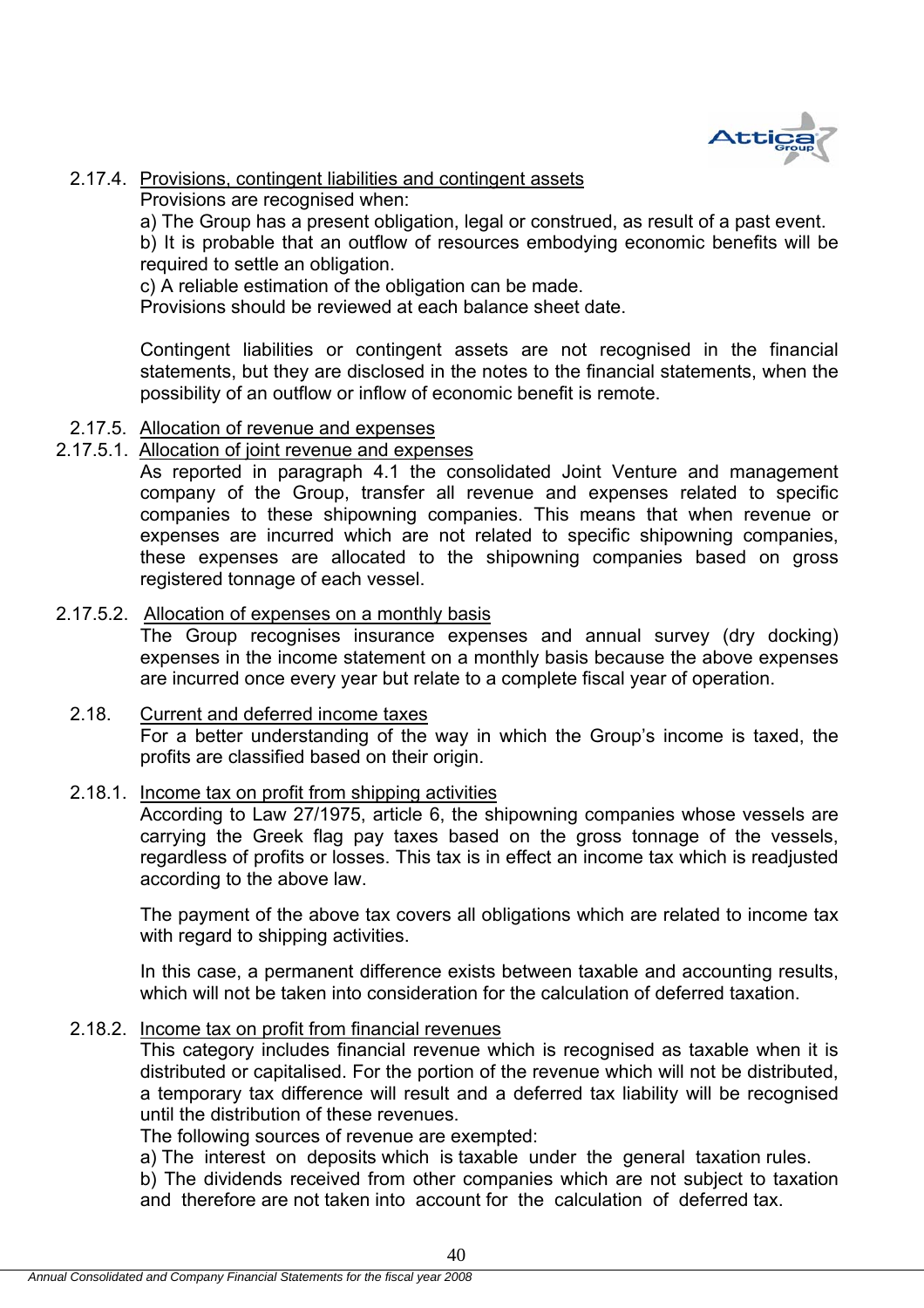

#### 2.18.3. Income tax on profit from non-shipping activities

In that case, the profits are subject to the provisions of the tax law. When calculation of deferred tax is required, it will be done in accordance with IAS 12.

2.19. The effect of changes in foreign exchange rates The functional currency of the Group is Euro.

> Transactions in foreign currencies are translated into Euro at the exchange rate applying at the date of the transaction.

At each balance sheet date:

a) Monetary items are translated using the closing rate of that date.

Exchange differences arising in the above case are recognised in profit or loss in the period in which they arise.

 b) Non-monetary items in foreign currency that are measured using historical cost are translated by using the exchange rate at the date of transaction. These items at each balance sheet date are translated into home currency by using the closing rate of that date.

Exchange differences arising on the settlement of non-monetary items are recognised directly in shareholders' equity.

## 2.20. Financial instruments

The basic financial instruments of the Group are:

a) Cash, bank deposits, short-term receivables and payables.

Given the short-term nature of these instruments, the Group's Management considers that their fair value is essentially identical to the value at which these are recorded in the accounting books of the Group.

b) Securities

Securities are titles that embody rights on specific financial assets which can be valued in cash.

Securities are initially recognised at cost which is the market price plus expenses related to the transaction.

Securities are held by the Group for trading purposes. This means that these are acquired with the intention of selling them for a profit.

Subsequently securities are measured at fair value and any profit or loss is recognised in the income statement.

Fair values of listed securities in active markets are calculated with current prices.

For non negotiable securities, fair values are defined through various valuation methods such as the analysis of recent comparative transactions, estimation of future cash flows, etc.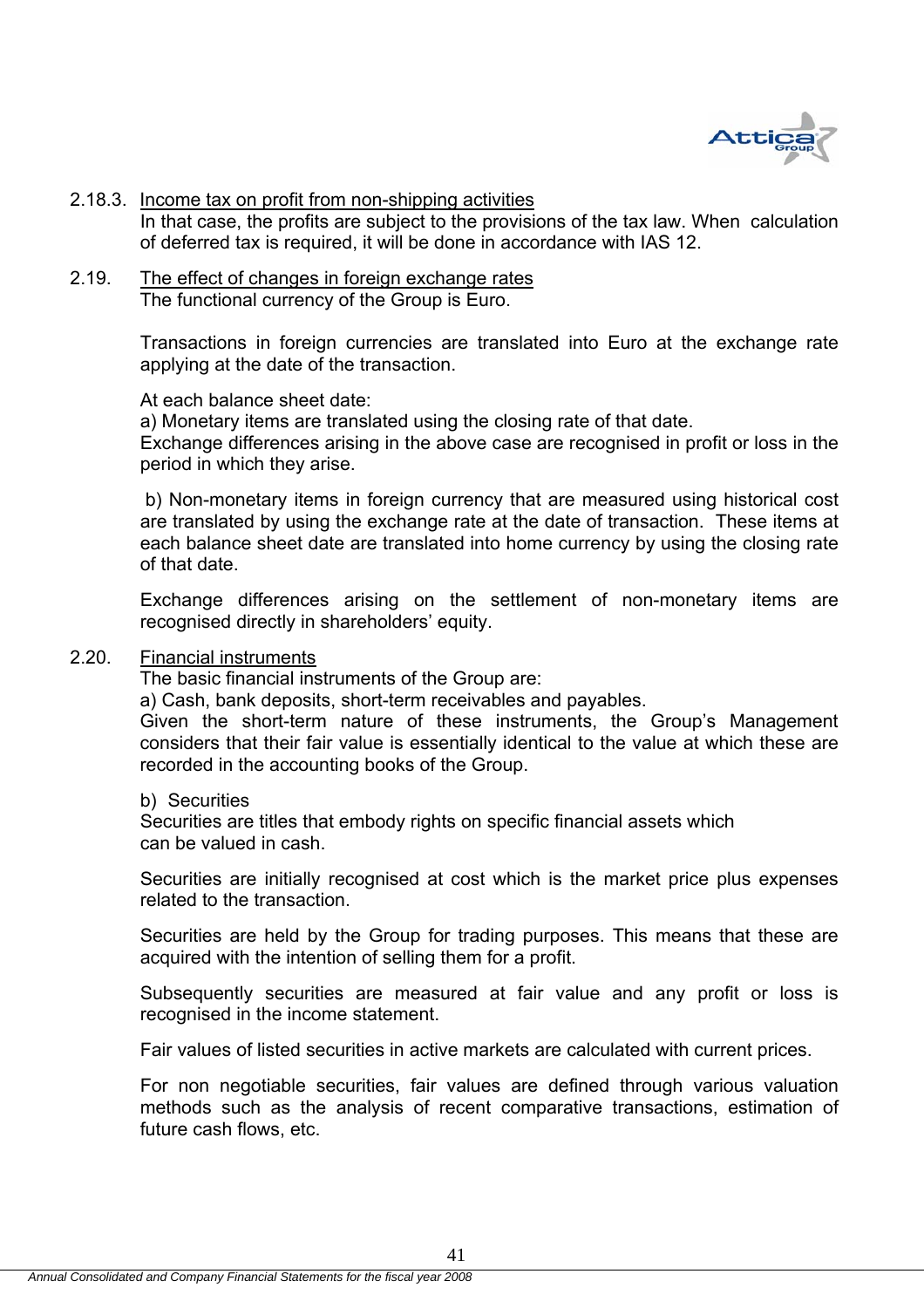

## c) Bank loans

In periods where the interest rates are in a fixed process, the Group considers that the interest rates of bank loans are almost equal to current market interest rates and therefore, it is not appropriate to adjust the value of these liabilities.

In the contrary in periods with changes of the interest rates the Group adjust the bank loan value according to the interest rate issued at 31/12/2008.

#### d) Bond loans

Bond loans are initially recognised at cost which is the fair value of the actual amount received including issuance expenses. Subsequently these are valued at the carrying amount as it is calculated by the application of the effective interest rate method.

Any difference between the amount received at the issuance date, net of related expenses, and the amount that is finally repaid is recognised in the income statement using the effective interest rate method over the period of the Bond Loan.

#### e) Hedging financial instruments

When Group uses hedging financial instruments, the fair value of each instrument is measured at the end of each period and the difference, that arised from the initial recognition, is recognized in the income statement or in equity. For each instrument there is an estimation about the hedging relationship. If it is fair value hedge or cash flow hedges.

## 2.21. Earnings per share

Basic earnings per share are calculated by dividing the profit or loss for the period, attributable to ordinary equity shareholders, adjusted for the payment of dividends to preferred shares, by the weighted average number of ordinary shares outstanding during the period.

For the purpose of calculating basic earnings per share for the consolidated financial statements the numerator includes profit or loss attributable to equity shareholders of the parent company and the denominator includes the weighted average number of ordinary shares outstanding during the period.

## 2.22. Application of new I.F.R.S.. and Interpretation from 1/1/2008

The below mentioned accounting standards, amendments and revisions are effective from 2008 onwards but do not apply to the Company.

## 2.22.1 IFRIC 11: IFRAS 2-Group and Treasury Share Transactions

IFRIC 11 provides guidance whereby an employee is granted options to buy equity shares and whether these should be considered as cash remuneration or shareholding interest in the financial statements of the entity. This is an important distinction since it requires different accounting treatment in each occasion.

For example, cash payments are accounted at their fair value on the date of the balance sheet. On the contrary, equity options' fair value is calculated on the exercise date and accounted in the period that exercise date falls within.

Although IFRIC 11 concentrates employee payments based on equity options, its concept can be also applied in other similar transactions with goods or services suppliers.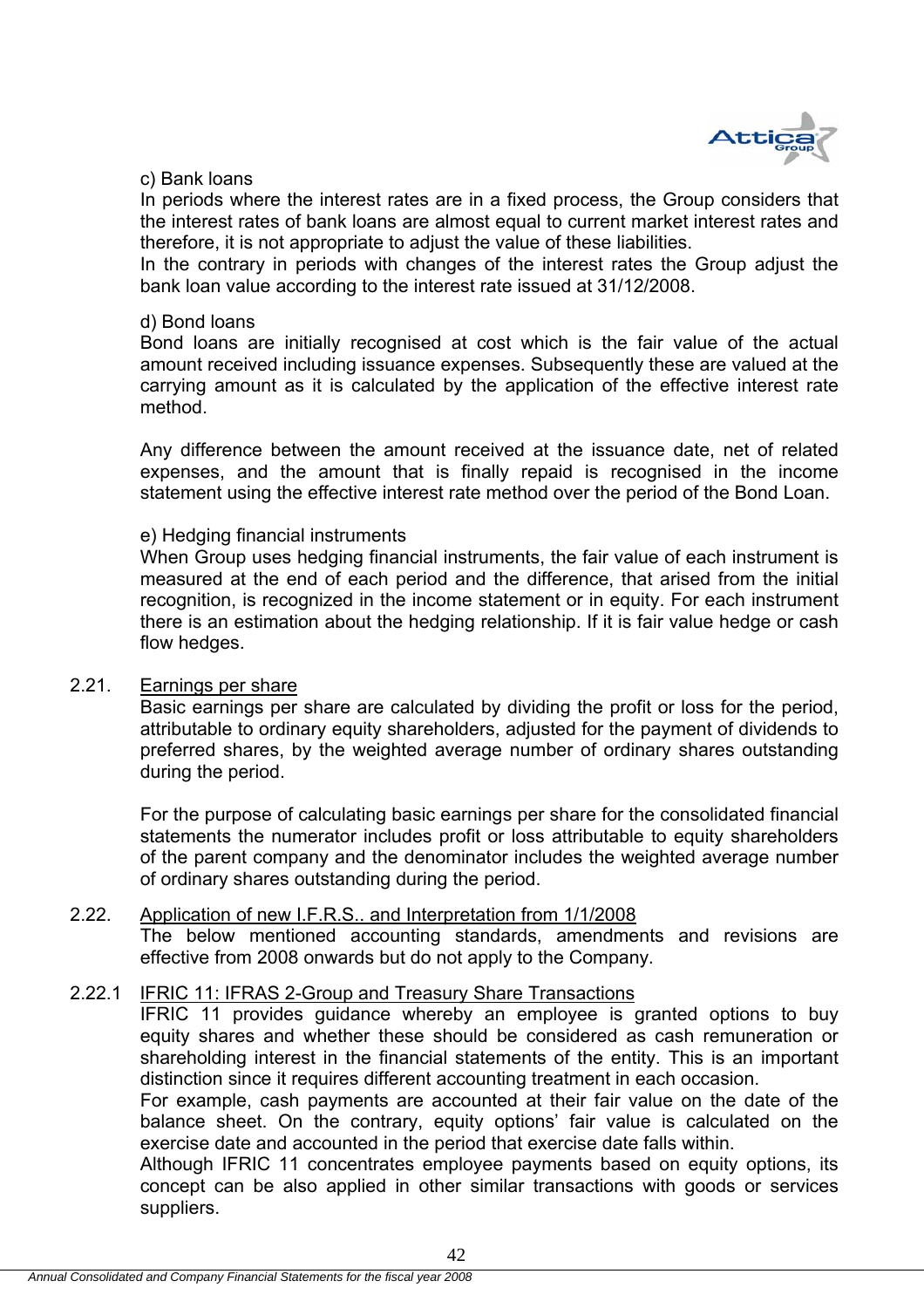

Companies are obliged to apply this directive for annual periods starting from 1 March 2008 onwards. Earlier application from that date is permitted however in that case the Company must disclose this.

## 2.22.2. IFRIC 12: Service Concession Arrangement.

IFRC 12 outlines an accounting approach for contractual (service concession) arrangements whereby a government or other body grants contracts for the supply of public services to private operators and those services require the usage of public infrastructure from the private sector entities. IFRC 12 does not provide for all types of service concession arrangements. It is applicable only between public and private entities. Therefore it does not cover for service concession contracts between private entities only.

IFRC 12 clarifies that the above arrangements do not require that the private sector entity has full control either over the price fixing policy or the way it may use the public infrastructure. As a result in certain occasions

Judgment is required to decide whether IFRC 12 applies or not. Service concession arrangements where IFRC 12 does not apply should be treated in accordance with other IFRSs. In service concession arrangements where the administrator is controlling the infrastructure it is possible to lead in its recognition according to IAS 16 or be considered as leased (under IFRC 4).

IFRC 12 applies for accounting periods commencing on or after 1 January 2008. Earlier application is allowed. Retrospective application is mandatory on the transition however there certain exclusion from this requirement in cases where retrospective application is not possible.

## 2.22.3. IFRIC 14: IAS 19 – The Limit on a Defined Benefit Asset, Minimum Funding Requirements and their Interaction.

IFRIC 14 provides guidance on the interaction between the minimum funding requirements (usually forced by laws and regulations) and how to assess the value of a financial asset in a defined benefit scheme. IFRIC 14 examines limited cases of defined benefit retirement schemes that have a "surplus" or are subject to minimum funding requirements. It also scrutinizes the concept of "asset" as that is recognized under IAS 19 Employee Benefits. It explains an "asset" is available only when the entity has an unreserved right to recognize the benefit during or at the settlement of the defined benefits scheme. Its recognition does not depend on whether the financial benefit is available on the date of the balance sheet or the intended purpose of use for the surplus. The Interpretation also examines the accounting treatment of a liability for the minimum funding requirements from services already supplied to the Company. IFRC 14 applies for accounting periods commencing on or after 1 January 2008. Full retrospective application is not mandatory.

## 2.22.4. Amendments in IAS 39 and IFRS 7 – Reclassification of Financial Assets

The amendments in IAS39 allow, in some occasions, the reclassification of financial assets in other non derivatives categories as well as the reclassification of financial assets from the category "held for sale" to loans and receivables categories. The amendments in IFRS 7 require additional notes in the financial statements of companies that apply the abovementioned amendments in IAS 39.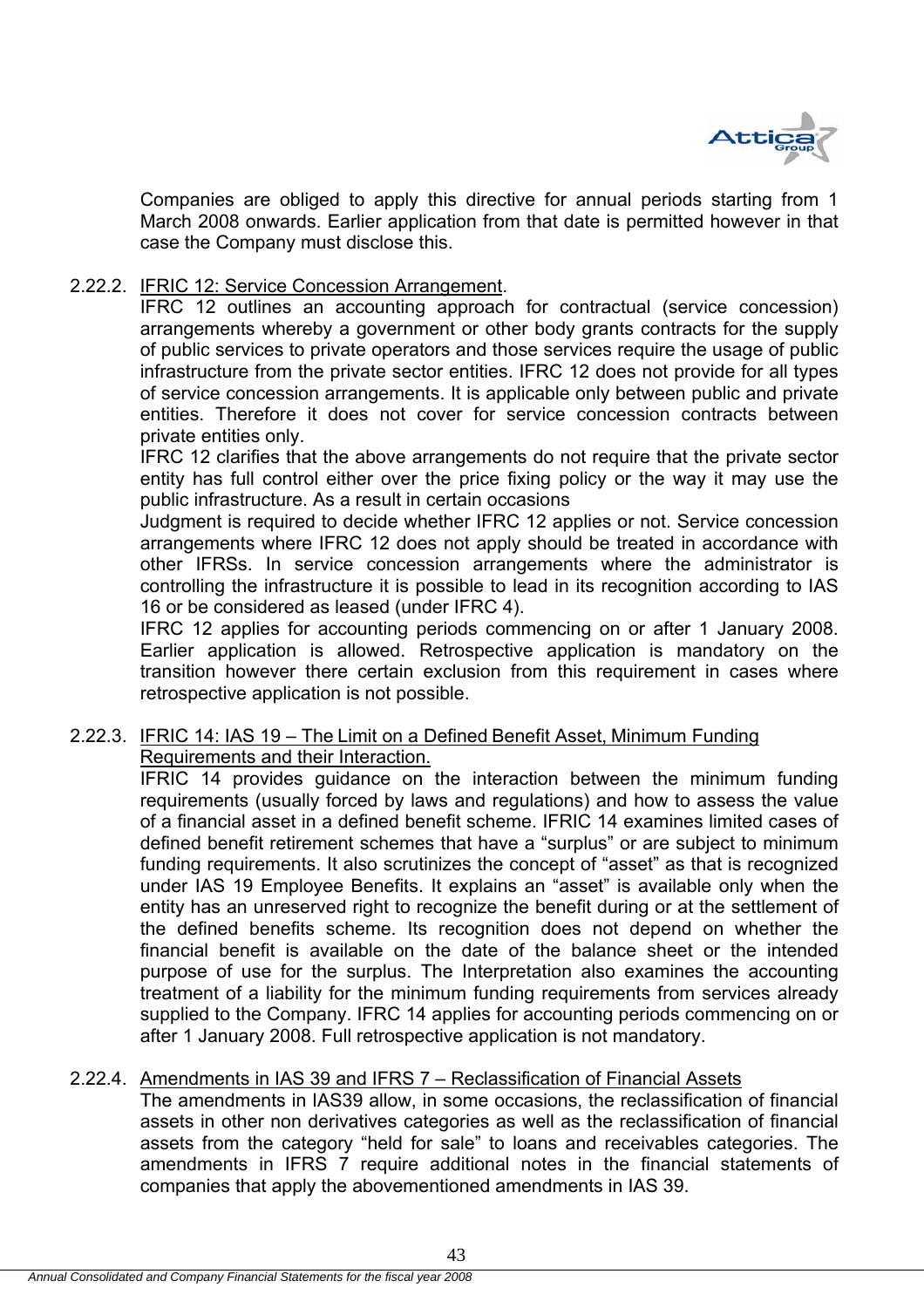

2.23. Accounting Standards, amendments and interpretations in existing accounting standards with later effect date (the Group did not proceed to voluntary implementation).

The IASB and IFRIC have already issued a series of new accounting standards and interpretations which are mandatory to be implemented for accounting periods commencing on or after 1 January 2009. The Company has no intention of earlier application of the new accounting standards and interpretations. The Company's estimation regarding the impact of the new accounting standards and interpretations is:

## 2.23.1. IAS 23: Borrowing Costs

Revised IAS 23 eliminates the existing option of immediate expensing of all borrowing costs relating to the acquisition, construction of qualifying assets to the income statement. A qualifying asset is an asset that necessarily takes a substantial period of time to be in the condition for its intended use or sale. Borrowing costs that are directly attributable to the acquisition or construction of a qualifying asset must be capitalized to the cost of the asset by the Company.

Revised IAS 23 does not require the capitalization of borrowing costs relating to assets accounted at their fair values and inventories that are constructed or produced regularly or in large quantities even if it takes a substantial period of time to get ready for their intended use or sale.

Revised IAS 23 applies for qualifying assets only and is effective for annual periods beginning on or after 1 January 2009. Earlier application is permitted. It is not expected to have a material impact on the Company.

## 2.23.2 IAS 1: Presentation of Financial Statements

Of the main revisions of this IAS is the requirement of separate presentation of changes in equity, in the statement of changes in equity, from transactions with the shareholders (i.e. dividends, share capital increase) and other kind of changes affecting equity (i.e. reserves movements). Additionally the revised IAS changes the terminology used as well as the presentation of the financial statements.

The new definitions of IAS 1 however do not change the recognition, valuation or notification rules for certain transactions or events required by the other IASs. Implementation of the revised IAS 1 is mandatory for annual periods beginning on or after 1 January 2009 while these requirements are applicable also in IAS 8 "Accounting Policies, Changes in Accounting Estimates and Errors". The changes caused from the amendment of IAS 1 are applies retrospectively (IAS 8.19 (b)) .Earlier application is encouraged, as long as it is disclosed in the notes to the financial statements of the entity.

## 2.23.3 IFRS 2: Share-based Payments

IASB amended IFRS 2 regarding the vesting conditions of the accumulated retirement capital and its cancellation. None of the current share based benefit schemes is affected from these amendments. The management of the Company does not expect that the amended IFRS 2 will have any effect on the accounting Policies of the Company's.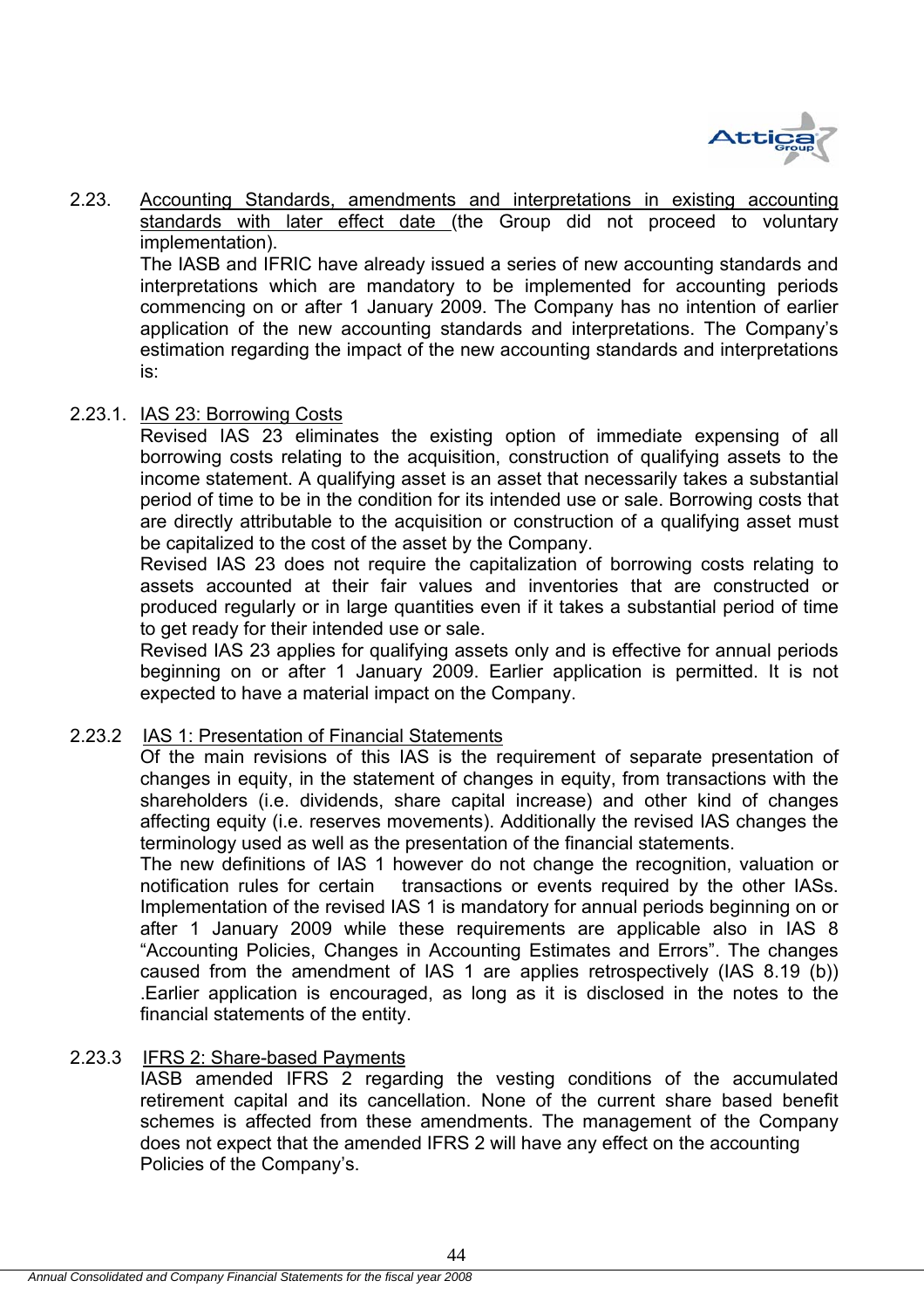

## 2.23.4 IFRS 3: Business Combinations

Revised IFRS 3 applies to business combinations beginning on or after 1 July 2009 and applies from that date onwards. The revised IFRS changes the accounting treatment for business combinations, however it continues the mandatory application of the Purchase Method and it will have a significant impact on the business combinations that will take place on or after 1 July 2009.

# 2.23.5. IAS 27: Consolidated Financial Statements and Accounting for

## Investment in Subsidiaries

Revised IAS 27 changes the accounting treatment concerning the loss of control in a subsidiary and the measurement of the investment cost in a subsidiary. Management does not expect this to have a material impact on the Group's financial statements.

## 2.23.6 IAS 32: Financial Instruments Presentation and IAS 1: Presentation of Financial **Statements**

Amendments to puttable financial instruments

The amendment to IAS 32 requires certain puttable financial instruments and obligations arising on liquidation of an investment entity to be classified as part of equity if certain criteria are met.

The amendment to IAS 1 requires disclosure of certain information relating to puttable instruments classified as part of equity.

The Company does not expect these amendments to impact the financial statements for annual periods beginning on or after 1 January 2009. Earlier application of the Interpretation is encouraged as long as it is disclosed in the notes to the financial statements.

## 2.23.7. IAS 39: Financial Instruments - Recognition and Measurement

Amendment to IAS 39 for financial instruments that meet the hedge accounting **requirements** 

Amendment to IAS 39 clarifies issues in hedge accounting and more particularly the inflation and the one-sided risk of a hedged financial instrument. Amendments to IAS 39 are applied by entities for annual accounting periods commencing on or after 1 July 2009.

# 2.23.8. Annual Improvements in 2008

The IASB issued in 2008 its first omnibus of amendments to its standards, "Improvements to IFRSs 2008" The majority of these amendments are effective for periods beginning on or after 1 January 2009. The Company does not expect that the amendments to IAS 23 Borrowing Costs will affect the Group Financial Statements. The amendment clarifies the definition of borrowing costs in relation to the effective interest method. This amendment comes into effect on 1 January 2009, however management's estimations do not predict any significant impact. Several other IASs had minor amendments but again the management does not expect that there will be any material impact on the Company's financial statements.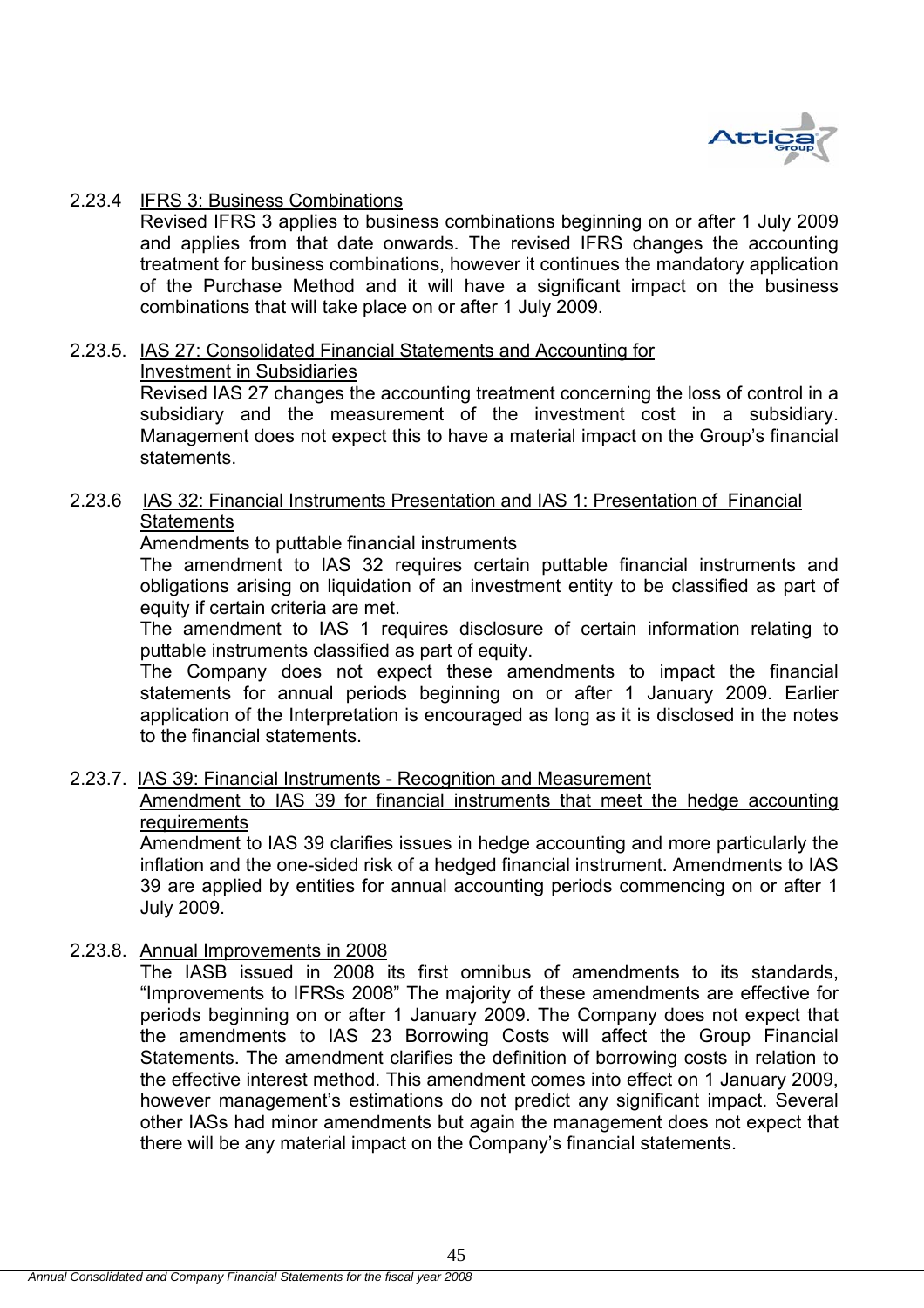# 2.23.9. IFRIC 13: Customer Loyalty Programmes

Customer loyalty programmes give incentives to the entity's clients to buy products or services from that entity. If a customer buys products or services, then the Company offers to the client award credits which the client can redeem in the future for products or services free of charge or at a reduced price. These customer loyalty programmes may be run by the Company in house or assigned to a third party. IFRIC 13 applies to every award credits loyalty programmes a Company may offer to its customers as part of a transaction. IFRIC 13 is effective for financial years beginning on or after 1 July 2008 and it is mandatory. Retrospective application is mandatory as well while earlier application in encouraged when it is disclosed to the notes to the financial **Statements** 

## 2.23.10. IFRIC 15: Agreements for the Construction of Real Estate

The purpose of IFRIC 15 is to provide guidance for the issues below:

- Whether an agreement for the construction of real estate is within the scope of IAS 11 or IAS 18.
- The time recognition of the revenue resulting from such construction.

This Interpretation applies to the accounting for revenue and associated expenses by entities that undertake the construction of real estate directly or through subcontractors.

The agreements that fall within the scope of IFRIC 15 are the agreements for the construction of real estate. In addition to the construction of real estate, these agreements may also require the delivery of additional products or services.

IFRIC 15 is effective for annual periods beginning on or after 1 January 2009. Earlier implementation is encouraged provided that it will be disclosed in the notes to the financial statements. Changes in accounting policies should be recognized according to IAS 8.

## 2.23.11.IFRIC 16: Hedges of a Net Investment in a foreign operation

Investments in activities abroad may be held directly by the parent Company or indirectly through a subsidiary. IFRIC 16 aims at providing guidance regarding the nature of the risks hedged, the amount of the hedged item (net investment) for which there is a hedging relationship, and which balances should be reclassified from equity to the income statement as reclassification amendments, with the disposal of the foreign investment activity.

IFRIC 16 applies to an entity that hedges the foreign currency risk arising from its net investments in foreign operations and wishes to qualify for hedge accounting in accordance with IAS 39. The Interpretation applies only to hedging of net investments in foreign operations and does not apply to other types of hedge accounting such as hedging of fair values or cash flows.

IFRIC 16 is effective for annual periods beginning on or after 1 October 2008. Earlier application is encouraged provided that it will be disclosed in the notes to the financial statements.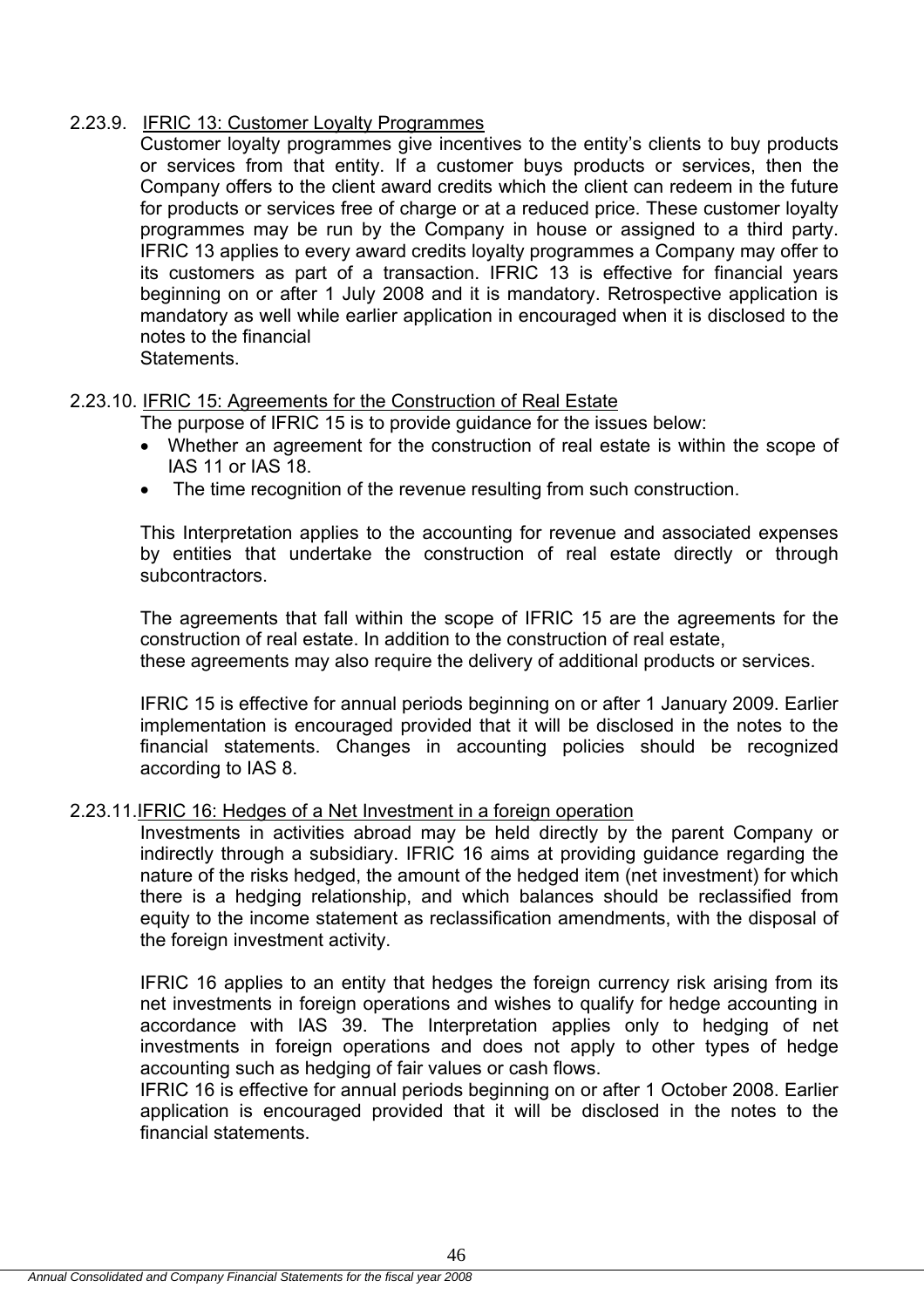

## 2.23.12. IFRIC 17: Distributions of Non-cash Assets to Owners

When an entity announces the distribution of dividends and has the obligation to distribute a part of its assets to its owners, it should recognize a liability for those dividends payable.

The purpose of IFRIC 17 is to provide guidance when a Company should recognize dividends payable, how to calculate them and how should recognize the difference between the dividend paid and the carrying amount of the net assets distributed when the dividends payable are paid by the entity.

IFRIC 17 is effective prospectively for annual periods starting on or after 1 July 2009. Earlier application is allowed provided that it will be disclosed in the notes to the financial statements and at the same time applies IFRS 3 (revised 2008), IFRS 27(revised May 2008) and IFRS 5 (revised). Retrospective application is not allowed.

## 2.23.13. IFRIC 18: Transfers of Assets from Customers

IFRIC 18 mainly applies to entities that provide services of general interest. The purpose of IFRIC 18 clarifies the requirements of the IFRSs regarding the agreements where a tangible asset (land, buildings, equipment) is given by a customer to the entity. The entity must either connect the customer to the network or the customer will acquire continuous access to the supply of products or services (i.e. supply of water or electricity).

In some cases, the entity receives cash from a customer which must be used only to acquire or construct the item of property, plant and equipment in order to connect the customer to a network or provide the customer with ongoing access to a supply of goods or services (or to provide both).

IFRIC clarifies the circumstances in which the definition of an asset is met, the recognition of the asset and the measurement of its cost on initial recognition, the identification of the separately identifiable services (one or more services in exchange for the transferred asset) and the accounting for transfers of cash from customers.

IFRIC 18 is effective for annual periods starting on or after 1 July 2009.

## **3. Financial risk management**

## 3.1. Financial risk factors

The Group is exposed to a series of financial risks, including market risk (unexpected volatility of exchange rates and interest rates) and credit risk. Consequently, the Group uses a risk management program which seeks to minimize potential adverse effects.

Risk management relates to identifying, evaluating and hedging financial risks. The Group's policy is not to undertake any transactions of a speculative nature.

The Group's financial instruments consist mainly of deposits with banks, receivables and payables, loans, repos, finance leases and derivatives.

#### 3.1.1. Foreign currency risk

The functional currency of the Group is EURO.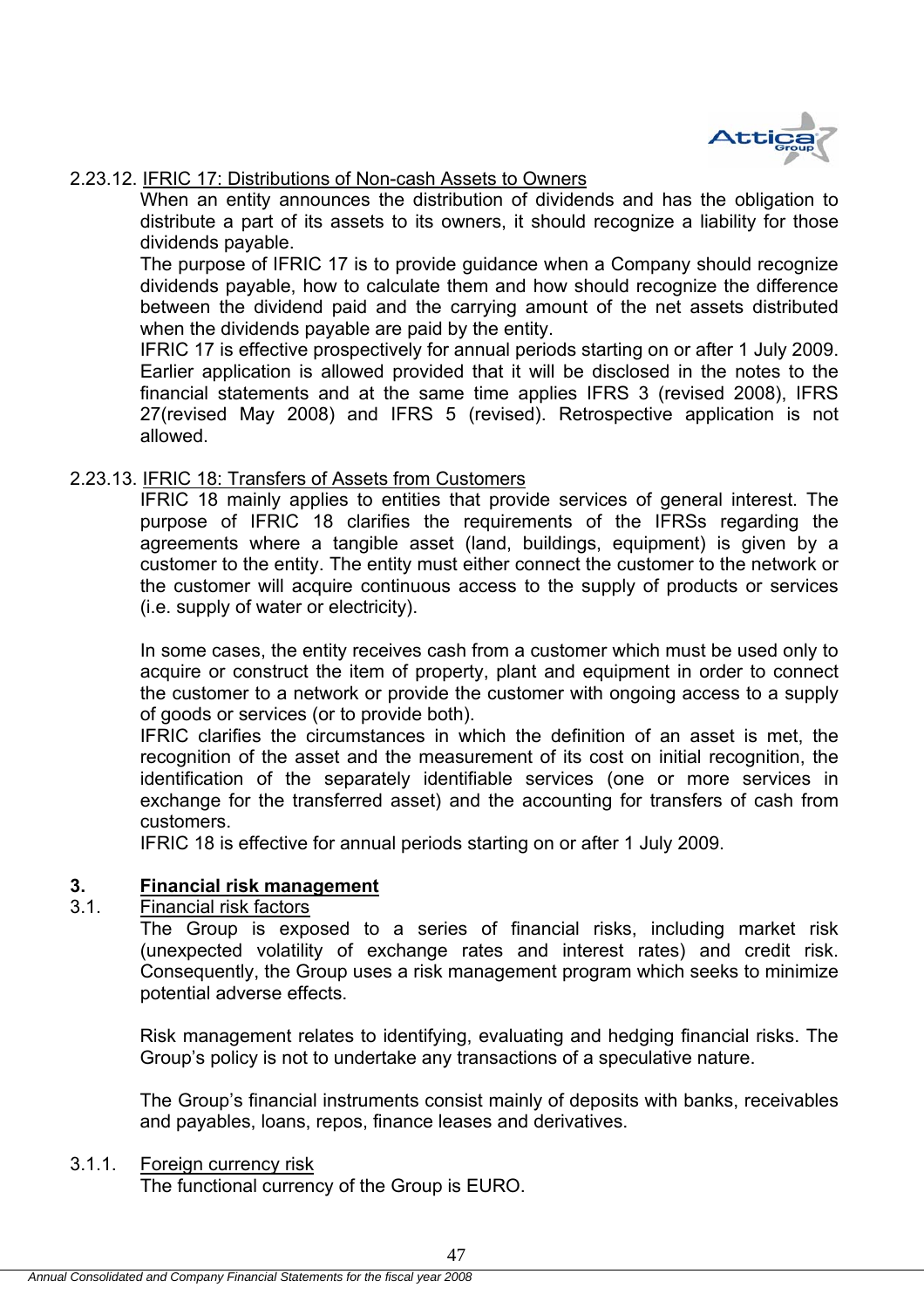

 The Group had transactional currency exposure until 31/12/2008. Such exposure arised from sales in currency other than the functional currency. Approximately 2.86% of the Group's sales are denominated in GBP due to the deployment of the car passenger ferry Blue Star 1 in Zeebrugge (Belgium) – Rosyth (Scotland) route, whilst almost all the expenses of the Group, except for the port expenses of the above route, are denominated in EURO. Considering that the income and expenses percentage in foreign currency was not a substantial amount compared to total income and expenses, it is not required by the Group to hedge the above risk.

Furthermore, due to the fact that the fuel oil trading currency is USD the Group has cash in USD, for which it is not required by the Group to hedge the above risk.

#### **TABLE OF FINANCIAL ASSETS AND LIABILITIES**

|                              |                          |                          |                          | 31/12/2007       |                          |            |            |              |
|------------------------------|--------------------------|--------------------------|--------------------------|------------------|--------------------------|------------|------------|--------------|
|                              | <b>EUR</b>               | <b>USD</b>               |                          | <b>GBP OTHER</b> | <b>EUR</b>               | <b>USD</b> | <b>GBP</b> | <b>OTHER</b> |
| <b>Notional amounts</b>      |                          |                          |                          |                  |                          |            |            |              |
| <b>Financial assets</b>      | 81,051                   | 37,966                   | 104                      | 3                | 147.826                  | 15.511     | 8,535      |              |
| <b>Financial liabilities</b> | $\overline{\phantom{a}}$ | 5,402                    | $\overline{\phantom{a}}$ |                  | $\overline{\phantom{a}}$ | 1,928      |            |              |
| <b>Short-term exposure</b>   | 81,051                   | 43,368                   | 104                      | 3                | 147,826                  | 17,439     | 8,535      |              |
|                              |                          |                          |                          |                  |                          |            |            |              |
| Financial assets             |                          | $\overline{\phantom{0}}$ |                          |                  |                          |            |            |              |
| <b>Financial liabilities</b> |                          |                          |                          |                  |                          |            |            |              |
| Long-term exposure           |                          |                          |                          |                  |                          |            |            |              |

The table below presents the sensitivity of the period's result and owner's equity to a reasonable change in the interest rate equal to +/-10% in relation to the financial assets, financial liabilities and the transactional currency EURO/USD and EURO/GBP.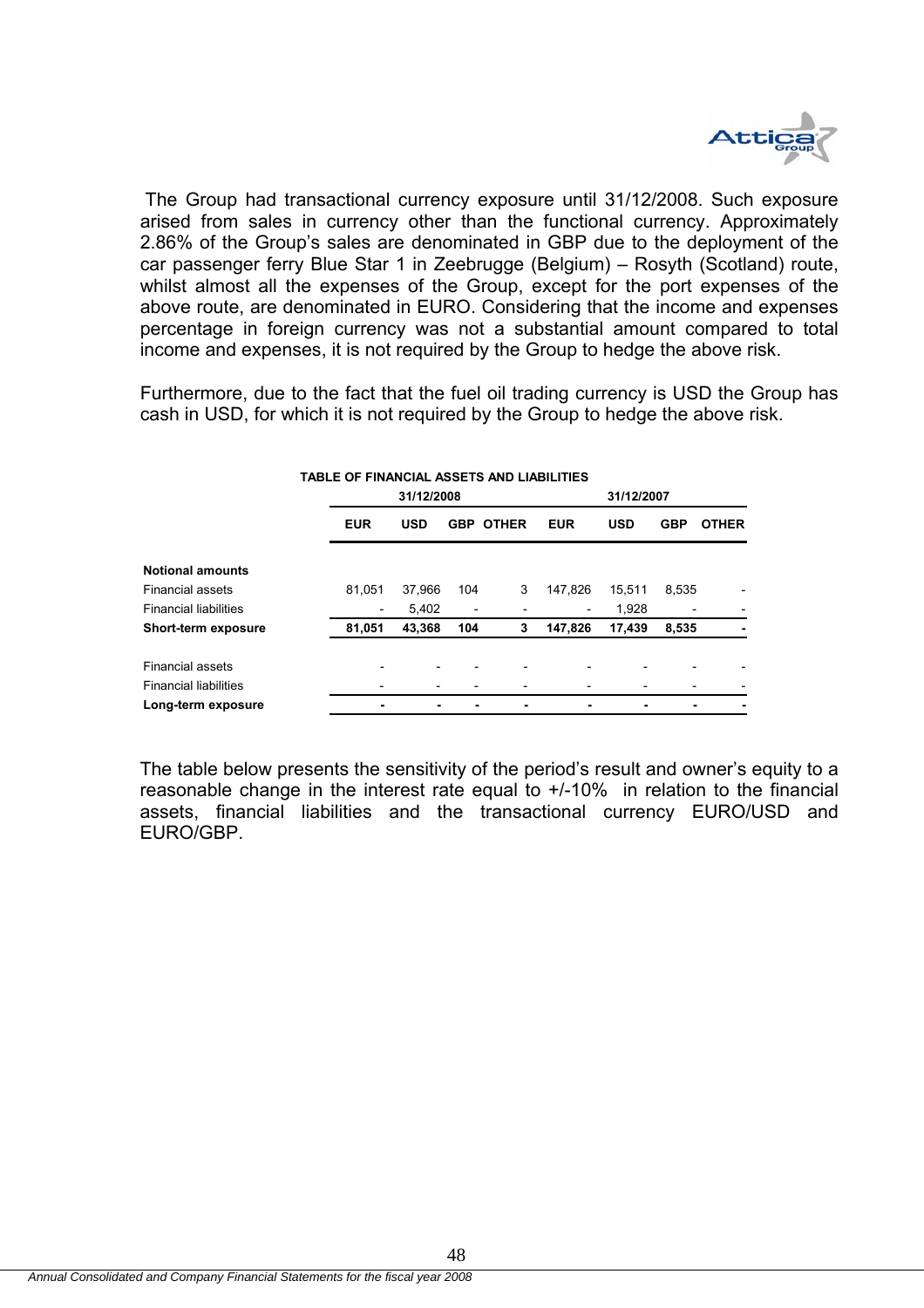

| <b>GROUP</b>                              |       | Sensitivity factor |     | Sensitivity factor |             | Sensitivity factor |       | Sensitivity factor |             | Sensitivity factor |
|-------------------------------------------|-------|--------------------|-----|--------------------|-------------|--------------------|-------|--------------------|-------------|--------------------|
|                                           | 10%   | $-10%$             | 10% | $-10%$             | 10%         | $-10%$             | 10%   | $-10%$             | 10%         | $-10%$             |
|                                           |       |                    |     | 31/12/2008         |             |                    |       | 31/12/2007         |             |                    |
|                                           |       | <b>USD</b>         |     | <b>GBP</b>         |             | Λοιπά              |       | <b>USD</b>         |             | <b>GBP</b>         |
| Profit for the fiscal year (before taxes) | 3,452 | $-3,452$           | 14  | $-14$              | 0           | 0                  | 1,586 | $-1,586$           | 776         | $-776$             |
| Equity                                    | 3,943 | $-3,943$           | 14  | $-14$              | 0           | 0                  | 1,586 | $-1,586$           | 776         | $-776$             |
| <b>COMPANY</b>                            |       | Sensitivity factor |     | Sensitivity factor |             | Sensitivity factor |       | Sensitivity factor |             | Sensitivity factor |
|                                           | 10%   | $-10%$             | 10% | $-10%$             | 10%         | $-10%$             | 10%   | $-10%$             | 10%         | $-10%$             |
|                                           |       |                    |     | 31/12/2008         |             |                    |       | 31/12/2007         |             |                    |
|                                           |       | <b>USD</b>         |     | <b>GBP</b>         |             | Λοιπά              |       | <b>USD</b>         |             | <b>GBP</b>         |
|                                           |       |                    |     |                    |             |                    |       |                    |             |                    |
| Profit for the fiscal year (before taxes) | 1,698 | $-1,698$           | 1   | $-1$               | $\mathbf 0$ | 0                  | 457   | $-457$             | $\mathbf 0$ | 0                  |
| Equity                                    | 1,698 | $-1,698$           | 1   | $-1$               | 0           | 0                  | 457   | $-457$             | 0           | 0                  |

## 3.1.2. Credit risk

The Group has established credit control procedures in order to minimize credit risk.

With respect to credit risk arising from other financial assets, the Group's exposure to credit risk arises from default of the counterparty, with a maximum exposure equal to the carrying amount of the financial assets.

The Group has defined credit limits and specific credit policies for all of its customers.

Furthermore, the Group has obtained bank guarantees from major customers, in order to secure its trade receivables.

The exposure of the Group as regards credit risk is restricted to the financial assets broken down as follows at the balance sheet date:

|                             | <b>GROUP</b> |            | <b>COMPANY</b> |            |  |
|-----------------------------|--------------|------------|----------------|------------|--|
|                             | 31/12/2008   | 31/12/2007 | 31/12/2008     | 31/12/2007 |  |
| Trading porfolio            |              |            |                |            |  |
| cash and cash equivalents   | 119.124      | 171.873    | 51.429         | 76.878     |  |
| Trade and other reseivables | 55.973       | 56,023     | 17             |            |  |
| Total                       | 175.097      | 227,896    | 51.446         | 76,878     |  |

As for trade and other receivables, the Group is not exposed to any significant credit risks due to the estimation of the Management that there is no considerable concentration of trade receivables except in the case of 100% subsidiary company "Attica Premium S.A." and therefore there is no credit risk (see paragraph 4.1.c).

The credit risk for cash and cash equivalents is considered negligent.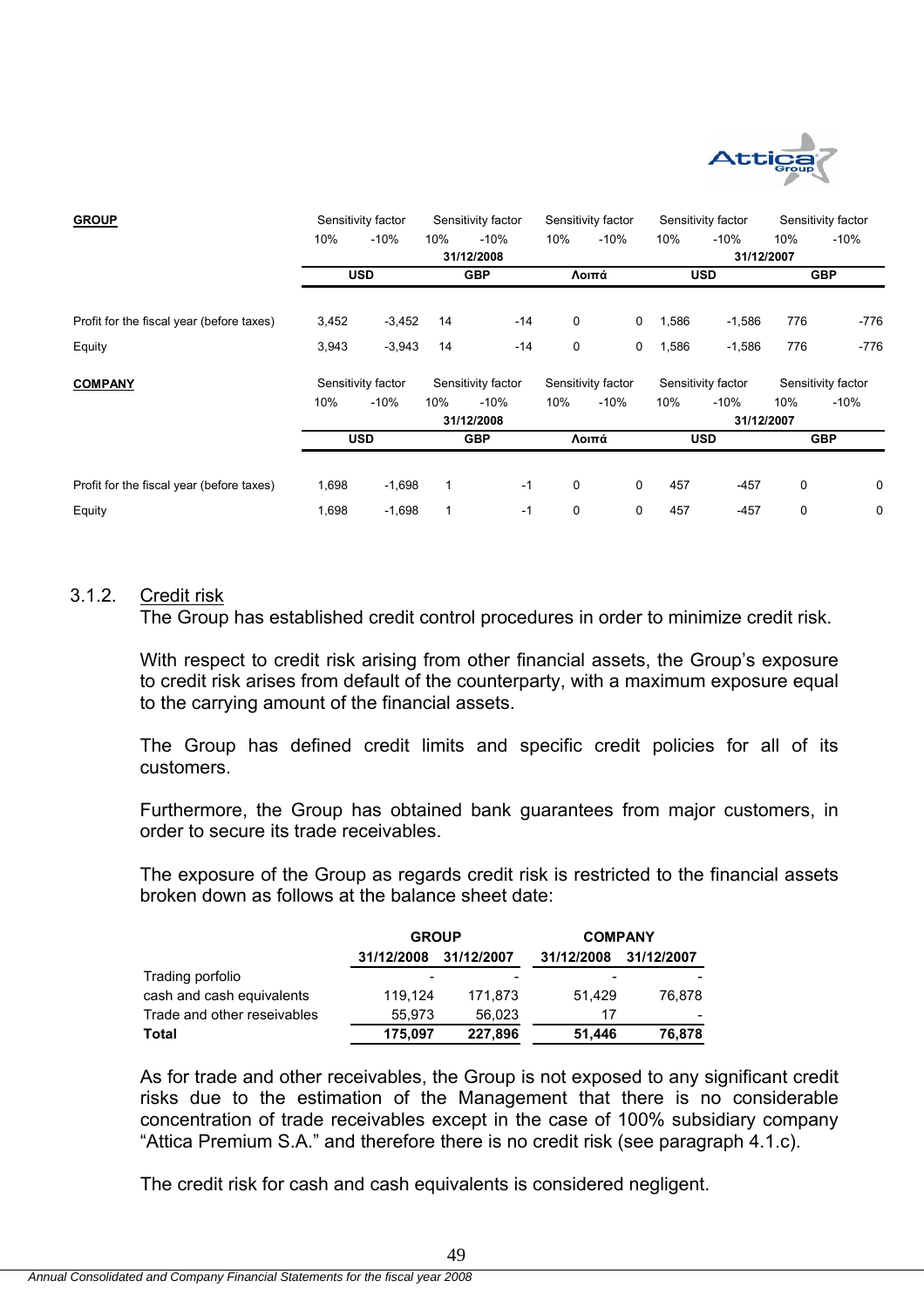

The table below presents the receivables mainly from the Greek State.

|                | <b>Aging analysis</b> |            |  |  |  |  |
|----------------|-----------------------|------------|--|--|--|--|
|                | 31/12/2008            | 31/12/2007 |  |  |  |  |
| 91 - 180 days  | 6.107                 | 5.498      |  |  |  |  |
| 181 - 360 days | 357                   | 1,062      |  |  |  |  |
| $>$ 360 days   | 188                   | 79         |  |  |  |  |
| Total          | 6.652                 | 6.639      |  |  |  |  |

## 3.1.3. Liquidity risk

The Group monitors its risk to a shortage of funds by watching carefully the maturity of both its assets and liabilities.

The Group's objective is to maintain a balance between continuity of funding and flexibility through its high credit rating from banks.

The liquidity risk is eliminated because the Group has a highly liquidity in relation with its short-term liabilities. Particularly, at 31/12/2008, total short-term liabilities amount to € 82,186 thousand while cash amounts to € 119,124 thousand.

The Group's current policy is that not more than 15% of borrowings should mature in the next 12 month period.

The table below demonstrates the maturity of financial liabilities of the Group on 31 December 2008 and 2007 on the basis of the constructive, non discounted payments and does not includes assets held for sale or discontinued operations when they exist.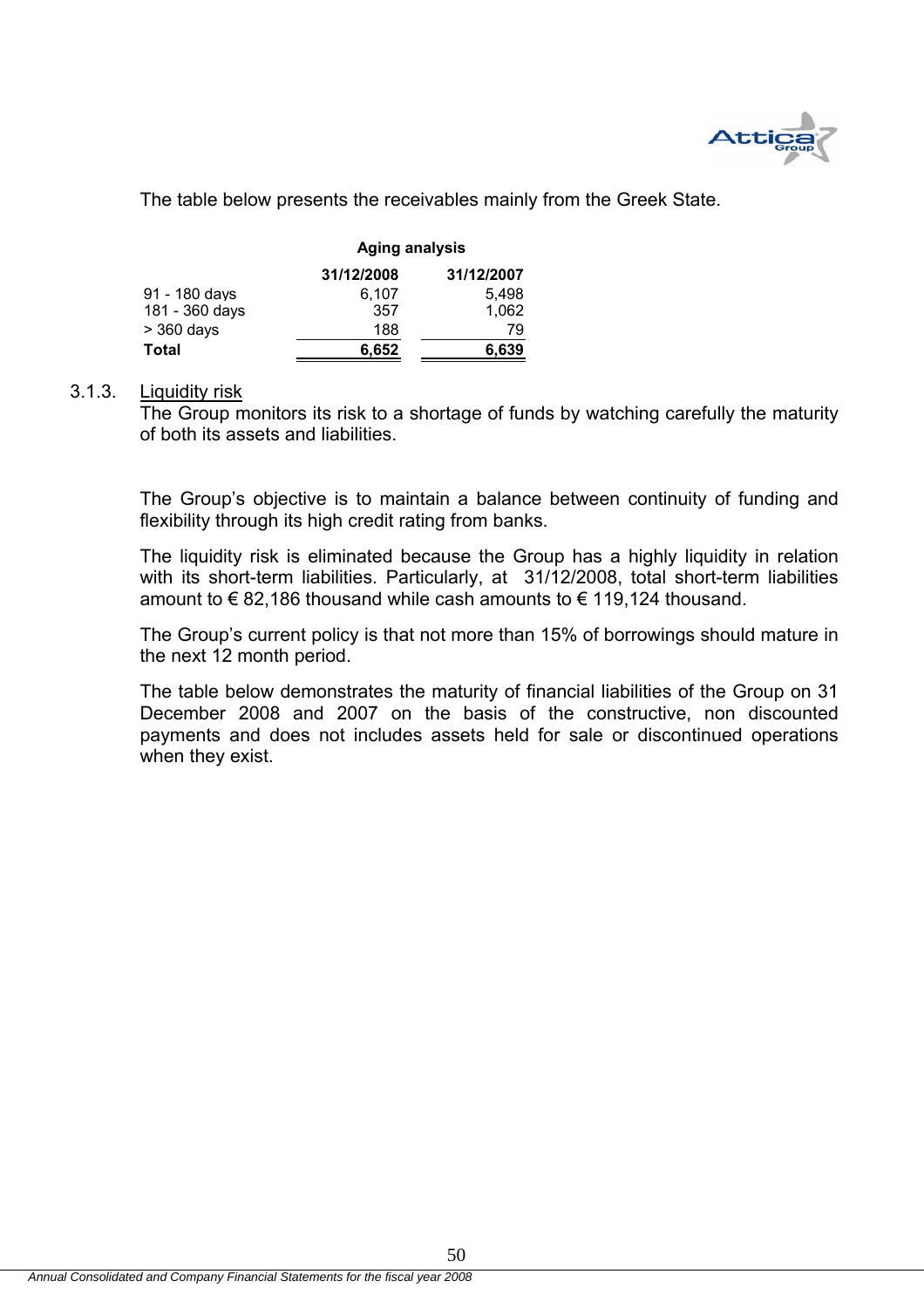

|                                                   |                         | <b>GROUP</b><br>31/12/2008 |              |                   |  |
|---------------------------------------------------|-------------------------|----------------------------|--------------|-------------------|--|
|                                                   | Short-term              |                            | Long-term    |                   |  |
|                                                   | <b>Whithin 6 months</b> | 6 to 12 months             | 1 to 5 years | more than 5 years |  |
| Long-term borrowing                               |                         |                            | 155,099      | 200,731           |  |
| Liabilities relating to opearing lease agreements | 178                     | 177                        | 609          |                   |  |
| Trade payables                                    | 17,063                  |                            |              |                   |  |
| Other short-term liabilities                      | 18,524                  |                            |              |                   |  |
| Short-term borrowing                              | 19,387                  | 19,388                     |              |                   |  |
| Derivative financial instruments                  | 5,402                   |                            | 2,810        |                   |  |
| <b>Total</b>                                      | 60,554                  | 19,565                     | 158,518      | 200,731           |  |
|                                                   |                         | 31/12/2007                 |              |                   |  |
|                                                   | Short-term              |                            | Long-term    |                   |  |
|                                                   | Whithin 6 months        | 6 to 12 months             | 1 to 5 years | more than 5 years |  |
| Long-term borrowing                               |                         |                            | 152,051      | 206,954           |  |
| Liabilities relating to opearing lease agreements | 134                     | 134                        |              |                   |  |
| Trade payables                                    | 26,688                  |                            |              |                   |  |
| Other short-term liabilities                      | 17,241                  |                            |              |                   |  |
| Short-term borrowing                              | 44,495                  | 19,035                     |              |                   |  |
| Derivative financial instruments                  | 1,928                   |                            |              |                   |  |
| Total                                             | 90,486                  | 19,169                     | 152,051      | 206,954           |  |
|                                                   |                         | <b>COMPANY</b>             |              |                   |  |
|                                                   |                         | 31/12/2008                 |              |                   |  |
|                                                   | Short-term              |                            | Long-term    |                   |  |
|                                                   | Whithin 6 months        | 6 to 12 months             | 1 to 5 years | more than 5 years |  |
| Trade payables                                    | 30,242                  |                            |              |                   |  |
| Other short-term liabilities                      | 1,670                   |                            |              |                   |  |
| <b>Total</b>                                      | 31,912                  | 0                          | $\mathbf{0}$ | 0                 |  |
|                                                   |                         | 31/12/2007                 |              |                   |  |
|                                                   | Short-term              |                            | Long-term    |                   |  |
|                                                   | <b>Whithin 6 months</b> | 6 to 12 months             | 1 to 5 years | more than 5 years |  |
| Trade payables                                    | 173                     |                            |              |                   |  |
| Other short-term liabilities                      | 155                     |                            |              |                   |  |
| <b>Total</b>                                      | 328                     | 0                          | 0            | 0                 |  |

## 3.1.4. Interest rate risk

On December 2008, the Group was exposed to variations of market as regards bank loans, which are subject to variable interest rate (see note 5.23).

The Group's policy consists in minimizing its exposure to the interest rate risk as regards long-term financing.

The table below presents the sensitivity of the period's result and owner's equity to a reasonable change in the interest rate equal to +1% or -1%. It is estimated that changes in interest rates are within a reasonable range in relation to the recent market circumstances.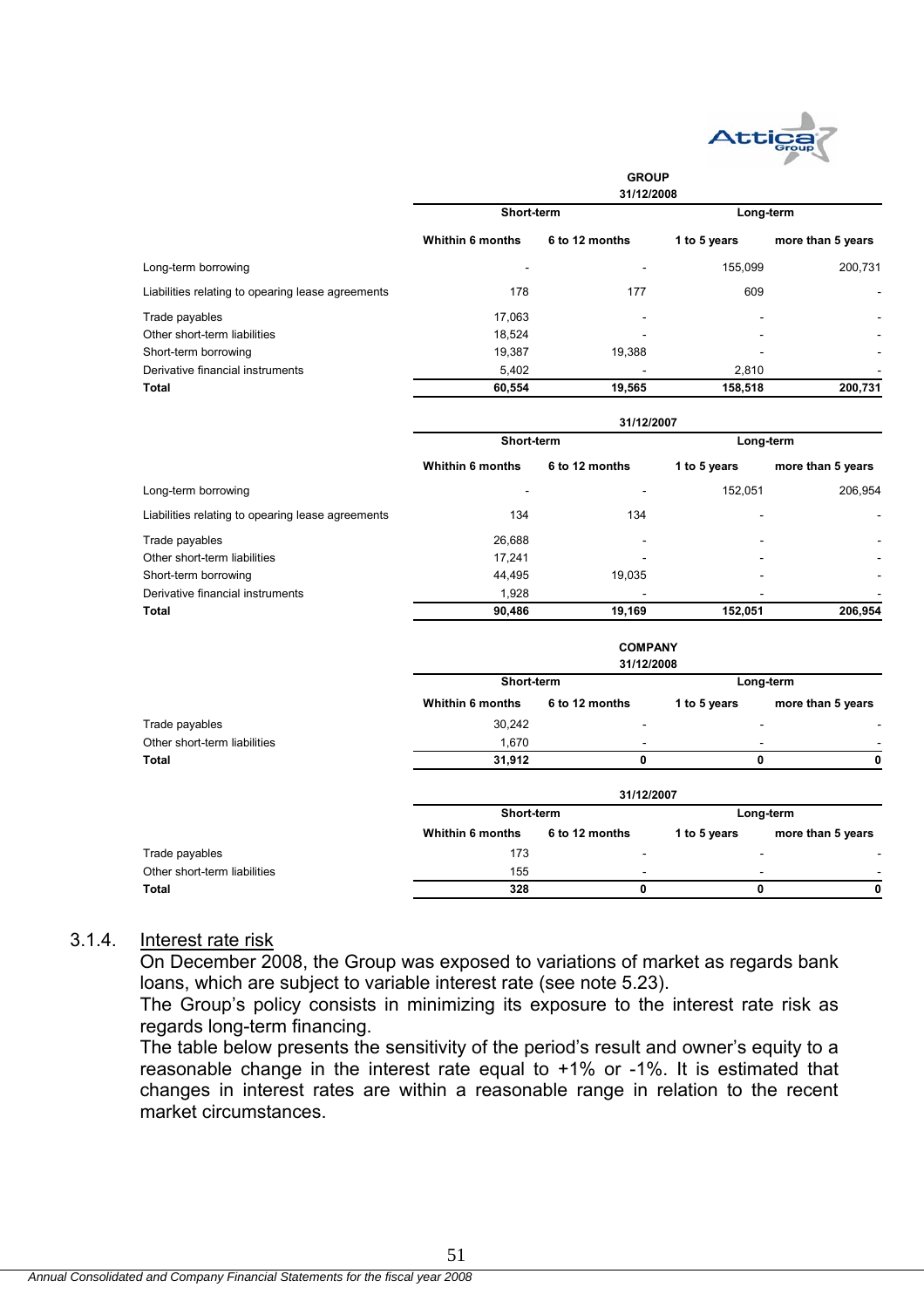

#### **Sensitivity analysis**

|                                                  | Sensitivity factor |       | Sensitivity factor |       |  |
|--------------------------------------------------|--------------------|-------|--------------------|-------|--|
|                                                  | $-1\%$<br>1%       |       | $1\%$              | $-1%$ |  |
|                                                  | 31/12/2008         |       | 31/12/2007         |       |  |
|                                                  |                    |       |                    |       |  |
| Profit for the financial year (before)<br>taxes) | $-3.955$           | 3.955 | $-4.228$           | 4,228 |  |
| Equity                                           | $-3.955$           | 3.955 | $-4.228$           | 4,228 |  |

In order to hedge the aforementioned risk, the group may enter into financial derivatives contracts. The above derivatives can be represented by swaps, options or other suitable financial derivatives.

As in compliance with this policy, the Group will proceed to creating financial instruments under the following characteristics:

-Subject - the interest rate that financial assets and liabilities are subject, the risk of which changes the Group would like to limit.

-Maturity equal to that of financial assets and financial liabilities, the risk of which changes in the corresponding interest rate flows the Group would like to limit.

-Transactions with counterparties that the derivative is held with are carried out at the same time when the economic resources flows of the financial liabilities or financial assets for which the aforementioned derivatives are held, occur.

Hedging is regarded as effective in case finally, through it, the Group manages to change an uncertain, fluctuating economic resources flow into a stable and predictable one. The hedging effectiveness, as defined above, will be assessed on an on going basis or at least under preparation of annual or interim financial statements of the entity thus enabling monitoring of achieving objectives set by the Management.

In order to hedge the interest rate risk, the Group had purchased a financial instrument which is approximately equal to 63% of its present borrowings. The above financial instrument aims to ensure the Group from the changes in market interest rate in order to convert the loans interest outflow from float to constant.

#### 3.1.5. Capital structure management

The Group's objective when managing its capital structure is to safeguard the Group's ability to continue as a going concern in order to provide returns for shareholders and benefits for other parties related to the Group and maintain an optimal capital structure to reduce the cost of capital.

To maintain or adjust the capital structure, the Group may adjust its dividend policy, issue new shares or sell assets. No changes were made in the objectives, policies or processes during the years ending 31 December 2008 and 31 December 2007.

The Group monitors capital using a gearing ratio. The ratio is calculated as net debt divided by total capital employed. Net debt is calculated as "Total borrowings" (including "current and non-current borrowings" as shown in the balance sheet) less "Cash and cash equivalents" less "Available for sale financial assets". Total capital employed is calculated as "Equity" as shown in the balance sheet plus net debt.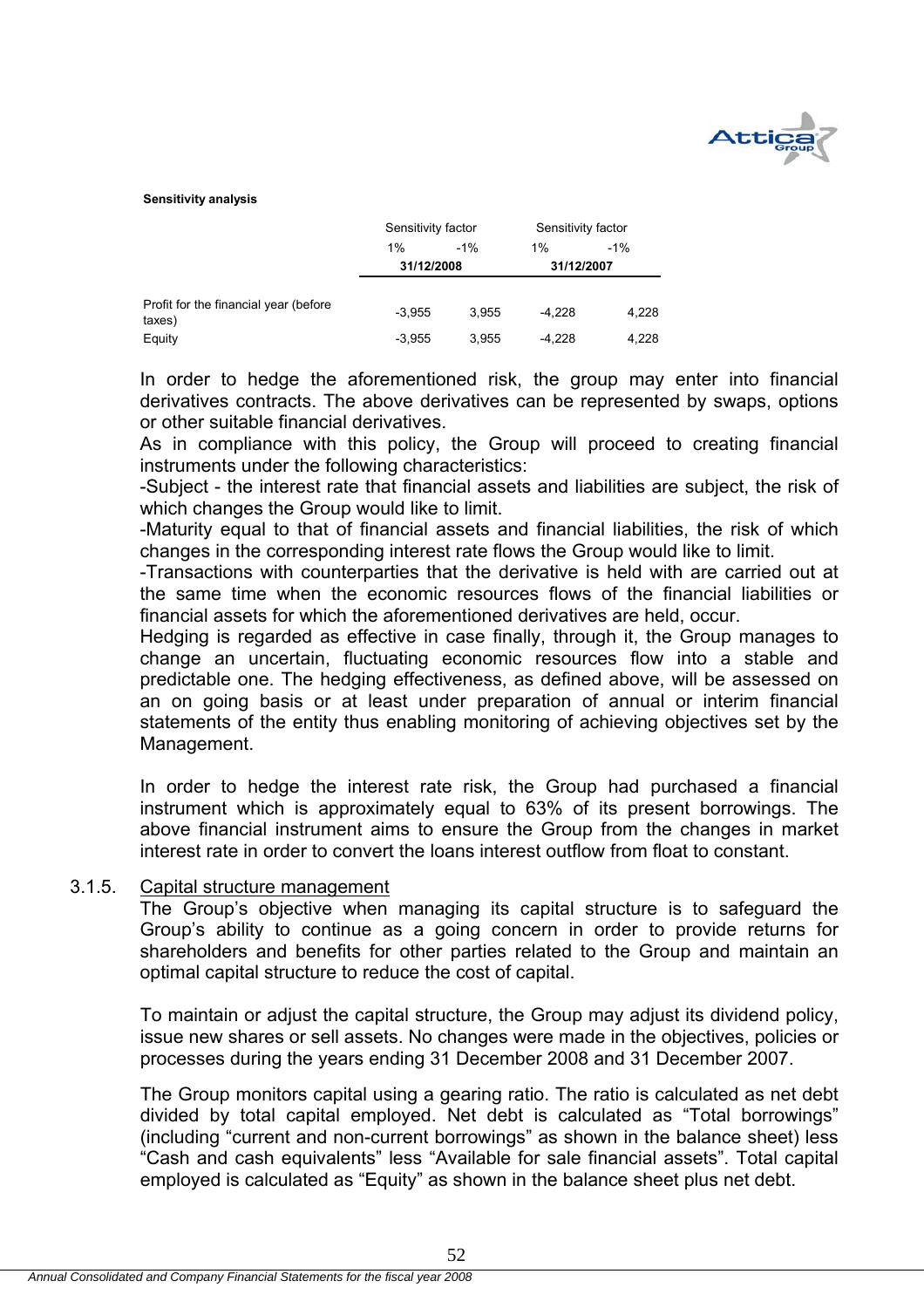

The Group's objective is the improvement of capital structure through the right management of its resources.

During 2008, just as 2007, the Group's strategy was to maintain the gearing ratio between 20% - 45%. The gearing ratios at 31 December 2008 and 2007 were as follows:

|                                     | 31/12/2008 | 31/12/2007 |
|-------------------------------------|------------|------------|
| <b>Total Borrowings</b>             | 395,569    | 422,803    |
| Less: Cash and Cash Equivalents     | 119,124    | 171,873    |
| Available for sale financial assets |            |            |
| Net debt                            | 276,445    | 250,930    |
| Equity                              | 502,832    | 506,145    |
| Total capital employed              | 779,277    | 757,075    |
| Gearing ratio                       | 35%        | 33%        |

## 3.1.6. Fuel oil prices fluctuation risk

The Group such as all the shipping companies, are affected significantly by the volatility of fuel oil prices. Must be noted that the cost of fuel oil and lubricants is the most significant operating cost and represents the 50% of Attica Group's operating expenses for the fiscal year 2008. The table below presents the sensitivity of the period's result and owner's equity to a change in fuel oil prices equal to  $\epsilon$  10 per metric tone in a full year basis.

| Increase/ (Decrease)<br>in fuel oil prices | Effect on profit<br>before taxes | Effect on equity |
|--------------------------------------------|----------------------------------|------------------|
| $+/- \in 10 / MT$                          | $-1 + 3.130$                     | $-1 + 3.130$     |

In order to hedge the aforementioned risk, the group may enter into financial derivatives contracts. The above derivatives can be represented by swaps, options or other suitable financial derivatives.

As in compliance with this policy, the Group will proceed to creating financial instruments under the following characteristics:

-Subject- fuel, the risk of which price changes the Group would like to decrease.

-The quantities for which the derivatives will be created shall be equal or smaller than the quantities of the fuel that the group purchases in order to cover the needs of its fleet during a particular period (ex. a month, a three month period etc) for which the derivative is created.

-The prices of the derivative shall equal those at which the group purchase the fuel from its suppliers during a particular period when the hedging is defined.

Hedging is regarded as effective in case finally, through it, the Group manages to obtain a particular/stable price of fuel supply, for which the hedging is held. The above particular/stable price is the one that the Group has defined as acceptable within the frame of its objectives pertaining to the specific historic financial position and performance and it can potentially be lower, higher or equal to the current fuel price. The hedging effectiveness, as defined above, will be assessed on an on going basis or at least under preparation of annual or interim financial statements of the entity thus enabling monitoring of achieving objectives set by the Management.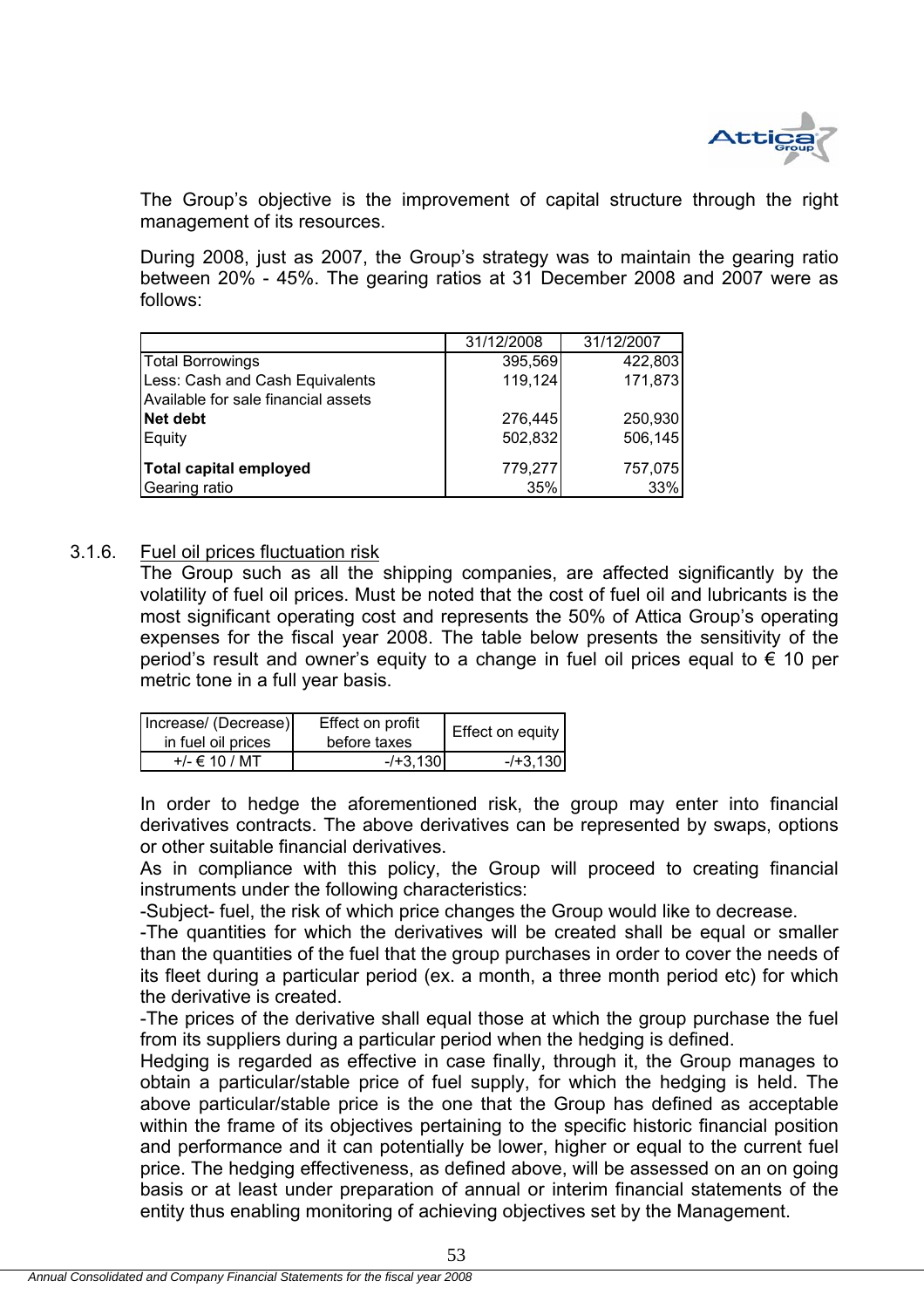

The Group entered into a hedging swap contract related to the fuel oil prices until March 2009 covering the 8% approximately of the estimated fuel quantity consumption for 2009.

If during the first quarter of 2009 the average fuel oil price remains at the same level as in January 2009, the income statement of the Group will have a negative hedging effect amounting  $\epsilon$  5,402 thousand approximately.

## 3.1.7. Competition

The Group is operating on routes that are characterized by intense competition. The table below contains the routes with intense competition where the Group was active as well as the most significant competitors.

| <b>ROUTE</b>         | <b>COMPETITORS</b>                                                |
|----------------------|-------------------------------------------------------------------|
| Patras - Ancona      | Minoan Lines / Anek Lines                                         |
| Patras - Bari        | Agoudimos Lines / Endeavor Lines / Ventouris Ferries              |
| Piraeus - Cyclades   | Hellenic Seaways / NEL Lines / GA Ferries                         |
| Rafina - Cyclades    | Hellenic Seaways / Alpha Ferries / Agoudimos Lines / Fast Ferries |
| Piraeus - Dodecanese | <b>IGA Ferries</b>                                                |

## 3.2. Determination of fair values

The fair value of financial instruments which are negotiable in active markets is calculated by using the closing price published in each market at the balance sheet date.

The asking price is used for the determination of the fair value of the financial assets and the bid price is used for the financial liabilities.

Nominal value of trade receivables, after related provisions, is approaching their fair value.

# **4 Related Party disclosures**

## Intercompany transactions

a) During 2008 have been consolidated in Attica Holdings S.A. two Joint Ventures and two companies that operate under the Law 378/68, which create intercompany transactions with shipowning companies.

Superfast Dodeka (Hellas) Inc. and Co. Joint Venture and the Management Company Superfast Ferries S.A. are responsible, under a contractual agreement with the subsidiaries of Superfast Group, for the revenue and common expenses of the vessels that operate in international routes. Also Superfast Dodeka (Hellas) Inc. and Co. Joint Venture is responsible, under a contractual Agreement, with Blue Star for the common revenue and expenses of the vessels that operate in international routes. At the end of each month the above mentioned revenue and expenses are transferred to the shipowning companies.

Blue Star Ferries Joint Venture and the Management Company Blue Star Ferries S.A. are responsible, under a contractual agreement with the subsidiaries of Blue Star Group, for the revenue and common expenses of vessels. Blue Star Ferries Joint Venture is responsible for the revenue and common expenses of the vessels that operate in domestic routes and Blue Star Ferries S.A. is responsible for the revenue and common expenses of the vessels that operate in international routes.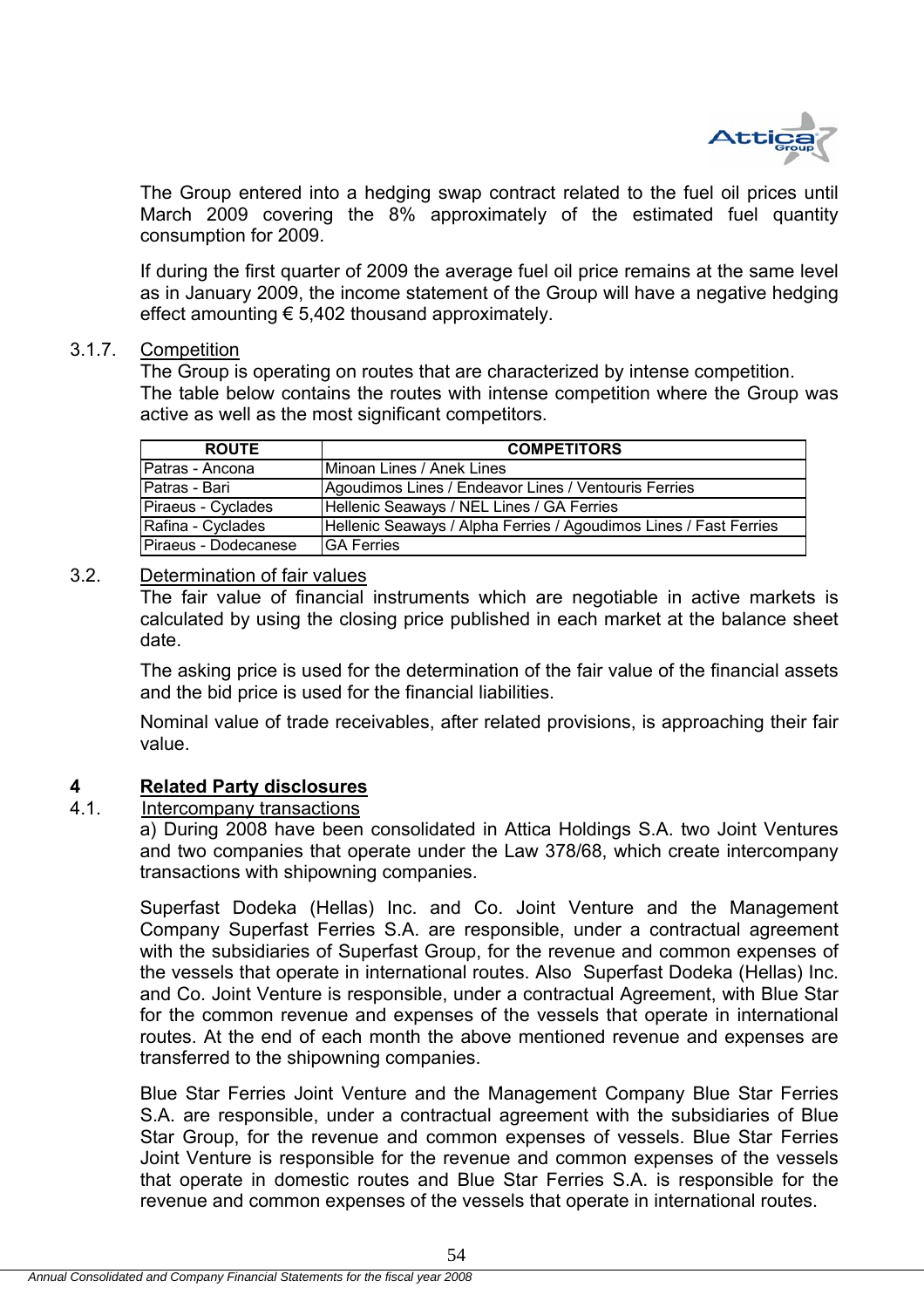

At the end of each month the above mentioned revenue and expenses are transferred to the shipowning companies.

b) Attica Premium S.A., a 100% subsidiary of Attica Holdings S.A., is, according to a contractual agreement Premium Sales Agent for Superfast and Blue Star.

For these sales, Attica Premium S.A. receives commission which result in intercompany transactions.

c) The intercompany transactions between the parent company and its subsidiaries relate to services (i.e. issuance of airline tickets) provided by the 100% subsidiary Attica Premium S.A.

For the period 1/1-31/12/2008, ATTICA HOLDINGS S.A. didn't post any intercompany transactions with its subsidiaries that create commercial revenue, except for the purchase of airline tickets of total value  $\epsilon$  3 thousand from its 100% subsidiary ATTICA PREMIUM S.A. This amount is written-off in the consolidated accounts of ATTICA GROUP.

The Company in the period 1/1-31/12/2008 received the amount of  $\epsilon$  10,628 thousand as dividend from its 100% subsidiary SUPERFAST GROUP and  $\epsilon$  4,611 thousand as dividend from its 100% subsidiary BLUE STAR GROUP. These amounts are written-off in the consolidated accounts of ATTICA GROUP.

Furthermore, the parent Company received indirectly as dividend, following the merger by absorption of SUPERFAST FERRIES MARITIME S.A. and BLUE STAR MARITIME S.A., the amount of  $\epsilon$  2,066 thousand and  $\epsilon$  16,436 thousand respectively. These amounts are written-off in the consolidated accounts of ATTICA GROUP.

The Company, due to merger of BLUE STAR MARITIME S.A., has an obligation of € 30,166 thousand to all the entities of BLUE STAR GROUP and will be paid during the first half of 2009.

In October 2008, ATTICA HOLDINGS S.A. participated in the share capital increase of its 100% subsidiaries SUPERFAST ONE INC. and SUPERFAST TWO INC with the amount of  $\epsilon$  35,060 thousand and  $\epsilon$  60 thousand respectively.

The intercompany balances as at 31/12/2008 are presented in the following tables.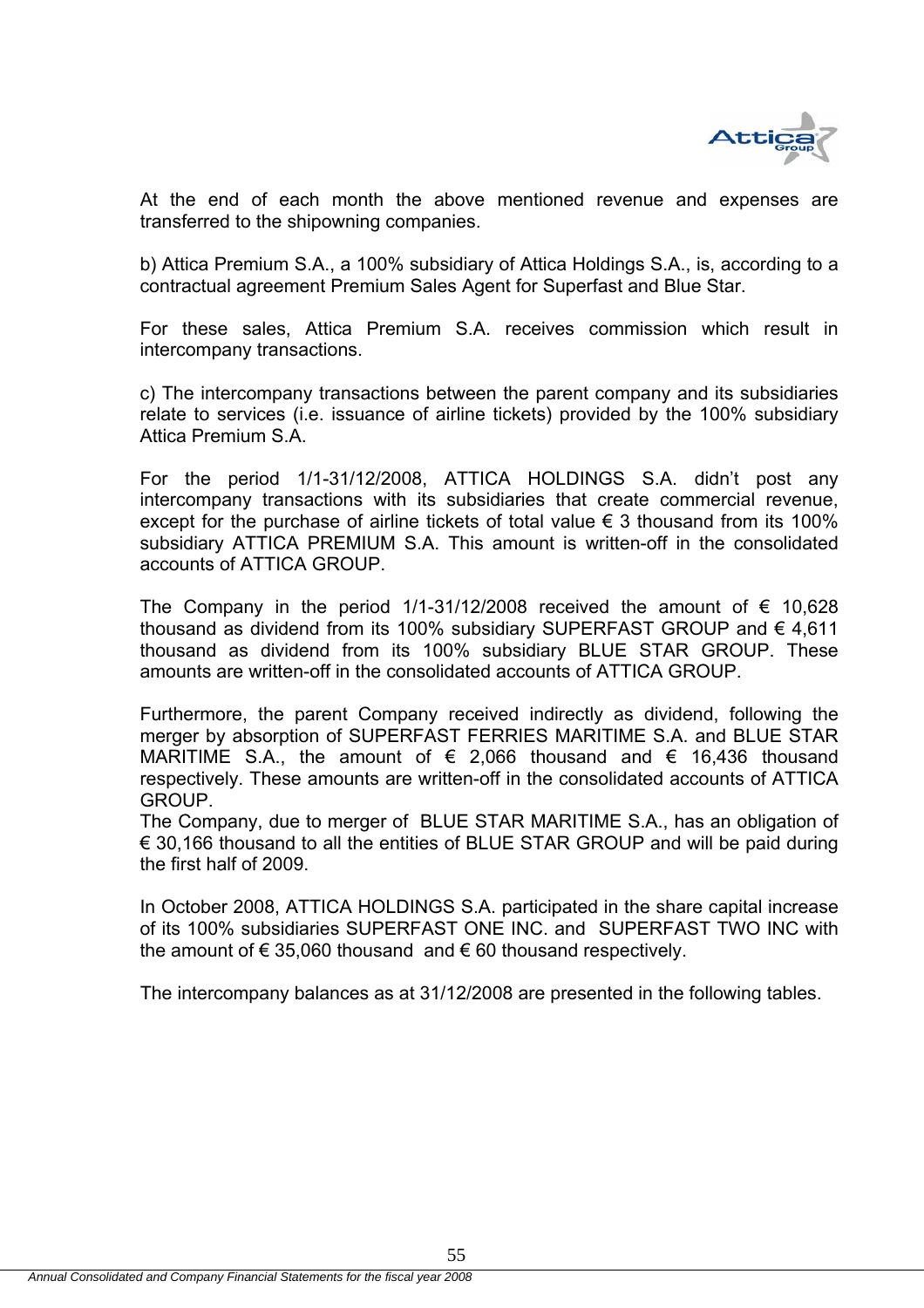

#### Intercompany balances of SUPERFAST Group-Continued

| <b>COMPANY</b>                                           | <b>SUPERFAST</b><br>ENDEKA INC.<br><b>DEBIT</b><br><b>CREDIT</b> |        | <b>SUPERFAST</b><br><b>ENDEKA</b><br>(HELLAS) INC. |                                               | <b>SUPERFAST</b><br>DODEKA INC. |                                          | <b>SUPERFAST</b><br><b>DODEKA</b><br>(HELLAS) INC. |                                    | INC.                             |                 | SUPERFAST ONE SUPERFAST ONE<br>(HELLAS) INC.       |                 |
|----------------------------------------------------------|------------------------------------------------------------------|--------|----------------------------------------------------|-----------------------------------------------|---------------------------------|------------------------------------------|----------------------------------------------------|------------------------------------|----------------------------------|-----------------|----------------------------------------------------|-----------------|
|                                                          |                                                                  |        | DEBIT                                              | CREDIT                                        | DEBIT                           | <b>CREDIT</b>                            | <b>DEBIT</b>                                       | CREDIT                             | <b>DEBIT</b>                     | <b>CREDIT</b>   | <b>DEBIT</b>                                       | CREDIT          |
| SUPERFAST PENTE INC.                                     |                                                                  |        |                                                    |                                               |                                 |                                          |                                                    |                                    |                                  |                 |                                                    |                 |
| SUPERFAST PENTE (HELLAS) INC.                            |                                                                  |        |                                                    |                                               |                                 |                                          |                                                    |                                    |                                  |                 |                                                    |                 |
| SUPERFAST EXI INC.                                       |                                                                  |        |                                                    |                                               |                                 |                                          |                                                    |                                    |                                  |                 |                                                    |                 |
| SUPERFAST EXI (HELLAS) INC.                              |                                                                  |        |                                                    |                                               |                                 |                                          |                                                    |                                    |                                  |                 |                                                    |                 |
| SUPERFAST EPTA MC.                                       |                                                                  |        |                                                    |                                               |                                 |                                          |                                                    |                                    |                                  |                 |                                                    |                 |
| SUPERFAST OKTO MC.                                       |                                                                  |        |                                                    |                                               |                                 |                                          |                                                    |                                    |                                  |                 |                                                    |                 |
| SUPERFAST ENNEA MC.                                      |                                                                  |        |                                                    |                                               |                                 |                                          |                                                    |                                    |                                  |                 |                                                    |                 |
| SUPERFAST DEKA MC.                                       |                                                                  |        |                                                    | 41,130                                        |                                 |                                          |                                                    |                                    |                                  |                 |                                                    |                 |
| SUPERFAST ENDEKA INC.                                    |                                                                  |        |                                                    |                                               |                                 |                                          |                                                    |                                    |                                  |                 |                                                    |                 |
| SUPERFAST ENDEKA (HELLAS) INC.                           | 41,130                                                           |        |                                                    |                                               |                                 |                                          |                                                    |                                    |                                  |                 |                                                    |                 |
| SUPERFAST DODEKA INC.                                    |                                                                  |        |                                                    |                                               |                                 |                                          |                                                    | 22,796                             |                                  |                 |                                                    |                 |
| SUPERFAST DODEKA (HELLAS) INC.                           |                                                                  |        |                                                    |                                               | 22,796                          |                                          |                                                    |                                    |                                  |                 |                                                    |                 |
| SUPERFAST ONE INC.                                       |                                                                  |        |                                                    |                                               |                                 |                                          |                                                    |                                    |                                  |                 |                                                    | 797             |
| SUPERFAST ONE ( HELLAS) INC.                             |                                                                  |        |                                                    |                                               |                                 |                                          |                                                    |                                    | 797                              |                 |                                                    |                 |
| NORDIA MC.                                               |                                                                  |        |                                                    |                                               |                                 |                                          |                                                    |                                    |                                  |                 |                                                    |                 |
| <b>MARIN MC.</b>                                         |                                                                  |        |                                                    |                                               |                                 |                                          |                                                    |                                    |                                  |                 |                                                    |                 |
| ATTICA CHALLENGE LTD.                                    |                                                                  |        |                                                    |                                               |                                 |                                          |                                                    |                                    |                                  |                 |                                                    |                 |
| ATTICA SHIELD LTD.                                       |                                                                  |        |                                                    |                                               |                                 |                                          |                                                    |                                    |                                  |                 |                                                    |                 |
| SUPERFAST FERRIES S.A.                                   | 32                                                               | 29,775 |                                                    | 1,814                                         | 32                              | 21,146                                   |                                                    | 1,960                              |                                  | 446             |                                                    | 97              |
| SUPERFAST DODEKA (HELLAS) INC.&<br>CO JOINT VENTURE      |                                                                  |        | 48,258                                             |                                               |                                 |                                          | 29,507                                             |                                    |                                  |                 | 2,320                                              |                 |
| <b>TOTAL</b>                                             | 41,162                                                           | 29,775 | 48,258                                             | 42,944                                        | 22,828                          | 21,146                                   | 29,507                                             | 24,756                             | 797                              | 446             | 2,320                                              | 894             |
|                                                          |                                                                  |        |                                                    |                                               |                                 |                                          |                                                    |                                    | <b>SUPERFAST</b><br>FERRIES S.A. |                 |                                                    |                 |
| <b>COMPANY</b>                                           | NORDIA MC.                                                       |        |                                                    | MARIN MC.                                     |                                 | <b>ATTICA</b><br><b>CHALLENGE</b><br>LTD |                                                    | <b>ATTICA SHIELD</b><br><b>LTD</b> |                                  |                 | <b>DODEKA</b><br>INC. & CO<br><b>JOINT VENTURE</b> |                 |
|                                                          | <b>DEBIT</b>                                                     |        |                                                    | CREDIT DEBIT CREDIT DEBIT CREDIT DEBIT CREDIT |                                 |                                          |                                                    |                                    | <b>DEBIT</b>                     | <b>CREDIT</b>   | <b>DEBIT</b>                                       | <b>CREDIT</b>   |
| SUPERFAST PENTE INC.                                     |                                                                  |        |                                                    |                                               |                                 |                                          |                                                    |                                    | 35,014                           | 32              |                                                    |                 |
| SUPERFAST PENTE (HELLAS) INC.                            |                                                                  |        |                                                    |                                               |                                 |                                          |                                                    |                                    | 1,254                            |                 |                                                    | 24,686          |
| SUPERFAST EXI INC.                                       |                                                                  |        |                                                    |                                               |                                 |                                          |                                                    |                                    | 51,958                           | 32              |                                                    |                 |
| SUPERFAST EXI (HELLAS) INC.                              |                                                                  |        |                                                    |                                               |                                 |                                          |                                                    |                                    | 1,079                            |                 |                                                    | 43,923          |
| SUPERFAST EPTA MC.                                       |                                                                  |        |                                                    |                                               |                                 |                                          |                                                    |                                    |                                  | 131             |                                                    |                 |
| SUPERFAST OKTO MC.                                       |                                                                  |        |                                                    |                                               |                                 |                                          |                                                    |                                    |                                  | 80              |                                                    |                 |
| SUPERFAST ENNEA MC.                                      |                                                                  |        |                                                    |                                               |                                 |                                          |                                                    |                                    |                                  | 1,121           |                                                    | 3,757           |
| SUPERFAST DEKA MC.                                       |                                                                  |        |                                                    |                                               |                                 |                                          |                                                    |                                    | 45                               |                 |                                                    | 4,165           |
| SUPERFAST ENDEKA INC.                                    |                                                                  |        |                                                    |                                               |                                 |                                          |                                                    |                                    | 29,775                           | 32              |                                                    |                 |
| SUPERFAST ENDEKA (HELLAS) INC.                           |                                                                  |        |                                                    |                                               |                                 |                                          |                                                    |                                    | 1,814                            |                 |                                                    |                 |
| SUPERFAST DODEKA INC.                                    |                                                                  |        |                                                    |                                               |                                 |                                          |                                                    |                                    | 21,146                           | 32              |                                                    |                 |
|                                                          |                                                                  |        |                                                    |                                               |                                 |                                          |                                                    |                                    | 1,960                            |                 |                                                    | 29,507          |
| SUPERFAST DODEKA (HELLAS) INC.<br>SUPERFAST ONE INC.     |                                                                  |        |                                                    |                                               |                                 |                                          |                                                    |                                    | 446                              |                 |                                                    |                 |
| SUPERFAST ONE (HELLAS) INC.                              |                                                                  |        |                                                    |                                               |                                 |                                          |                                                    |                                    | 97                               |                 |                                                    | 2,320           |
| NORDIA MC.                                               |                                                                  |        |                                                    |                                               |                                 |                                          |                                                    |                                    |                                  | 7,819           | 8                                                  |                 |
| MARIN MC.                                                |                                                                  |        |                                                    |                                               |                                 |                                          |                                                    |                                    |                                  | 5,035           | 18                                                 |                 |
| ATTICA CHALLENGE LTD.                                    |                                                                  |        |                                                    |                                               |                                 |                                          |                                                    |                                    |                                  | 6,279           |                                                    |                 |
| ATTICA SHIELD LTD.                                       |                                                                  |        |                                                    |                                               |                                 |                                          |                                                    |                                    |                                  | 6,204           |                                                    |                 |
| SUPERFAST FERRIES S.A.                                   | 7,819                                                            |        | 5,035                                              |                                               | 6,279                           |                                          | 6,204                                              |                                    |                                  |                 | 138,642                                            |                 |
| SUPERFAST DODEKA (HELLAS) INC.                           |                                                                  |        |                                                    |                                               |                                 |                                          |                                                    |                                    |                                  |                 |                                                    |                 |
| & CO JOINT VENTURE                                       |                                                                  | 8      |                                                    | 18                                            |                                 |                                          |                                                    |                                    |                                  | 138,642         |                                                    | 48,258          |
| <b>TOTAL</b><br>Reconciliation of intercompany balances: | 7,819                                                            | 8      | 5,035                                              | 18                                            | 6,279                           |                                          | 6,204                                              |                                    |                                  | 144,586 165,438 |                                                    | 138,668 156,615 |

| Total debit:   | 587.379 |
|----------------|---------|
| Total credit:  | 587.379 |
| <b>Balance</b> |         |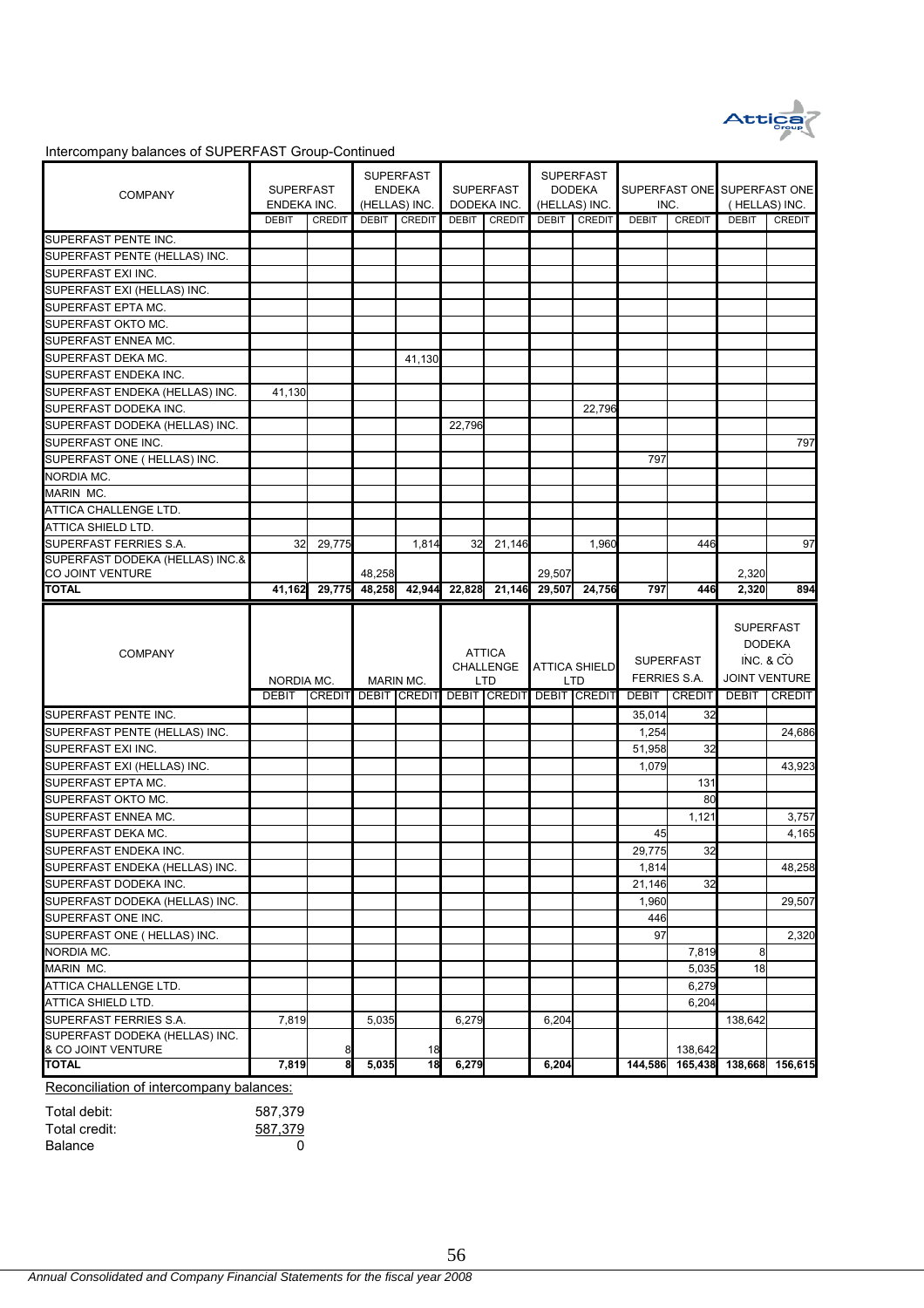## **Intercompany Balances of Blue Star Group**

|                                         | <b>THELMO</b>   |                          | <b>WATERFRONT</b>    |               | <b>BLUE STAR</b> |                                        | <b>STRINTZIS LINES</b> |               |
|-----------------------------------------|-----------------|--------------------------|----------------------|---------------|------------------|----------------------------------------|------------------------|---------------|
| <b>COMPANY</b>                          |                 | MARINE S.A.              | NAVIGATION CO.       |               | FERRIES S.A.     |                                        | SHIPPING LTD.          |               |
|                                         | <b>DEBIT</b>    | <b>CREDIT</b>            | <b>DEBIT</b>         | <b>CREDIT</b> | <b>DEBIT</b>     | <b>CREDIT</b>                          | <b>DEBIT</b>           | <b>CREDIT</b> |
| THELMO MARINE S.A.                      |                 |                          |                      |               |                  |                                        |                        |               |
| <b>WATERFRONT NAVIGATION CO.</b>        |                 |                          |                      |               |                  |                                        |                        |               |
| STRINTZIS LINES SHIPPING LTD.           |                 |                          |                      |               |                  |                                        |                        |               |
| BLUE STAR FERRIES MARITIME S.A.         |                 |                          |                      |               | 4                | 29,250                                 | 10 <sup>1</sup>        |               |
| <b>BLUE STAR FERRIES S.A.</b>           | 77              |                          |                      |               |                  |                                        |                        |               |
| <b>IBLUE STAR FERRIES JOINT VENTURE</b> |                 |                          |                      |               |                  |                                        |                        |               |
| <b>BLUE ISLAND SHIPPING INC.</b>        |                 |                          |                      |               |                  | 29                                     |                        |               |
| <b>TOTAL</b>                            | $\overline{77}$ | $\mathbf{0}$             | 11                   | 0             | $\overline{4}$   | 29,357                                 | 10                     | 0             |
|                                         |                 |                          |                      |               |                  |                                        |                        |               |
|                                         |                 | <b>BLUE STAR FERRIES</b> |                      |               |                  | BLUE STAR FERRIES BLUE ISLAND SHIPPING |                        |               |
| <b>COMPANY</b>                          |                 | <b>JOINT VENTURE</b>     | <b>MARITIME S.A.</b> |               | INC.             |                                        |                        |               |
|                                         | <b>DEBIT</b>    | <b>CREDIT</b>            | <b>DEBIT</b>         |               |                  |                                        |                        |               |
| THELMO MARINE S.A.                      |                 |                          |                      | <b>CREDIT</b> | <b>DEBIT</b>     | <b>CREDIT</b>                          |                        |               |
|                                         |                 |                          |                      |               |                  |                                        |                        |               |
| <b>WATERFRONT NAVIGATION CO.</b>        |                 |                          |                      |               |                  |                                        |                        |               |
| <b>STRINTZIS LINES SHIPPING LTD.</b>    |                 |                          |                      | 10            |                  |                                        |                        |               |
| BLUE STAR FERRIES MARITIME S.A.         |                 | 29,842                   |                      |               |                  |                                        |                        |               |
| <b>BLUE STAR FERRIES S.A.</b>           |                 |                          | 29,250               |               | 29               |                                        |                        |               |
| <b>BLUE STAR FERRIES JOINT VENTURE</b>  |                 |                          | 29,842               |               |                  |                                        |                        |               |
| BLUE ISLAND SHIPPING INC.               |                 |                          |                      |               |                  |                                        |                        |               |

Reconciliation of Intercompany Balances

| Total debit : | 59.213 |
|---------------|--------|
| Total credit: | 59.213 |
| Balance       |        |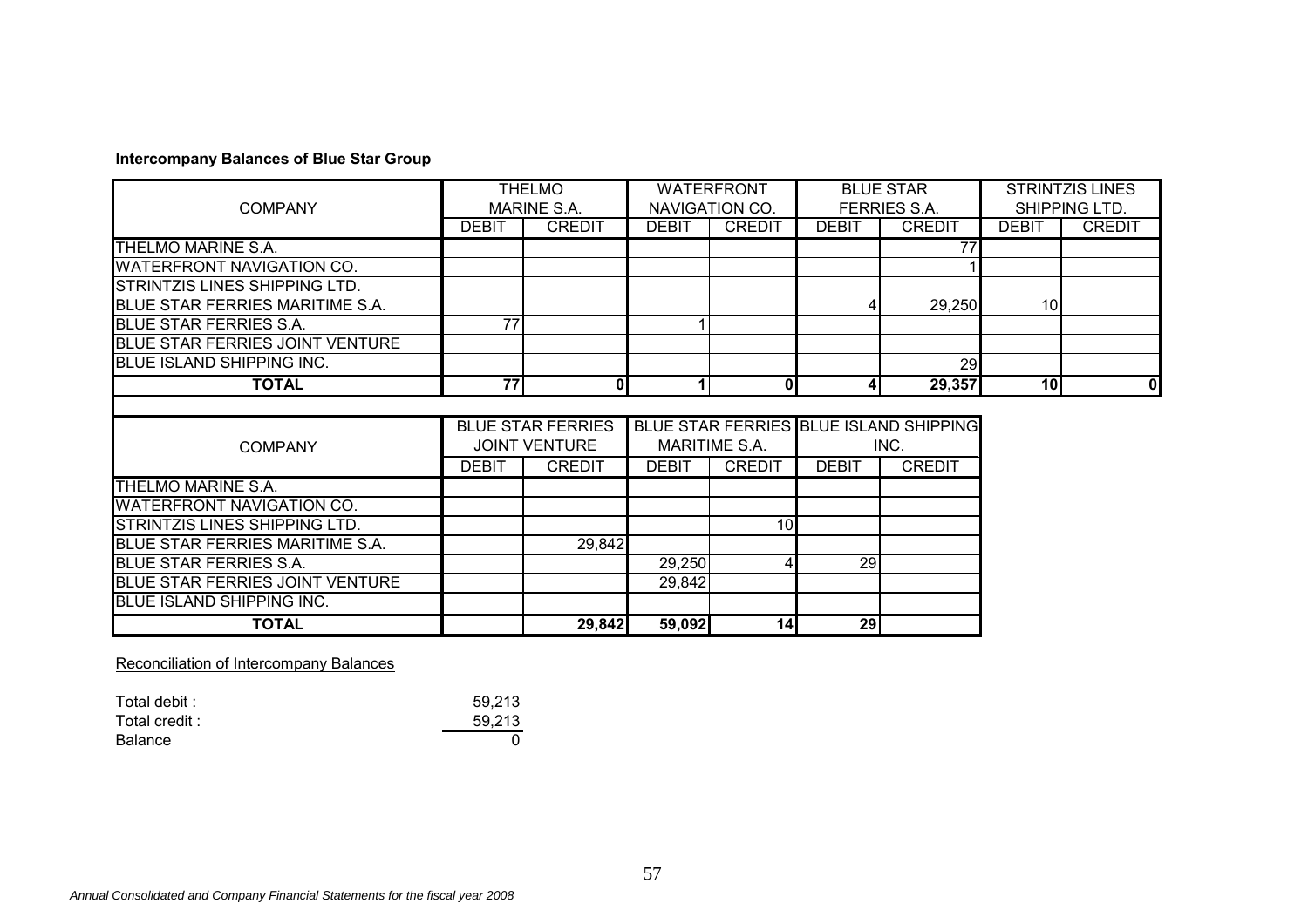

#### **Attica Premium S.A.**

Reconciliation of intercompany balances:

|                        | 31/12/2008 |        | 31/12/2007 |        |
|------------------------|------------|--------|------------|--------|
|                        | Debit      | Credit | Debit      | Credit |
| Superfast Group        |            | 4.721  |            | 5.504  |
| <b>Blue Star Group</b> |            | 791    |            | 368    |
| Attica Holdings S.A.   |            |        |            |        |
|                        |            | 5.512  |            | 5.872  |

Sales to associated companies:

|                        | 1/1-31/12/2008 |           |              | 1/1-31/12/2007 |           |
|------------------------|----------------|-----------|--------------|----------------|-----------|
|                        | <b>Sales</b>   | Purchases | <b>Sales</b> |                | Purchases |
| Superfast Group        | 3,258          | 207       |              | 3,476          |           |
| <b>Blue Star Group</b> | 1.045          | 14        |              | 1,070          |           |
| Attica Holdings S.A.   | 3              |           |              |                |           |
|                        | 4.306          | 221       |              | 4,550          |           |

The transactions between Attica Premium S.A. and the other companies of Attica Group have been priced with market terms.

Furthermore, there are intercompany transactions between Superfast Dodeka (Hellas) Inc. and Co Joint Venture and Blue Star Group amounting € 16,010 thousand approximately.

#### 4.1.1. Intercompany relations with other companies of MARFIN INVESTMENT GROUP

| <b>COMPANIES</b>                  | Sales |       | Purchases Receivables from | Payables to |
|-----------------------------------|-------|-------|----------------------------|-------------|
| GEFSIPLOIA S.A.                   | 4.657 |       | 439                        |             |
| <b>VIVARTIA</b>                   | 248   |       |                            |             |
| S. NENDOS S.A.                    |       | 37    |                            | 10          |
| <b>HELLENIC CATERING</b>          |       | 196   |                            | 30          |
| HELLENIC FOOD SERVICE PATRON S.A. |       | 773   |                            | 105         |
| SINGULARLOGIC S.A.                |       | 31    |                            |             |
| SINGULARLOGIC INTERGRATOR S.A.    |       | 37    |                            | 24          |
|                                   | 4,905 | 1.074 | 439                        | 169         |

## 4.1.2. Intercompany transactions between ATTICA HOLDINGS S.A. and MARFIN POPULAR BANK

|                           | Group      | Company    |
|---------------------------|------------|------------|
|                           | 31/12/2008 | 31/12/2008 |
| Cash and cash equivalents | 97,696     | 42,258     |
| <b>Borrowings</b>         | 890        |            |
| Receivable                | 948        |            |
| Financial income          | 4,721      | 2,698      |
| <b>Financial expenses</b> | 79         |            |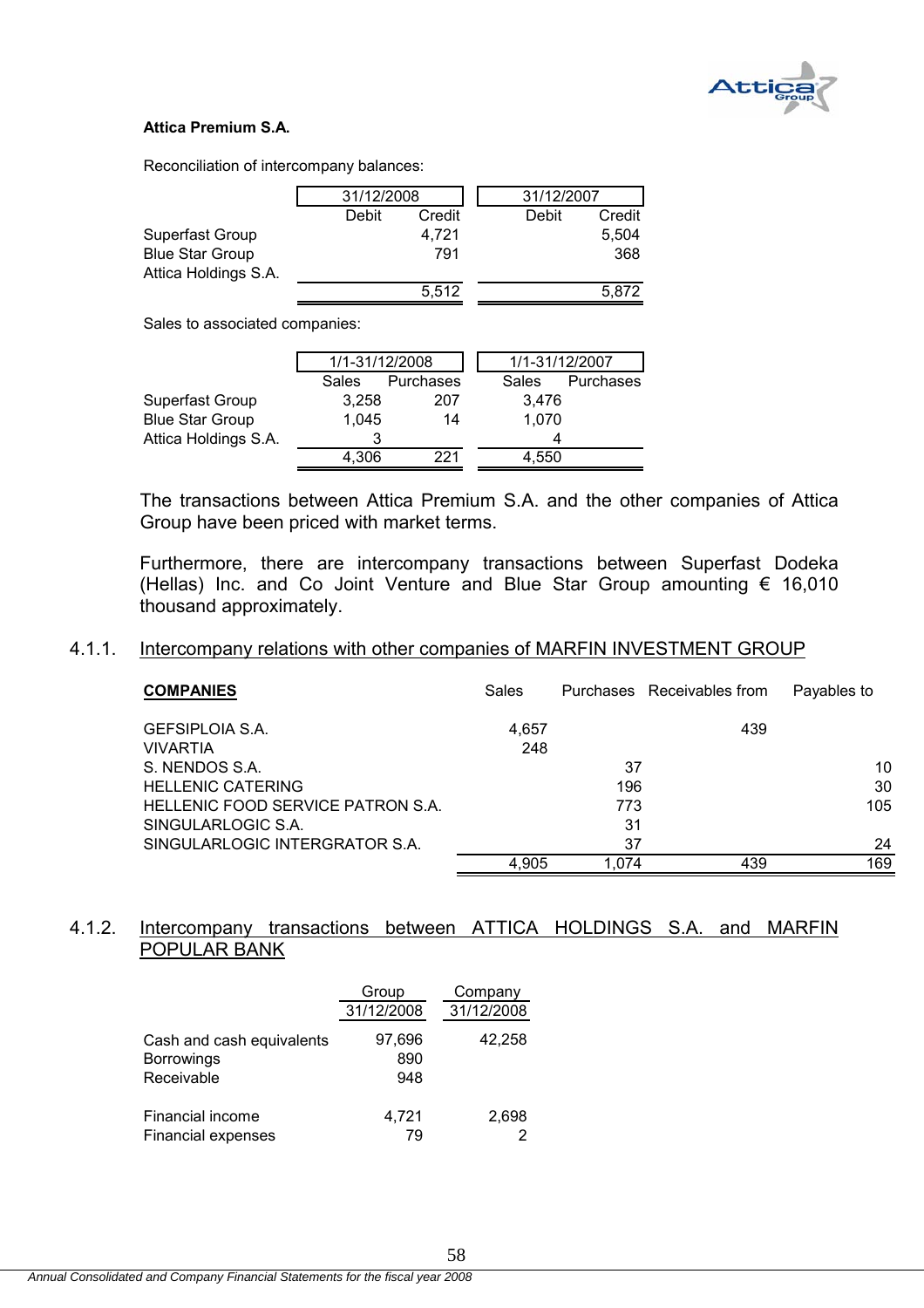

## 4.2. Participation of the members of the Board of Directors to the Board of Directors of other companies as at 31/12/2008

 a) Mr. Charalambos Paschalis, president of the Group, participates in the Board of Director of the 100% subsidiary Blue Star Ferries Maritime S.A.

b) Mr. Andreas Vgenopoulos, vice – president, non-executive member of the Group, is also vice – president, member, of Marfin Popular Bank Public CO LTD, member of the Board of Directors of Marfin Egnatia Bank S.A., vice – president, member, of Marfin Investment Group Holdings S.A. (MIG) and participates in the Board of Directors of a number of companies where MIG has a participation percentage and in other companies. No other business exists between these companies and Attica Holdings S.A. except from these that are presenting in the financial statements (see paragraphs 4.1.1. and 4.1.2.).

c) Mr. Petros Vettas, managing director, participates in the Board of Directors of all the companies of the Group and is also president of Sivet Holding INC and Bariba Corporation. Mr. Petros Vettas is also member of the Board of Directors of Capes Investment Corporation. The above companies are not related to the Group.

d) Mr. Michael Sakelis, executive member, participates in the Board of Directors of all the companies of the Group and is also member of Greek Shipowners' Association for Passenger Ships.

e) Mr. Spiros Paschalis, executive member, participates in the Board of Directors of all the companies of the Group.

f) Mr. Markos Foros, non-executive member, participates in the Board of MIG, Marfin Popular Bank Public CO LTD and Marfin Egnatia Bank S.A. Mr. Markos Foros, is also member of the Board of Directors of a number of companies where no other business exists between them and Attica Group except from these that are presenting in the financial statements (see paragraphs 4.1.1. and 4.1.2.).

g) Mrs. Areti Souvatzoglou, non-executive member, participates in the Board of Directors of a number of companies where MIG has a participation percentage.

h) Mr. Theofilos-Aristeidis Priovolos, independent, non-executive member, is member of the Board of Directors of maritime and other companies. No other business exists between these companies and Attica Holdings S.A. except from these that are presenting in the financial statements (see paragraphs 4.1.1. and 4.1.2.).

## 4.3. Guarantees

 The parent company has guaranteed to lending banks the repayment of loans of the Superfast and Blue Star vessels amounting  $\epsilon$  253,953 thousand and  $\epsilon$  200,000 thousand respectively.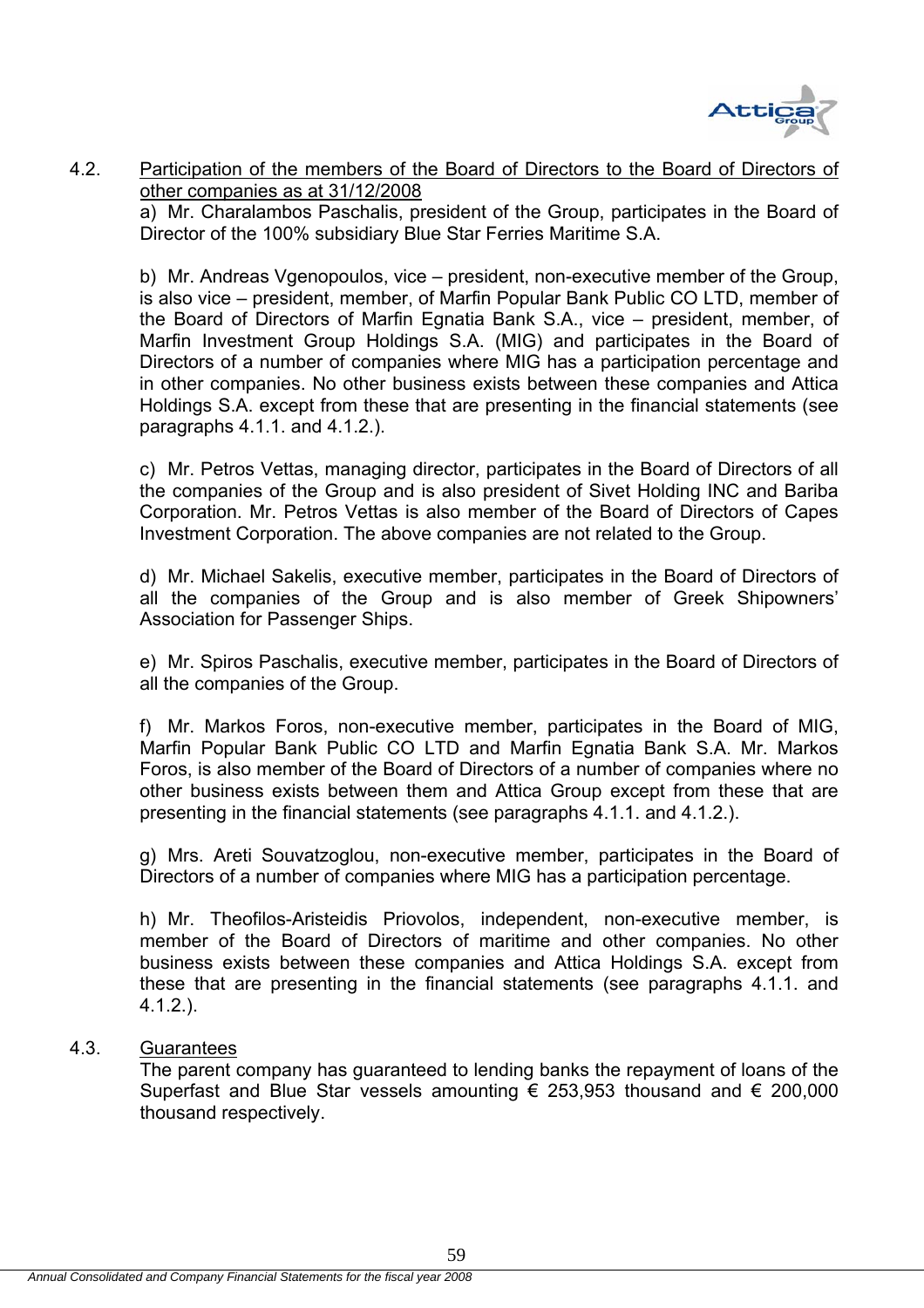

## 4.4. Board of Directors and Executive Directors' Fees

|                                                | 31/12/2008 | 31/12/2007 |
|------------------------------------------------|------------|------------|
| Salaries & other employees benefits            | 3,012      | 2,091      |
| Social security costs                          | 228        | 240        |
| B.O.D. Remuneration (fiscal years 2007 - 2006) | 401        | 401        |
| <b>Termination benefits</b>                    |            |            |
| Share-based payments                           |            |            |
| <b>Total</b>                                   | 3,641      | 2,732      |
|                                                | 31/12/2008 | 31/12/2007 |
| Number of key management personnel             | 14         | 16         |

During the fiscal year 2009 will not be paid any Board of Directors' fees. Key management personnel are those persons having authority and responsibility for planning, directing and controlling the activities of the entity, directly or indirectly, including any director (whether executive or otherwise) of that entity.

## **5. Financial statements analysis**

The figures of the period  $1/1 - 31/12/2008$  are not fully comparable with the corresponding figures of continuing operations of the previous year because:

- a) the vessel Blue Star 1 operated in North Sea during the period 1/1-13/9/2008, while in the fiscal year 2007 the Group operated in the same route for the whole year. Furthermore, the operation of the vessel Blue Star 1 on the Rosyth - Zeebrugge service has been discontinued on  $14<sup>th</sup>$  September 2008. The above vessel is deployed in the Greek Market,
- b) the freight-only RoRo Marin has been deployed until 07/02/2008, date where it was sold, while has been deployed for the whole fiscal year 2007,
- c) the freight-only RoRo Nordia has been deployed until 07/04/2008, date where it was sold, while has been deployed for the whole fiscal year 2007,
- d) the RoRo vessels Challenge and the Shield have been deployed until February 2008.The above vessels, which were owned by the Group from October 2007, have been sold in the same month,
- e) As of 13<sup>th</sup> October 2008 the newly-built Superfast I began its deployment in the Patras – Igoumenitsa – Bari route. The above vessel has not been owned by the Group the previous year. Must be noted that after the merger by absorption of Superfast Ferries Maritime S.A., which is a holding company and Blue Star Maritime S.A., which transferred its vessels to its 100% subsidiary Blue Star Ferries Maritime S.A., the company does not have any revenue analysis by geographical segment. The Group's management believes that an informal presentation relevant to the financial information of the parent company for periods before the merger, more confusion generates to the readers of the financial statements than an additional information. From the above merger there are no changes in Group's results.

## 5.1. Revenue Analysis and Geographical Segment Report The Group has decided to provide information based on the geographical

segmentation of its operations.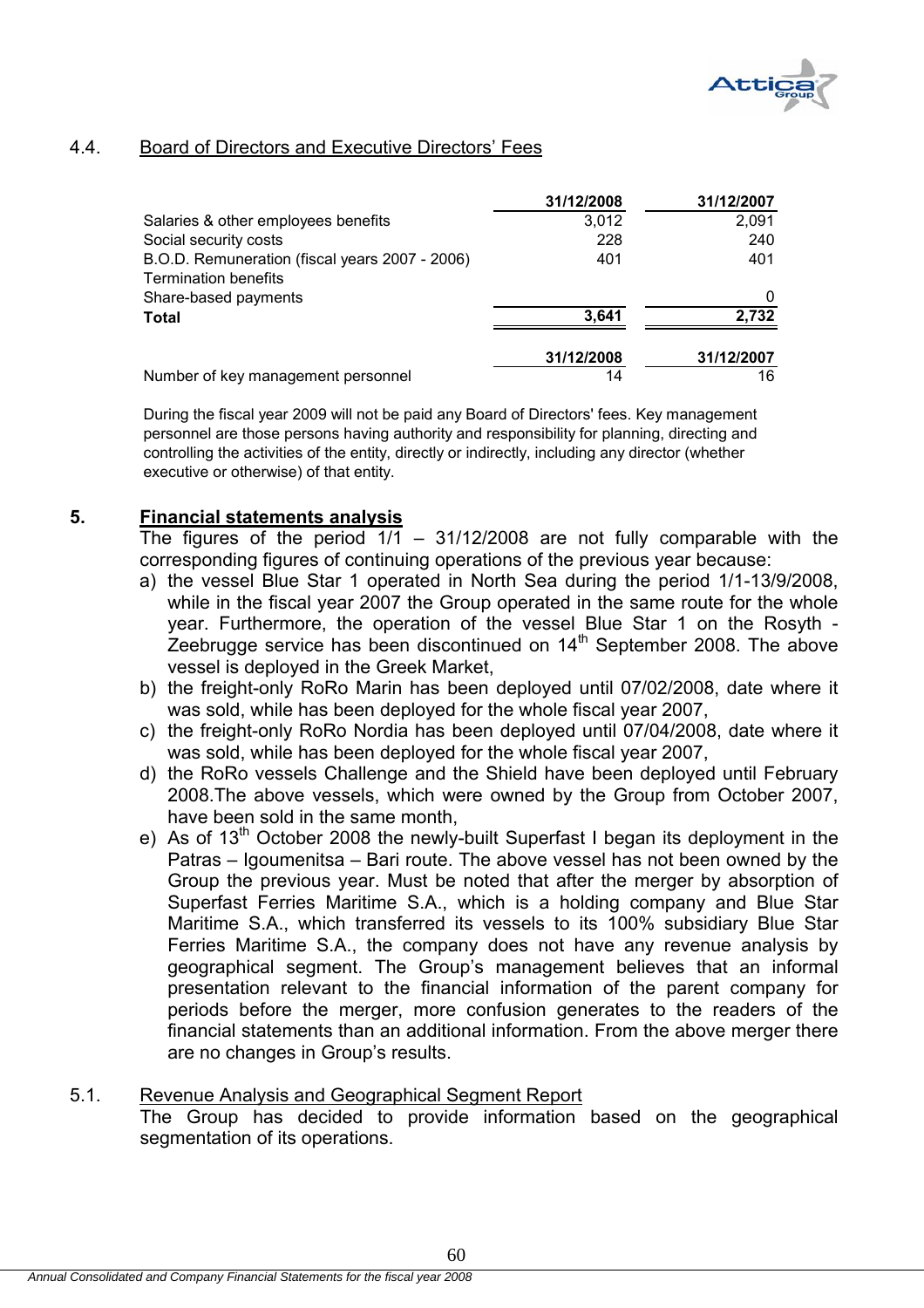

The Group operates in the Greek Domestic Routes, in Adriatic Sea and in North Sea until 13/09/2008 due to the redeployment of the vessel Blue Star 1 in the Greek Market. The Group's vessels provide transportation services to passengers, private vehicles and freight.

#### **Seasonality**

The Group's sales are highly seasonal. The highest traffic for passengers and vehicles is observed during the months July, August and September while the lowest traffic for passengers and vehicles is observed between November and February. On the other hand, freight sales are not affected significantly by seasonality.

The Company, as a holding company, does not have any sales activity and for this reason there is no revenue analysis by geographical segment.

The consolidated results and other information per segment for the period 1/1 – 31/12/2008 are as follows:

|                                                                         | <b>GROUP</b>        |                       |                |            |           |  |
|-------------------------------------------------------------------------|---------------------|-----------------------|----------------|------------|-----------|--|
|                                                                         |                     |                       | 1/1-31/12/2008 |            |           |  |
| <b>Geographical Segment</b>                                             | Domestic            | Adriatic              | North          | Other *    | Total     |  |
|                                                                         | Routes              | Sea                   | Sea            |            |           |  |
| Revenue from Fares                                                      | 125,857             | 146,604               | 16,718         | 2,185      | 291,364   |  |
| <b>On-board Sales</b>                                                   | 9,598               | 22,724                | 1,127          | 5          | 33,454    |  |
| <b>Travel Agency Services</b>                                           |                     |                       |                | 1,093      | 1,093     |  |
| <b>Total Revenue</b>                                                    | 135,455             | 169,328               | 17,845         | 3,283      | 325,911   |  |
| Gross profit/(loss)                                                     | 48,104              | 24,875                | 1,435          | 998        | 75,412    |  |
| <b>Financial results</b>                                                | $-4,179$            | $-7,564$              | $-1,733$       | 4,737      | $-8,739$  |  |
| Earnings before taxes, investing<br>and financial results, depreciation |                     |                       |                |            |           |  |
| and amortization                                                        | 36,577              | 13,881                | 868            | $-3,653$   | 47,673    |  |
| Profit/(Loss) before Taxes                                              | 22,390              | $-7,488$              | $-3,228$       | 10,588     | 22,262    |  |
| Profit/(Loss) after Taxes                                               | 22,352              | $-7,569$              | $-3,243$       | 10,722     | 22,262    |  |
| Vessels' Book Value at 1/1                                              | 221,144             | 381,807               | 86,833         | 36,109     | 725,893   |  |
| Improvements / Additions                                                | 1,114               | 80,205                |                |            | 81,319    |  |
| Vessels' Redeployment                                                   |                     | 84,553                | $-84,553$      |            |           |  |
| Vessels' Disposals<br>Depreciation for the Period                       |                     | $-6,768$<br>$-13,475$ | $-2,280$       | $-36,057$  | $-42,825$ |  |
| Net Book Value of vessels at 31/12                                      | $-9,530$<br>212,728 | 526,322               | 0              | $-52$<br>0 | $-25,337$ |  |
|                                                                         |                     |                       |                |            | 739,050   |  |
| Secured loans                                                           |                     | 98,918 295,687        | 0              | 964        | 395,569   |  |

\* The column "Other" includes the parent company, the shipowning companies of the chartered RoRos and the 100% subsidiary ATTICA PREMIUM S.A.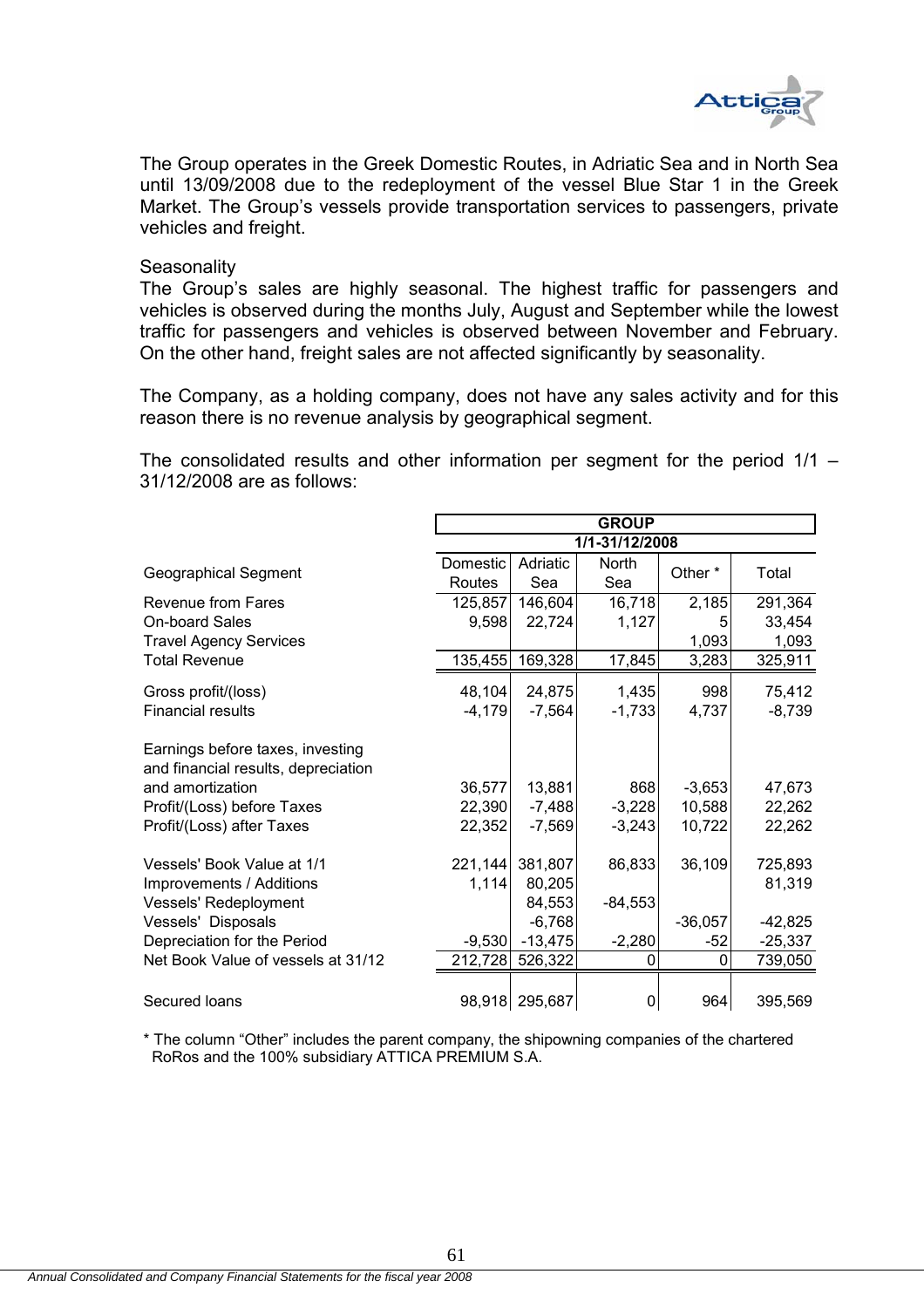

Revenue from Fares in Domestic routes includes the grants received for public services performed under contracts with the Ministry of Mercantile Marine and the Ministry of Aegean and Island Policy amounting € 5,428 thousand for the period 1/1  $-31/12/2008$  and € 4,329 thousand for the period  $1/1 - 31/12/2007$ .

There are no transactions related to income and expenses between segments.

The vessels' values represent the tangible assets in the geographical segments where the vessels operate in.

The consolidated results and other information per segment for the period 1/1 – 31/12/2007 are as follows:

|                                                                                             | <b>GROUP</b>       |                 |                 |          |           |  |  |
|---------------------------------------------------------------------------------------------|--------------------|-----------------|-----------------|----------|-----------|--|--|
|                                                                                             |                    |                 | 1/01-31/12/2007 |          |           |  |  |
| <b>Geographical Segment</b>                                                                 | Domestic<br>Routes | Adriatic<br>Sea | North Sea       | Other *  | Total     |  |  |
| Revenue from Fares                                                                          | 111,820            | 137,145         | 25,395          | 5,317    | 279,677   |  |  |
| <b>On-board Sales</b>                                                                       | 8,990              | 23,669          | 1,957           | 5        | 34,620    |  |  |
| <b>Travel Agency Services</b>                                                               |                    |                 |                 | 2,016    | 2,016     |  |  |
| <b>Total Revenue</b>                                                                        | 120,810            | 160,814         | 27,352          | 7,338    | 316,313   |  |  |
| Gross profit/(loss)                                                                         | 48,098             | 36,948          | 5,738           | 3,877    | 94,661    |  |  |
| <b>Financial results</b>                                                                    | $-5,328$           | $-13,197$       | $-2,268$        | 28,090   | 7,296     |  |  |
| Earnings before taxes, investing<br>and financial results, depreciation<br>and amortization | 35,650             | 28,369          | 4,627           | 934      | 69,580    |  |  |
| Profit/(Loss) before Taxes                                                                  | 20,598             | 1,637           | 11,569          | 28,287   | 62,092    |  |  |
| Profit/(Loss) after Taxes                                                                   | 20,536             | 1,539           | 11,422          | 28,205   | 61,702    |  |  |
| Vessels' Book Value at 01/01**                                                              | 228,139            | 476,349         | 98,002          | 13,340   | 815,830   |  |  |
| Improvements / Additions                                                                    | 2,180              | 84              | 1,346           | 30,400   | 34,010    |  |  |
| Vessels' redeployment                                                                       |                    | $-82,410$       | 88,620          | $-6,210$ |           |  |  |
| Vessels' Disposals                                                                          |                    |                 | $-98,002$       |          | $-98,002$ |  |  |
| Depreciation for the Period                                                                 | $-9,174$           | $-13,045$       | $-3,132$        | $-593$   | $-25,944$ |  |  |
| Net Book Value of vessels at 31/12                                                          | 221,144            | 380,979         | 86,833          | 36,937   | 725,894   |  |  |
| Long-term and Short-term liabilities                                                        |                    | 115,873 236,064 | 45,405          | 25,461   | 422,803   |  |  |

\* Other includes the parent company, the shipowning company of RoRo NORDIA and the 100% subsidiary ATTICA PREMIUM S.A.

\*\* Includes the sold vessel SUPERFAST X.

#### 5.2. Cost of sales

Below can be obtained the Cost of sales analysis, administrative expenses and distribution expenses analysis as stated in the Income Statement for the period ended 31/12 2008 and 2007.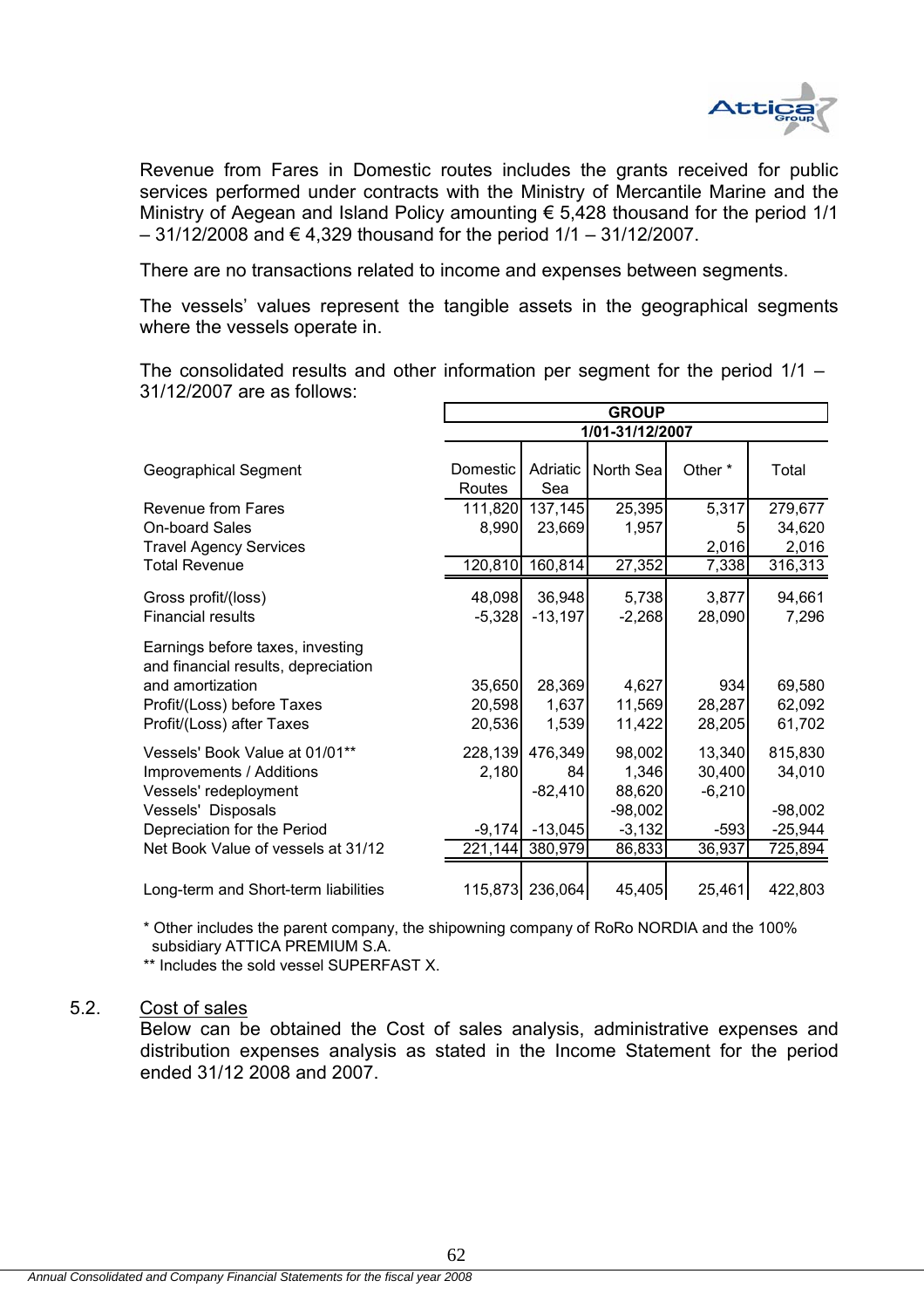

|                                                | 31/12/2008    |                            |                                 |         | 31/12/2007    |                                   |                                 |         |
|------------------------------------------------|---------------|----------------------------|---------------------------------|---------|---------------|-----------------------------------|---------------------------------|---------|
| <b>GROUP</b>                                   | Cost of sales | Administrative<br>expenses | <b>Distribution</b><br>expenses | Total   | Cost of sales | <b>Administrative</b><br>expenses | <b>Distribution</b><br>expenses | Total   |
| <b>Retirement benefits</b>                     | <sup>0</sup>  | 466                        | 0                               | 466     | n.            | 172                               |                                 | 172     |
| Wages and Other employee benefits              | 45,994        | 17,596                     | 0                               | 63,590  | 46,103        | 13,866                            |                                 | 59,969  |
| Inventory cost                                 | 7,632         | 0                          | 0                               | 7,632   | 7,413         | O                                 |                                 | 7,413   |
| Tangible Assets depreciation                   | 25,337        | 339                        | U                               | 25,676  | 25,944        | 441                               |                                 | 26,385  |
| Intangible Assets depreciation                 |               | 646                        | U                               | 646     | ი             | 767                               |                                 | 767     |
| Third party expenses                           |               | 1,737                      | O                               | 1,737   | n             | 1,645                             |                                 | 1,645   |
| Third party benefits                           |               | 494                        |                                 | 494     | n             | O                                 |                                 |         |
| <b>Telecommunication Expenses</b>              |               | 453                        | O                               | 453     |               | 645                               |                                 | 645     |
| Operating leases rentals                       |               | 2,210                      | n                               | 2,210   | n             | 1,149                             |                                 | 1,149   |
| Taxes & Duties                                 |               | 586                        | n                               | 586     | n             | 61                                |                                 | 61      |
| Fuels - Lubricant                              | 125,211       | 0                          | 0                               | 125,211 | 94,575        |                                   |                                 | 94,575  |
| Provisions                                     |               |                            |                                 | o       | n             |                                   |                                 |         |
| Impairment of assets                           |               | n                          |                                 |         |               |                                   |                                 |         |
| Insurance                                      | 2,969         | 35                         |                                 | 3,004   | 3,381         | 34                                |                                 | 3,415   |
| Repairs and maintenance                        | 22,244        | 1,348                      | U                               | 23,592  | 26,897        | 1,232                             |                                 | 28,129  |
| Other advertising and promotion expenses       | n             | $\Omega$                   | 4.190                           | 4,190   | U             | n                                 | 7.913                           | 7,913   |
| Sales commission                               |               | 0                          | 21,696                          | 21,696  | U             |                                   | 22,001                          | 22,001  |
| Port expenses                                  | 15,852        | ŋ                          | 0                               | 15,852  | 16,334        | n                                 | O                               | 16,334  |
| Other expenses                                 | 461           | 1,617                      | 2,183                           | 4,261   | 1,005         | 3,202                             |                                 | 4,207   |
| Donations                                      |               | 23                         | O                               | 23      |               |                                   |                                 |         |
| transportation expenses                        |               | 154                        | O                               | 154     | ი             |                                   |                                 |         |
| Consumables                                    | 4,798         | ŋ                          | O                               | 4,798   |               |                                   |                                 |         |
| Penalty of the Hellenic Competition Commission |               |                            |                                 |         |               |                                   |                                 |         |
| Research & development expenses                |               |                            |                                 |         |               |                                   |                                 |         |
| <b>Management Fees</b>                         |               | $\Omega$                   | O                               | ŋ       | n             |                                   |                                 |         |
| Total costs from continuing operations         | 250,498       | 27,704                     | 28,069                          | 306,271 | 221,652       | 23,214                            | 29,914                          | 274,780 |
| Total costs from discontinued operations       | n             | ŋ                          | U                               |         | n             | n                                 |                                 |         |
| <b>Total</b>                                   | 250.498       | 27.704                     | 28.069                          | 306,271 | 221.652       | 23.214                            | 29.914                          | 274,780 |

The effect of change in fuel oil prices in the income statement of the Group and the hedging risk reaction are presented in paragraph 3.1.6.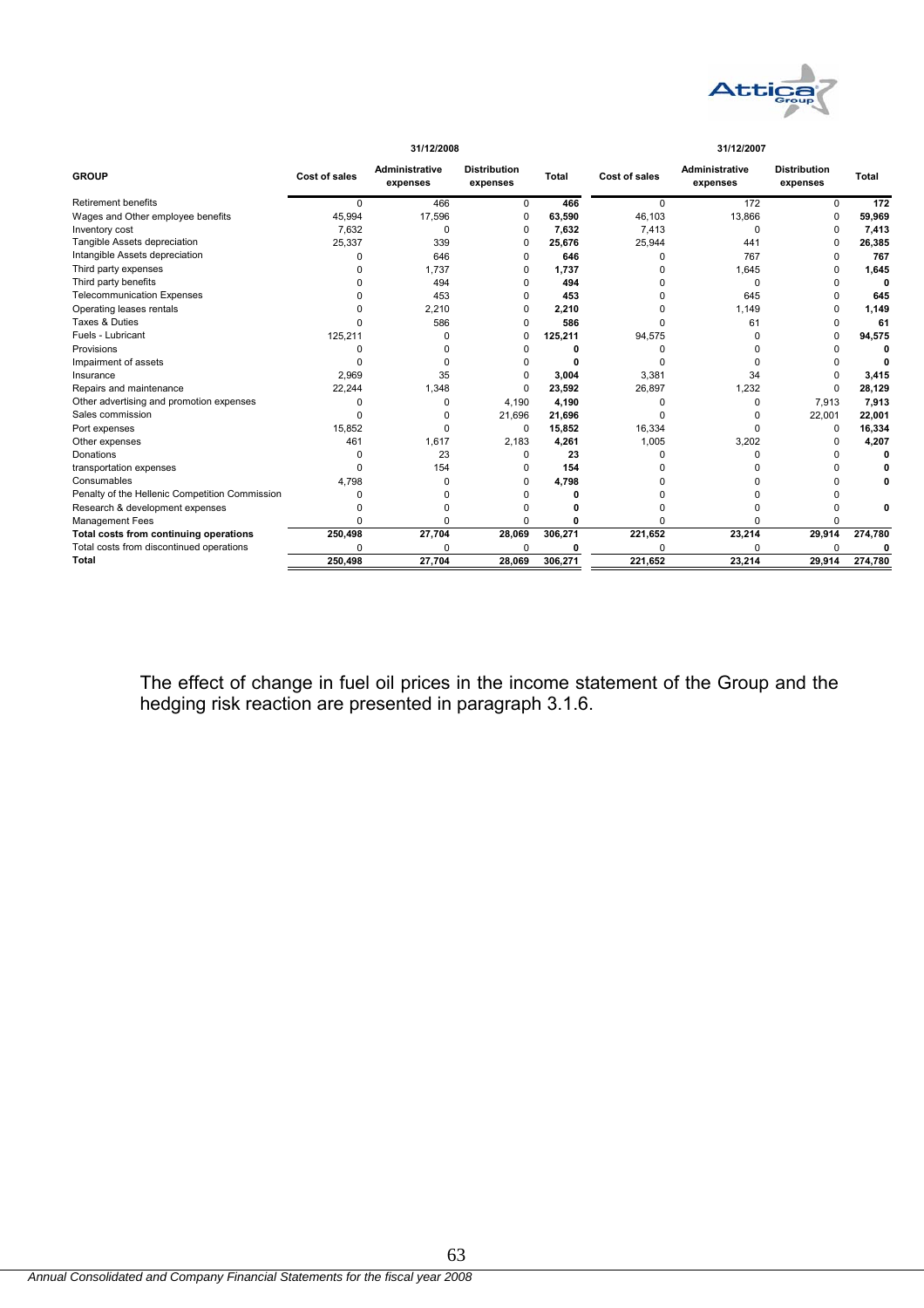

| <b>COPMANY</b><br>Retirement benefits<br>Wages and Other employee benefits<br>Inventory cost | Cost of<br>sales | Administrative<br>expenses<br>16 | <b>Distribution</b><br>expenses | <b>Total</b> | Cost of<br>sales | <b>Administrative</b> | <b>Distribution</b> | <b>Total</b> |
|----------------------------------------------------------------------------------------------|------------------|----------------------------------|---------------------------------|--------------|------------------|-----------------------|---------------------|--------------|
|                                                                                              |                  |                                  |                                 |              |                  | expenses              | expenses            |              |
|                                                                                              |                  |                                  |                                 | 16           |                  | 17                    |                     | 17           |
|                                                                                              |                  | 1,884                            |                                 | 1,884        |                  | 459                   |                     | 459          |
|                                                                                              |                  |                                  |                                 | 0            |                  |                       |                     | 0            |
| Tangible Assets depreciation                                                                 |                  | 26                               |                                 | 26           |                  | $\overline{c}$        |                     | 2            |
| Intangible Assets depreciation                                                               |                  | 46                               |                                 | 46           |                  | 11                    |                     | 11           |
| Third party expenses                                                                         |                  | 617                              |                                 | 617          |                  | 608                   |                     | 608          |
| Third party benefits                                                                         |                  | 13                               |                                 | 13           |                  | 11                    |                     | 11           |
| <b>Telecommunication Expenses</b>                                                            |                  | 55                               |                                 | 55           |                  | 8                     |                     | 8            |
| Operating leases rentals                                                                     |                  | 554                              |                                 | 554          |                  | 21                    |                     | 21           |
| Taxes & Duties                                                                               |                  | 586                              |                                 | 586          |                  | 39                    |                     | 39           |
| Fuels - Lubricant                                                                            |                  |                                  |                                 | ŋ            |                  |                       |                     | 0            |
| Provisions                                                                                   |                  |                                  |                                 |              |                  |                       |                     |              |
| Impairment of assets                                                                         |                  |                                  |                                 |              |                  |                       |                     |              |
| Insurance                                                                                    | 3                | 2                                |                                 | 5            |                  |                       |                     | 0            |
| Repairs and maintenance                                                                      | 93               | 78                               |                                 | 171          |                  | 11                    |                     | 11           |
| Other advertising and promotion expenses                                                     |                  |                                  | 92                              | 92           |                  |                       |                     | 0            |
| Sales commission                                                                             |                  |                                  |                                 | 0            |                  |                       |                     |              |
| Port expenses                                                                                | 6                |                                  |                                 | 6            |                  |                       |                     |              |
| Other expenses                                                                               |                  | 775                              |                                 | 775          |                  | 227                   |                     | 227          |
| Donations                                                                                    |                  | 10                               |                                 | 10           |                  | 150                   |                     | 150          |
| transportation expenses                                                                      |                  | 14                               |                                 | 14           |                  |                       |                     | 0            |
| Consumables                                                                                  |                  |                                  |                                 | 0            |                  |                       |                     | 0            |
| Penalty of the Hellenic Competition Commission                                               |                  |                                  |                                 |              | 0                | 0                     | 0                   |              |
| Research & development expenses                                                              |                  |                                  |                                 | $\mathbf{0}$ | O                | O                     | 0                   | 0            |
| <b>Management Fees</b>                                                                       | 0                | 0                                | 0                               |              |                  | n                     | 0                   |              |
| Total costs from continuing operations                                                       | 102              | 4,676                            | 92                              | 4,870        |                  | 1,564                 | 0                   | 1,564        |
| Total costs from discontinued operations                                                     | 0                | 0                                | 0                               | 0            | 0                | $\Omega$              | 0                   | 0            |
| <b>Total</b>                                                                                 | 102              | 4,676                            | 92                              | 4,870        | $\mathbf{0}$     | 1,564                 | $\mathbf{0}$        | 1,564        |

Cost of sales and Distribution expenses of the parent company refer to the merger's expenses of Blue star Maritime S.A. for the period 1/7-31/12/2008.

## 5.3. Other Operating Income

Other operating income analysis can be obtained below, as stated in the Income Statement for the period ended 31/12 2008 and 2007.

|                                                     | <b>GROUP</b> |            | <b>COMPANY</b> |            |  |
|-----------------------------------------------------|--------------|------------|----------------|------------|--|
|                                                     | 31/12/2008   | 31/12/2007 | 31/12/2008     | 31/12/2007 |  |
| Income from Subsidies                               | 77           | 351        |                |            |  |
| Compensations                                       | 188          | 187        |                |            |  |
| Sales commission income                             |              | 20         |                |            |  |
| Income from reversal of unrealized provisions       | 1.447        | 437        | 281            |            |  |
| Reversal of provisions                              |              |            |                |            |  |
| Other operating income from continuing operations   | 1.712        | 995        | 281            |            |  |
| Other operating income from discontinued operations |              |            |                |            |  |
| Total other opeating income                         | 1.712        | 995        | 281            |            |  |
|                                                     |              |            |                |            |  |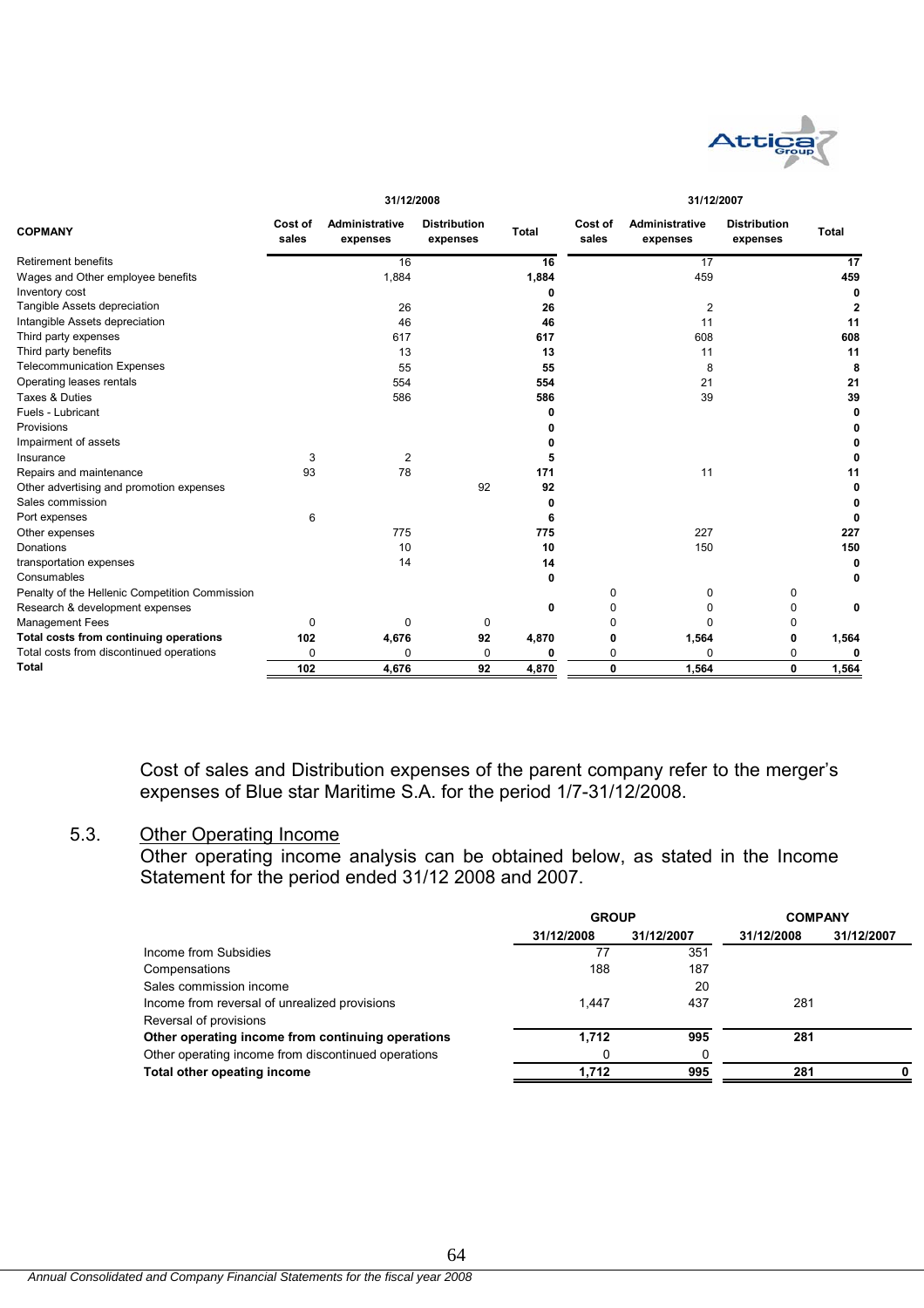

# 5.4. Other financial results

|                                                                                           | <b>GROUP</b> |            | <b>COMPANY</b> |            |
|-------------------------------------------------------------------------------------------|--------------|------------|----------------|------------|
|                                                                                           | 31/12/2008   | 31/12/2007 | 31/12/2008     | 31/12/2007 |
| Profit / (loss) from financial instrument measured at fair value through profit/loss      |              | 560        |                | -483       |
| Fair value profit from trading portfolio                                                  |              |            |                |            |
| Profit / (loss) from the sale of financial instruments measured at fair value through P&L |              |            |                |            |
| Profit / (loss) from the sale of financial instruments of trading portfolio               |              | 27,547     |                | 27,670     |
| Profit / (loss) from the sale of AFS financial instruments                                |              |            |                |            |
| Fair value of derivatives                                                                 | $-569$       | $-1,928$   |                |            |
| Derivatives:                                                                              |              |            |                |            |
| -Cash flow hedge (transferred in Equity)                                                  |              |            |                |            |
| - Results from non-hedging derivatives                                                    | 4,018        | 1.466      | 904            |            |
| Results from derivatives (oils)                                                           |              | 619        | 285            |            |
| Gains / (losses) from sale of subsidiaries and associates                                 |              |            |                |            |
| Profit / loss from a.f.s. portfolio at fair value                                         |              |            |                |            |
| Profit/Loss from sale part of subsidiaries                                                |              |            |                |            |
| Deletion of postponed financing expense                                                   |              |            |                |            |
| Foreign exchange gains                                                                    | 8,996        | 227        | 3.657          | 22         |
| Foreign exchange losses                                                                   | $-6,749$     | $-2,979$   | $-2,624$       |            |
| Other financial results                                                                   |              |            |                |            |
| Other financial results income from continuing operations                                 | 5,696        | 25,512     | 2,222          | 27,209     |
| Other financial results income from discontinued operations                               |              |            |                |            |
| <b>Total other financial results</b>                                                      | 5,696        | 25,512     | 2,222          | 27,209     |

As already stated in paragraph 3.1.4., the Group has been hedged against the interest rate risk.

During 2008, the amount of profit resulting from the above hedge is  $\epsilon$  4,018 thousand.

# Foreign Exchange Differences

They were created from the revaluation at 31/12/2008 of the balances of the cash and cash equivalents, receivables and payables in foreign currencies.

## 5.5. Financial expenses

|                                                                          | <b>GROUP</b> |            | <b>GROUP</b> |            |
|--------------------------------------------------------------------------|--------------|------------|--------------|------------|
|                                                                          | 31/12/2008   | 31/12/2007 | 31/12/2008   | 31/12/2007 |
| Interest expenses from long-term loans                                   | 10,710       | 13,314     |              | 1.201      |
| Interest expenses from short-term loans                                  |              | 19         |              |            |
| Interest expenses from bonds                                             | 9,454        | 10,398     |              |            |
| Finance charges payable under finance leases and hire purchase contracts | 50           | 14         | 24           |            |
| Interest from Bank overdraft accounts                                    |              |            |              |            |
| Charge from retirement employee benefits                                 | 77           | 19         | 13           | 5          |
| Commission for guaranties                                                | 10           | 14         | 3            |            |
| Interest from Interest rate swaps                                        |              |            |              |            |
| Factoring                                                                |              |            |              |            |
| Other interest related expenses                                          | 386          | 573        | 6            | 243        |
| Interest from derivatives                                                |              |            |              |            |
| Financial expenses from continuing operations                            | 20,687       | 24,351     | 46           | 1,449      |
| Financial expenses from discontinued operations                          |              |            |              |            |
| <b>Total financial expenses</b>                                          | 20,687       | 24,351     | 46           | 1,449      |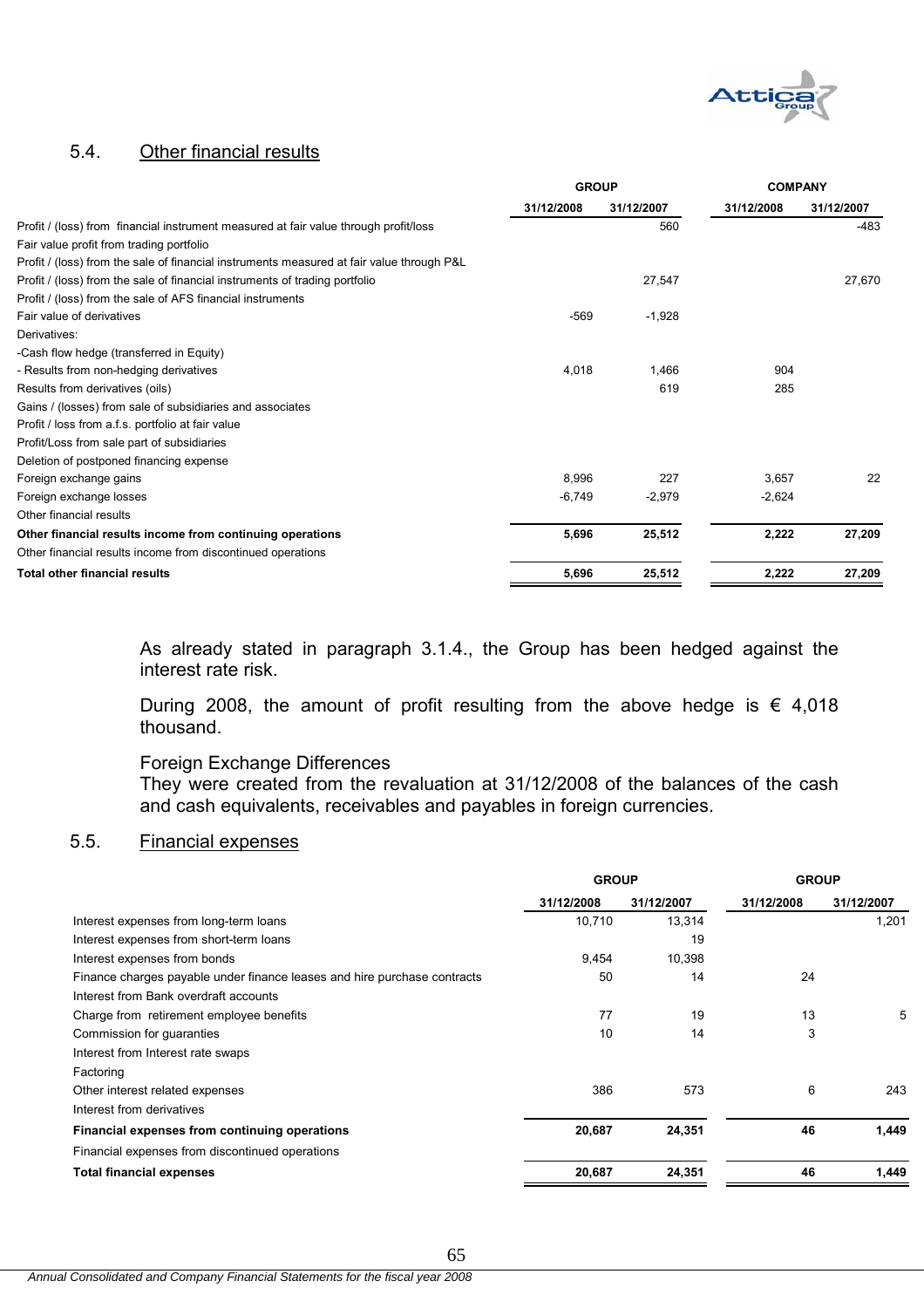

## 5.6. Financial income

|                                                            | <b>GROUP</b> |            | <b>COMPANY</b> |            |
|------------------------------------------------------------|--------------|------------|----------------|------------|
|                                                            | 31/12/2008   | 31/12/2007 | 31/12/2008     | 31/12/2007 |
| <b>Bank interest</b>                                       | 6,252        | 6,112      | 3,021          | 2,261      |
| Fair value adjustment to loan hedged by interest rate swap |              |            |                |            |
| Interest from Customers                                    |              |            |                |            |
| Interest from Interest rate swaps                          |              |            |                |            |
| Interest from Grants Loans                                 |              |            |                |            |
| Interest income from bonds                                 |              |            |                |            |
| Interest from derivatives                                  |              |            |                |            |
| Other interest related incomes                             |              |            |                |            |
| Financial income from continuing operations                | 6,252        | 6,112      | 3,021          | 2,261      |
| Financial income from discontinued operations              | 0            | 0          | 0              | 0          |
| <b>Total financial income</b>                              | 6,252        | 6,112      | 3,021          | 2,261      |

## 5.7. Dividend income

The company received as dividend of fiscal year 2007, the amount of  $\epsilon$  10,628 thousand from its 100% subsidiary Superfast Group and the amount of  $\epsilon$  4,611 thousand from its 100% subsidiary Blue Star Group. These amounts are written-off in the consolidated accounts of ATTICA GROUP.

Furthermore, the parent company indirectly received as dividend the amount of  $\epsilon$ 2,066 thousand and € 16,436 thousand from its merging companies Superfast Ferries Maritime S.A. and Blue Star Maritime S.A. respectively. These amounts are written-off in the consolidated accounts of ATTICA GROUP.

## 5.8. Profit/(Loss) from sale of tangible assets

The Group sold the RoRo vessels, Marin, Challenge, Shield and Nordia for € 52,475 thousand net value. The profit from this transaction stood at  $\epsilon$  9,649 thousand.

#### 5.9. Income taxes

Special taxation policies apply on the Group's profits. Consequently, it is believed that the following analysis provides a better understanding of the income taxes.

|            |            | <b>COMPANY</b> |            |  |
|------------|------------|----------------|------------|--|
| 31/12/2008 | 31/12/2007 | 31/12/2008     | 31/12/2007 |  |
| 26         | 322        |                | 43         |  |
|            | 23         |                |            |  |
| 136        | 117        |                |            |  |
| $-31$      |            |                |            |  |
|            |            |                |            |  |
| -131       | $-72$      |                |            |  |
| 0          | 390        |                | 43         |  |
|            |            | <b>GROUP</b>   |            |  |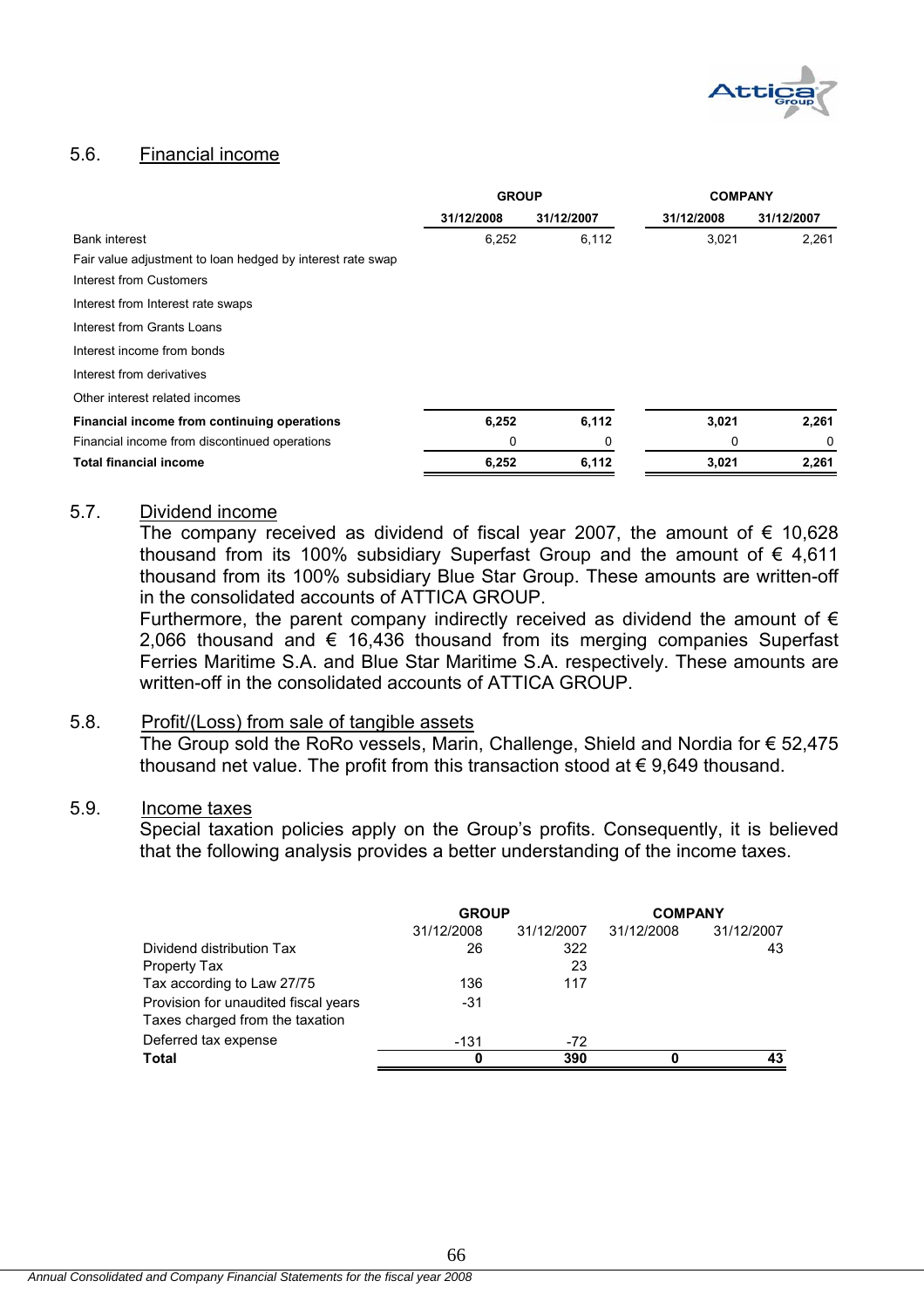

A comparison between the annual tax rates is not possible, because, as already stated in paragraph 2.18, the income tax is related to the profits that do not stem from the shipping operation. The Group uses different depreciation policies from those that the tax law determines. This differentiation does not create any deferred tax receivable or liability due to the fact that most of the Group's subsidiaries operate exclusively in passenger shipping.

The parent company and all the companies included in the consolidation of Superfast Group have been audited by tax authorities until fiscal year 2006. Particularly, within March 2008 the taxation audit for the parent company, for the fiscal year 2006, was completed. The additional amount of  $\epsilon$  1,900 has been posted in the results while for all the companies included in the consolidation of Superfast Group the total taxes charged amount  $\epsilon$  84,779.60. The above companies had already made a tax provision of  $\epsilon$  100,000. All the companies included in the consolidation of Blue Star Group and Attica Premium S.A. have been audited by tax authorities until the fiscal year 2005. The subsidiaries of ATTICA HOLDINGS S.A. have already made a tax provision of  $\epsilon$  228 thousand for the unaudited fiscal years. The parent company has made a tax provision of  $\epsilon$  30 thousand. For the subsidiaries registered outside the European Union, which do not have an establishment in Greece, there is no obligation for taxation audit. The tax audit of the parent company for the fiscal year 2007 is currently under way.

## 5.10. Earning per share - basic

The company issued 37,440,020 new common registered shares resulting by the merger by absorption of Blue star Maritime S.A. (see note 7 of the financial statements). The absorption balance sheet was take place on 30/06/2008. The materialization approach of the weighted number of shares on 31/12/2008 can be found in the following table.

|            | Circulation days |     | Average        |             | Number of shares weighted number of shares |
|------------|------------------|-----|----------------|-------------|--------------------------------------------|
| 01/01/2008 |                  | 365 |                | 104.173.680 | 104.173.680                                |
| 23/12/2008 |                  |     | 184 0.50410959 | 37.440.020  | 18.873.873                                 |
|            |                  |     |                |             | 123,047,553                                |

31/12/2008: Earnings after taxes Per Share Group - basic (in  $\varepsilon$ ) =  $\frac{22,202}{\cdots}$  = 0.1809 123,048  $\frac{22,262}{ }$  =

31/12/2008: Earnings after taxes Per Share Company- basic (in  $\epsilon$ ) =  $\frac{34,425}{2}$  = 0.2798 123,048  $\frac{34,429}{2}$  =

#### 5.11. Tangible assets

The vessels of the Group have been mortgaged as security of the long-term borrowings for the amount of  $\epsilon$  723,060 thousand.

There is no indication of impairment for the below-mentioned tangible assets.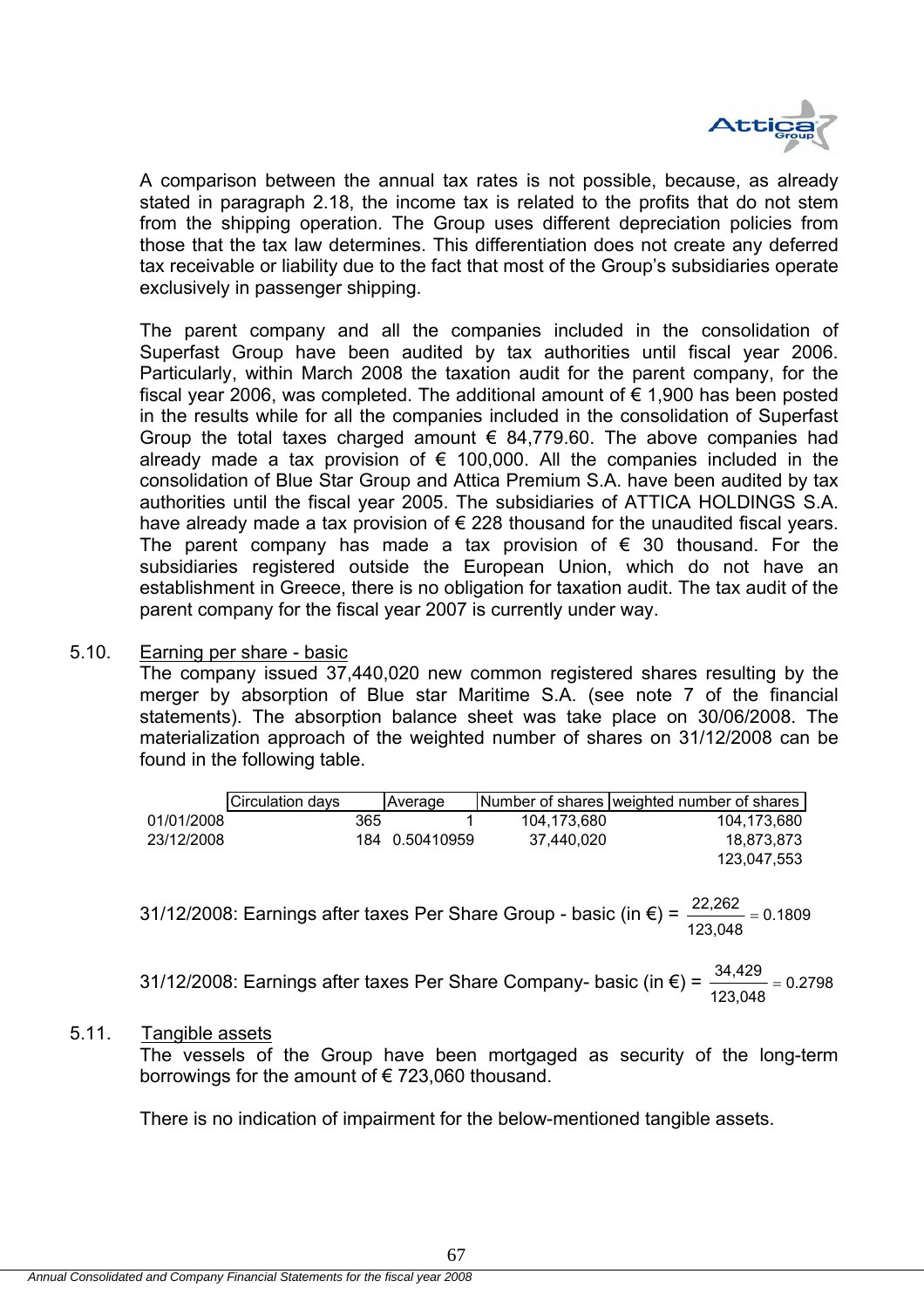

The depreciation analysis can be found in following table.

|         | <b>GROUP</b> |            | <b>COMPANY</b> |            |  |  |
|---------|--------------|------------|----------------|------------|--|--|
|         | 31/12/2008   | 31/12/2007 | 31/12/2008     | 31/12/2007 |  |  |
| Vessels | 25.337       | 25.944     |                |            |  |  |
| Office  | 985          | 1.208      | 72             | 13         |  |  |
| Total   | 26.322       | 26,152     | 72             | 13         |  |  |

In tangible assets table, the figure "Additions" in the column "Vessels", refers mainly to the acquisition of the newly-built Superfast I, while in the same column the figure "Disposals" includes mainly the sold vessels Marin, Nordia, Challenge and Shield.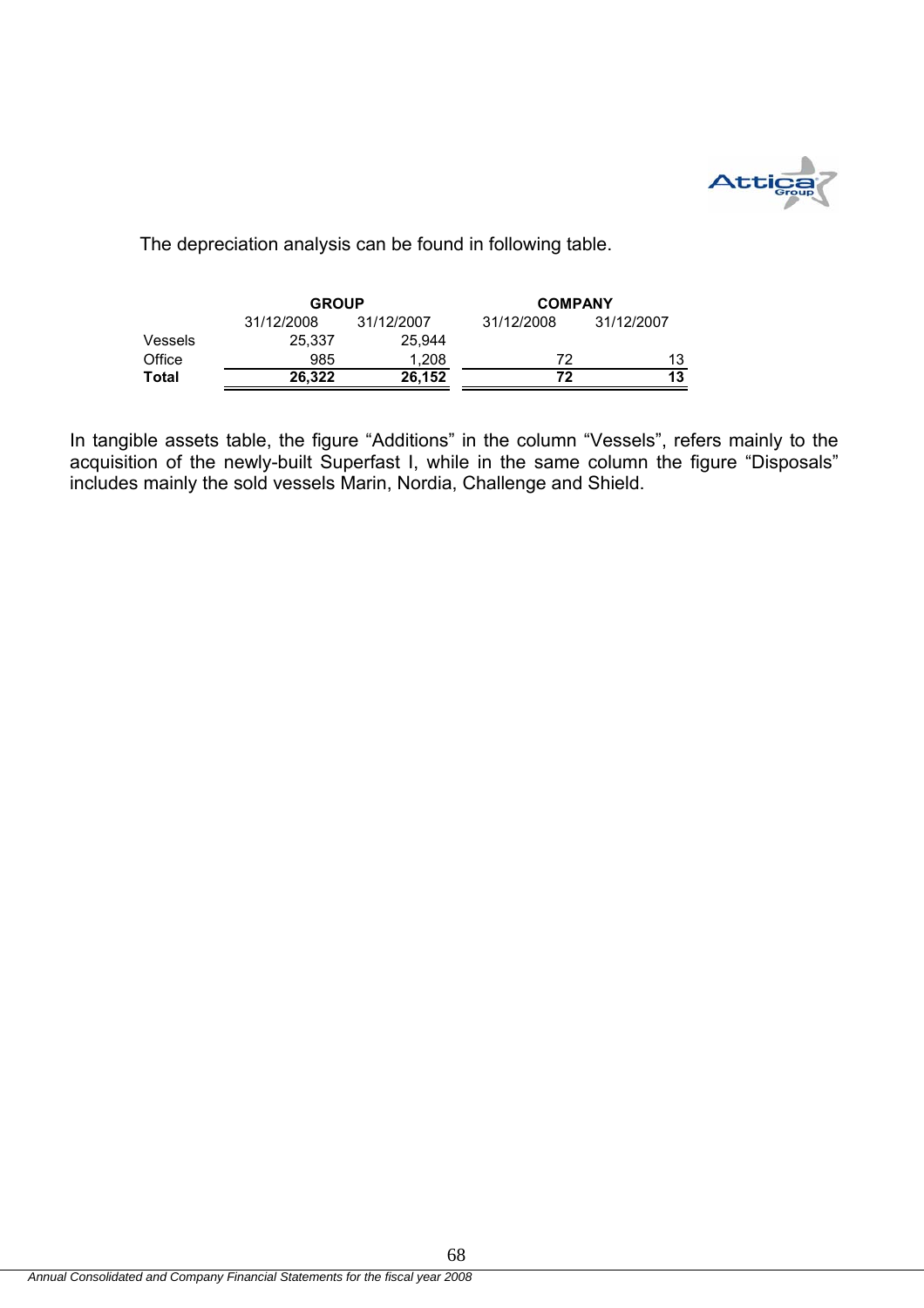#### **GROUPTANGIBLE ASSETS**



|                                 | <b>Vessels</b> | Land   | <b>Buildings</b> | <b>Machinery</b> | <b>Vehicles</b> | <b>Furniture &amp;</b><br><b>Fittings</b> | <b>Construction in</b><br>progress | <b>Total</b>   |
|---------------------------------|----------------|--------|------------------|------------------|-----------------|-------------------------------------------|------------------------------------|----------------|
| Cost of valuation at 1/10/2007  | 835,201        | 274    | 1.738            |                  | 201             | 7,363                                     | 123                                | 844,900        |
| Accumulated depreciation        | $-117,373$     |        | $-984$           |                  | $-67$           | $-6,925$                                  |                                    | -125,349       |
| Net Book Value at 1/10/2007     | 717,828        | 274    | 754              |                  | 134             | 438                                       | 123                                | <u>719,551</u> |
| Additions                       | 34,010         | 0      |                  |                  | 29              | 216                                       |                                    | 34,256         |
| <b>Disposals</b>                |                | $-274$ | $-765$           |                  | $-149$          | $-221$                                    |                                    | $-1.409$       |
| <b>Reclassifications</b>        |                |        |                  |                  |                 |                                           |                                    |                |
| Depreciation charge             | $-25,944$      |        | $-119$           |                  | $-27$           | $-295$                                    |                                    | $-26,385$      |
| Depreciation of disposals       |                |        | 216              |                  | 65              | 218                                       |                                    | 499            |
| Cost of valuation at 31/12/2007 | 869,211        | O      | 974              |                  | 81              | 7.358                                     | 123                                | 877,747        |
| Accumulated depreciation        | $-143,317$     |        | $-887$           |                  | $-29$           | $-7.002$                                  |                                    | $-151,235$     |
| Net book value at 31/12/2007    | 725,894        |        | 87               |                  | 52              | 356                                       | 123                                | 726,512        |
|                                 | <b>Vessels</b> | Land   | <b>Buildings</b> | <b>Machinery</b> | <b>Vehicles</b> | <b>Furniture &amp;</b>                    | <b>Construction in</b>             | <b>Total</b>   |
|                                 |                |        |                  |                  |                 | <b>Fittings</b>                           | progress                           |                |
| Book value at 1/1/2008          | 869,211        |        | 974              |                  | 81              | 7.358                                     | 123                                | 877,747        |
| Accumulated depreciation        | $-143,317$     |        | $-887$           |                  | $-29$           | $-7.002$                                  |                                    | $-151,235$     |
| Net book value at 1/1/2008      | 725,894        |        | 87               |                  | 52              | 356                                       | 123                                | 726,512        |
| Additions                       | 81,319         |        | 1,359            |                  | $\Omega$        | 686                                       | 3,356                              | 86,720         |
| <b>Disposals</b>                | $-44,900$      |        |                  |                  |                 | $-72$                                     |                                    | -44,972        |
| Depreciation charge             | $-25,337$      |        | $-112$           |                  | $-15$           | $-212$                                    |                                    | -25,676        |
| Depreciation of disposals       | 2,075          |        | 0                |                  | $\mathbf{0}$    | 61                                        |                                    | 2,136          |
| Cost of valuation at 31/12/2008 | 905,630        |        |                  |                  | 81              | 7.972                                     | 3,479                              | 919,495        |
|                                 |                |        | 2,333            |                  |                 |                                           |                                    |                |
| Accumulated depreciation        | $-166,579$     |        | -999             |                  | $-44$           | $-7.153$                                  |                                    | $-174,775$     |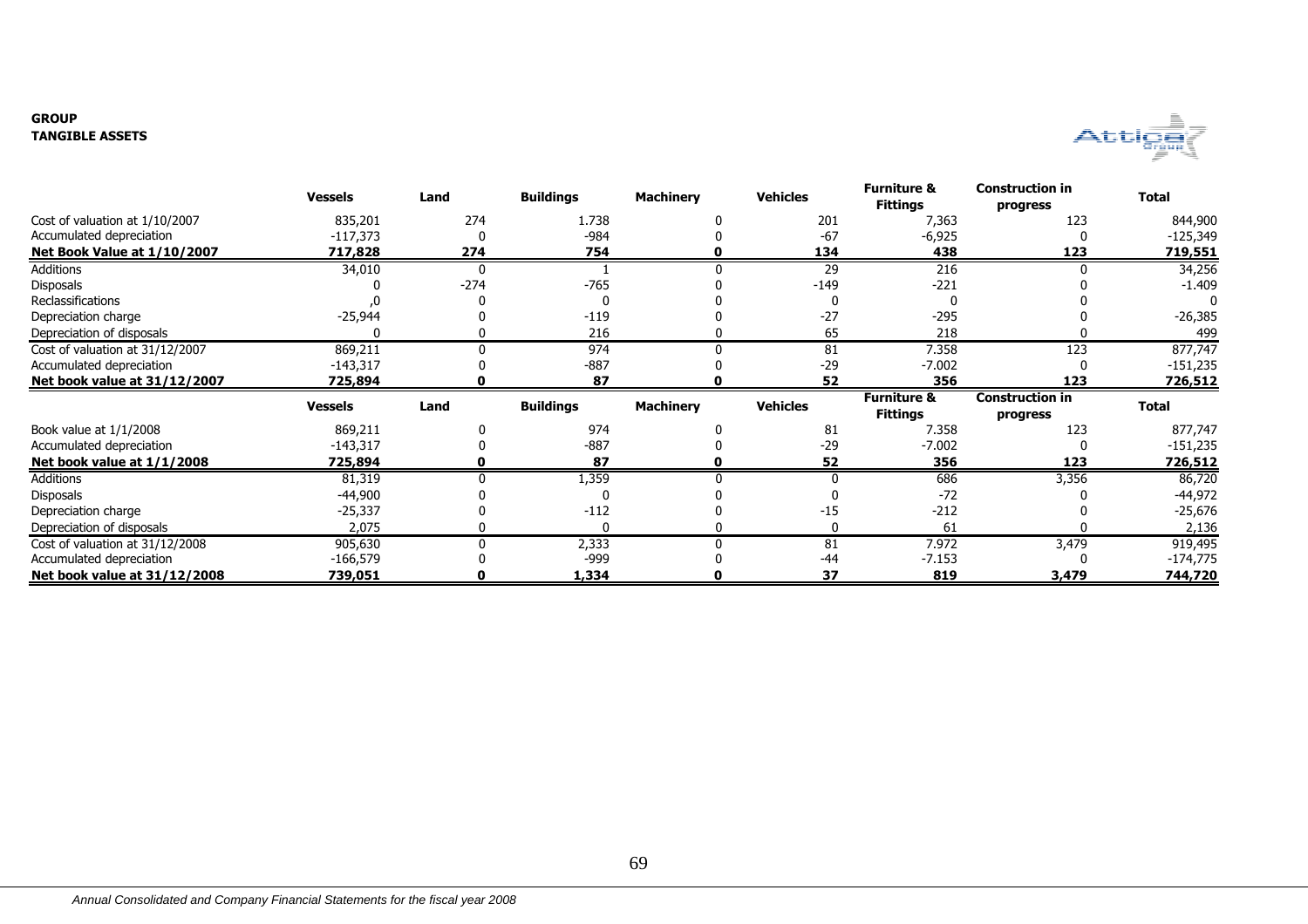#### **COMPANYTANGIBLE ASSETS**



|                                            | <b>Vessels</b> | Land | <b>Buildings</b> | <b>Machinery</b> | <b>Vehicles</b> | <b>Furniture &amp;</b><br><b>Fittings</b> | <b>Construction in</b><br>progress | <b>Total</b> |
|--------------------------------------------|----------------|------|------------------|------------------|-----------------|-------------------------------------------|------------------------------------|--------------|
| Cost of valuation at 1/1/2007              |                |      |                  |                  |                 | 79                                        |                                    |              |
| Accumulated depreciation                   |                |      |                  |                  |                 |                                           |                                    |              |
| Net Book Value at 1/1/2007                 |                |      |                  |                  |                 |                                           |                                    |              |
| <b>Additions</b>                           |                |      |                  |                  |                 |                                           |                                    |              |
| Disposals                                  |                |      |                  |                  |                 |                                           |                                    |              |
| Reclassifications                          |                |      |                  |                  |                 |                                           |                                    |              |
| Depreciation charge                        |                |      |                  |                  |                 |                                           |                                    |              |
| Depreciation of disposals                  |                |      |                  |                  |                 |                                           |                                    |              |
| Cost of valuation at 31/12/2007            |                |      |                  |                  |                 | 84                                        |                                    |              |
| Accumulated depreciation                   |                |      |                  |                  |                 | $-79$                                     |                                    | -85          |
| Net book value at 31/12/2007               |                |      |                  |                  |                 |                                           |                                    |              |
|                                            | <b>Vessels</b> | Land | <b>Buildings</b> | <b>Machinery</b> | <b>Vehicles</b> | <b>Furniture &amp;</b>                    | <b>Construction in</b>             | <b>Total</b> |
|                                            |                |      |                  |                  |                 | <b>Fittings</b>                           | progress                           |              |
| Book value at 1/1/2008                     |                |      |                  |                  |                 | 84                                        |                                    | 90           |
| Accumulated depreciation                   |                |      |                  |                  |                 | $-79$                                     |                                    | -85          |
| Net book value at 1/1/2008                 |                |      |                  |                  |                 |                                           |                                    |              |
| Additions                                  |                |      | 24               |                  |                 | 199                                       |                                    | 223          |
| Acquisitions through business combinations |                |      |                  |                  | 28              | 134                                       |                                    | 162          |
| Disposals                                  |                |      |                  |                  | -12             | $-134$                                    |                                    | $-146$       |
| Depreciation charge                        |                |      |                  |                  |                 | $-22$                                     |                                    | $-26$        |
| Depreciation of disposals                  |                |      |                  |                  |                 | $-63$                                     |                                    | $-72$        |
| Depreciation of acquisitions               |                |      |                  |                  |                 | 76                                        |                                    | 81           |
| Cost of valuation at 30/6/2008             |                |      | 24               |                  | 22              | 283                                       |                                    | 329          |
| Accumulated depreciation                   |                |      |                  |                  | -13             | $-88$                                     |                                    | $-102$       |
| Net book value at 31/12/2008               |                |      | 23               |                  |                 | 195                                       |                                    | 227          |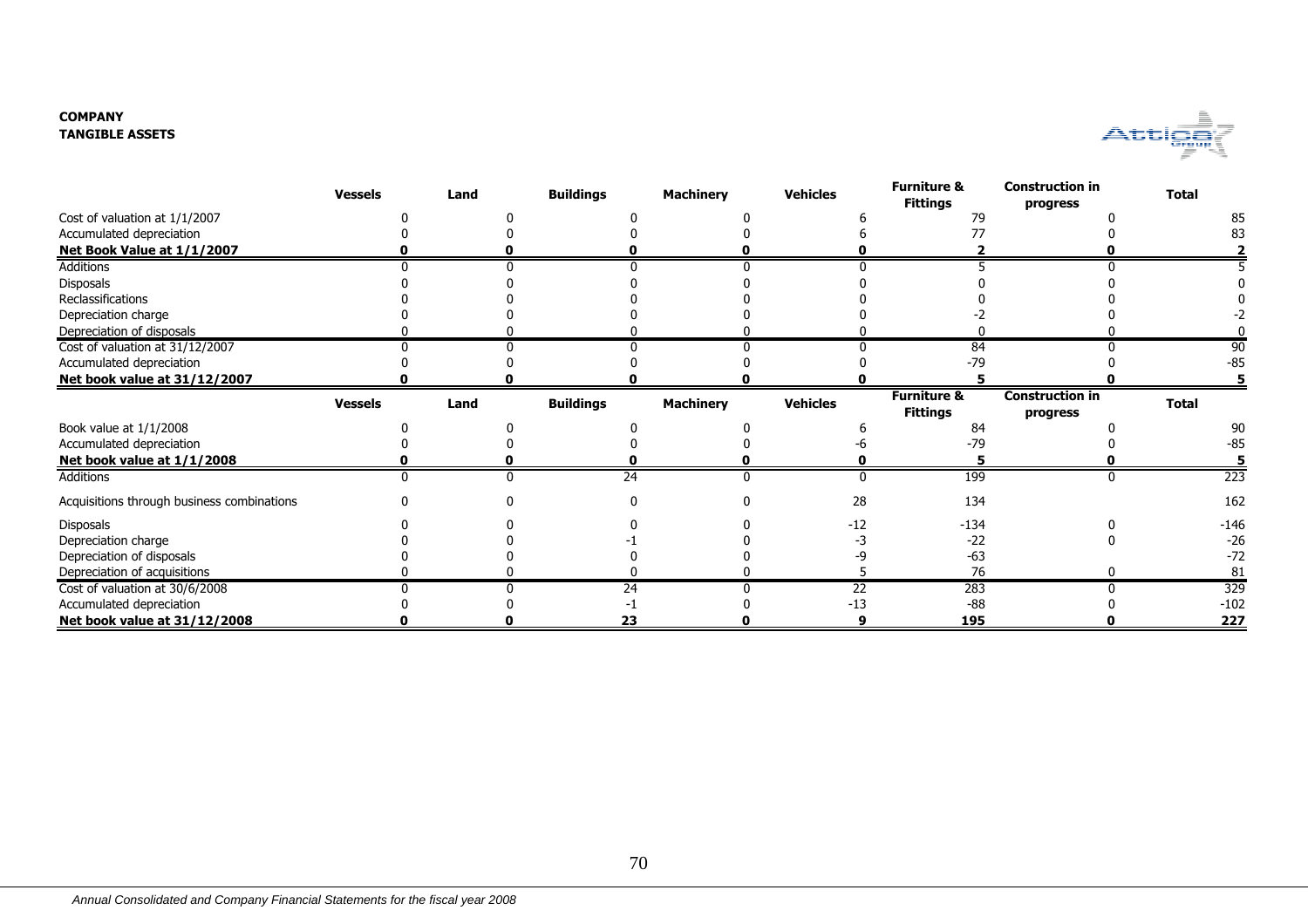## **GROUP**

**Tangible assets (held under Finance Lease)**



|                                 | <b>Vessels</b> | Land | <b>Buildings</b> | <b>Vehicles</b> | <b>Furniture &amp;</b><br><b>Fittings</b> | <b>Construction in</b><br>progress | <b>Total</b> |
|---------------------------------|----------------|------|------------------|-----------------|-------------------------------------------|------------------------------------|--------------|
| Cost of valuation at 1/1/2007   | 784            |      |                  | 28              | 254                                       |                                    | 1,066        |
| Accumulated depreciation        | $-538$         |      |                  | -6              | $-179$                                    |                                    | $-723$       |
| Net Book Value at 1/1/2007      | 246            |      |                  | 22              | 75                                        |                                    | 343          |
| Additions                       |                |      |                  | 29              | U                                         |                                    | 29           |
| Depreciation charge             | $-54$          |      |                  |                 | $-24$                                     |                                    | $-79$        |
| Cost of valuation at 31/12/2007 | 246            |      |                  | 57              | 254                                       |                                    | 1.095        |
| Accumulated depreciation        | $-54$          |      |                  |                 | $-203$                                    |                                    | $-802$       |
| Net book value at 31/12/2007    | 192            |      |                  | 50              | 51                                        |                                    | 293          |
|                                 | <b>Vessels</b> | Land | <b>Buildings</b> | <b>Vehicles</b> | <b>Furniture &amp;</b>                    | <b>Construction in</b>             | <b>Total</b> |
|                                 |                |      |                  |                 | <b>Fittings</b>                           | progress                           |              |
| <b>Book value at 1/1/2008</b>   | 784            |      |                  | 57              | 254                                       |                                    | 1.095        |
| Accumulated depreciation        | $-592$         |      |                  |                 | $-203$                                    |                                    | $-802$       |
| Net book value at 1/1/2008      | 192            |      |                  | 50              | 51                                        |                                    | <u>293</u>   |
| Additions                       |                |      |                  |                 | 796                                       |                                    | 796          |
| Depreciation charge             | $-104$         |      |                  | -14             | $-35$                                     |                                    | $-153$       |
| Cost of valuation at 30/6/2008  | 784            | U    |                  | 57              | 1.050                                     | U                                  | 1,891        |
| Accumulated depreciation        | $-696$         |      |                  | $-21$           | $-238$                                    |                                    | $-955$       |
| Net book value at 30/6/2008     | 88             |      |                  | 36              | 812                                       |                                    | 936          |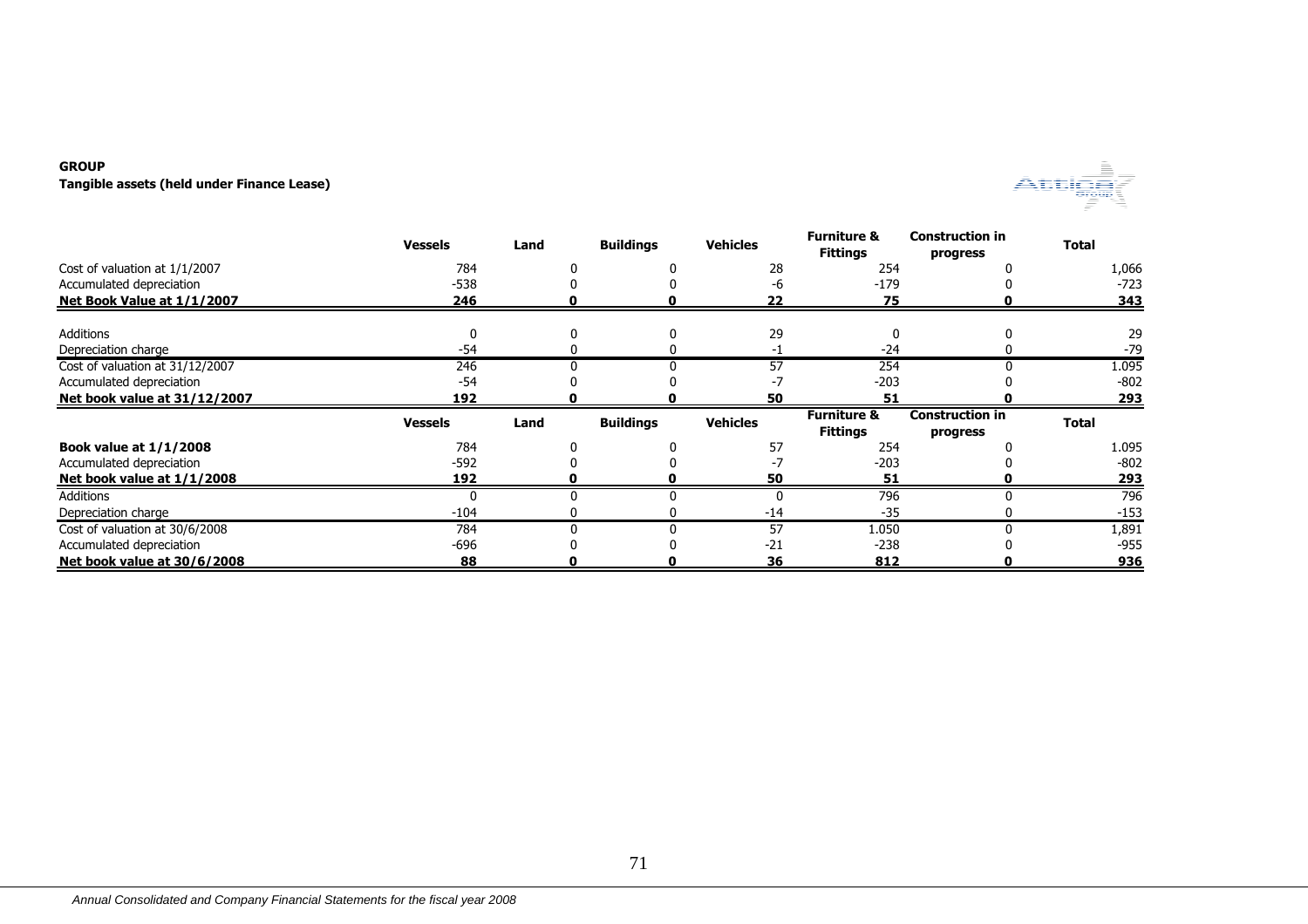

# 5.12. Intangible assets

There is no indication of impairment for the following intangible assets. **GROUP Intangible assets**

|                                                             | <b>Trademarks</b> | Λογισμικά<br>Προγράμματα | Σύνολα             |
|-------------------------------------------------------------|-------------------|--------------------------|--------------------|
| Cost of valuation at 1/1/2007                               | 150               | 9,985                    | 10,135             |
| Accumulated depreciation                                    | $-72$             | $-7,401$                 | $-7,473$           |
| Net Book Value at 1/1/2007                                  | 78                | 2,584                    | 2,662              |
| <b>Additions</b>                                            | 0                 | 295                      | 295                |
| <b>Disposals</b>                                            | $\mathbf{0}$      | $-144$                   | $-144$             |
| Reclassifications                                           | 0                 | -5                       | -5                 |
| Depreciation charge                                         | $-10$             | $-757$                   | -767               |
| Depreciation of disposals                                   | $\Omega$          | 144                      | 144                |
| Cost of valuation at 31/12/2007                             | 150               | 10.131                   | 10,281             |
| Accumulated depreciation                                    | $-82$             | $-8.014$                 | $-8.096$           |
| Net book value at 31/12/2007                                | 68                | 2,117                    | 2,185              |
|                                                             | <b>Trademarks</b> | Λογισμικά                | Σύνολα             |
|                                                             |                   | Προγράμματα              |                    |
| Book value at 1/1/2008<br>Accumulated depreciation          | 150<br>$-82$      | 10,131<br>$-8.014$       | 10,281<br>$-8.096$ |
|                                                             |                   |                          |                    |
| Net book value at 1/1/2008                                  | 68                | 2,117                    | 2,185              |
| <b>Additions</b>                                            | 0<br>$\mathbf{0}$ | 266                      | 266                |
| <b>Disposals</b>                                            | $-10$             | $-145$<br>-636           | -145<br>$-646$     |
| Depreciation charge                                         | $\mathbf{0}$      | 138                      |                    |
| Depreciation of disposals                                   |                   |                          | 138                |
| Cost of valuation at 31/12/2008<br>Accumulated depreciation | 150<br>$-92$      | 10,252<br>$-8.512$       | 10,402<br>$-8.604$ |
|                                                             |                   |                          |                    |
| Net book value at 31/12/2008                                | 58                | 1,740                    | 1,798              |
| <b>COMPANY</b>                                              |                   |                          |                    |
| <b>Intangible assets</b>                                    |                   |                          |                    |
|                                                             | <b>Trademarks</b> | Λογισμικά                | Σύνολα             |
|                                                             |                   | Προγράμματα              |                    |
| Cost of valuation at 1/1/2007                               | 9                 | 105                      | 114                |
| Accumulated depreciation                                    | $-2$              | $-31$                    | $-33$              |
| Net Book Value at 1/1/2007                                  | $\overline{z}$    | 74                       | 81                 |
| Additions                                                   | $\overline{0}$    | $\mathbf{0}$             | $\bf{0}$           |
| Acquisitions through business combinations                  | 0                 | 0                        | $\bf{0}$           |
| <b>Disposals</b>                                            | 0                 | 0                        | 0                  |
| Reclassifications                                           | 0                 | 0                        | $\mathbf 0$        |
| Depreciation charge                                         | -1                | -10                      | $-11$              |
| Subsidiary's accumulated depreciation                       |                   | 0                        | 0                  |
| Depreciation of disposals                                   | 0                 | $\Omega$                 | 0                  |
| Cost of valuation at 31/12/2007                             | 9                 | 105                      | $\overline{114}$   |
| Accumulated depreciation                                    | $-3$              | $-41$                    | $-44$              |
| Net book value at 31/12/2007                                | 6                 | 64                       | 70                 |
|                                                             | <b>Trademarks</b> | Λογισμικά                | Σύνολα             |
|                                                             |                   | Προνράμματα              |                    |
| Book value at 1/1/2008                                      | 9                 | 105                      | 114                |
| Accumulated depreciation                                    | $-3$              | $-41$                    | $-44$              |
| Net book value at 1/1/2008                                  | 6                 | 64                       | 70                 |
| Additions                                                   | 0                 | 38                       | $\overline{38}$    |
| Acquisitions through business combinations                  | 141               | 590                      | 731                |
| <b>Disposals</b>                                            | $\pmb{0}$         | $-552$                   | $-552$             |
| Depreciation charge                                         | -1                | $-45$                    | -46                |
| Depreciation of disposals                                   |                   | 201                      | 201                |
| Subsidiary's accumulated depreciation                       | $-88$             | $-207$                   | $-295$             |
| Cost of valuation at 31/12/2008                             | 150               | 181                      | 331                |
| Accumulated depreciation                                    | $-92$             | $-92$                    | $-184$             |
| Net book value at 31/12/2008                                | 58                | 89                       | 147                |

As presented above, intangible assets consist of the following assets:

72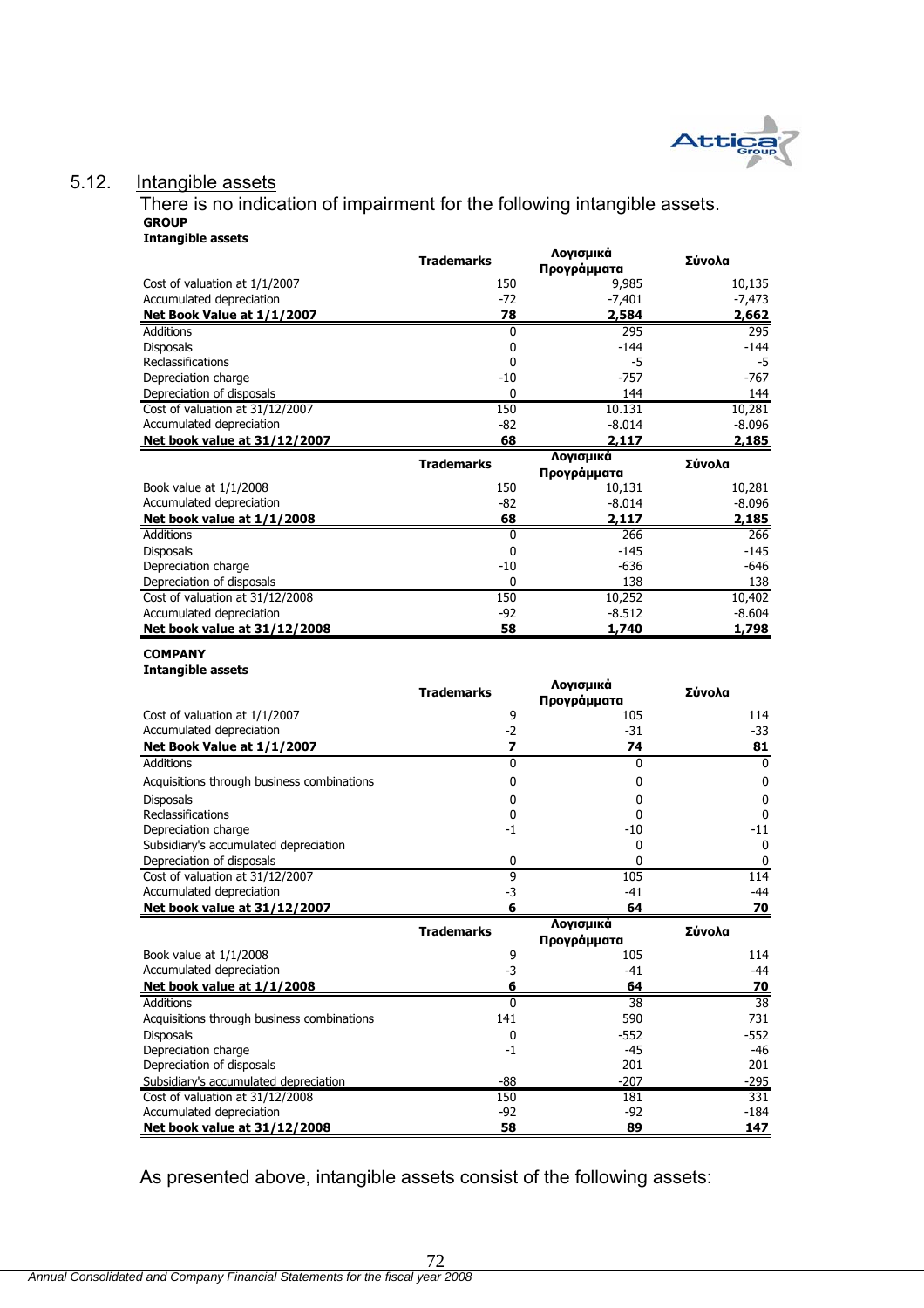

- a) Trademarks, the cost of which include the cost of development and registration of the trademarks of Attica Holdings S.A., Superfast Ferries and Blue Star Ferries both in Greece and abroad.
- b) Computer software programs, the cost of which include the cost of the ticket booking systems and the cost of purchasing and developing the Group's integrated Enterprise Resource Planning system.

The most important assets acquired with finance lease as far as tangible assets are concerned are presenting in page 65 Intangible assets acquired with finance lease include mainly software programs purchased.

### 5.13. Investments in subsidiaries

The companies "Blue Star Maritime S.A." and "Superfast Ferries Maritime S.A.", were merged through the absorption by the parent company on 23/12/2008 (see paragraph 7).The following table depicts the development of the investments in subsidiaries.

|                                             | <b>COMPANY</b> | <b>GROUP</b> |
|---------------------------------------------|----------------|--------------|
| Initial Cost at 01.01.2007                  | 114,686        | 0            |
| Revaluation of investments                  |                |              |
| in subsidiaries at fair value               | 272,224        |              |
| New Initial Cost at 01.01.2007              | 386,910        |              |
| <b>Acquisitions - Additions</b>             | 9,000          |              |
| Disposals/Write-offs                        | $-19,110$      |              |
| Adjustments-Impairments added to Net Equity | 9,589          |              |
| Revaluation of investments                  |                |              |
| in subsidiaries at fair value               | 10,062         |              |
| Adjustments-Impairments added to the Income |                |              |
| Statement                                   | $-360$         |              |
| Value at 31.12.2007                         | 396,091        |              |
| Initial Cost at 01.01.2008                  | 396,091        | 0            |
| Revaluation of investments                  |                |              |
| in subsidiaries at fair value               |                |              |
| New Initial Cost at 01.01.2008              |                |              |
| <b>Acquisitions - Additions</b>             | 35,120         |              |
| Acquisitions due tomerger                   | 484,605        |              |
| Increace due to merger                      | $-306,573$     |              |
| Disposals/Write-offs                        | O              |              |
| Adjustments-Impairments added to Net Equity | $-93,397$      |              |
| Revaluation of investments                  |                |              |
| in subsidiaries at fair value               | 0              |              |
| Adjustments-Impairments added to the Income |                |              |
| Statement                                   | 0              |              |
| Value at 31.12.2008                         | 515,486        |              |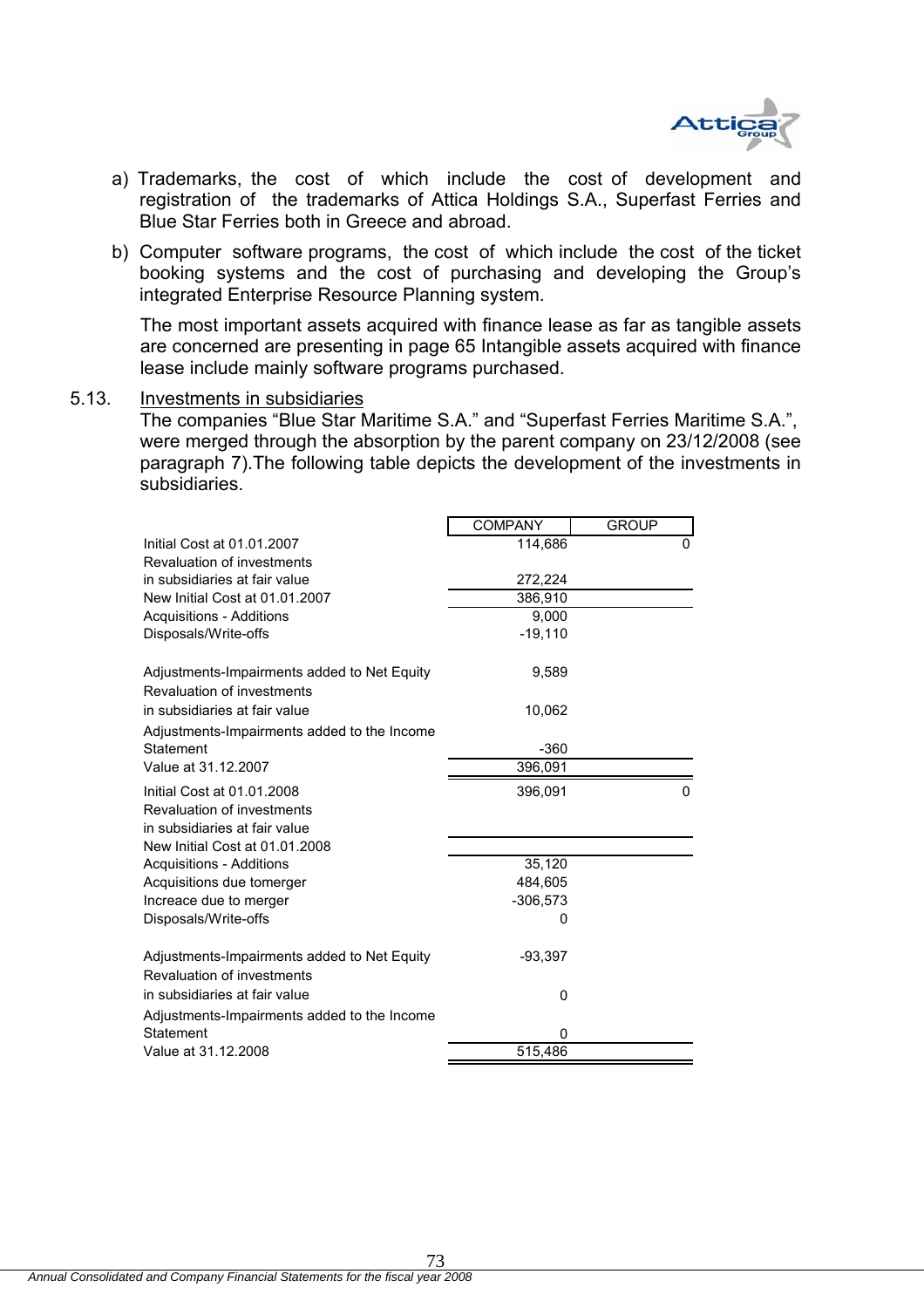| <b>Investments in subsidiaries</b>                                      |                       |                                                                |                      |                               |                                     |                                                    |                                           |                                |               |                      |                     |               | <b>Attice</b>                                      |                         |
|-------------------------------------------------------------------------|-----------------------|----------------------------------------------------------------|----------------------|-------------------------------|-------------------------------------|----------------------------------------------------|-------------------------------------------|--------------------------------|---------------|----------------------|---------------------|---------------|----------------------------------------------------|-------------------------|
|                                                                         |                       |                                                                |                      |                               |                                     |                                                    | Amounts in $\epsilon$                     |                                |               |                      |                     |               |                                                    |                         |
|                                                                         |                       |                                                                | Indirect             | 31/12/2008<br><b>Total</b>    |                                     |                                                    |                                           |                                |               | Indirect             | 31/12/2007<br>Total |               |                                                    |                         |
| Subsidiary                                                              | amount                | Carrying Direct Shareholding<br>Shareholding Shareholding<br>% | %                    | %                             | Country                             | Nature of<br>Relationship                          | Consolidation<br>Method                   | Carrying amount Shareholding % | <b>Direct</b> | Shareholding<br>$\%$ | Shareholding<br>%   | Country       | Nature of<br>Relationship                          | Consolidation<br>Method |
| SUPERFAST FERRIES MARITIME S.A.                                         | 0,00                  | $0.00\%$                                                       | $0.00\%$             | 0,00%                         |                                     |                                                    |                                           | 167,214                        | 100.00%       | $0.00\%$             | 100,00%             | <b>GREECE</b> | <b>DIRECT</b>                                      | <b>FULL</b>             |
| SUPERFAST EPTA MC.                                                      | 50.39                 | 100,00%                                                        | $0.00\%$             | 100,00%                       | <b>GREECE</b>                       | <b>DIRECT</b>                                      | <b>FULL</b>                               | 43.66                          | 100,00%       | $0.00\%$             | 100,00%             | <b>GREECE</b> | <b>DIRECT</b>                                      | <b>FULL</b>             |
| SUPERFAST OKTO MC.                                                      | 32.99                 | 100,00%                                                        | 0,00%                | 100,00%                       | <b>GREECE</b>                       | <b>DIRECT</b>                                      | <b>FULL</b>                               | 43.66                          | 100,00%       | $0,00\%$             | 100,00%             | <b>GREECE</b> | <b>DIRECT</b>                                      | <b>FULL</b>             |
| SUPERFAST ENNEA MC.                                                     | 4.766.95              | 100,00%                                                        | 0,00%                | 100,00%                       | <b>GREECE</b>                       | <b>DIRECT</b>                                      | <b>FULL</b>                               | 4,822.63                       | 100,00%       | $0,00\%$             | 100,00%             | <b>GREECE</b> | <b>DIRECT</b>                                      | <b>FULL</b>             |
| SUPERFAST DEKA MC.                                                      | 4.267.67              | 100,00%                                                        | 0,00%                | 100,00%                       | <b>GREECE</b>                       | <b>DIRECT</b>                                      | <b>FULL</b>                               | 1.103.82                       | 100,00%       | $0,00\%$             | 100,00%             | <b>GREECE</b> | <b>DIRECT</b>                                      | <b>FULL</b>             |
| NORDIA MC.                                                              | 9.365.26              | 100,00%                                                        | $0.00\%$             | 100,00%                       | <b>GREECE</b>                       | <b>DIRECT</b>                                      | <b>FULL</b>                               | 12,800                         | 100,00%       | $0.00\%$             | 100,00%             | <b>GREECE</b> | <b>DIRECT</b>                                      | <b>FULL</b>             |
| MARIN MC.                                                               | 5,052.09              | 100,00%                                                        | 0,00%                | 100,00%                       | <b>GREECE</b>                       | <b>DIRECT</b>                                      | <b>FULL</b>                               | 3,516                          | 100,00%       | $0,00\%$             | 100,00%             | <b>GREECE</b> | <b>DIRECT</b>                                      | <b>FULL</b>             |
| ATTICA CHALLENGE LTD                                                    | 6,285.63              | 100,00%                                                        | 0,00%                | 100,00%                       | <b>MALTA</b>                        | <b>DIRECT</b>                                      | <b>FULL</b>                               | 4,500                          | 100,00%       | 0,00%                | 100,00%             | <b>MALTA</b>  | <b>DIRECT</b>                                      | <b>FULL</b>             |
| ATTICA SHIELD LTD                                                       | 6.214.17              | 100,00%                                                        | 0,00%                | 100,00%                       | <b>MALTA</b>                        | <b>DIRECT</b>                                      | <b>FULL</b>                               | 4,500                          | 100,00%       | 0,00%                | 100,00%             | <b>MALTA</b>  | <b>DIRECT</b>                                      | <b>FULL</b>             |
| ATTICA PREMIUM S.A.                                                     | 1,930                 | 100,00%                                                        | $0,00\%$             | 100,00%                       | <b>GREECE</b>                       | <b>DIRECT</b>                                      | <b>FULL</b>                               | 2.854                          | 100,00%       | $0,00\%$             | 100,00%             | <b>GREECE</b> | <b>DIRECT</b>                                      | <b>FULL</b>             |
| BLUE STAR MARITIME S.A.                                                 | $\Omega$              | 0,00%                                                          | 0,00%                | $0,00\%$                      |                                     |                                                    |                                           | 194,693                        | 48,80%        | $0,00\%$             | 48,80%              | <b>GREECE</b> | <b>DIRECT</b>                                      | <b>FULL</b>             |
| SUPERFAST DODEKA (HELLAS) INC.& CO JOINT<br>VENTURE                     | $\Omega$              | $0,00\%$                                                       | 0,00%                | 0,00%                         | <b>GREECE</b>                       | <b>UNDER</b><br><b>COMMON</b><br><b>MANAGEMENT</b> | <b>FULL</b>                               | $\Omega$                       | 0,00%         | $0,00\%$             | 0,00%               | <b>GREECE</b> | <b>UNDER</b><br><b>COMMON</b><br><b>MANAGEMENT</b> | <b>FULL</b>             |
| SUPERFAST FERRIES S.A.                                                  | 0.72                  | 100,00%                                                        |                      | 100,00%                       | LIBERIA                             | <b>DIRECT</b>                                      | <b>FULL</b>                               | 0.72                           | 0,00%         | 100,00%              | 100,00%             | LIBERIA       | <b>INDIRECT</b>                                    | <b>FULL</b>             |
| SUPERFAST PENTE INC.                                                    | 32,352                | 100.00%                                                        |                      | 100,00%                       | LIBERIA                             | <b>DIRECT</b>                                      | <b>FULL</b>                               | 41,390                         | $0.00\%$      | 100,00%              | 100,00%             | LIBERIA       | <b>INDIRECT</b>                                    | <b>FULL</b>             |
| SUPERFAST EXI INC.                                                      | 31,694                | 100,00%                                                        |                      | 100,00%                       | LIBERIA                             | <b>DIRECT</b>                                      | <b>FULL</b>                               | 42,130                         | 0,00%         | 100,00%              | 100,00%             | LIBERIA       | <b>INDIRECT</b>                                    | <b>FULL</b>             |
| SUPERFAST ENDEKA INC.                                                   | 34,878                | 100,00%                                                        |                      | 100,00%                       | LIBERIA                             | <b>DIRECT</b>                                      | <b>FULL</b>                               | 38,054                         | 0,00%         | 100,00%              | 100,00%             | LIBERIA       | <b>INDIRECT</b>                                    | <b>FULL</b>             |
| SUPERFAST DODEKA INC.                                                   | 40,491                | 100,00%                                                        |                      | 100,00%                       | LIBERIA                             | <b>DIRECT</b>                                      | <b>FULL</b>                               | 45,640                         | 0,00%         | 100,00%              | 100,00%             | LIBERIA       | <b>INDIRECT</b>                                    | <b>FULL</b>             |
| BLUE STAR FERRIES MARITIME S.A                                          | 316.028               | 100.00%                                                        |                      | 100,00%                       | <b>GREECE</b>                       | <b>DIRECT</b><br><b>UNDER</b>                      | <b>FULL</b>                               | 317,335                        | 0.00%         | 48,80%               | 48,80%              | <b>GREECE</b> | <b>INDIRECT</b>                                    | <b>FULL</b>             |
| BLUE STAR FERRIES JOINT VENTURE                                         | $\Omega$              | $0,00\%$                                                       |                      | 0,00%                         | <b>GREECE</b>                       | <b>COMMON</b><br>MANAGEMENT                        | <b>FULL</b>                               | $\Omega$                       | 0.00%         | $0,00\%$             | 0,00%               | <b>GREECE</b> | <b>INDIRECT</b>                                    | <b>FULL</b>             |
| <b>BLUE STAR FERRIES S.A.</b>                                           | 3,613.86              | 100,00%                                                        |                      | 100,00%                       | LIBERIA                             | <b>DIRECT</b>                                      | <b>FULL</b>                               | 0.99                           | 0,00%         | 48,80%               | 48.80%              | LIBERIA       | <b>INDIRECT</b>                                    | <b>FULL</b>             |
| WATERFRONT NAVIGATION COMPANY                                           | 1.24                  | 100,00%                                                        |                      | 100,00%                       | LIBERIA                             | <b>DIRECT</b>                                      | <b>FULL</b>                               | 0.83                           | 0,00%         | 48,80%               | 48,80%              | LIBERIA       | <b>INDIRECT</b>                                    | <b>FULL</b>             |
| THELMO MARINE S.A                                                       | 76.75                 | 100,00%                                                        |                      | 100,00%                       | LIBERIA                             | <b>DIRECT</b>                                      | <b>FULL</b>                               | 0.84                           | 0.00%         | 48,80%               | 48,80%              | LIBERIA       | <b>INDIRECT</b>                                    | <b>FULL</b>             |
| BLUE ISLAND SHIPPING INC.                                               | 28.86                 | 100,00%                                                        |                      | 100,00%                       | <b>PANAMA</b>                       | <b>DIRECT</b>                                      | <b>FULL</b>                               | 1.11                           | 0,00%         | 48,80%               | 48,80%              | <b>PANAMA</b> | <b>INDIRECT</b>                                    | <b>FULL</b>             |
| STRINTZIS LINES SHIPPING LTD.<br>SUPERFAST ONE INC<br>SUPERFAST TWO INC | 22.23<br>18,634<br>60 | 100,00%<br>100,00%<br>100.00%                                  | $0,00\%$<br>$0.00\%$ | 100,00%<br>100,00%<br>100,00% | <b>CYPRUS</b><br>LIBERIA<br>LIBERIA | <b>DIRECT</b><br><b>DIRECT</b><br><b>DIRECT</b>    | <b>FULL</b><br><b>FULL</b><br><b>FULL</b> | 51.05<br>$\Omega$<br>$\Omega$  | 0.00%         | 48,80%               | 48,80%              | <b>CYPRUS</b> | <b>INDIRECT</b>                                    | <b>FULL</b>             |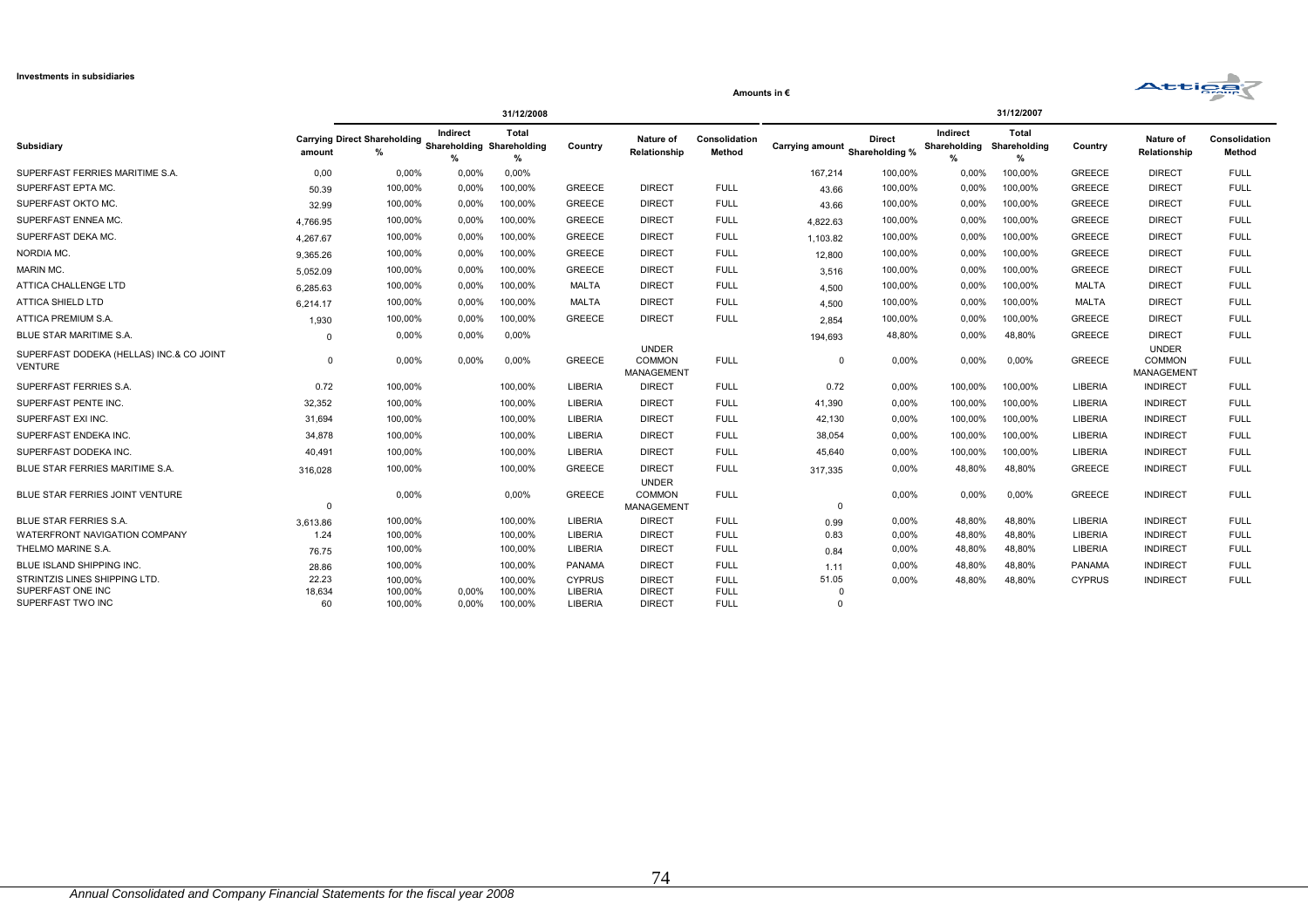

The parent company, as it mentioned in paragraph 2.2.2, is measure its investments in subsidiaries using the fair value method.

For each fiscal year, a measurement has been made by independent estimators. The change in investments in subsidiaries' fair value per company at 31/12/2008 and 31/12/2007 has as follows:

| Company                         | 31/12/2008 | 31/12/2007 | <b>Remarks</b> |
|---------------------------------|------------|------------|----------------|
| SUPERFAST FERRIES MARITIME S.A. |            | 167,214.00 | Due to merger  |
| SUPERFAST EPTA MC.              | 50.39      | 43.66      |                |
| SUPERFAST OKTO MC.              | 32.99      | 43.66      |                |
| SUPERFAST ENNEA MC.             | 4,766.95   | 4,822.63   |                |
| SUPERFAST DEKA MC.              | 4,267.67   | 1,103.82   |                |
| NORDIA MC.                      | 9,365.26   | 12,800.00  |                |
| <b>MARIN MC.</b>                | 5,052.09   | 3,516.00   |                |
| <b>ATTICA CHALLENGE LTD</b>     | 6,285.63   | 4,500.00   |                |
| <b>ATTICA SHIELD LTD</b>        | 6,214.17   | 4,500.00   |                |
| ATTICA PREMIUM S.A.             | 1,930.00   | 2,854.00   |                |
| <b>BLUE STAR MARITIME S.A.</b>  |            | 194,693.00 | Due to merger  |
| SUPERFAST FERRIES S.A.          | 0.72       | 0.72       |                |
| SUPERFAST PENTE INC.            | 32,352.00  | 41,390.00  |                |
| SUPERFAST EXI INC.              | 31,694.00  | 42,130.00  |                |
| SUPERFAST ENDEKA INC.           | 34,878.00  | 38,054.00  |                |
| SUPERFAST DODEKA INC.           | 40,491.00  | 45,640.00  |                |
| BLUE STAR FERRIES MARITIME S.A. | 316,028.00 | 317,335.00 |                |
| <b>BLUE STAR FERRIES S.A.</b>   | 3,613.86   | 0.99       |                |
| WATERFRONT NAVIGATION COMPANY   | 1.24       | 0.83       |                |
| THELMO MARINE S.A.              | 76.75      | 0.84       |                |
| BLUE ISLAND SHIPPING INC.       | 28.86      | 1.11       |                |
| STRINTZIS LINES SHIPPING LTD.   | 22.23      | 51.05      |                |
| SUPERFAST ONE INC               | 18,634.00  |            | New company    |
| SUPERFAST TWO INC               | 60.00      |            | New company    |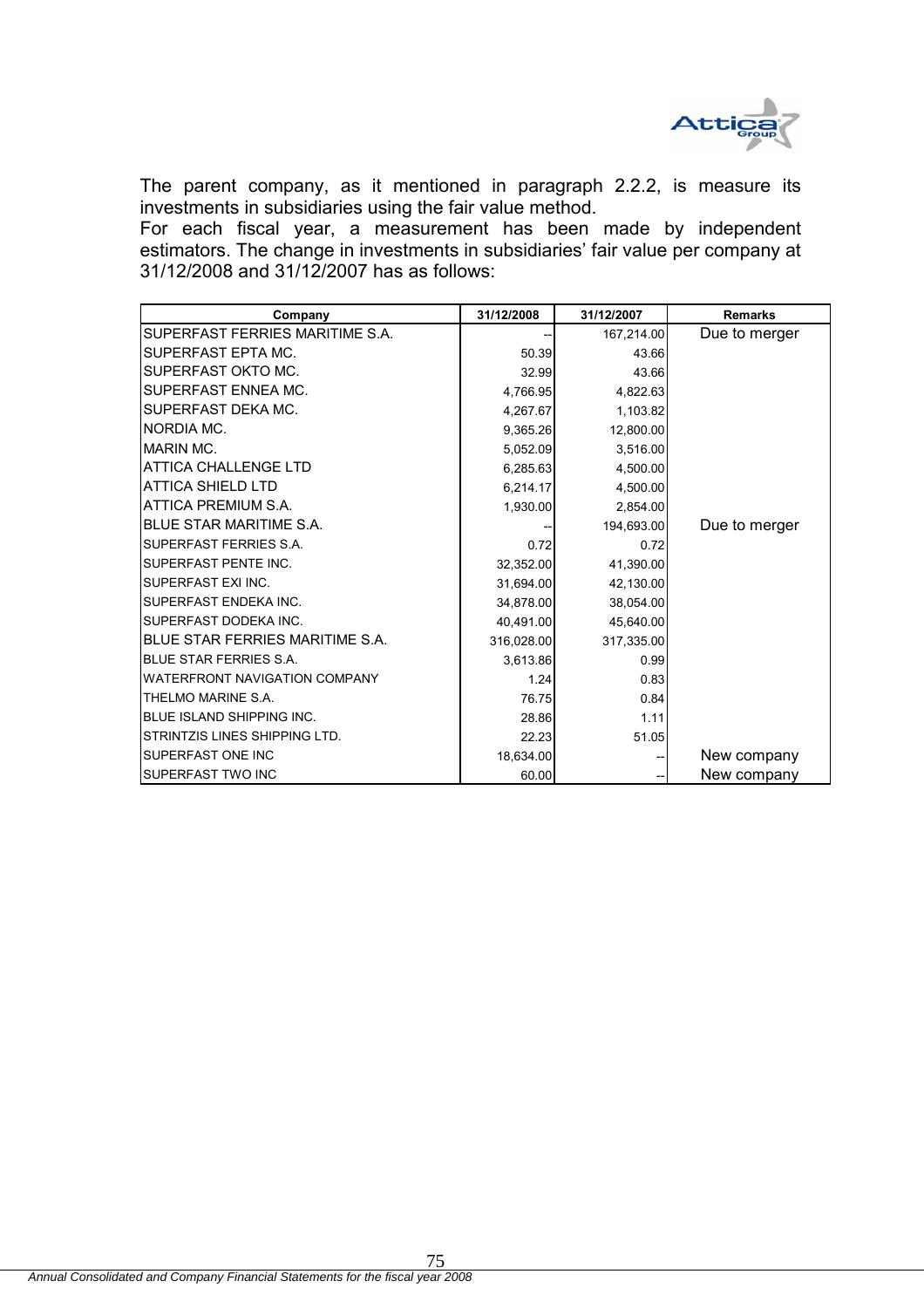

**Unaudited Fiscal Years**

|                                        | Years     |
|----------------------------------------|-----------|
| ATTICA HOLDINGS S.A.                   |           |
| SUPERFAST FERRIES MARITIME S.A.        | 2007-2008 |
| SUPERFAST EPTA MC.                     | 2007-2008 |
| SUPERFAST OKTO MC.                     | 2007-2008 |
| SUPERFAST FNNFA MC.                    | 2007-2008 |
| SUPERFAST DEKA MC.                     | 2007-2008 |
| NORDIA MC.                             | 2007-2008 |
| MARIN MC.                              | 2007-2008 |
| <b>ATTICA CHALLENGE LTD</b>            |           |
| <b>ATTICA SHIELD LTD</b>               |           |
| ATTICA PREMIUM S.A.                    | 2006-2008 |
| BI UF STAR MARITIME S.A.               | 2006-2008 |
| SUPERFAST DODEKA (HELLAS) INC. & CO    |           |
| <b>JOINT VENTURE</b>                   | 2007-2008 |
| SUPERFAST FERRIES S.A.                 | 2007-2008 |
| SUPERFAST PENTE (HELLAS) INC.          | 2007-2008 |
| SUPERFAST EXI (HELLAS) INC.            | 2007-2008 |
| SUPERFAST ENDEKA (HELLAS) INC.         | 2007-2008 |
| SUPERFAST DODEKA (HELLAS) INC.         | 2007-2008 |
| BLUE STAR FERRIES MARITIME S.A.        | 2006-2008 |
| <b>BLUE STAR FERRIES JOINT VENTURE</b> | 2006-2008 |
| BLUE STAR FERRIES S.A.                 | 2006-2008 |
| <b>WATERFRONT NAVIGATION COMPANY</b>   |           |
| THELMO MARINE S.A.                     |           |
| <b>BLUE ISLAND SHIPPING INC.</b>       |           |
| STRINTZIS LINES SHIPPING LTD.          | 2006-2008 |
| SUPERFAST (HELLAS) INC.                | 2008      |

The tax audit of the parent company for the fiscal year 2007 is currently under way. For the Group's subsidiaries registered outside the European Union, which do not have an establishment in Greece, there is no obligation for taxation audit.

# 5.14. Other non-current assets

|                                             | <b>GROUP</b> |            | <b>COMPANY</b> |            |  |
|---------------------------------------------|--------------|------------|----------------|------------|--|
|                                             | 31/12/2008   | 31/12/2007 | 31/12/2008     | 31/12/2007 |  |
| Guarrantees                                 | 268          | 199        | 204            |            |  |
| Other long term receivables                 | 1,080        | 1,080      | 1,080          |            |  |
| Loans to third parties                      | 0            | 0          |                |            |  |
| Guarantee deposit funds                     | 0            | 0          |                |            |  |
| Complementary A.S.E. members guarantee fund | 0            | 0          |                |            |  |
| Advances for subsidiary                     | 0            | 0          |                |            |  |
| <b>Others</b>                               | 0            | 0          |                |            |  |
| <b>Net Boon Value</b>                       | 1,348        | 1,279      | 1,284          | 0          |  |

Non-current receivables have as follows: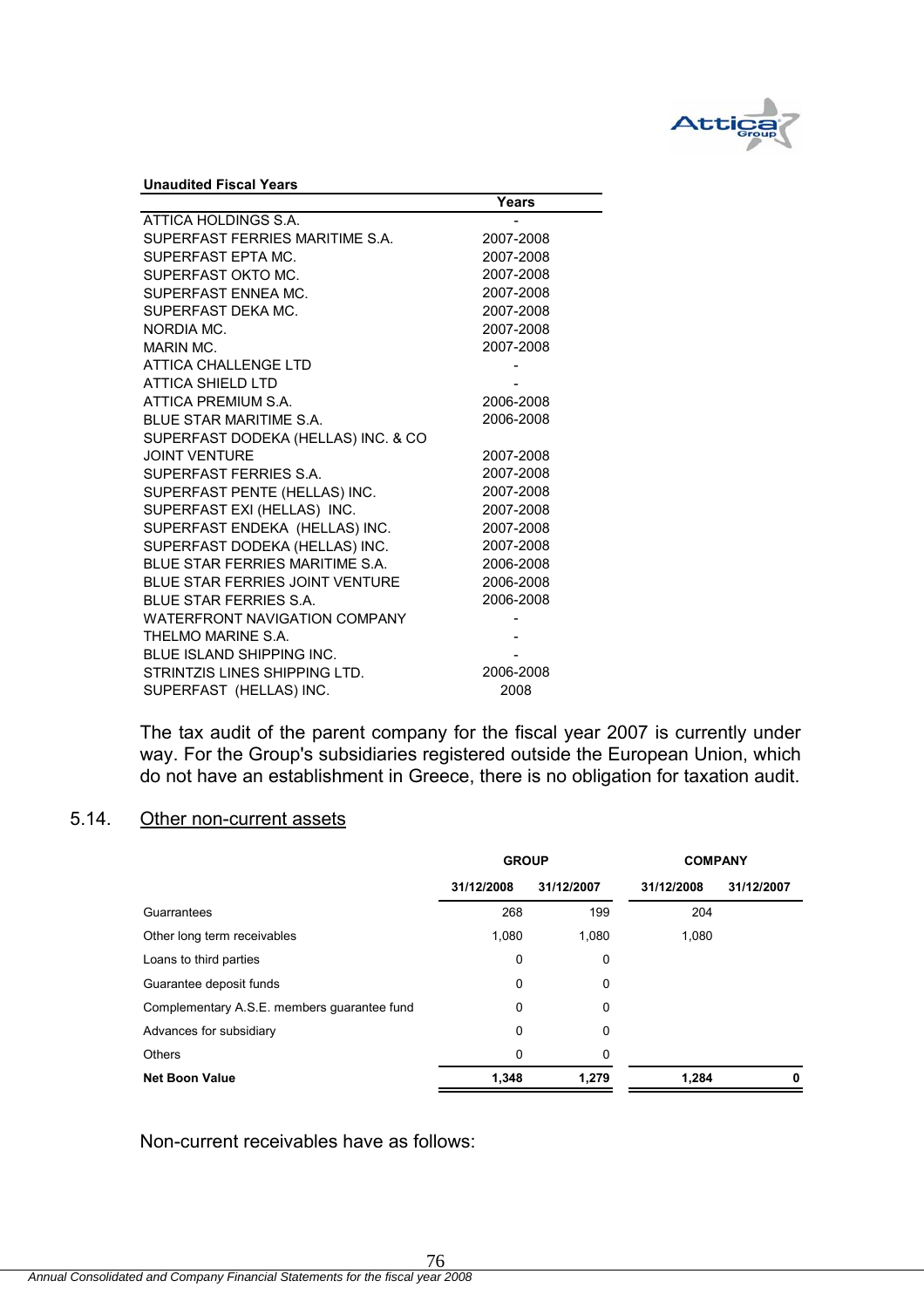

 a) The Group has been awarded a subsidy from the Ministry of Finance for its investment plan, related to the development and provision of innovative I.T. broadband services.

The investment plan which has been budgeted for  $\epsilon$  3,600 thousand will be subsidized for expenses of  $\epsilon$  1,080 thousand, i.e. the 30% of the total project. This subsidy was approved by the Ministry of Finance on June 29, 2007 and fulfills all the conditions set by IAS 20 "Accounting for government grants and disclosure of government assistance".

b) Guarantees given against office rent and public utility companies such as P.P.C. (Public Power Corporation) and H.T.O. (Hellenic Telecommunications Organization).

### 5.15. Deferred Tax Assets – Liabilities

|                     | <b>GROUP</b>                      |                    |                                   |                    | <b>COMPANY</b>                    |                    |                                   |                    |
|---------------------|-----------------------------------|--------------------|-----------------------------------|--------------------|-----------------------------------|--------------------|-----------------------------------|--------------------|
|                     |                                   | 31/12/2008         | 31/12/2007                        |                    | 31/12/2008                        |                    | 31/12/2007                        |                    |
|                     | <b>Defferred</b><br><b>Assets</b> | <b>Liabilities</b> | <b>Defferred</b><br><b>Assets</b> | <b>Liabilities</b> | <b>Defferred</b><br><b>Assets</b> | <b>Liabilities</b> | <b>Defferred</b><br><b>Assets</b> | <b>Liabilities</b> |
| Intangible assets   |                                   | 9                  |                                   | 33                 |                                   |                    |                                   |                    |
| Other reserves      |                                   | 286                |                                   | 286                |                                   | 271                |                                   | 267                |
| Loss for the period | 296                               | 0                  | 189                               | 0                  |                                   |                    |                                   |                    |
| <b>Total</b>        | 296                               | 295                | 189                               | 319                | 0                                 | 271                | 0                                 | 267                |

### 5.16. Inventories

**GROUP**

The "Inventories" account includes the following items:

| uruur                                                                                                 |            |            |
|-------------------------------------------------------------------------------------------------------|------------|------------|
|                                                                                                       | 31/12/2008 | 31/12/2007 |
| Merchandise                                                                                           | 652        | 741        |
| Finished goods                                                                                        |            |            |
| Semi-finished products                                                                                |            |            |
| Raw materials and other consumables                                                                   | 1,234      | 1,056      |
| Work in process                                                                                       |            |            |
| Fuels and lubricant                                                                                   | 1,826      | 2,431      |
| Spare Parts of Tangible Assets                                                                        |            |            |
| Total                                                                                                 | 3,712      | 4,228      |
| Less: Provisions for scrap, slow moving and/or destroyed inventories for the<br>period"               |            |            |
| Less: Provisions for scrap, slow moving and/or destroyed inventories<br>recognized from previous year |            |            |
| Reversal of Provisions for nyentories                                                                 |            |            |
| Net book value                                                                                        | 3,712      | 4,228      |

There is no indication of impairment for the above-mentioned inventories.

77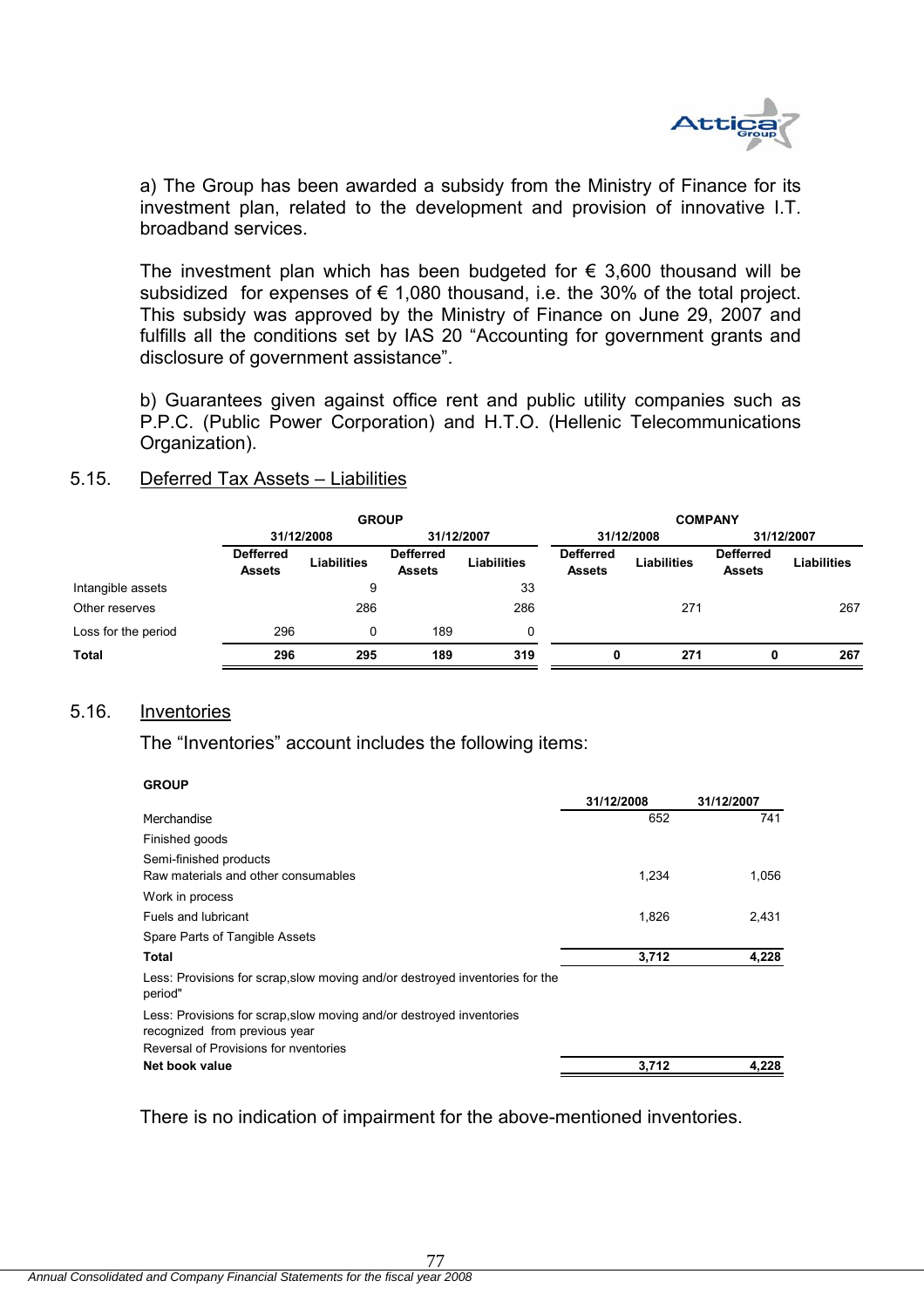

# 5.17. Trade and other receivables

|                             | <b>GROUP</b> |            | <b>COMPANY</b> |            |  |
|-----------------------------|--------------|------------|----------------|------------|--|
|                             | 31/12/2008   | 31/12/2007 | 31/12/2008     | 31/12/2007 |  |
| Trade receivables           | 41,159       | 41,345     |                |            |  |
| Notes receivable            |              |            |                |            |  |
| Checks receivable           | 20,540       | 16,758     |                |            |  |
| Less: Impairment Provisions | $-8,918$     | $-8,085$   |                |            |  |
| Net trade receivables       | 52,781       | 50,018     | 0              | 0          |  |
| Advances from suppliers     | 3,192        | 2.096      | 17             |            |  |
| <b>Total</b>                | 55,973       | 52,114     | 17             | 0          |  |

The Group recognized a loss for bad debts of  $\epsilon$  1,358 thousand for the period 1/1-31/12/2008. The amount of this provision has been charged to the income statement of the present period.

### **Impairment Provisions**

|                               | <b>GROUP</b> |          | <b>COMPANY</b> |          |
|-------------------------------|--------------|----------|----------------|----------|
|                               | 31/12/08     | 31/12/07 | 31/12/08       | 31/12/07 |
| <b>Opening balance</b>        | $-8,085$     | -7,706   | O              |          |
| Acquisitions through business |              |          |                |          |
| combinations                  |              |          |                |          |
| Additional provisions         | $-1,358$     | -454     |                |          |
| <b>Dicreases</b>              | 352          |          |                |          |
| Recovered bud debts           | 173          | 75       |                |          |
| <b>Closing balance</b>        | $-8.918$     | $-8,085$ |                |          |

The Group's credit policy about trade receivables is the following:

### Domestic Routes

- a) Passengers and private vehicles tickets have to be settled within two months from the invoice date (last date of each month).
- b) Freight units tickets have to be settled within two or three months from the invoice date (last date of each month).

The above policy is applicable to all Agents based in Greece and abroad.

### Adriatic Sea

- a) Passengers and private vehicles tickets have to be settled within forty five days from the invoice date from the agents based abroad and within two months from the invoice date from the agents based in Greece.
- b) Freight units tickets have to be settled within forty five days from the invoice date from the agents based abroad and within three and a half months from the invoice date from the agents based in Greece.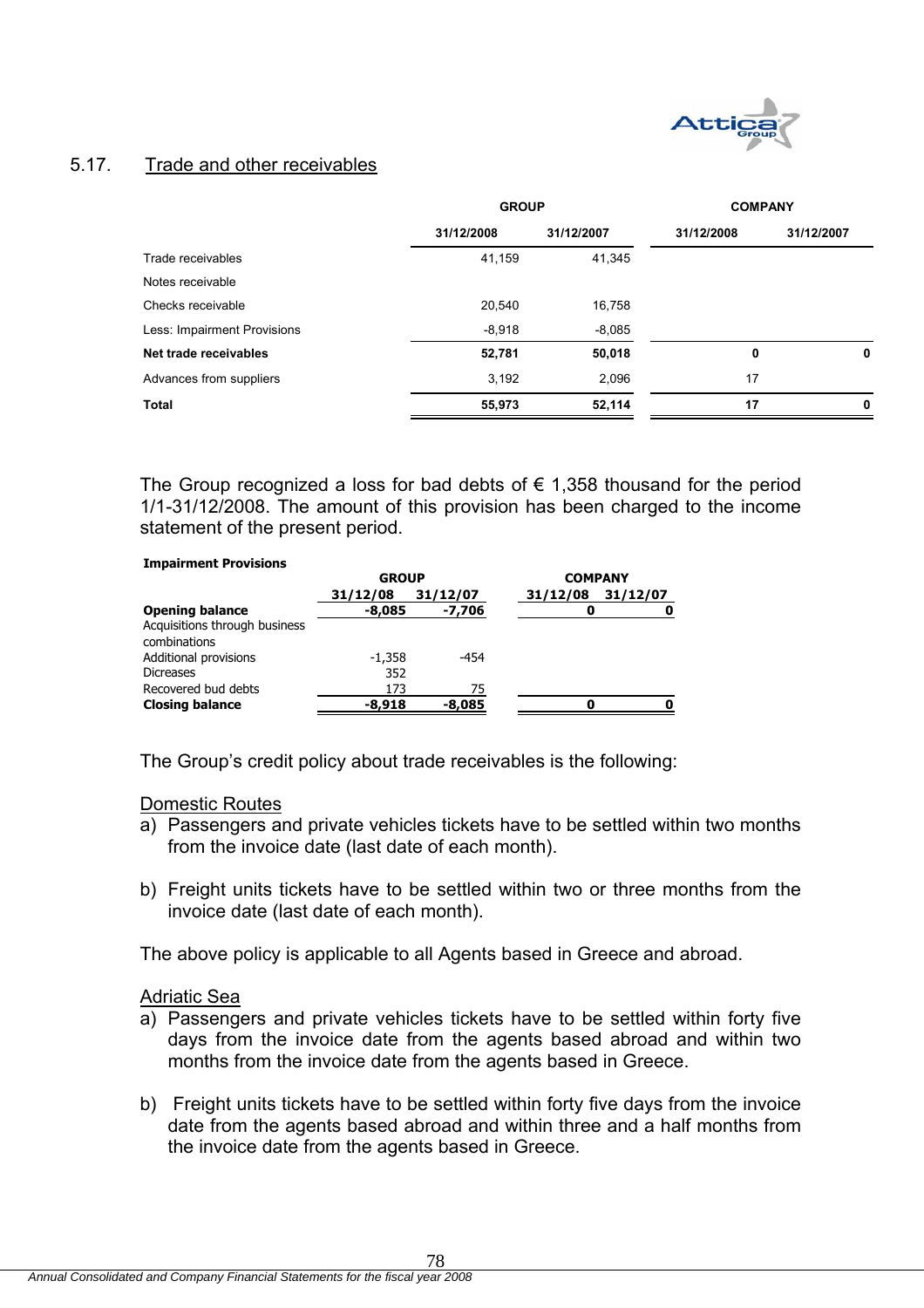

The short-term receivables need not be discounted at the end of the period. The Group has a very wide spectrum of clientele in Greece, as well as abroad, thus the credit risk is very low.

The credit risk control procedures have been reported in paragraph 3.1.2.

### 5.18. Other current assets

|                                        | <b>GROUP</b> |            | <b>COMPANY</b> |            |
|----------------------------------------|--------------|------------|----------------|------------|
|                                        | 31/12/2008   | 31/12/2007 | 31/12/2008     | 31/12/2007 |
| <b>Other Debtors</b>                   | 1,637        | 232        | 11             |            |
| Receivables from the State             | 2,003        | 1.610      | 696            | 648        |
| Other Receivables from related parties | 0            | O          |                |            |
| Intercompany Loans                     | 0            | $\Omega$   |                |            |
| Advances and loans to personnel        | 216          | 161        |                |            |
| Accrued income                         | 457          | 695        | 419            | 66         |
| Prepaid expenses                       | 11,980       | 9.330      | 103            |            |
| Receivables from insurers              | 344          | 394        |                |            |
| <b>Other Receivables</b>               | 2,947        | 2,842      | 99             |            |
| <b>Total</b>                           | 19,584       | 15,264     | 1,328          | 714        |
| Less: Impairment Provisions            |              |            |                | 0          |
| <b>Net Receivables</b>                 | 19,584       | 15,264     | 1.328          | 714        |
|                                        |              |            |                |            |

# 5.19. Cash and cash equivalents

|                                               | <b>GROUP</b> |            | <b>COMPANY</b> |            |  |
|-----------------------------------------------|--------------|------------|----------------|------------|--|
|                                               | 31/12/2008   | 31/12/2007 | 31/12/2008     | 31/12/2007 |  |
| Cash in hand                                  | 105          | 156        |                | 3          |  |
| Cash equivalent balance in bank               | 15,209       | 10,568     | 1.212          | 192        |  |
| Repos                                         | 96.063       | 161.149    | 42.463         | 76.683     |  |
| <b>Bank Overdrafts</b>                        | 0            | 0          |                |            |  |
| Restricted cash                               | 7,747        | 0          | 7.747          |            |  |
| Cheques receivable                            | 0            |            |                |            |  |
| Total cash and cash equivalents               | 119.124      | 171,873    | 51,429         | 76,878     |  |
| Cash and cash equivalents in $\epsilon$       | 81,051       | 147,826    | 32,633         | 71,855     |  |
| Cash and cash equivalents in foreign currency | 38,073       | 24,047     | 18,796         | 5,023      |  |
| Total cash and cash equivalents               | 119,124      | 171,873    | 51,429         | 76,878     |  |

For cash and cash equivalents in foreign currency risk see paragraph 3.1.1. Restricted cash refers to the Group's agreement of acquisition of one new vessel.

For liquidity risk analysis see paragraph 3.1.3.

During the fiscal year, the Group has paid the amount of  $\epsilon$  73,461 thousand against its long-term borrowings.

Furthermore, the Group paid the amount of  $\epsilon$  326 thousand against finance leases and  $\epsilon$  13,173 thousand as dividend for the fiscal year 2007.

There is no need to measure the above cash and cash equivalents at fair value.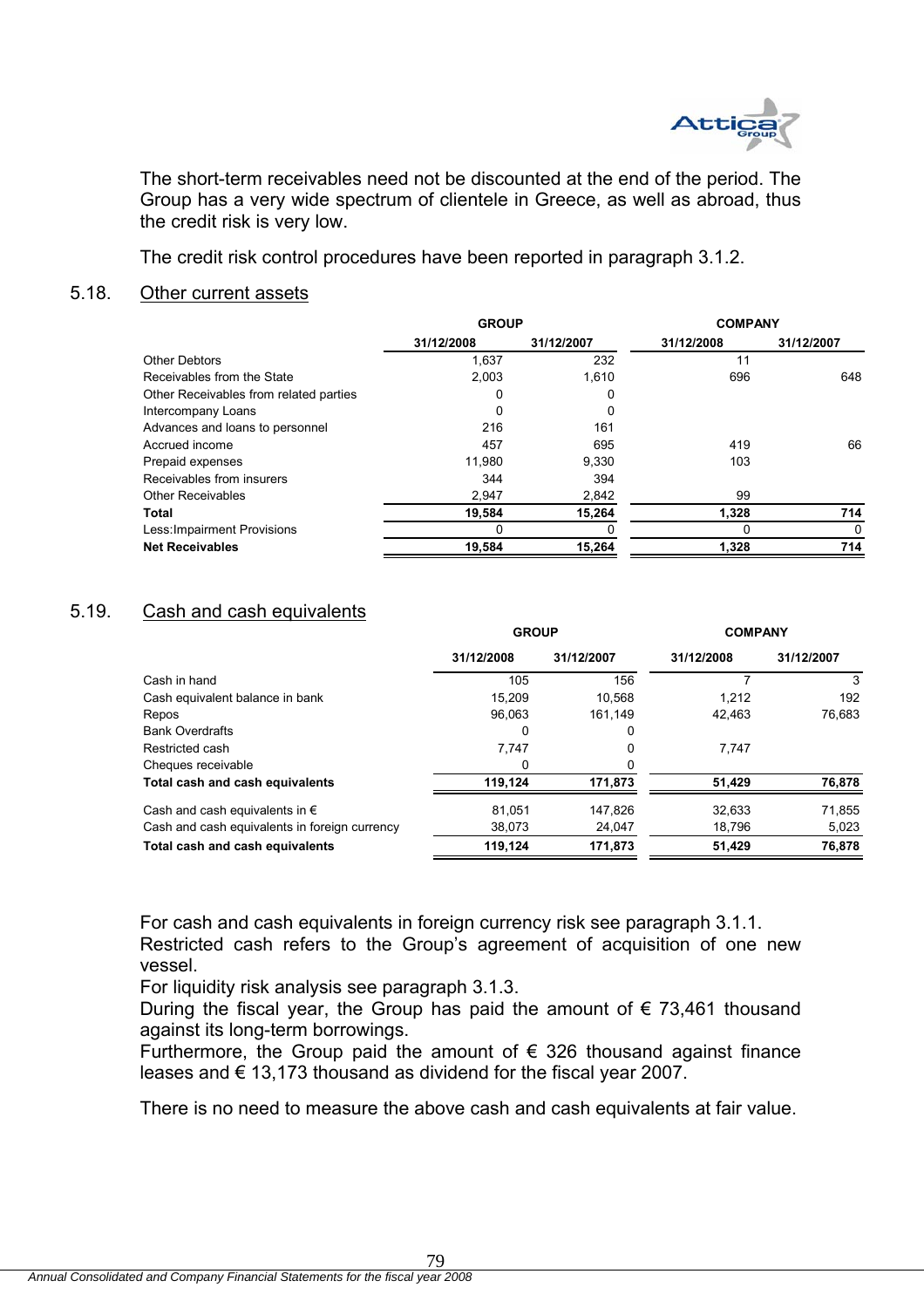

### 5.20. Share capital – Reserves

### a) Share Capital

During 2008 the parent company, following the merger by absorption of Blue Star Maritime S.A., increase its share capital and 37,440,020 new common registered shares are issued with a nominal value of € 0.83 each. Therefore, the company's share capital amounts to  $\epsilon$  117,539 thousand and is divided in 141,613,700 common registered voting shares with a nominal value of € 0.83 each (see paragraph 7).

| <b>GROUP</b>                                                                     | Number of<br><b>Shares</b> | <b>Nominal value</b> | Value of common<br>shares | Share premium | <b>Treasury</b><br><b>Shares</b> |
|----------------------------------------------------------------------------------|----------------------------|----------------------|---------------------------|---------------|----------------------------------|
| Balance as of 01/01/2007                                                         | 104,173,680                | 0                    | 62,504                    | 207,648       | 0                                |
| Capitalisation of share premium                                                  |                            |                      |                           |               |                                  |
| Expenses related to share capital increase                                       |                            |                      |                           |               |                                  |
| Balance as of 31/12/2007                                                         | 104,173,680                | 0                    | 62,504                    | 207.648       | 0                                |
| Capitalisation of share premium                                                  | n                          |                      | 1,270                     | $-1,270$      | <sup>0</sup>                     |
| Share issue                                                                      |                            |                      | O                         | O             | 0                                |
| - Common                                                                         | 37,440,020                 |                      | 53,765                    |               |                                  |
| - Preference                                                                     |                            |                      | 0                         | O             |                                  |
| Expenses related to share capital increase                                       |                            |                      | 0                         | 0             |                                  |
| Increase/(decrease) in Minorities due to purchase of<br>interest in subsidiaries | 0                          |                      | 0                         | 60,182        | 0                                |
| Balance as of 31/12/2008                                                         | 141,613,700                | 0                    | 117,539                   | 266,560       | 0                                |
| <b>COMPANY</b>                                                                   | Number of<br><b>Shares</b> | <b>Nominal value</b> | Value of common<br>shares | Share premium | <b>Treasury</b><br><b>Shares</b> |
| Balance as of 01/01/2007                                                         | 104,173,680                | 0                    | 62,504                    | 194.340       | 0                                |
| Capitalisation of share premium                                                  |                            |                      |                           |               |                                  |
| Expenses related to share capital increase                                       |                            |                      |                           |               |                                  |
| Balance as of 31/12/2007                                                         | 104,173,680                | 0                    | 62,504                    | 194,340       | 0                                |
|                                                                                  |                            |                      |                           |               |                                  |
| Capitalisation of share premium                                                  |                            |                      | 1,270                     | $-1,270$      | 0                                |
| Share issue                                                                      |                            |                      | 0                         |               | n                                |
| - Common                                                                         | 37,440,020                 |                      | 53,765                    |               |                                  |
| - Preference                                                                     |                            |                      |                           | 0             |                                  |
| Expenses related to share capital increase                                       |                            |                      | O                         | 0             |                                  |
| Increase/(decrease) in Minorities due to purchase of<br>interest in subsidiaries | 0                          |                      | 0                         | 73,490        | 0                                |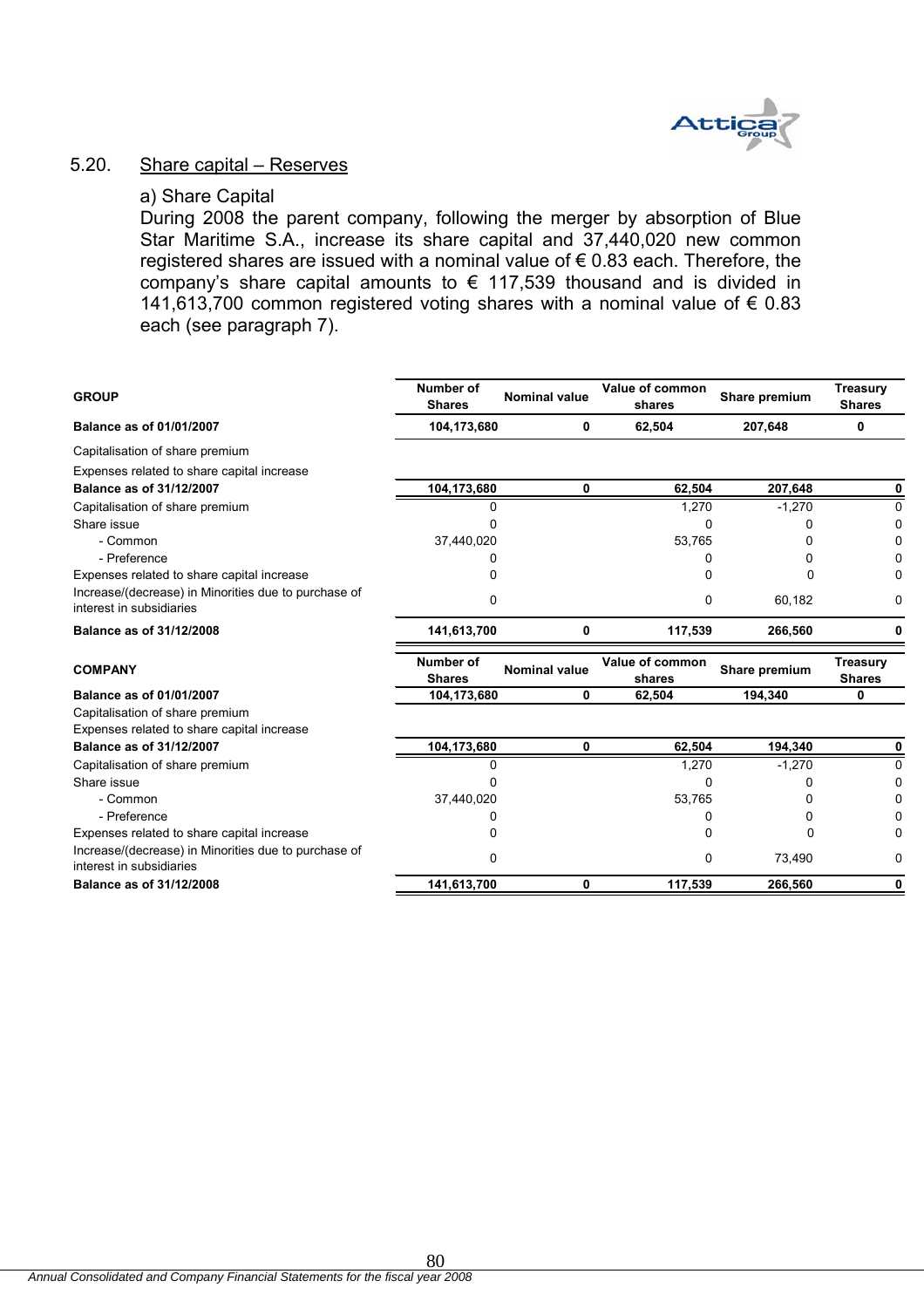

**Fair value reserves**

# b) Reserves

### **GROUP**

|                                                     | <b>Revaluation of</b><br>property, plant &<br>equipment | <b>Revaluation of financial</b><br>instruments | Total        |
|-----------------------------------------------------|---------------------------------------------------------|------------------------------------------------|--------------|
| Balance as of 01/01/2007                            | 0                                                       | 2,495                                          | 2,495        |
| Gains/ (losses) from valuation transfeted to equity | $\Omega$                                                | $\Omega$                                       |              |
| Exchange differences                                | 0                                                       | 74                                             | 74           |
| Acquisitions through business combinations          | 0                                                       | $\Omega$                                       | 0            |
| Deferred tax                                        | 0                                                       | $\Omega$                                       | 0            |
| Balance as of 31/12/2007                            | $\mathbf{0}$                                            | 2,569                                          | 2,569        |
|                                                     |                                                         | <b>Fair value reserves</b>                     |              |
|                                                     | <b>Revaluation of</b><br>property, plant &<br>equipment | <b>Revaluation of financial</b><br>instruments | <b>Total</b> |
| Balance as of 01/01/2008                            | 0                                                       | 2,569                                          | 2,569        |
| Gains/ (losses) from valuation transfeted to equity | $\Omega$                                                | $-6, 114$                                      | $-6, 114$    |
| Cash flow hedge:                                    | 0                                                       | $\Omega$                                       |              |
| Gains from fair value valuation:                    | 0                                                       | $-5,379$                                       | $-5,379$     |
| Balance as of 31/12/2008                            | 0                                                       | $-8,924$                                       | $-8,924$     |
| <b>COMPANY</b>                                      |                                                         | <b>Fair value reserves</b>                     |              |
|                                                     | <b>Revaluation of</b><br>property, plant &<br>equipment | <b>Revaluation of financial</b><br>instruments | Total        |
| Balance as of 01/01/2007                            | 104,331                                                 | 0                                              | 104,331      |
| Gains/ (losses) from valuation transfeted to equity | 19,651                                                  | 0                                              | 19,651       |
| Exchange differences                                | $\Omega$                                                | $\Omega$                                       | 0            |
| Acquisitions through business combinations          | $\Omega$                                                | $\Omega$                                       | 0            |
| Deferred tax                                        | O                                                       | 0                                              |              |
| Balance as of 31/12/2007                            | 123,982                                                 | 0                                              | 123,982      |
|                                                     |                                                         | <b>Fair value reserves</b>                     |              |
|                                                     | <b>Revaluation of</b><br>property, plant &<br>equipment | <b>Revaluation of financial</b><br>instruments | Total        |
| Υπόλοιπο ανοίγματος την 1/1/2008                    | 123,982                                                 | 0                                              | 123,982      |
| Gains/ (losses) from valuation transfeted to equity | 6,719                                                   | $-1,889$                                       | 4,830        |
|                                                     |                                                         |                                                |              |
| Cash flow hedge:                                    | 0                                                       | 0                                              | 0            |
| Gains from fair value valuation:                    | 0                                                       | 0                                              | 128,812      |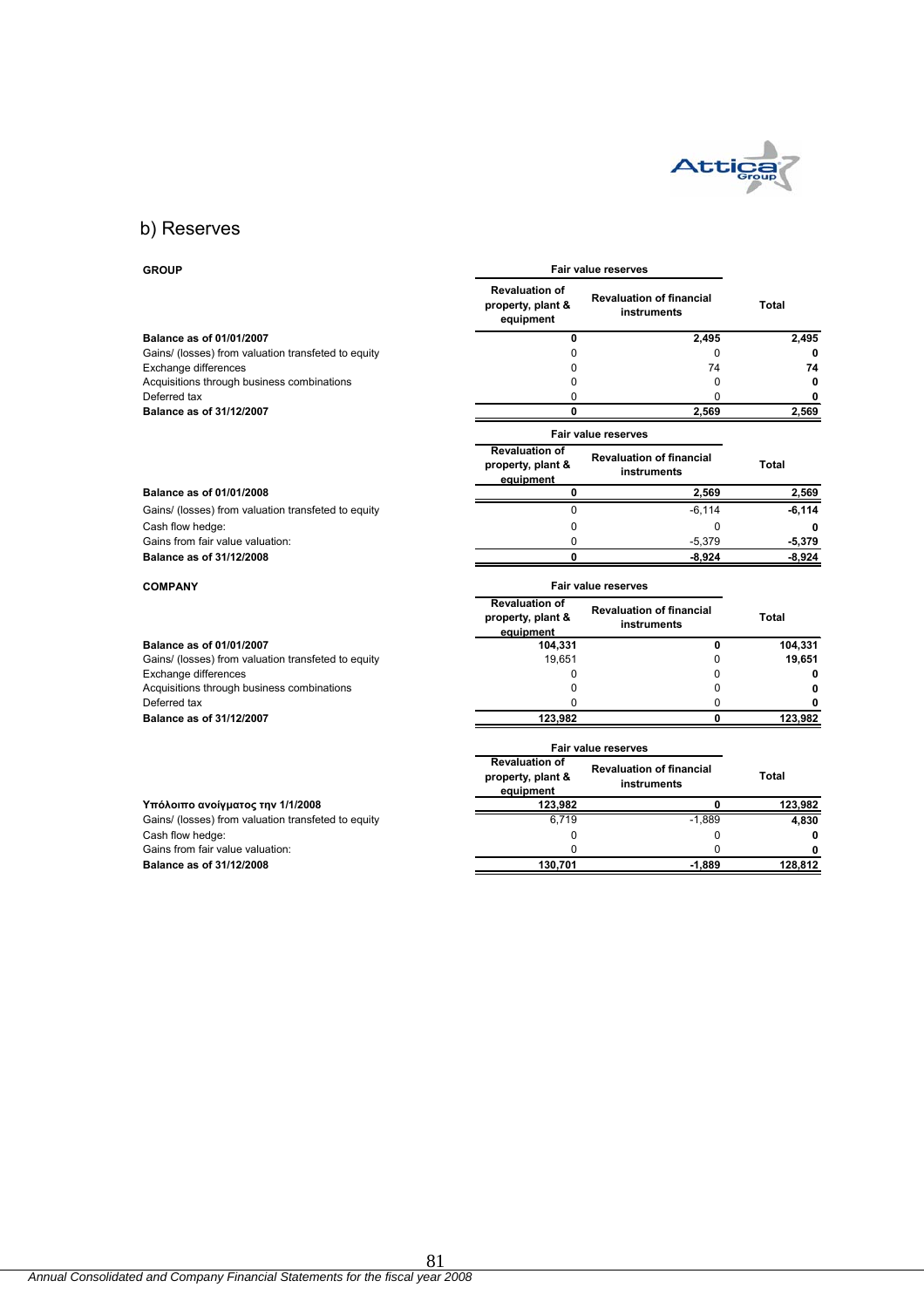

#### **GROUP**

**Other reserves**

|                                                  | <b>Statutory</b><br>Reserve | <b>Special</b><br>reserves |    | Tax-free reserves Other reserves | <b>Translation</b><br>reserves | <b>Total</b> |
|--------------------------------------------------|-----------------------------|----------------------------|----|----------------------------------|--------------------------------|--------------|
| <b>Balance as of 01/01/2007</b>                  | 7.087                       |                            | 18 | 12.742                           |                                | 19,847       |
| Transfers between reserves and retained earnings |                             |                            |    | $-4,230$                         |                                | $-4,230$     |
| Exchange differences                             |                             |                            |    |                                  | $-14$                          | $-14$        |
| Changes following the merger                     |                             |                            |    |                                  |                                | 0            |
| Deffred Tax                                      |                             |                            |    |                                  |                                | n.           |
| <b>Balance as of 31/12/2007</b>                  | 7.087                       |                            | 18 | 8.512                            | $-14$                          | 15.603       |
|                                                  |                             |                            |    |                                  |                                |              |

|                                                  | <b>Statutory</b><br>Reserve | <b>Special</b><br>reserves | Tax-free reserves Other reserves |           | <b>Translation</b><br>reserves | Total   |
|--------------------------------------------------|-----------------------------|----------------------------|----------------------------------|-----------|--------------------------------|---------|
| <b>Balance as of 01/01/2008</b>                  | 7,087                       |                            | 18                               | 8.512     | -14                            | 15,603  |
| Transfers between reserves and retained earnings | 3.426                       |                            | 178                              | 65.991    |                                | 69,595  |
| Exchange differences                             |                             |                            |                                  |           | $-129$                         | $-129$  |
| Changes following the merger                     | 3.060                       |                            | 1.197                            | $-27.076$ |                                | -22.819 |
| Deffred Tax                                      |                             |                            |                                  |           |                                |         |
| Stock options granted to company employees       |                             |                            |                                  |           |                                |         |
| Balance as of 31/12/2008                         | 13.573                      |                            | 1.393                            | 47.427    | $-143$                         | 62,250  |

**Special** 

**Statutory** 

#### **COMPANY**

|                                                     | <b>Statutory</b>            | <b>Special</b>      | Tax-free reserves Other reserves |            | Translation                    | Total      |
|-----------------------------------------------------|-----------------------------|---------------------|----------------------------------|------------|--------------------------------|------------|
|                                                     | Reserve                     | reserves            |                                  |            | reserves                       |            |
| Balance as of 01/01/2007                            | 4,909                       |                     | 15                               | 25,991     |                                | 30,915     |
| Transfers between reserves and retained earnings    |                             |                     |                                  |            |                                |            |
| Exchange differences                                |                             |                     |                                  |            |                                |            |
| Changes following the merger                        |                             |                     |                                  |            |                                |            |
| Deffred Tax                                         |                             |                     |                                  |            |                                |            |
| Μεταφορά μεταξύ αποθ/κών και αποτελεσμάτων εις νέον |                             |                     |                                  |            |                                |            |
| Balance as of 31/12/2007                            | 4,909                       |                     | 15                               | 25,991     |                                | 30,915     |
|                                                     | <b>Statutory</b><br>Reserve | Special<br>reserves | Tax-free reserves Other reserves |            | <b>Translation</b><br>reserves | Total      |
| Balance as of 01/01/2008                            | 4,909                       |                     | 15                               | 25,991     |                                | 30,915     |
| Transfers between reserves and retained earnings    |                             |                     | 176                              | 50,241     |                                | 50,417     |
| Exchange differences                                |                             |                     |                                  |            |                                |            |
| Changes following the merger                        | 6,444                       |                     | 800                              | $-109,623$ |                                | $-102,379$ |
| Deffred Tax                                         |                             |                     |                                  |            |                                |            |
| Stock options granted to company employees          |                             |                     |                                  |            |                                |            |
|                                                     |                             |                     |                                  |            |                                |            |

### 5.21. Deferred tax liabilities

The deferred tax liabilities involve the tax free reserves and other special taxable reserves that will be taxed only when they are distributed (see paragraph 5.15).

### 5.22. Accrued pension and retirement obligations

These obligations refer to personnel compensation due to retirement. The Group has the legal obligation of paying to its employees a compensation at their first date of retirement on a pension.

The above-mentioned obligation is a defined benefit plan according to IAS 19.

The assumptions used for the retirement benefit provisions for the period 1/1 – 31/12/2008 are the following: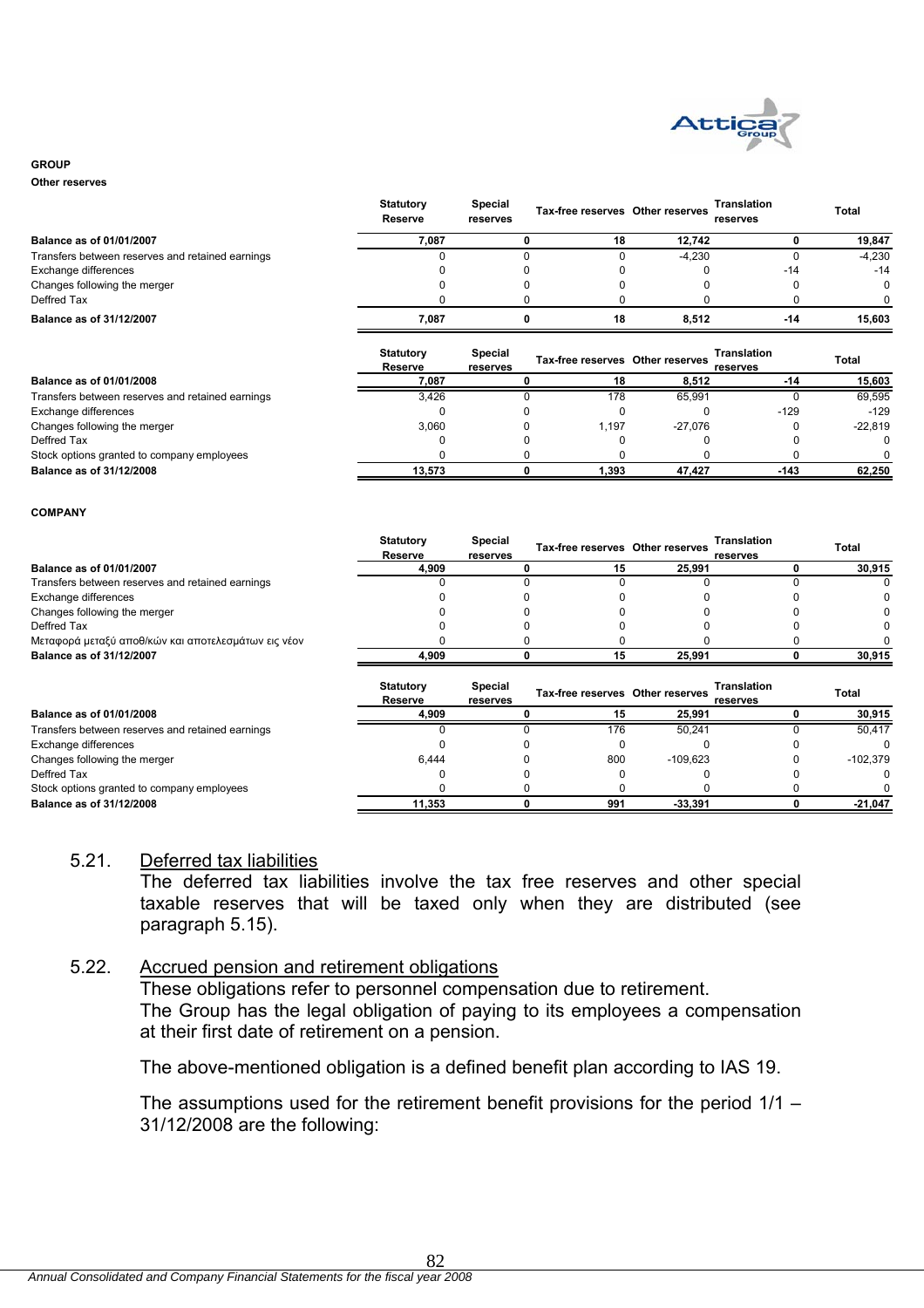

|                                        | 2008  | 2007  |  |
|----------------------------------------|-------|-------|--|
| Discount rate                          | 5.60% | 5.60% |  |
| Expected rate of return on plan assets | 5.60% | 5.60% |  |
| Expected rate of salary increases      | 4.00% | 4.00% |  |
| Employees rate of early retirament     |       |       |  |

# The analysis of this liability is as follows:

### **GROUP**

### **Accrued pension and retirement obligations**

|                                                                 | 31/12/2008                        | 31/12/2007 |
|-----------------------------------------------------------------|-----------------------------------|------------|
| Long-term pension obligations<br>Short-term pension obligations | 1.404<br>$\overline{\phantom{0}}$ | 1.342      |
| Total                                                           | 1.404                             | 1.342      |

### **The amounts recognized in the income statement are as follows:**

|                                                   | 31/12/2008                       |                                 |              | 31/12/2007                       |                                 |  |       |  |
|---------------------------------------------------|----------------------------------|---------------------------------|--------------|----------------------------------|---------------------------------|--|-------|--|
|                                                   | Non-financed<br>obligation plans | <b>Defined benefit</b><br>plans | <b>Total</b> | Non-financed<br>obligation plans | <b>Defined benefit</b><br>plans |  | Total |  |
| Current service costs                             | 466                              |                                 | 466          | 116                              |                                 |  | 116   |  |
| Interest costs on benefit obligation              |                                  |                                 |              | 44                               |                                 |  | 44    |  |
| Actuarial gains / (losses) recognized in the year |                                  |                                 |              |                                  |                                 |  |       |  |
| Losses / (gains) on curtailments and settlements  | $-481$                           |                                 | $-481$       | $\overline{\phantom{0}}$         |                                 |  |       |  |
| Expense recognized in profit or loss              | 62                               |                                 | 62           | 161                              |                                 |  | 161   |  |

### **The amounts recognized in the balance sheet are as follows:**

|                                             |                                  | 31/12/2008                      |        |                                  | 31/12/2007                      |       |  |
|---------------------------------------------|----------------------------------|---------------------------------|--------|----------------------------------|---------------------------------|-------|--|
|                                             | Non-financed<br>obligation plans | <b>Defined benefit</b><br>plans | Total  | Non-financed<br>obligation plans | <b>Defined benefit</b><br>plans | Total |  |
| Present value of unfunded obligations       | .404                             |                                 | .404   | .342                             |                                 | .342  |  |
|                                             | .404                             |                                 | 1.404  | 1.342                            |                                 | .342  |  |
| Net pension obligation in the balance sheet | .404                             |                                 | 404، ۱ | 1,342                            | $\blacksquare$                  | 1,342 |  |

### **Changes in the present value of the defined obligation are as follows:**

|                                      | 31/12/2008                       |                                 |              | 31/12/2007                       |                                 |       |
|--------------------------------------|----------------------------------|---------------------------------|--------------|----------------------------------|---------------------------------|-------|
|                                      | Non-financed<br>obligation plans | <b>Defined benefit</b><br>plans | <b>Total</b> | Non-financed<br>obligation plans | <b>Defined benefit</b><br>plans | Total |
| Balance at the beginning of the year | 1.342                            |                                 | 1,342        | 1,198                            |                                 | 1,198 |
| Service cost                         | 466                              |                                 | 466          | 116                              |                                 | 116   |
| Interest cost                        | 77                               |                                 | 77           | 45                               |                                 | 45    |
| Actuarial losses (gains)             | $-481$                           |                                 | $-481$       |                                  |                                 |       |
| Losses / (gains) on curtailments     |                                  |                                 |              |                                  |                                 |       |
| Benefits paid                        |                                  |                                 |              | $-17$                            |                                 | $-17$ |
| Balance at the end of the year       | 1,404                            | o                               | 1,404        | 1,342                            |                                 | 1,342 |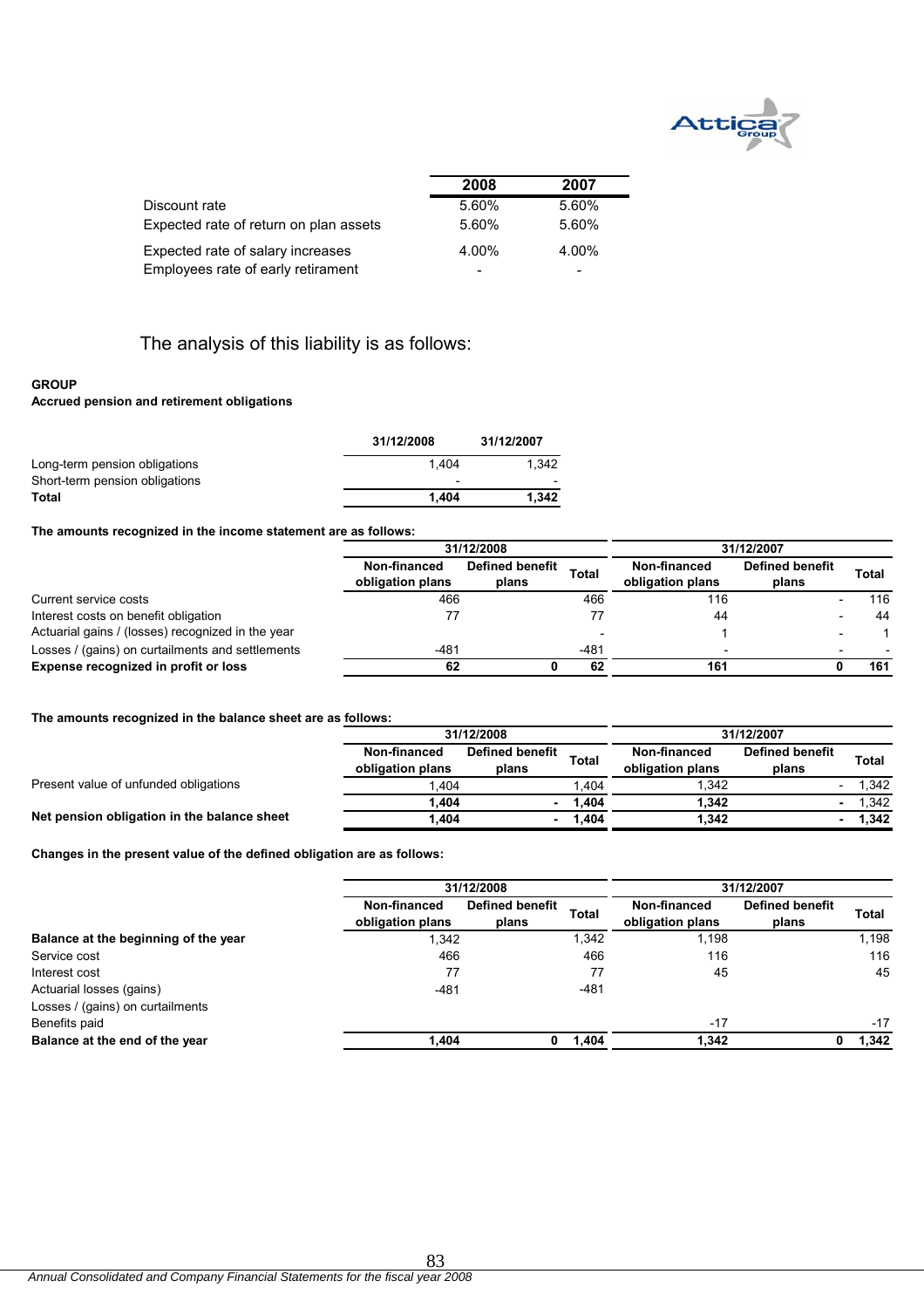

### **PARENT Accrued pension and retirement obligations**

|                                | 31/12/2008               | 31/12/2007 |
|--------------------------------|--------------------------|------------|
| Long-term pension obligations  | 83                       | 76         |
| Short-term pension obligations | $\overline{\phantom{0}}$ |            |
| Total                          | 83                       | 76         |
|                                |                          |            |

### **The amounts recognized in the income statement are as follows:**

|                                                  |                                  | 31/12/2008                      | 31/12/2007 |                                  |                                 |       |    |
|--------------------------------------------------|----------------------------------|---------------------------------|------------|----------------------------------|---------------------------------|-------|----|
|                                                  | Non-financed<br>obligation plans | <b>Defined benefit</b><br>plans | Total      | Non-financed<br>obligation plans | <b>Defined benefit</b><br>plans | Total |    |
| Current service costs                            |                                  |                                 |            |                                  |                                 |       | 17 |
| Interest costs on benefit obligation             |                                  |                                 |            |                                  |                                 |       |    |
| Losses / (gains) on curtailments and settlements |                                  |                                 |            |                                  |                                 |       |    |
| Expense recognized in profit or loss             |                                  |                                 |            | 22                               |                                 |       | 22 |

**The amounts recognized in the balance sheet are as follows:**

|                                             | 31/12/2008                       |                                 |              | 31/12/2007                       |                                 |       |    |
|---------------------------------------------|----------------------------------|---------------------------------|--------------|----------------------------------|---------------------------------|-------|----|
|                                             | Non-financed<br>obligation plans | <b>Defined benefit</b><br>plans | <b>Total</b> | Non-financed<br>obligation plans | <b>Defined benefit</b><br>plans | Total |    |
| Present value of unfunded obligations       | 83                               | -                               |              | 76                               |                                 |       | 76 |
|                                             | 83                               |                                 | 83           | 76                               |                                 |       | 76 |
| Net pension obligation in the balance sheet | 83                               |                                 | 83           | 76                               |                                 |       | 76 |

**Changes in the present value of the defined obligation are as follows:**

|                                      | 31/12/2008                       |                                 |              | 31/12/2007                       |                          |       |
|--------------------------------------|----------------------------------|---------------------------------|--------------|----------------------------------|--------------------------|-------|
|                                      | Non-financed<br>obligation plans | <b>Defined benefit</b><br>plans | <b>Total</b> | Non-financed<br>obligation plans | Defined benefit<br>plans | Total |
| Balance at the beginning of the year | 76                               |                                 | 76           | 54                               |                          | 54    |
| Service cos                          |                                  |                                 | Э            | 17                               |                          | 17    |
| Interest cost                        |                                  |                                 |              | G                                |                          |       |
| Actuarial losses (gains)             |                                  |                                 |              |                                  |                          |       |
| Losses / (gains) on curtailments     |                                  |                                 |              |                                  |                          |       |
| Balance at the end of the year       | 83                               |                                 | 83           | 76                               |                          | 76    |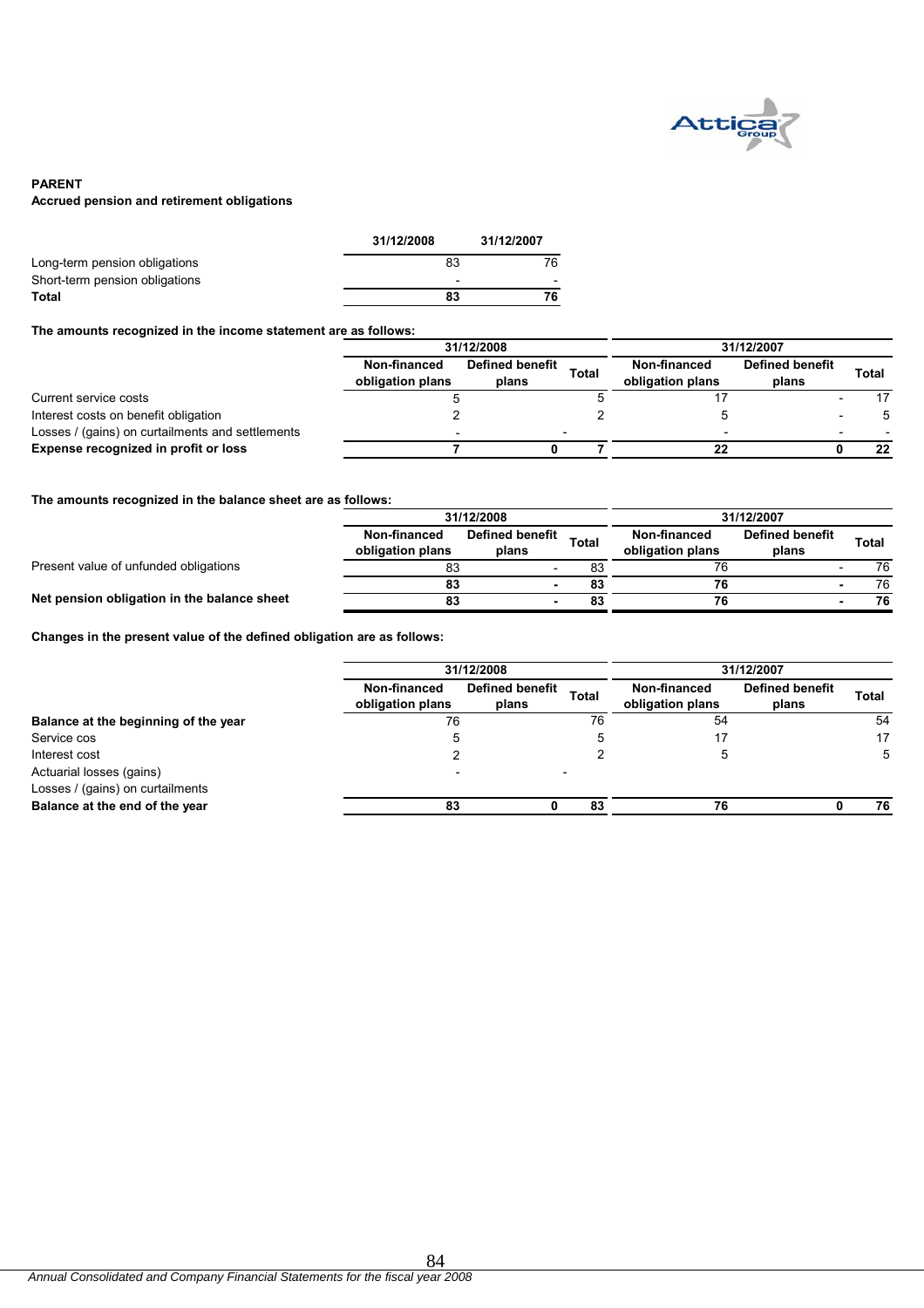

# 5.23. Long-term borrowings

Long-term borrowings analysis:

| Long-term borrowings |
|----------------------|
| Short-term dept      |

| Long-term borrowings                                 | 31/12/2008                                | 31/12/2007                                             |                                                 |                                                        |
|------------------------------------------------------|-------------------------------------------|--------------------------------------------------------|-------------------------------------------------|--------------------------------------------------------|
| Obligations under finance lease                      | 609                                       | 122                                                    |                                                 |                                                        |
| Secured Loans                                        | 240,465                                   | 221,121                                                |                                                 |                                                        |
| <b>Bonds</b>                                         | 154,140                                   | 175,831                                                |                                                 |                                                        |
| Less: Long-term loans payable in next financial year | $-38,775$                                 | $-38,069$                                              |                                                 |                                                        |
| Total of long-term loans                             | 356,439                                   | 359,005                                                |                                                 |                                                        |
| Short-term dept                                      | 31/12/2008                                | 31/12/2007                                             |                                                 |                                                        |
| Obligations under finance lease                      | 355                                       | 268                                                    |                                                 |                                                        |
| Secured Loans                                        | 0                                         | 25,461                                                 |                                                 |                                                        |
| More: Long-term loans payable in next financial year | 38,775                                    | 38,069                                                 |                                                 |                                                        |
| Total of short-term loans                            | 39,130                                    | 63,798                                                 |                                                 |                                                        |
| Amounts in €                                         |                                           |                                                        |                                                 |                                                        |
| Borrowings as of 31/12/2008                          | <b>Obligations under</b><br>finance lease | <b>Secured Loans</b>                                   | Bonds                                           | <b>Borrowings</b>                                      |
| Within 1year                                         | 355                                       | 26,275                                                 | 12,500                                          | 39,130                                                 |
| After 1year but not more than 5 years                | 609                                       | 105,099                                                | 50,000                                          | 155,708                                                |
| More than five years                                 | 0                                         | 109,091                                                | 91,640                                          | 200,731                                                |
|                                                      | 964                                       | 240,465                                                | 154,140                                         | 395,569                                                |
| Amounts in €                                         |                                           |                                                        |                                                 |                                                        |
| Borrowings as of 31/12/2007                          | <b>Obligations under</b><br>finance lease | <b>Secured Loans</b>                                   | <b>Bonds</b>                                    | <b>Borrowings</b>                                      |
| Within 1year                                         | 268                                       | 50,030                                                 | 13,50                                           | 63,798                                                 |
| After 1year but not more than 5 years                | 122                                       | 97,929                                                 | 54,0                                            | 152,051                                                |
| More than five years                                 | 0                                         | 98,623                                                 | 108,331                                         | 206,954                                                |
|                                                      | 390                                       | 246,582                                                | 175,831                                         | 422,803                                                |
|                                                      | 31/12/2008                                |                                                        |                                                 |                                                        |
|                                                      | €                                         |                                                        |                                                 |                                                        |
| Long-term borrowings                                 | 4.01%                                     |                                                        |                                                 |                                                        |
| Short-term dept                                      |                                           |                                                        |                                                 |                                                        |
|                                                      | 31/12/2007                                |                                                        |                                                 |                                                        |
|                                                      | €                                         |                                                        |                                                 |                                                        |
| Long-term borrowings<br>Short-term dept              | 5.25%                                     |                                                        |                                                 |                                                        |
| <b>Obligations under finance lease</b>               |                                           |                                                        |                                                 |                                                        |
|                                                      | 31/12/2008                                |                                                        |                                                 | 31/12/2007                                             |
|                                                      | <b>Future minimum</b><br>lease paymements | Present value of<br>future minimum<br>lease paymements | <b>Future</b><br>minimum<br>lease<br>paymements | Present value of<br>future minimum<br>lease paymements |
| Within 1year                                         | 404                                       | 355                                                    | 282                                             | 268                                                    |
| After 1year but not more than 5 years                | 636                                       | 609                                                    | 151                                             | 122                                                    |
| More than five years                                 | 0                                         | 0                                                      | 0                                               | 0                                                      |

Total of Future minimum lease paymements **1,040** 964 433 390 Less: Interest expenses 0 -76 0 -43 0 0 -43 0 0 -43 0 0 -43 0 0 -43 0 0 -43 0 0 -43 0 0 -43 0 0 -43 0 0 -43 0 0 -43 0 0 -43 0 0 -5 0 -5 0 0 -43 0 0 -5 0 0 -5 0 0 -5 0 0 -5 0 0 -5 0 0 -5 0 0 -5 0 0 -5 0 0 -5 0 0 -5 0 0 -5 0 **Total of Present value of future minimum lease paymements 964 964 390 390**

85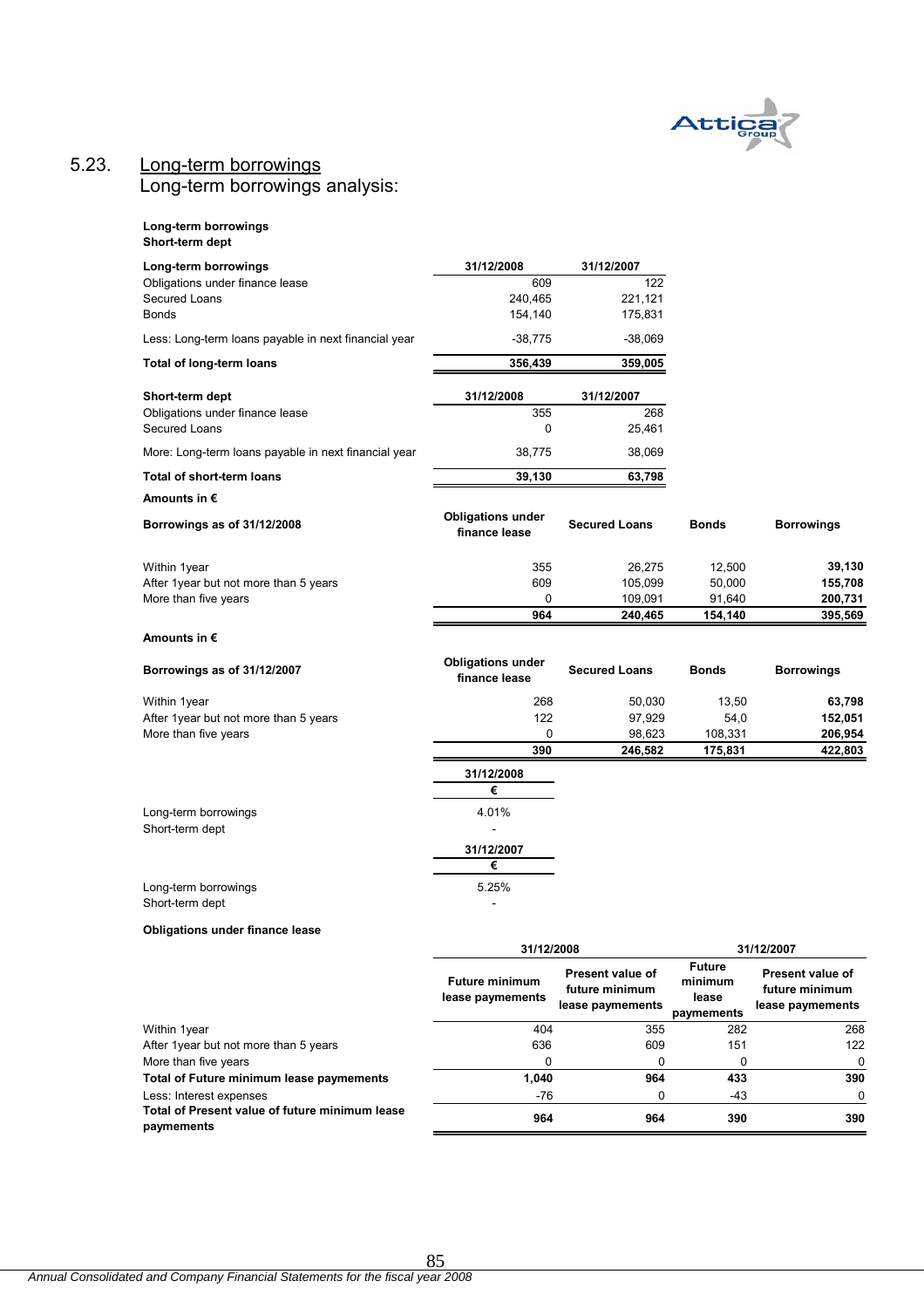

#### **Obligations under operating lease**

|                                        | 31/12/2008 | 31/12/2007 |
|----------------------------------------|------------|------------|
| Within 1year                           | 1.591      | 1.149      |
| After 1 year but not more than 5 years | 6.364      | 4.596      |
| More than five years                   | 11.137     | 8.043      |
| <b>Total operating lease</b>           | 19.092     | 13.788     |

There are no overdue liabilities, or liabilities that are about to become due, that cannot be paid.

All loans are denominated in Euro. The Bond Loans are discounted.

After the sale of the vessels Marin, Challenge, Shield and Nordia there loans were fully repaid.

The above table includes the current portion of the long-term debt.

The average weighted interest rate of the finance leases is Euribor plus 2.35%.

The finance leases that have been recognized in the income statement of the period 1/1 - 31/12/2008, amount € 257 thousand.

The operating leases that have been recognized in the income statement of the period 1/1 - 31/12/2008, amount € 2,210 thousand.

The operating leases refer to office rent and have been contracted with market terms. The only exception is the rental agreement of Attica Premium's offices for which an advance equal to 3 years rent has been paid in November 2006.

### 5.24. Derivatives

### **GROUP**

|                                                             | 31/12/2008                |               |                    | 31/12/2007                |               |                    |
|-------------------------------------------------------------|---------------------------|---------------|--------------------|---------------------------|---------------|--------------------|
|                                                             | <b>Notional</b><br>amount | <b>Assets</b> | <b>Liabilities</b> | <b>Notional</b><br>amount | <b>Assets</b> | <b>Liabilities</b> |
| Derivatives held for trading                                |                           |               |                    |                           |               |                    |
| Interest Rate - Cash flows hedge                            | 249,688                   | 0             | 2,810              | 322,997                   | 3,349         | 0                  |
| Foreign exchange contracts - Cash flows<br>hedge            |                           | $\mathbf{0}$  | 0                  | 47,684                    | 560           | 1,928              |
| Fuel oil agreement - Cash flows hedge<br><b>Derivatives</b> | 8,415<br>249,688          | 0             | 5,402<br>2,810     | 370,681                   | 3,909         | 1,928              |
| Derivatives (long term assets / liabilities                 | 249,688                   | 0             | 2,810              | 322,997                   | 3,349         | $\Omega$           |
| Derivatives (short term assets / liabilities                | 8,415                     | 0             | 5,402              | 47,684                    | 560           | 1,928              |
|                                                             | 258,103                   | 0             | 8,212              | 370,681                   | 3,909         | 1,928              |
| <b>COMPANY</b>                                              |                           |               |                    |                           |               |                    |
|                                                             |                           | 31/12/2008    |                    |                           | 31/12/2007    |                    |
|                                                             | <b>Notional</b><br>amount | <b>Assets</b> | <b>Liabilities</b> | <b>Notional</b><br>amount | <b>Assets</b> | <b>Liabilities</b> |
| Derivatives held for trading                                |                           |               |                    |                           |               |                    |
| Interest Rate - Cash flows hedge                            | 105,000                   | $\mathbf{0}$  | 1,889              | 0                         | 0             | 0                  |
| Foreign exchange contracts - Cash flows<br>hedge            |                           | 0             | 0                  |                           |               | 0                  |
| <b>Derivatives</b>                                          | 105,000                   | 0             | 1,889              | 0                         | Ω             | 0                  |
| Derivatives (long term assets / liabilities                 | 105,000                   | 0             | 1,889              |                           |               | 0                  |
| Derivatives (short term assets / liabilities                |                           |               |                    |                           |               | 0                  |
|                                                             | 105,000                   | 0             | 1,889              | 0                         | 0             | 0                  |

**105,000 0 1,889 0 0 0**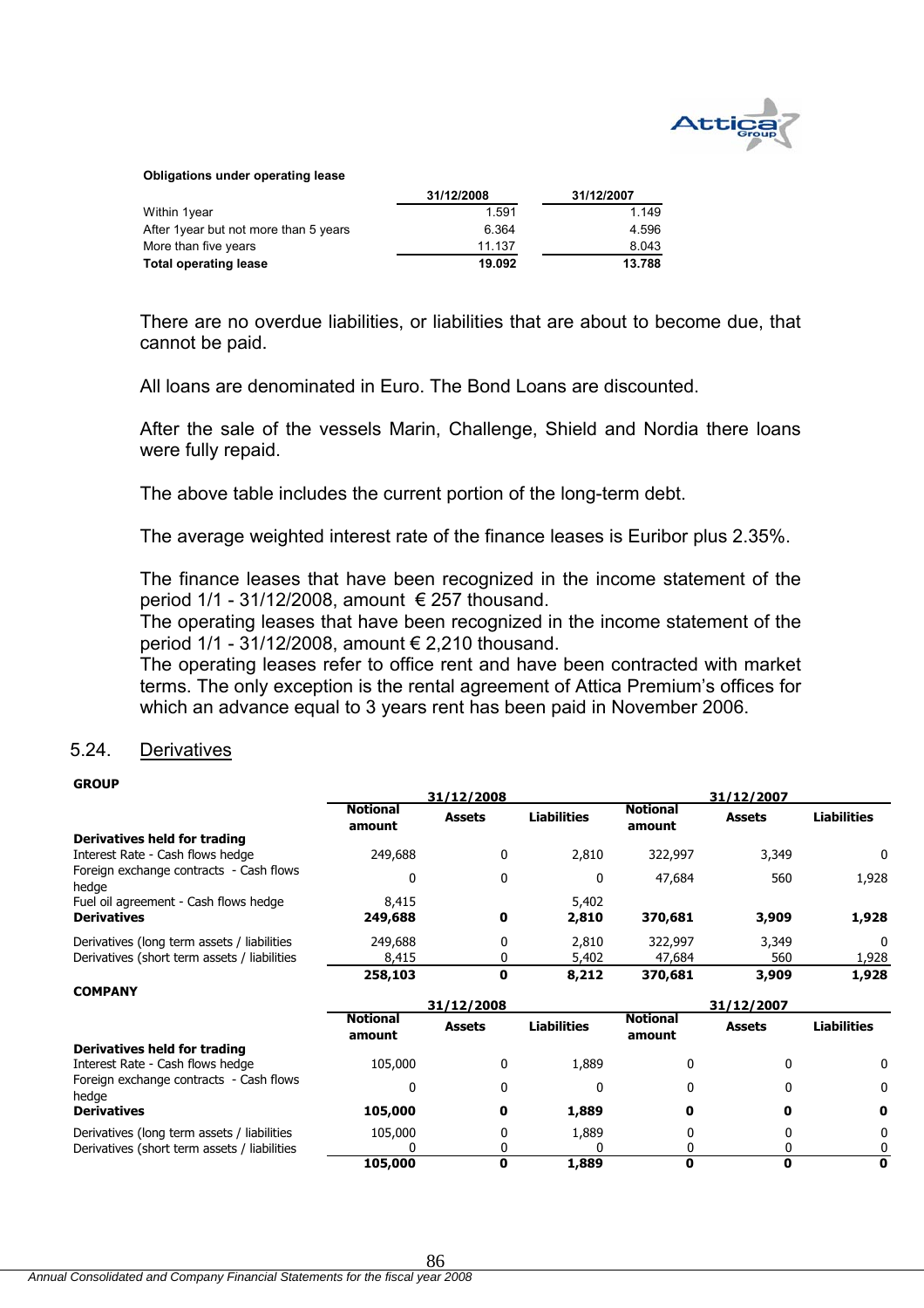

## 5.25. Non-current provisions

a) Superfast Group has made a provision amounting  $\epsilon$  462 thousand which concerns claim for compensation from the crew that was employed on board the sold vessels previously deployed in the Baltic Sea. The case is under litigation. b) The amount of € 128 thousand of the parent company following the absorbed subsidiary Blue Star Maritime S.A. which had made a provision amounting  $\epsilon$ 550 thousand which concerned a claim for compensation from the Buyer of the vessel Blue Aegean. For the above case the company paid the amount of  $\epsilon$ 421.8 thousand. The additional amount of € 128.20 thousand has not been posted as revenue due to the fact that there are still outstanding legal expenses.

|                                  | Case in arbitration<br>refers to the sold<br>vessel Blue Aegean | Case under litigation which<br>consernes claim for<br>compensation from the crew<br>in the Baltic Sea | Other<br>provisions | Total    |
|----------------------------------|-----------------------------------------------------------------|-------------------------------------------------------------------------------------------------------|---------------------|----------|
| Opening Balance as of 01/01/2007 | 550                                                             | 463                                                                                                   | 69                  | 1,082    |
| Additional provisions            | 0                                                               | 6                                                                                                     | 0                   | 6        |
| Utilised provisions              | U                                                               | 0                                                                                                     | O                   | 0        |
| Reversal of provisions           | <sup>0</sup>                                                    | 0                                                                                                     | <sup>0</sup>        | 0        |
| From acquisition of suvsidiary   | O                                                               | 0                                                                                                     | 0                   | 0        |
| Closing Balance as of 31/12/2007 | 550                                                             | 469                                                                                                   | 69                  | 1,088    |
|                                  | Case in arbitration<br>refers to the sold<br>vessel Blue Aegean | Case under litigation which<br>consernes claim for<br>compensation from the crew<br>in the Baltic Sea | Other<br>provisions | Total    |
| Opening Balance as of 01/01/2008 | 550                                                             | 469                                                                                                   | 69                  | 1,088    |
| Additional provisions            | $\Omega$                                                        | 0                                                                                                     | $\Omega$            | $\Omega$ |
| Utilised provisions              | $-422$<br>-8                                                    |                                                                                                       | $-69$               | $-499$   |
|                                  |                                                                 |                                                                                                       |                     |          |
| Reversal of provisions           | <sup>0</sup>                                                    | 0                                                                                                     | 0                   | $\Omega$ |
| From acquisition of suvsidiary   | U                                                               | 0                                                                                                     | 0                   | 0        |
| Closing Balance as of 31/12/2008 | 128                                                             | 461                                                                                                   | 0                   | 589      |
| Non-current provisions           | 128                                                             | 461                                                                                                   | 0                   | 589      |
| Currentprovisions                | $\Omega$                                                        | 0                                                                                                     | 0                   | $\Omega$ |

# 5.26. Trade and other payables

|                               | <b>GROUP</b> |            | <b>COMPANY</b> |            |  |
|-------------------------------|--------------|------------|----------------|------------|--|
|                               | 31/12/2008   | 31/12/2007 | 31/12/2008     | 31/12/2007 |  |
| <b>Suppliers</b>              | 15,875       | 24,543     | 74             | 173        |  |
| Notes payable                 | 0            | 0          |                |            |  |
| Checks Payable                | 0            | 0          |                |            |  |
| <b>Customers' Advances</b>    | 2.077        | 278        | 2              |            |  |
| Intercompany accounts payable | 0            | 0          | 30.166         |            |  |
| <b>Other liabilities</b>      | 1.178        | 1.867      |                |            |  |
| <b>Total</b>                  | 19,130       | 26,688     | 30,242         | 173        |  |

### 5.27. Tax liabilities

|                                                      | <b>GROUP</b> |            | <b>COMPANY</b> |            |  |
|------------------------------------------------------|--------------|------------|----------------|------------|--|
|                                                      | 31/12/2008   | 31/12/2007 | 31/12/2008     | 31/12/2007 |  |
| Tax expense                                          |              | 230        |                |            |  |
| Provision for Tax expense for unaudited fiscal years | 198          | 318        | 30             | 20         |  |
| Tax audit differences                                |              | n          |                | 0          |  |
| Total                                                | 198          | 548        | 30             | 20         |  |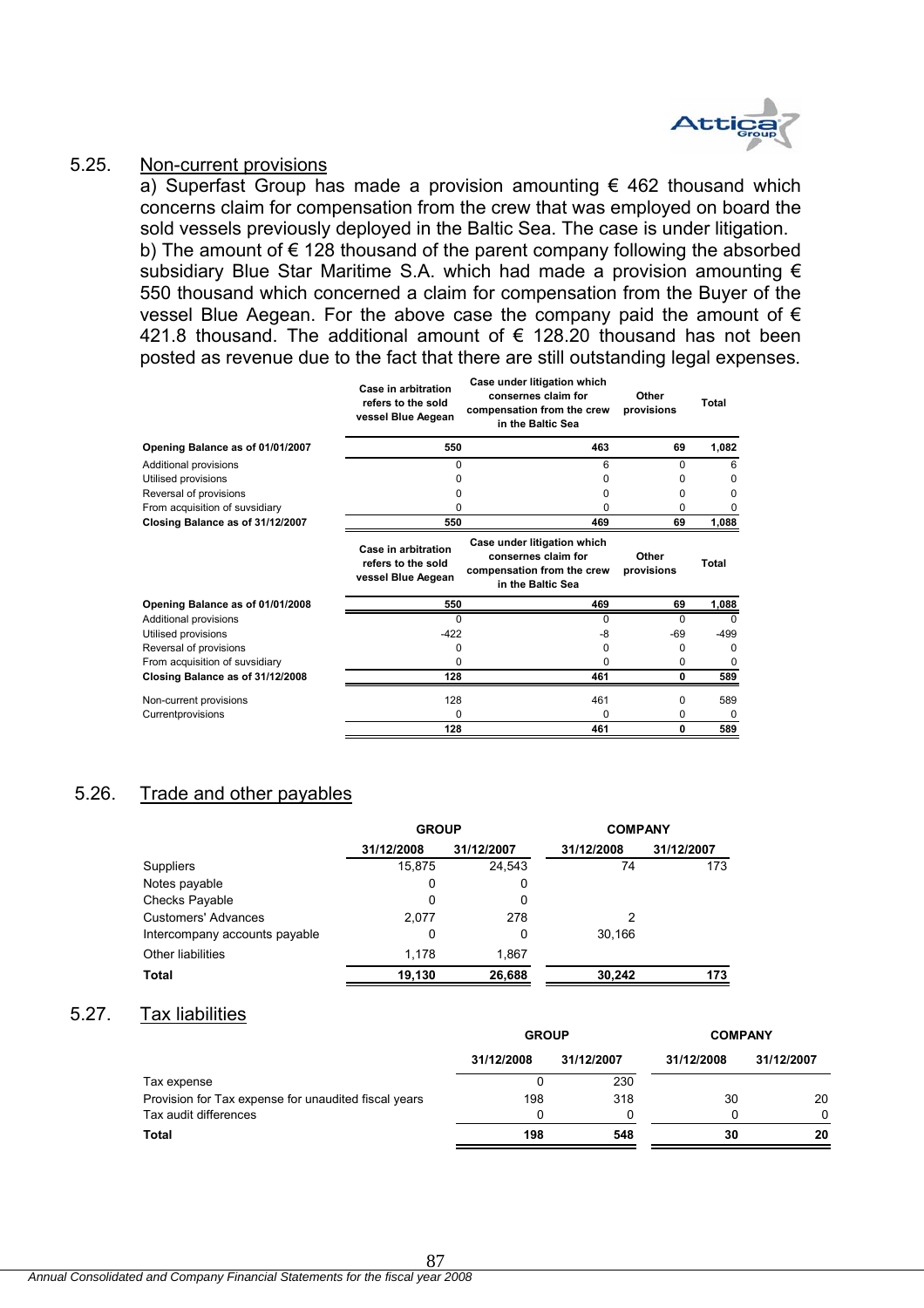

# 5.28. Other current liabilities

|                               | <b>GROUP</b> |            | <b>COMPANY</b> |            |  |
|-------------------------------|--------------|------------|----------------|------------|--|
|                               | 31/12/2008   | 31/12/2007 | 31/12/2008     | 31/12/2007 |  |
| Intercompany accounts payable |              |            |                |            |  |
| Deferred income-Grants        | 2.384        | 3.001      | 1.062          |            |  |
| Social security insurance     | 2,562        | 2.429      | 55             | 3          |  |
| <b>Other Tax liabilities</b>  | 1,801        | 2.176      | 188            | 62         |  |
| <b>Dividends</b>              | 100          | 96         | 100            |            |  |
| Salaries and wages payable    | 1.916        | 1.901      | 2              |            |  |
| Accrued expenses              | 9,285        | 6,803      | 143            | 32         |  |
| <b>Others Liabilities</b>     | 278          | 286        | 90             | 38         |  |
| <b>Total</b>                  | 18,326       | 16,692     | 1,640          | 135        |  |

# **6. Contingent assets and liabilities**

### a) Liens and Encumbrances

As already stated in paragraph 5.11., the vessels owned by the Group have been mortgaged as security of secured loans for an amount of Euro 723,060 thousand.

b) Group and company disputes under litigation or arbitration

On 31 December 2008 there were pending lawsuits against the parent company and the Group due to the merger by absorption of Blue Star Maritime S.A., about labour, civil and shipping claims. It is estimated that these claims will not have any significant effect on the Group's financial position because for most of the cases there is appropriate insurances coverage.

c) Unaudited years

See paragraph 5.9. "Income taxes" and paragraph 5.13. "Investments in subsidiaries"

# d) Granted guarantees

Letters of guarantee which have been provided to secure liabilities of the Group and the Company and were in force on 31/12/2008 and on 31/12/2007. Undertakings analysis has as follows:

|                                             | <b>GROUP</b>          |        |            | <b>COMPANY</b> |
|---------------------------------------------|-----------------------|--------|------------|----------------|
|                                             | 31/12/2008 31/12/2007 |        | 31/12/2008 | 31/12/2007     |
| <b>Operating lease commitments</b>          |                       |        |            |                |
| Within one year                             | 355                   | 268    | 0          | $\Omega$       |
| After one year but not more than five years | 609                   | 122    | 0          | 0              |
| More than five years                        | 0                     | 0      | 0          | 0              |
| <b>Other commitments</b>                    |                       |        |            |                |
| Within one year                             | 85,893                | 10,988 | 0          | 0              |
| After one year but not more than five years | 329                   | 402    | 0          | 0              |
| More than five years                        | 1,308                 | 176    | 0          | 0              |

"Other commitments" within one year refer to the Group's contingent liability for the purchase of the vessel Superfast II which is under construction.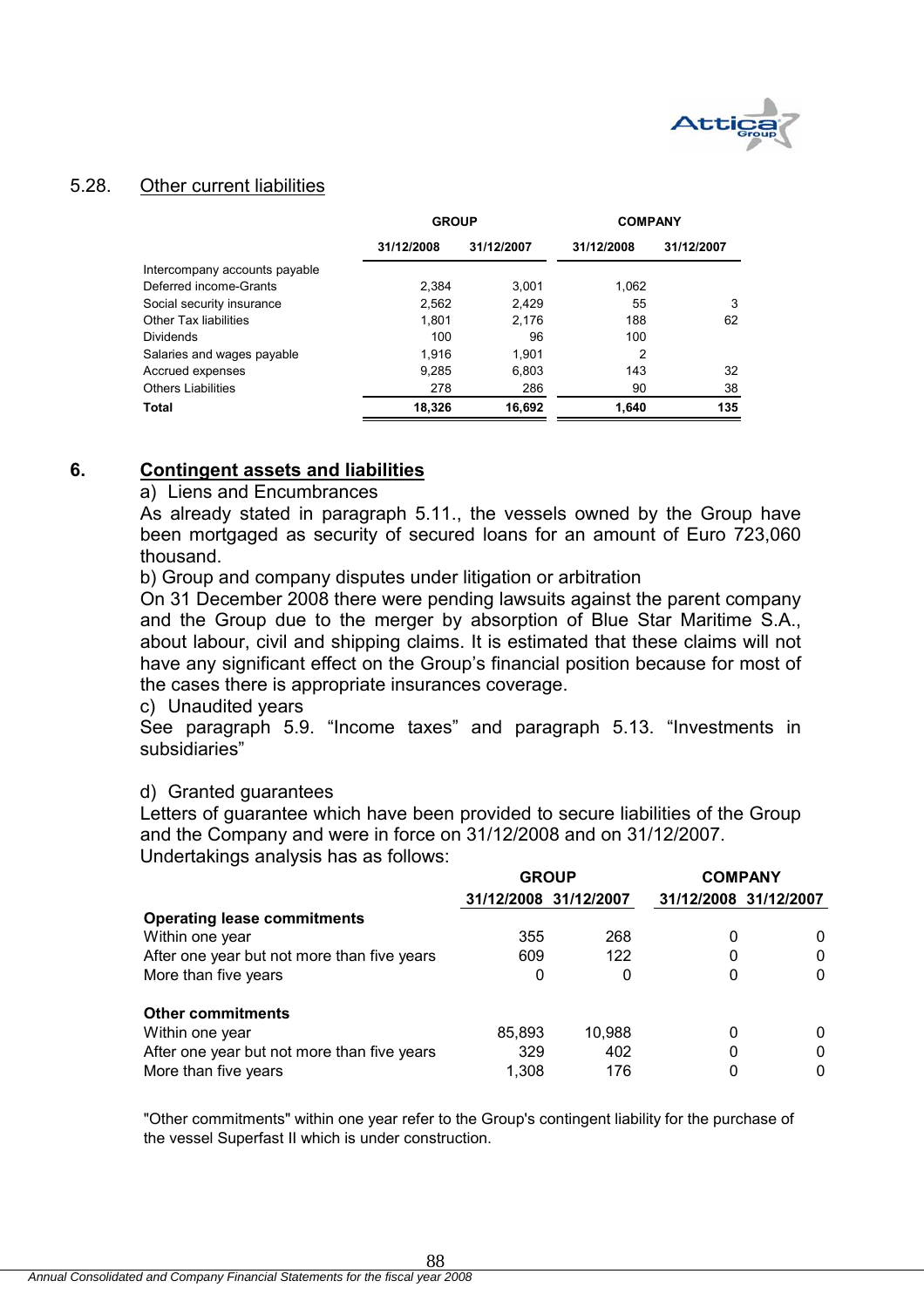

# **7. Merger by absorption of the subsidiaries Superfast Ferries Maritime S.A. and Blue Star Maritime S.A.**

Within the presentation year, on 23/12/2008, The Company completed the merger through absorption of its subsidiaries «BLUE STAR SA» (participating interest – 48,795%) and «SUPERFAST FERRIES» (participating interest – 100%).

The merger was carried in accordance with relevant provisions of CL 2190/1920, Law 2166/1993 and commercial legislation, as at the Balance Sheet Transition date of absorbed companies - 30/6/2008 and approved by the Ministry of Development on 23/12/2008 following the relative decision Num. K2 -15054.

For the purposes of recording the above merger in the Individual and Consolidated Financial Statements, the Company used paragraphs 10 - 12 of IAS 8 "Accounting Policies, Changes in Accounting Estimates and Errors" taking into account the economic essence of the events adopting the accounting policy that results in information that is relevant to the economic decision-making needs of users pertaining to material information on the financial performance and position of the Group and the Company within the frame of the requirements set by IFRSs.

In the context of the aforementioned, no application of pooling of interest method was made. BLUE STAR SA within the previous years as well as within the current year until 30/6/2008, carried out shipping operations through the vessels SUPERFERRY II, DIAGORAS and HORIZON in its possession. The aforementioned vessels were transferred (at their book value) on 30/6/2008 to a 100% subsidiary of the Group, BLUE STAR FERRIES SA, which now operates them. As it is understandable, the application of pooling of interest method and the consequent restatement of prior periods information as well as that until 30/6/2008 of the parent company ATTICA HOLDINGS S.A., would result in the fact that the latter would include in the financial statements an operation that neither it had performed before the merger nor would perform after the merger - something that would lead to provide incorrect information on the financial position and financial performance. Moreover, due to the fact that both companies constitute subsidiaries of ATTICA HOLDING S.A. fully consolidated in the prior periods financial statements, the application of pooling of interest method would have no effect on the consolidated figures of the Group, apart from minority interests that would be transferred to the equity attributable the shareholders of the parent.

Taking the aforementioned into account within the frame set by paragraphs 10 - 12 of IAS 8, the Company made use of paragraphs 30 and 31 of revised IAS 27 «Consolidated and Separate Financial Statements».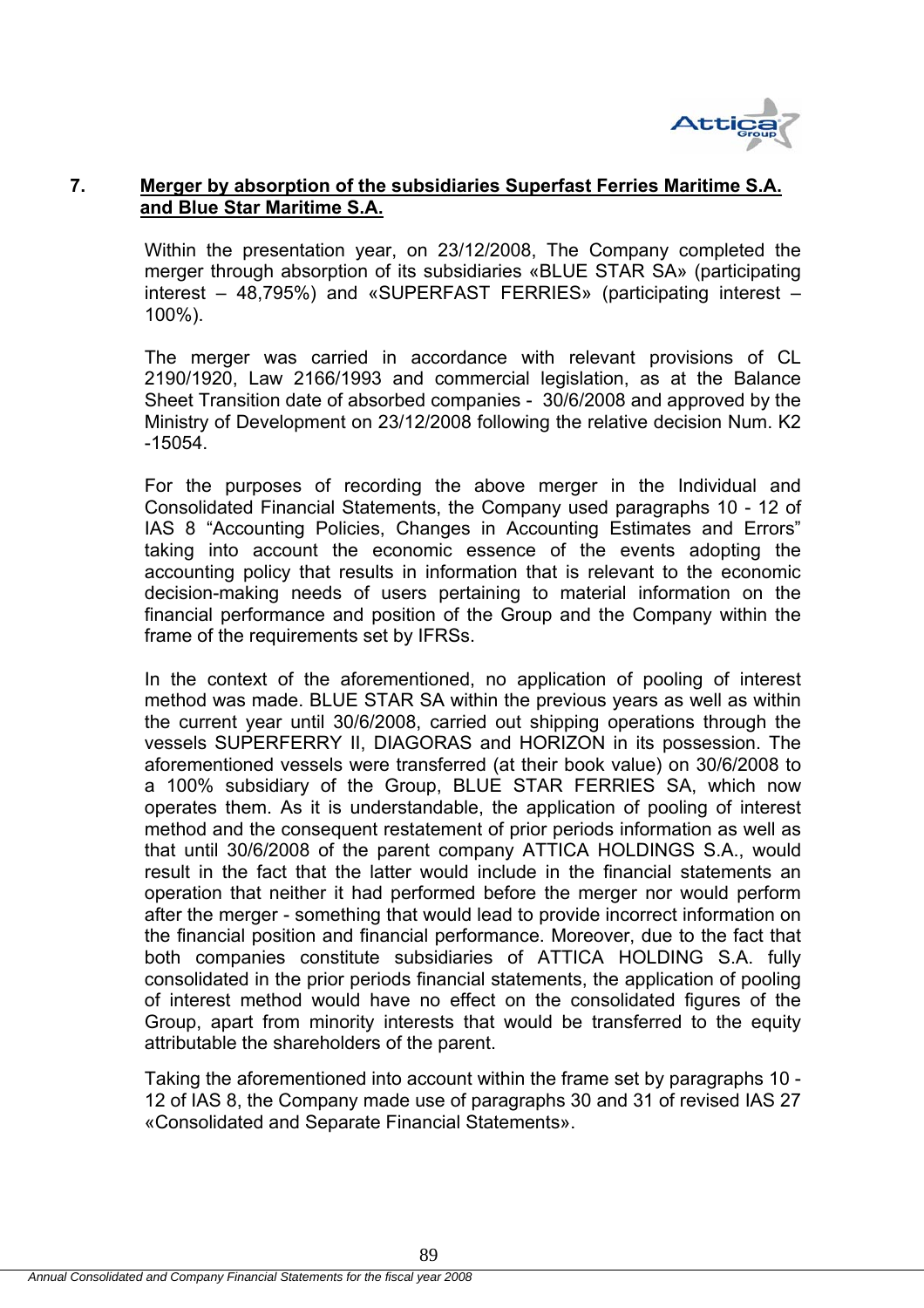

In accordance with the above, changes in a parent's ownership interest in a subsidiary that do not result in a loss of control are accounted for as equity transactions (ie transactions with owners in their capacity as owners). In such circumstances the carrying amounts of the controlling and non-controlling interests shall be adjusted to reflect the changes in their relative interests in the subsidiary. Any difference between the amount by which the non-controlling interests are adjusted and the fair value of the consideration paid or received shall be recognised directly in equity and attributed to the owners of the parent. In compliance with the above:

- The results of the aforementioned subsidiaries, have been included in the results of the parent company, as from 1/7/2008 onwards.
- The assets, liabilities and equity of the above companies, as of the date of the merger approval, were incorporated in the parent company.
- The Equity of the parent company and that of the Group, have been adjusted in order to reflect the changes in equity arising from the shares exchange between the absorbed companies.

In the context of all the aforementioned and for the purposes of providing comparative information and full comprehension of the effect of the merger on the financial statements of ATTICA HOLDING S.A., the following supplementary information is presented below.

## 7.1. Supplementary Financial information pertaining to the merger

# 7.1.1. Balance Sheet and Income Statement items of SUPERFAST FERRIES S.A.

| <b>Balance Sheet</b>                | 1/1-30/06/2008 | 1/7-23/12/2008 |
|-------------------------------------|----------------|----------------|
| Investments in subsidiaries         | 167.215        | 167.215        |
| Other current assets                | 40             | 41             |
| Cash and cash equivalents           | 435            | 856            |
| <b>Total Assets</b>                 | 167.690        | 168.112        |
| Share capital                       | 45.963         | 45.963         |
| Other reserves                      | 120.025        | 120.025        |
| Retained earnings                   | 66             | 2.054          |
| <b>Total Equity</b>                 | 166.054        | 168.042        |
| Trade and other payables            |                |                |
| Other current liabilities           | 1.635          | 70             |
| <b>Total liabilities</b>            | 1.636          | 70             |
| <b>Total Equity and Liabilities</b> | 167.690        | 168.112        |
| <b>Profit and Loss</b>              | 1/1-30/06/2008 | 1/7-23/12/2008 |
| <b>Net Profit</b>                   | 11             | 1,987          |

# 7.1.2. Balance Sheet and Income Statement items of BLUE STAR MARITIME S.A.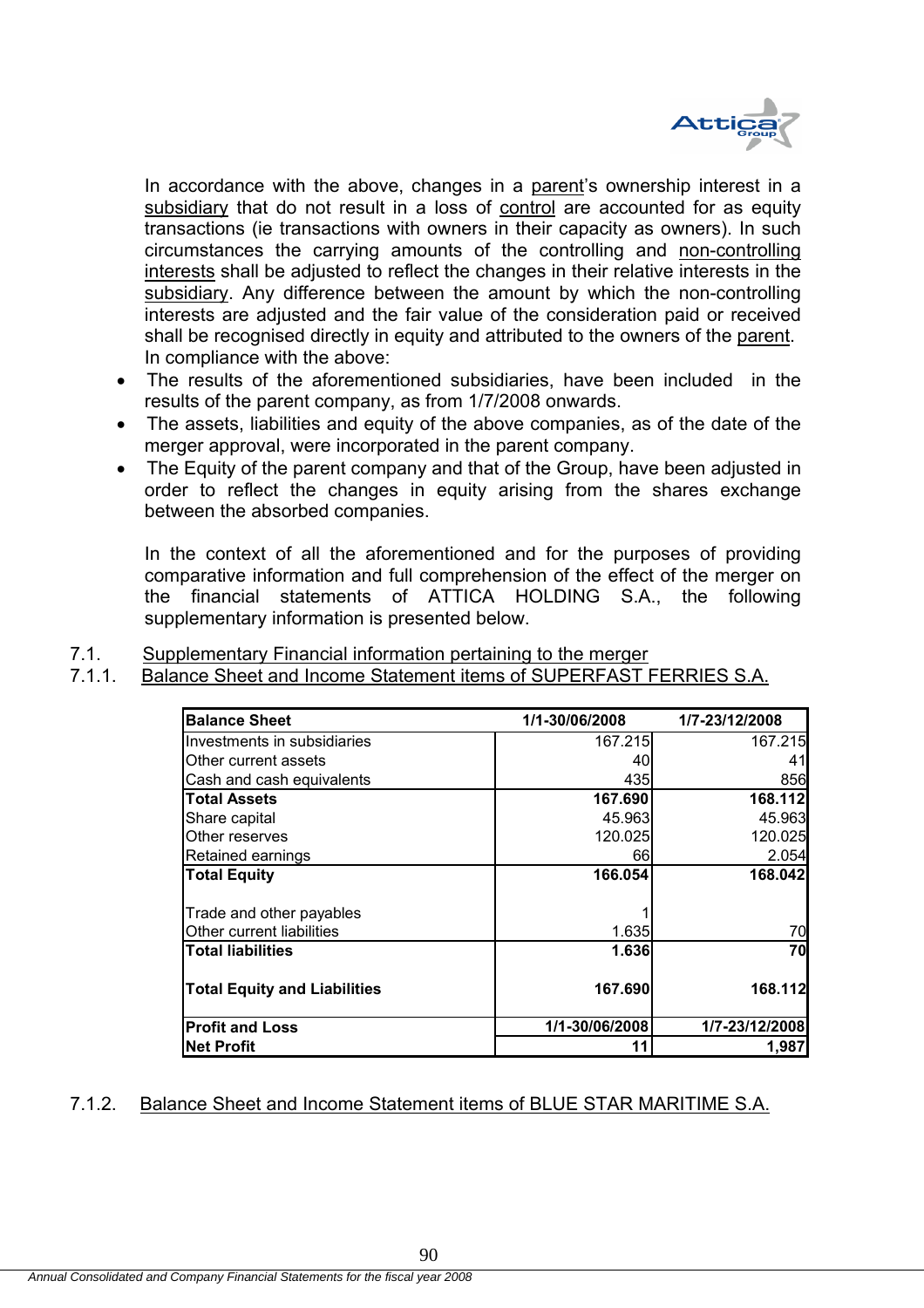

| <b>Balance Sheet</b>                       | 1/1-30/06/2008 | 1/7-23/12/2008 |
|--------------------------------------------|----------------|----------------|
| Tangible assets                            | 90             | 9              |
| Intangible assets                          | 437            | 88             |
| Investments in subsidiaries                | 317.390        | 317.390        |
| Derivatives                                | 651            |                |
| Other non current assets                   | 1.132          | 1.133          |
| Trade and other receivables                | 6.653          | 17             |
| Other current assets                       | 232.848        | 234            |
| Cash and cash equivalents                  | 1.004          | 990            |
| <b>Total Assets</b>                        | 560.205        | 319.861        |
|                                            |                |                |
| Share capital                              | 105.000        | 105.000        |
| Share premium                              | 73.490         | 73.490         |
| Fair value reserves                        | 89.302         | 86.762         |
| Other reserves                             | $-1.563$       | $-1.563$       |
| Retained earnings                          | 7.040          | 22.595         |
| <b>Total Equity</b>                        | 273.269        | 286.284        |
|                                            |                |                |
| Deferred tax liability                     |                |                |
| Accrued pension and retirement obligations | 246            |                |
| Long-term borrowings                       | 40             |                |
| Derivatives                                |                | 1.889          |
| <b>Non-Current Provisions</b>              | 550            | 128            |
| Trade and other payables                   | 283.024        | 30.188         |
| Tax payable                                | 10             | 10             |
| Short-term debt                            | 184            |                |
| Other current liabilities                  | 2.878          | 1.358          |
| <b>Total Liabilities</b>                   | 286.936        | 33.577         |
| <b>Total Equity and Liabilities</b>        | 560.205        | 319.861        |
| <b>Profit and Loss</b>                     | 1/1-30/06/2008 | 1/7-23/12/2008 |
| Sales                                      | 23.331         | 80             |
| <b>Net Profit</b>                          | 84             | 15.555         |

### 7.1.3. Presentation of the effect of the merger on equity and Income Statement Due to the merger, the company's equity has changed as follows:

|                                                                                                                                                                         | <b>Share</b><br>capital | <b>Share</b><br>premium | Fair value reserves<br>from financial<br>instruments<br>valuation | <b>Statutory</b><br>reserves | <b>Other</b><br>reserves | Gains/Losses<br>brought<br>forward | Total          |
|-------------------------------------------------------------------------------------------------------------------------------------------------------------------------|-------------------------|-------------------------|-------------------------------------------------------------------|------------------------------|--------------------------|------------------------------------|----------------|
| Transfer of equity items from<br>absorbed companies                                                                                                                     | 150.963                 | 73.490                  | 172.988                                                           | 6.444                        | 25.792                   | 7.106                              | 436.783        |
| Share capital decrease due to<br>confusion of claim-making shares                                                                                                       | $-97.198$               |                         |                                                                   |                              |                          |                                    | $-97.198$      |
| Write off of revaluation reserves<br>formed by ATTICA S.A. at fair value of<br>absorbed companies<br>Share premium capitalization for<br>keeping share exchange balance | 1.270                   | $-1.270$                | $-63.489$                                                         |                              |                          |                                    | $-63.489$<br>0 |
| (draft merger)<br>Difference due to absorption                                                                                                                          |                         |                         |                                                                   |                              | -134.614                 |                                    | -134.614       |
| Total changes in items due to<br>absorption                                                                                                                             | 55.035                  | 72.220                  | 109.499                                                           | 6.444                        | $-108.822$               | 7.106                              | 141.482        |

The finalization of the merger had no effect on the total of the Group's Equity.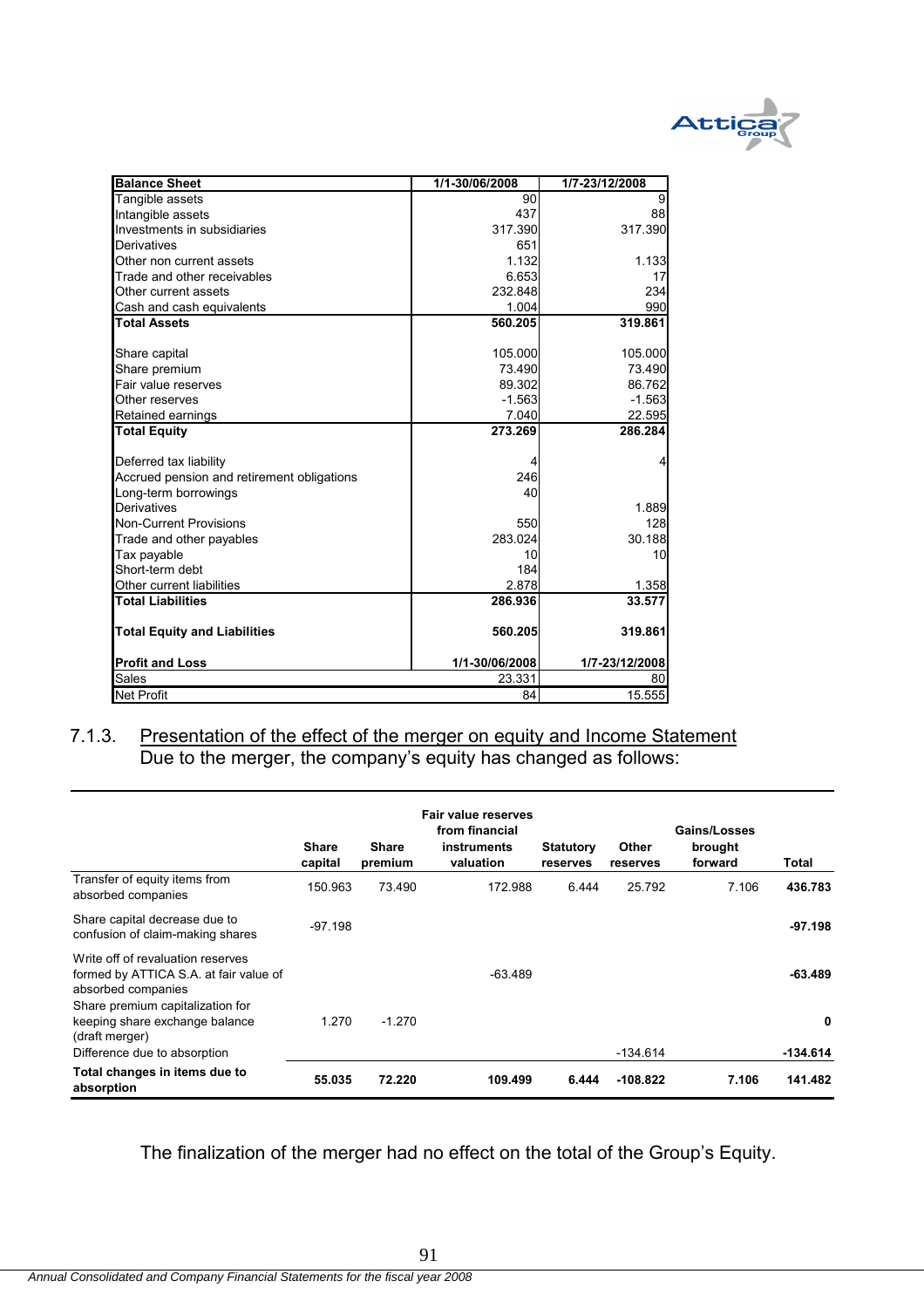

However, on compliance with everything mentioned above concerning the implementation of the requirements of revised IAS 27, the total of minority interest of the Group, pertaining to the exclusive rights of minority shareholders of the absorbed company BLUE STAR S.A., was transferred to the equity attributable to the shareholders of the parent company.

In order to facilitate better understanding of the aforementioned facts, the equity of the Group, as presented in the financial statements as at 30/6/2008, Balance Sheet Transition preparation date of the absorbed companies and as at 30/9/2008, the date prior to the approval of the merger, due to the effect of the merger, is presented as follows:

|                                                                                                                             |                  |                                                        | Period 1/1-30/06/2008                                                |                              |                   |                                 |         |                    |                                  |
|-----------------------------------------------------------------------------------------------------------------------------|------------------|--------------------------------------------------------|----------------------------------------------------------------------|------------------------------|-------------------|---------------------------------|---------|--------------------|----------------------------------|
|                                                                                                                             |                  | Amounts attributable to the shareholders of the Parent |                                                                      |                              |                   |                                 |         |                    |                                  |
|                                                                                                                             | Share<br>capital | <b>Reserves</b><br>share<br>premium                    | Fair value<br>reserves from<br>financial<br>instruments<br>valuation | <b>Statutory</b><br>reserves | Other<br>reserves | Gains/Losses<br>brought forward | Total   | Minority<br>rights | Total plus<br>minority<br>rights |
| Published notes 30/6/2008                                                                                                   | 62.504           | 207.648                                                | 1.361                                                                | 10.513                       | 74.652            | 28.374                          | 385.052 | 115.853            | 500.905                          |
| <b>Differences</b>                                                                                                          |                  |                                                        |                                                                      |                              |                   |                                 |         |                    |                                  |
| Increase of share capital and reduction of the<br>accumulative minority rights with their transfer to the<br>other reserves |                  |                                                        |                                                                      |                              |                   |                                 |         |                    |                                  |
| - SUPERFAST FERRIES MARITIME S.A.                                                                                           | 45.963           | $\Omega$                                               | $\Omega$                                                             | $\Omega$                     | $-45.963$         | $\Omega$                        | 0       | $\Omega$           |                                  |
| - BLUESTAR FERRIES MARITIME S.A.                                                                                            | 105.000          | 37.630                                                 | 333                                                                  | 1.916                        | $-53.186$         | 24.159                          | 115.853 | $-115.853$         |                                  |
| Share capital decrease due to confusion of claim-<br>making shares                                                          | $-97.198$        | 0                                                      | 0                                                                    | 0                            | 97.198            | 0                               | 0       | 0                  | 0                                |
| Share premium capitalization for keeping share<br>exchange balance (draft merger)                                           | 1.270            | $-1.270$                                               | 0                                                                    | 0                            | 0                 | 0                               | 0       | 0                  | 0                                |
| Adiusted notes 30/6/2008                                                                                                    | 117.539          | 244.008                                                | 1.694                                                                | 12.429                       | 72.701            | 52.533                          | 500.905 | 0                  | 500.905                          |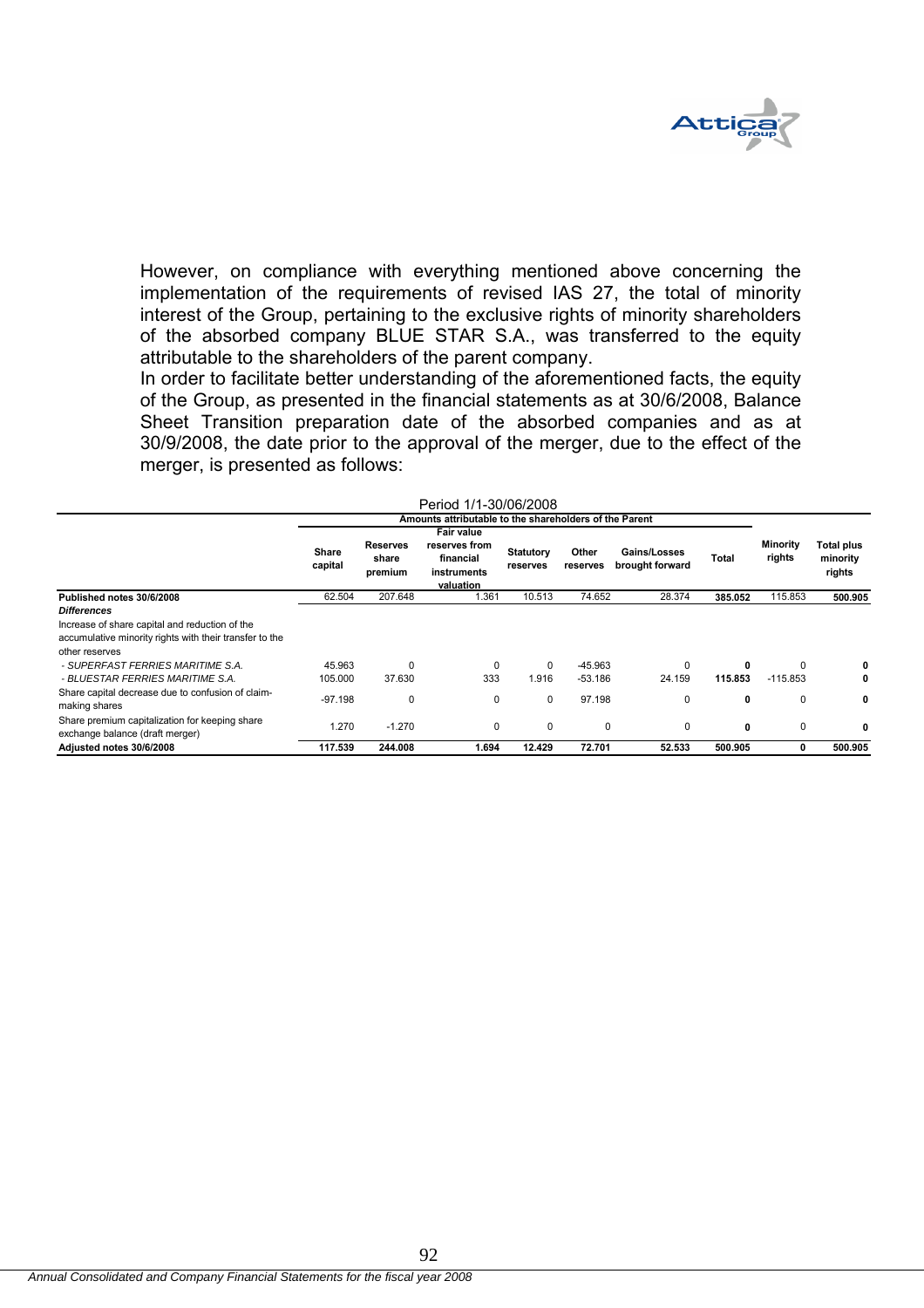

|                                                                                                       |                  | Amounts attributable to the shareholders of the Parent |                                                                   |                              |                   |                                    |          |                    |                                  |
|-------------------------------------------------------------------------------------------------------|------------------|--------------------------------------------------------|-------------------------------------------------------------------|------------------------------|-------------------|------------------------------------|----------|--------------------|----------------------------------|
|                                                                                                       | Share<br>capital | <b>Reserves</b><br>share<br>premium                    | Fair value reserves<br>from financial<br>instruments<br>valuation | <b>Statutory</b><br>reserves | Other<br>reserves | Gains/Losses<br>brought<br>forward | Total    | Minority<br>rights | Total plus<br>minority<br>rights |
| Published notes 30/9/2008                                                                             | 62.504           | 207.648                                                | 1.361                                                             | 10.513                       | 74.655            | 44.430                             | 401.111  | 122.481            | 523.592                          |
| <b>Differences</b>                                                                                    |                  |                                                        |                                                                   |                              |                   |                                    |          |                    |                                  |
| Increase of share capital and reduction of the<br>accumulative minority rights with their transfer to |                  |                                                        |                                                                   |                              |                   |                                    |          |                    |                                  |
| the other reserves                                                                                    |                  |                                                        |                                                                   |                              |                   |                                    |          |                    |                                  |
| - SUPERFAST FERRIES MARITIME S.A.                                                                     | 45.963           | <sup>0</sup>                                           | $\Omega$                                                          | $\Omega$                     | $-45.963$         | $\Omega$                           | $\Omega$ | 0                  | 0                                |
| - BLUESTAR FERRIES MARITIME S.A.                                                                      | 105.000          | 37.630                                                 | 584                                                               | 1.916                        | $-53.186$         | 30.536                             | 122.481  | $-122.481$         | 0                                |
| Share capital decrease due to confusion of claim-<br>making shares                                    | $-97.198$        | 0                                                      | 0                                                                 | 0                            | 97.198            | 0                                  | 0        | 0                  | 0                                |
| Share premium capitalization for keeping share<br>exchange balance (draft merger)                     | 1.270            | $-1.270$                                               | $\mathbf 0$                                                       | 0                            | 0                 | $\Omega$                           | 0        | 0                  | 0                                |
| Customized notes 30/9/2008                                                                            | 117.539          | 244.008                                                | 1.945                                                             | 12.429                       | 72.704            | 74.966                             | 523.592  | 0                  | 523.592                          |

#### Period 1/1-30/9/2008

The finalization of the merger had no effect on the total of the Group's results. However, the total of the results attributed to the minority shareholders of the Group, pertaining to exclusive minority shareholders interest of the absorbed company BLUE STAR S.A. was transferred to the results attributable to the shareholders of the parent company.

In order to facilitate better understanding of the aforementioned facts, the results of the Group as presented in the financial statements as at 30/6/2008, Balance Sheet Transition preparation date of the absorbed companies and as at 30/9/2008, the date prior to the approval of the merger, due to the effect of the merger, is presented as follows:

|                                                                                                                 | <b>Amounts</b><br>attributable to<br>the<br>shareholders of<br>the Parent | <b>Minority rights</b> | Total |
|-----------------------------------------------------------------------------------------------------------------|---------------------------------------------------------------------------|------------------------|-------|
| Published notes 30/6/2008                                                                                       | 5.509                                                                     | 4.112                  | 9.621 |
| <b>Differences</b>                                                                                              |                                                                           |                        |       |
| Transfer of proportion of minority shares to<br>the results of the period pertaining to shares<br>of the Parent |                                                                           |                        |       |
| - SUPERFAST FERRIES MARITIME S.A.                                                                               |                                                                           |                        | 0     |
| - BLUESTAR FERRIES MARITIME S.A.                                                                                | 4.112                                                                     | $-4.112$               | 0     |
| Customized notes 30/6/2008                                                                                      | 9.621                                                                     | 0                      | 9.621 |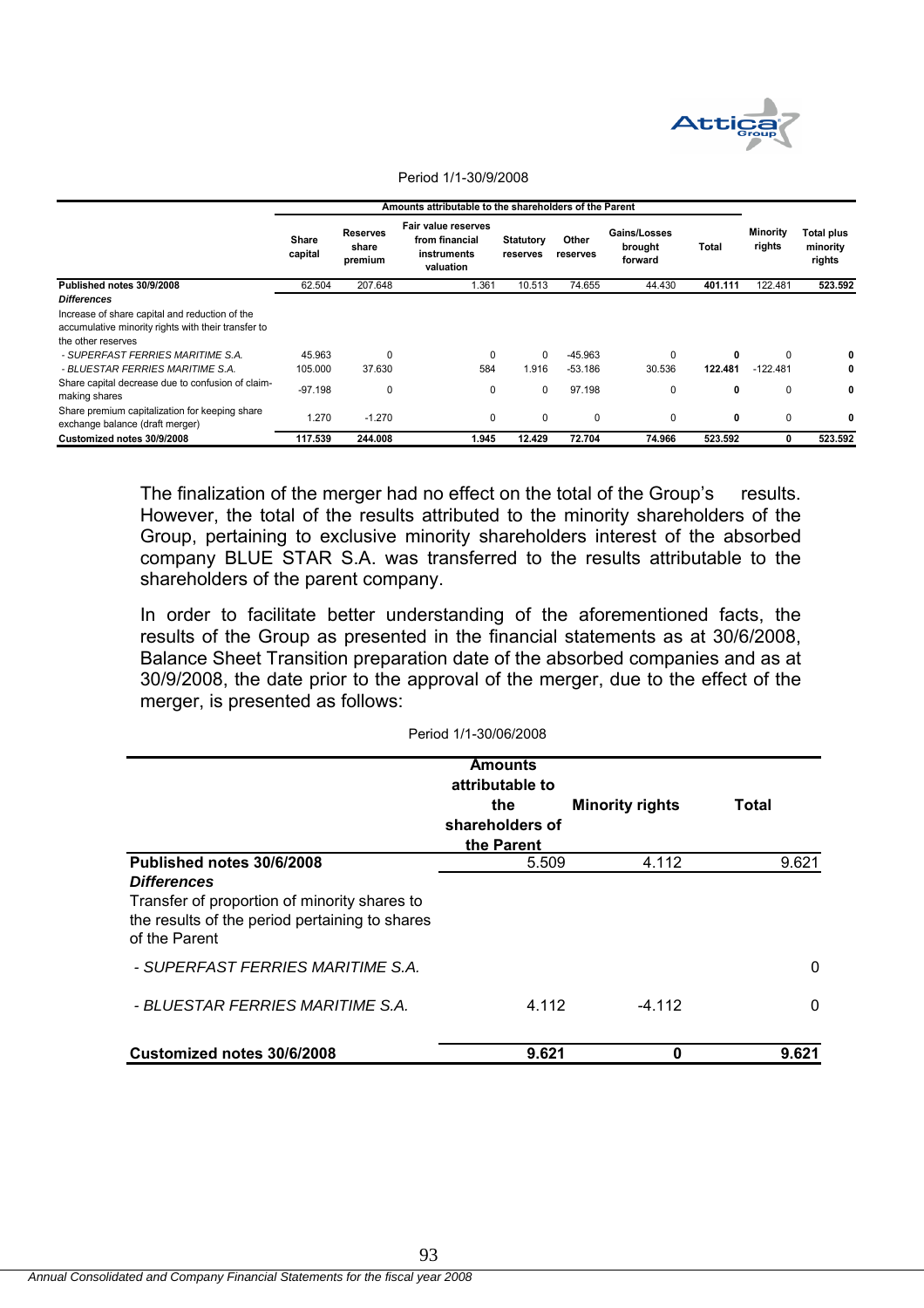

|                                                                                                                                                                    | Period 1/1-30/06/2008                                                     |                        |          |
|--------------------------------------------------------------------------------------------------------------------------------------------------------------------|---------------------------------------------------------------------------|------------------------|----------|
|                                                                                                                                                                    | <b>Amounts</b><br>attributable to<br>the<br>shareholders of<br>the Parent | <b>Minority rights</b> | Total    |
| Published notes 30/9/2008<br><b>Differences</b><br>Transfer of proportion of minority shares to<br>the results of the period pertaining to shares<br>of the Parent | 21.565                                                                    | 10.489                 | 32.054   |
| - SUPERFAST FERRIES MARITIME S.A.                                                                                                                                  | 0                                                                         |                        | $\Omega$ |
| - BLUESTAR FERRIES MARITIME S.A.                                                                                                                                   | 10.489                                                                    | $-10.489$              | 0        |
| Adjusted notes 30/9/2008                                                                                                                                           | 32.054                                                                    | Ω                      | 32.054   |

Concerning the exchange of shares of the parent with those of the absorbed companies, it is represented as follows:

- The Boards of Directors of ATTICA HOLDING S.A. and BLUE STAR S.A. regarded as fair the exchange rate between the shares of the absorbed and the absorbing company equaling 0,696364 to 1 before elimination the participating interest of the absorbing company in the absorbed company. The aforementioned rate was formed as at 0,35940 to 1, following the elimination the participating interest of the absorbing company in the absorbed company.
- Following the finalization of the merger and the corresponding increases in the share capital of ATTICA HOLDING S.A., the participating interest of the absorbed companies in the newly formed post-merger share capital of ATTICA HOLDING S.A. is as follows: 73,56% (shareholders of ATTICA HOLDING S.A.) and 26,44% (shareholders of BLUE STAR S.A.).
- No shares were issued for «SUPERFAST FERRIES S.A.» since ATTICA HOLDING S.A. participates as at interest of 100% in its share capital.
- As a result of the aforementioned, the new total share capital of ATTICA HOLDING S.A., amounting to €117.539 thousand, divided into 141.613.700 ordinary, nominal shares with voting rights per value  $\epsilon$  0.83 a share corresponds to 104.173.680 shares to the shareholders of the absorbing company ATTICA HOLDING S.A., and 37.440.020 shares to the shareholders of BLUE STAR S.A.
- The following exchange rate was regarded as fair, concerning the exchange of shares of BLUE STAR S.A. to the shares of ATTICA HOLDING S.A.:
- Concerning the shareholders of BLUE STAR S.A.: the shares of ATTICA HOLDING S.A. provided as for exchange of the shares of BLUE STAR S.A. held: 37.440.020 to 53.765.000 or, otherwise, 0,696364177438854 to 1. Therefore, the shareholders of BLUE STAR S.A. exchanged 1 ordinary anonymous share with voting rights of BLUE STAR S.A., of nominal value  $\epsilon$ 1 each to 0,696364177438854 ordinary nominal shares with voting rights of ATTICA HOLDING S.A., of new nominal value  $\epsilon$  0.83 each.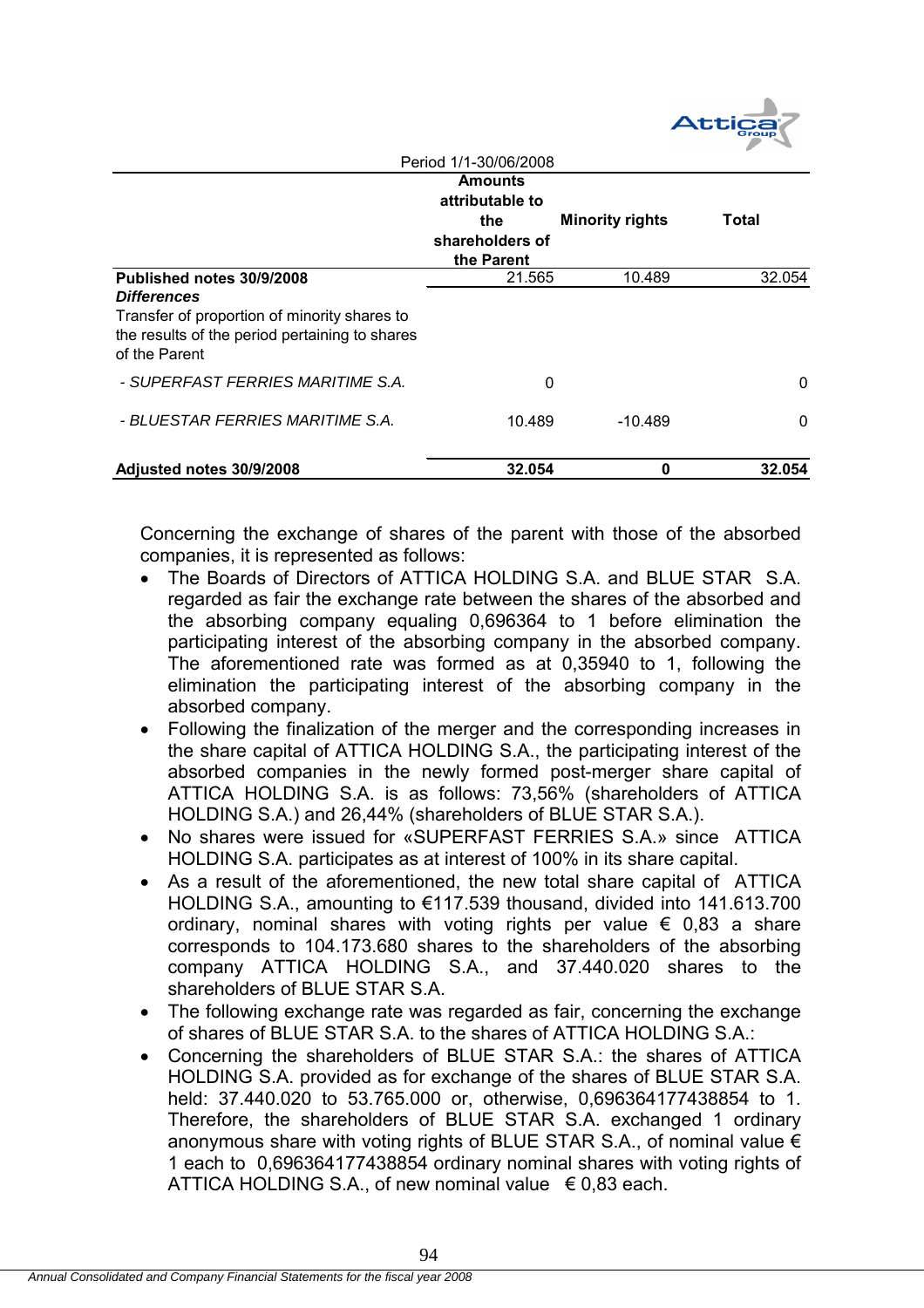

 Concerning the shareholders of ATTICA HOLDING S.A.: the shareholders of the absorbing company maintained the same as that prior to the merger, number of shares, ie 104.173.680 shares of new nominal value of € 0,83 each.

# **8. Presentation and analysis of reclassified items of the period 1-1 to 31-12- 2007**

A reclassification was made on certain published balance sheet's figures of 31/12/2007 as well as on the income statement of the period 1/1-31/12/2007 in order to be comparable with the corresponding figures of the period 1/1- 31/12/2008.

From this reclassification there was no effect to any sums of the balance sheet.

Furthermore, there was no effect to the basic figures of the income statement of the period 1/1-31/12/2007, namely to revenue, to gross profit, to earnings before taxes, investing and financial results, depreciation and amortization (EBITDA), to profit/(loss) before taxes and profit/(loss) after taxes and minority interests.

More specifically:

- 1. "Other financial assets",  $\epsilon$  3,909 thousand, at 31/12/2007 are presented at 31/12/2008 as "Derivatives". As "Non-current assets", € 3,349 thousand and as "Current assets", € 560 thousand.
- 2. "Tax receivables", € 1,610 thousand, "Other receivables", € 3,629 thousand, "Deferred expenses",  $\epsilon$  9,330 thousand and "Accrued income",  $\epsilon$  695 thousand, at 31/12/2007 are presented at 31/12/2008 as "Other current assets", € 15,264 thousand.
- 3. "Reserves" and "Retained earnings" at 31/12/2007 are presented at 31/12/2008 more analytically. Namely, "Share premium" € 207,648 thousand, "Fair value reserves" € 2,569 thousand, "Other reserves" € 15,603 thousand and "Retained earnings" € 100,794 thousand.
- 4. "Secured loans", € 358,883 thousand and "Finance leases", € 122 thousand at 31/12/2007, are presented at 31/12/2008 as "Long-term borrowings",  $\epsilon$ 359,005 thousand.
- 5. "Current portion of long-term liabilities",  $\epsilon$  38,069 thousand as well as the figure of financial leasing,  $\epsilon$  268 thousand that is included in "Trade and other payables" at 31/12/2007, are presented at 31/12/2008 as "Short-term debt", € 38,337 thousand.
- 6. From the figure "Tax liabilities",  $\epsilon$  2,406 thousand at 31/12/2007 the amount of  $∈$  548 thousand is presented at 31/12/2008 as "Tax payable" and the amount of € 1,858 thousand is included in "Other short-term liabilities".
- 7. The amount of  $\epsilon$  1,928 thousand from the figure "Trade and other payables" at 31/12/2007 are presented at 31/12/2008 as "Derivatives".
- 8. "Deferred income",  $\epsilon$  3,002 thousand, "Accrued expenses",  $\epsilon$  7,120 thousand, the amount of  $\epsilon$  1,858 thousand from the figure "Tax liabilities" as well as the amount of  $\epsilon$  4,712 thousand from the figure "Trade and other payables" at 31/12/2007 are presented at 31/12/2008 as "Other current liabilities", € 16,692 thousand.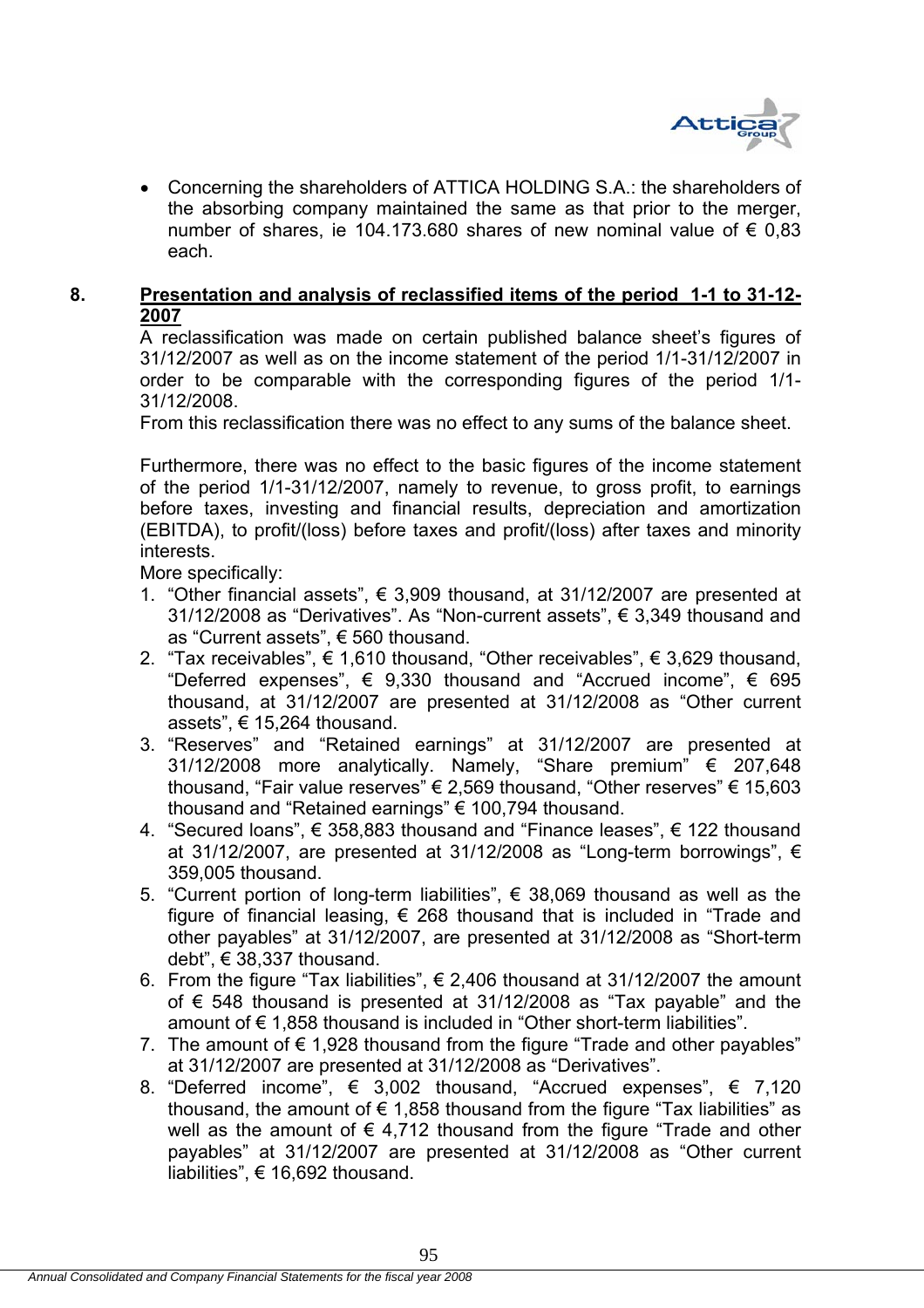

9. "Dividend income/Profit from sale of investments", € 27,693 thousand, "Foreign exchange differences",  $- \in 2.750$  thousand, "Profit/(loss) from revaluation of investments in subsidiaries – associated companies",  $- \epsilon$  124 thousand and the amount of  $\epsilon$  693 thousand from the figure "Interest and other financial expenses" which refers to the interest rate hedging, at 31/12/2007 are presented at 31/12/2008 as "Other financial results",  $\epsilon$ 25,512 thousand. On the "Cash flow statement" the figures " Interest and other financial expenses" and "Net (profit)/Loss from investing activities" have been reclassified in  $\epsilon$  24,351 thousand and  $\epsilon$  48,194 thousand respectively.

The amount of  $\epsilon$  23 thousand from the figure "Interest and other financial expenses" which refers to income from dividends is presented at 31/12/2008 as "Income from dividends".

### **9. Events after the Balance Sheet date**

a) The Board of Directors decided to redeployed the car-passenger ferry Superfast XII from the Patras - Ancona route to the Piraeus - Heraklion route. Superfast XII commenced its service on the route on 12<sup>th</sup> March, 2009.

b) The parent company established the new wholly owned Greek subsidiary under the name Attica Ferries Maritime Company with a share capital of Euro 38,005,000.Attica Ferries Maritime Company is the new owner of the vessel Superfast XII which was acquired from Attica's wholly owned subsidiary Superfast Dodeka Inc at book value.

c) For a better marketing sales management, the Group established a new Joint Venture company in order to replace the two old existing companies under the name Attica Ferries M.C & CO Joint Venture.

### **10. Proposed Dividend Payable**

The Board of Directors has decided on March 20, 2009 to propose to the Annual General Meeting of Shareholders the distribution of € 0.07 per share as dividend for the fiscal year 2007.

Athens, March 19, 2009

**DIRECTOR** DIRECTOR **DIRECTOR** 

MANAGING DIRECTOR FINANCIAL

PETROS VETTAS SPIROS PASCHALIS NIKOLAOS TAPIRIS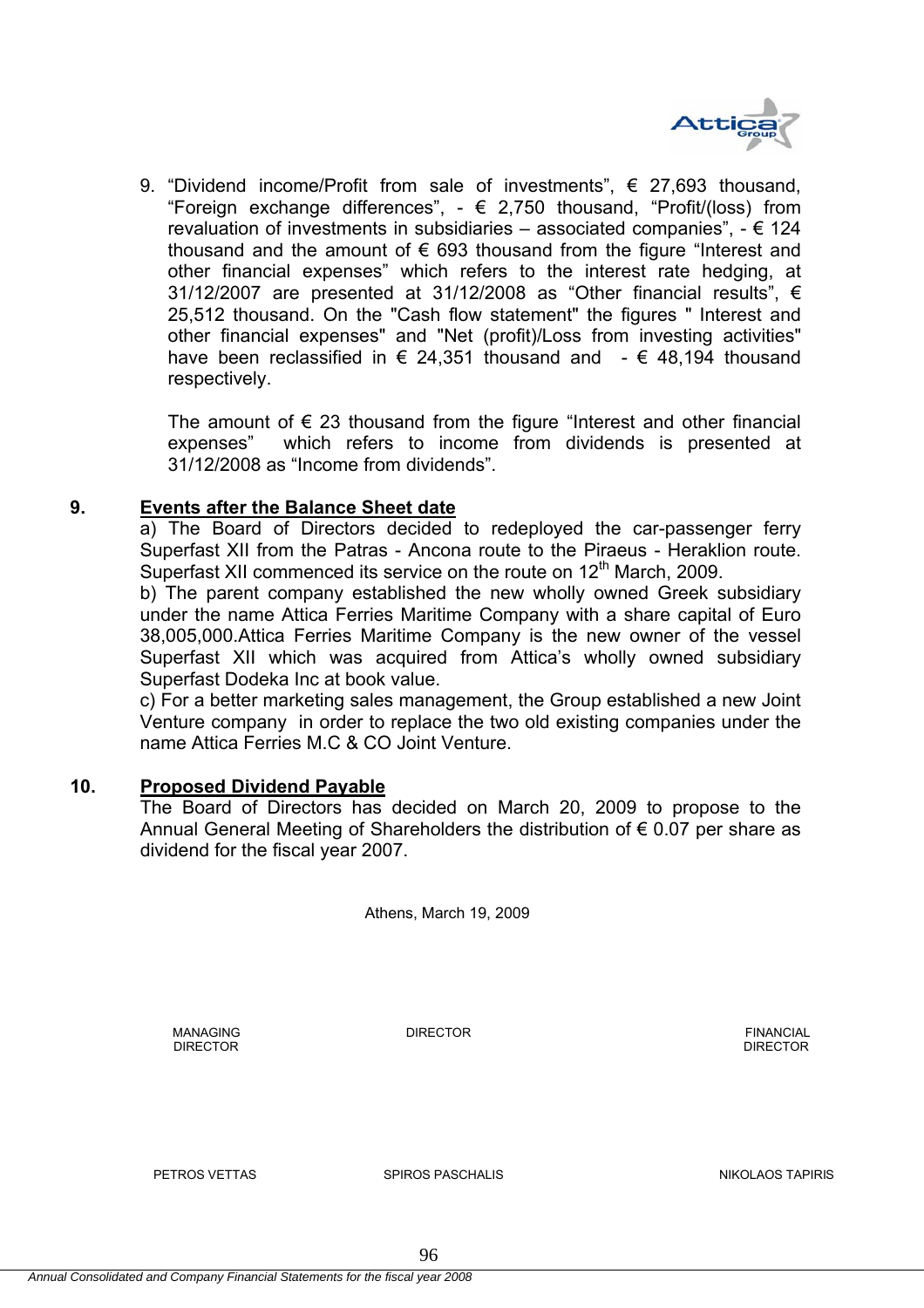

#### **ATTICA HOLDINGS S.A.**

### una, Gresco<br>ir 31., 2008

#### AS 20MOLD FOR results of AT sial position and

| WA BOVING MADEM, WHO WILL TO THE A COMPAGE VALOR STAGE WEAVER EXEMPTIONS AS WHI AS THE MOMENT OWNERS ANDERS ANDERS AN OVER 20 YOU AS ON THE COMPAGE. |  |
|------------------------------------------------------------------------------------------------------------------------------------------------------|--|
| After mode to the cases of the                                                                                                                       |  |

|                                                  |                                      |                                                                    |                                                                                           |                 | Amounts in thousand Co                                    |                                                         |                 |                 |                 |
|--------------------------------------------------|--------------------------------------|--------------------------------------------------------------------|-------------------------------------------------------------------------------------------|-----------------|-----------------------------------------------------------|---------------------------------------------------------|-----------------|-----------------|-----------------|
| Pertment Supervising Authority.                  | <b>COMPANY INFORMATION</b>           | Ministry of Development, Departement for limited companies         |                                                                                           |                 |                                                           | CASH FLOW STATEMENT FOR THE FISCAL YEAR<br><b>GROUP</b> |                 | <b>COMPANY</b>  |                 |
| <b>Internet Domain:</b>                          | www.filesonen.com                    |                                                                    |                                                                                           |                 |                                                           | 1.01-31.12.2000                                         | 1.01-31.12.2007 | 1.01-31.12.2008 | 1.01-31.12.2007 |
| <b>Board of Directors:</b>                       |                                      |                                                                    | Charalambos Paschalls - Chairman, Non-Executive Member, Andreas Vgenopoulos - Vice-       |                 |                                                           |                                                         |                 |                 |                 |
|                                                  |                                      | Chairman, Non-Executive Member, Petros Vettas - Managing Director, |                                                                                           |                 | Cash flow from Operating Activities                       |                                                         |                 |                 |                 |
|                                                  |                                      |                                                                    | Executive Member, Michael Sakelle - Director, Executive Member, Spiros Paschalte -        |                 |                                                           |                                                         |                 |                 |                 |
|                                                  |                                      |                                                                    | Director, Executive Member, Markos Force - Director, Non-Executive Member, Areti          |                 | Profit/(Loss) Before Taxes                                | 22,262                                                  | 62,092          | 34,429          | 60,979          |
|                                                  |                                      |                                                                    | Souvatzogiou - Director, Non-Executive Member, Theofilos-Aristeicis Priovolos - Director, |                 |                                                           |                                                         |                 |                 |                 |
|                                                  |                                      |                                                                    | Independent, Non-Executive Member, Alexandros Edipidis - Director, Independent, Non-      |                 |                                                           |                                                         |                 |                 |                 |
|                                                  | <b>Erecutive Mamber</b>              |                                                                    |                                                                                           |                 | Adjustments for:                                          |                                                         |                 |                 |                 |
| Date of Board of Directors approval of annual    |                                      |                                                                    |                                                                                           |                 | Depreciation                                              | 28,322                                                  | 27,152          | 72              | 13              |
| financial statements:                            | 20/3/2009                            |                                                                    |                                                                                           |                 | Impairment of tangible and intengible assets              |                                                         |                 |                 |                 |
| Certified Public Accountant:                     |                                      | Vasilios Kazas - SOEL No 13251, Michallos Manolis - SOEL No 25131  |                                                                                           |                 | Deferred tax expense                                      |                                                         |                 |                 |                 |
| <b>Audit Firm:</b>                               | <b>Grant Thomson S.A.</b>            |                                                                    |                                                                                           |                 | Provisions                                                | 454                                                     | 1,832           | 16              | 483             |
| Type of certified auditor's report               | Unqualitied                          |                                                                    |                                                                                           |                 | Foreign exchange differences                              | $-2,247$                                                | 2,750           | $-1,033$        | -22             |
|                                                  | <b>BALANCE SHEET</b>                 |                                                                    |                                                                                           |                 | Net (profit)/lose from investing activities               | $-19,351$                                               | 48,104          | $-37,951$       | $-64,288$       |
|                                                  | GROUP                                |                                                                    | <b>COMPANY</b>                                                                            |                 | Interest payable and other financial expenses             | 20,610                                                  | 24,351          | 46              | 1,449           |
| <b>ASSETS</b>                                    | 31.12.2008                           | 31.12.2007                                                         | 31.12.2008                                                                                | 31.12.2007      | Plus or minus for Working Capital changes:                |                                                         |                 |                 |                 |
| <b>Tangibio assets</b>                           | 744,720                              | 690,455                                                            | 227                                                                                       |                 | Decrease/(increase) in Inventories                        | 516                                                     | $-430$          |                 |                 |
| Investment properties                            |                                      |                                                                    |                                                                                           |                 | Decrease/lincrease) in Receivables                        | $888.5 -$                                               | 872             | $-3.606$        | 430             |
| Intengible assets                                | 1,798                                | 2,185                                                              | 147                                                                                       |                 | (Decrease)/increase in Payables (excluding benits)        | $-8,364$                                                | 2,478           | $-9,183$        | $-794$          |
| Other non current assets                         | 1,844                                | 4,817                                                              | 517,530                                                                                   | 398,091         | Less:                                                     |                                                         |                 |                 |                 |
| Inventories                                      | 3.712                                | 4,228                                                              |                                                                                           |                 | Interest and other financial expenses paid                | $-22.801$                                               | $-22,704$       | $-34$           | $-1.851$        |
| Trade receivables and prepayments                | 55.973                               | 52,114                                                             |                                                                                           |                 | <b>Taxes</b> paid                                         | $-150$                                                  | $-418$          |                 |                 |
| Other current assets                             | 138,708                              | 187,697                                                            | 52,774                                                                                    | 77,592          | Operating cash flows of discontinued operations           |                                                         |                 |                 |                 |
| Non current assets classified as held for sale   |                                      | 36,057                                                             |                                                                                           |                 | Total cash inflow(joutflow) from operating activities (a) | 8,354                                                   | 49,772          | $-17,264$       | $-3,601$        |
| <b>Total sessets</b>                             | 948 555                              | 977,553                                                            | 570,278                                                                                   | 473,767         |                                                           |                                                         |                 |                 |                 |
|                                                  |                                      |                                                                    |                                                                                           |                 | Cash flow from investing Activities                       |                                                         |                 |                 |                 |
| EQUITY AND LIABILITIES                           |                                      |                                                                    |                                                                                           |                 | Acquisition of subsidiaries, associated companies, joint  |                                                         |                 |                 |                 |
| <b>Share capital</b>                             | 117,539                              | 62,504                                                             | 117,539                                                                                   | 62,504          | ventures and other investments                            |                                                         | $-30,338$       | $-35,120$       | $-39.338$       |
| Other equity                                     | 385,293                              | 326,614                                                            | 418,456                                                                                   | 410,582         | Purchase of tangible and intengible assets                | 88.986                                                  | $-34,548$       | $-281$          | $-5$            |
| Total shareholders equity (a)                    | 602,832                              | 389,118                                                            | 535,995                                                                                   | 473,008         | Proceeds from sale of tangible and intengible assets      | 52,475                                                  | 207,778         | 65              | 112,460         |
| Minority interests (b)                           |                                      | 117,027                                                            |                                                                                           |                 | Derivatives settlement                                    | 4,018                                                   |                 | 1,189           |                 |
| Total equity (c)=(a)=(b)                         | 602,832                              | 506, 145                                                           | 535,995                                                                                   | 473,008         | Acquisition /Sale of subsidiaties (less cash)             |                                                         |                 | 1,440           |                 |
| Lang-term barrowings                             | 358,439                              | 359,005                                                            |                                                                                           |                 | Interest received                                         | 8,253                                                   | 6,048           | 3,021           | 2,195           |
| Provisions / Other long-term liabilities         | 5.098                                | 2,749                                                              | 2,371                                                                                     | 343             | Dividends received                                        |                                                         | 23              | 33,741          | 34,522          |
| Short-term debt                                  | 39.130                               | 38,337                                                             |                                                                                           |                 | Investing cash flows of discontinued operations           |                                                         |                 |                 |                 |
| Other short-larm liabilities                     | 43.056                               | 45,856                                                             | 31,912                                                                                    | 328             | Total cash inflow(joutflow) from investing activities (b) | $-24.240$                                               | 148,950         | 4.076           | 109.834         |
| Liabilities associated with non current          |                                      |                                                                    |                                                                                           |                 |                                                           |                                                         |                 |                 |                 |
| assets classified as held for sale               |                                      | 25,481                                                             |                                                                                           |                 | Cash flow from Financing Activities                       |                                                         |                 |                 |                 |
| <b>Total Ilabilities (d)</b>                     | 443,725<br>88.811                    | 471,400                                                            | 34,283                                                                                    | 671             | Proceeds from issuance of Share Cacital                   |                                                         |                 |                 | ×<br>÷.         |
| Total equity and inbilities (c)+(d)              |                                      | 077,683                                                            | 670.278                                                                                   | 673,757         | Payments of Share Capital decrease                        |                                                         |                 |                 |                 |
|                                                  |                                      |                                                                    |                                                                                           |                 | Proceeds from Borrowings                                  | 48,000                                                  | 22,800          |                 |                 |
|                                                  |                                      |                                                                    |                                                                                           |                 | Payments of Boltowings                                    | $-73,461$                                               | $-138,755$      |                 | $-34.931$       |
|                                                  |                                      |                                                                    |                                                                                           |                 | Payments of finance lease liabilities                     | $-326$                                                  | $-823$          | $-119$          |                 |
|                                                  | INCOME STATEMENT FOR THE FISCAL YEAR |                                                                    | <b>COMPANY</b>                                                                            |                 | Dividenda paid                                            | $-13,173$                                               | $-13,173$       | $-13,173$       | $-8.334$        |
|                                                  | GROUP                                |                                                                    | 1.01-31.12.2008                                                                           | 1.01-31.12.2007 | Financing cash flows of discontinued operations           |                                                         |                 |                 |                 |
|                                                  | 1.01-31.12.2008                      | 1.01-31.12.2007                                                    |                                                                                           |                 | Financing cash flows of discontinued operations           |                                                         |                 |                 |                 |
|                                                  |                                      |                                                                    |                                                                                           |                 | Net increase//decrease) in cash and cash equivalents      |                                                         |                 |                 |                 |
| <b>Total Revenue</b>                             | 325,910                              | 316,313                                                            | 80                                                                                        |                 | $(a)+(b)+(c)$                                             | 64.848                                                  | 69,080          | -26.461         | 62,968          |
| <b>Gross Profit(loss)</b>                        | 75,412                               | 94,681                                                             | $-22$                                                                                     |                 | Cash and cash equivalents at baginning of period          | 171,873                                                 | 105,440         | 76,878          | 13,888          |
| Earnings before taxes, investing and financial   |                                      |                                                                    |                                                                                           |                 |                                                           |                                                         |                 |                 |                 |
| results                                          | 21,351                               | 42,428                                                             | $-4,509$                                                                                  | $-1,564$        | Exchange differences in cash and cash equivalents         | 2,007                                                   | $-2,886$        | 1,012           | 22              |
| Profit@oss) before taxes                         | 22,262                               | 62,092                                                             | 34,429                                                                                    | 60,979          | Cash and cash equivalents at end of period                | 110,124                                                 | 171,873         | 61,429          | 76,878          |
| Profit@oss) after taxes                          | 22.262                               | 61,702                                                             | 34,429                                                                                    | 60,936          |                                                           |                                                         |                 |                 |                 |
|                                                  |                                      |                                                                    |                                                                                           |                 |                                                           | STATEMENT OF CHANGES IN EQUITY FOR THE PERIOD           |                 |                 |                 |
| Attitutable as follows:                          |                                      |                                                                    |                                                                                           |                 |                                                           | <b>GROUP</b>                                            |                 | <b>COMPANY</b>  |                 |
| Company shareholders                             | 22.262                               | 50,718                                                             | 34,429                                                                                    | 60,936          |                                                           | 31.12.2006                                              | 31.12.2007      | 31.12.2006      | 31.12.2007      |
| Minority shareholders                            |                                      | 10,984                                                             |                                                                                           |                 | Equity Opening Balance (01.01.2008 and 01.01.2007)        | 508,145                                                 | 454,401         | 473,088         | 400.862         |
| Earnings after taxes Per Share - basic (in €)    | 0.1809                               | 0.4889                                                             | 0.2796                                                                                    | 0.5849          | Frofbliosa) for the period, after boxes                   | 22,262                                                  | 61,702          | 34,429          | 60,936          |
| Proposed dividend payable per share (in €)       |                                      |                                                                    | 0.0700                                                                                    | 0.0800          | Increase@decrease} of share capital                       |                                                         |                 | 53,785          |                 |
| Earnings before taxes, investing and             |                                      |                                                                    |                                                                                           |                 | Dividends paid                                            | $-13,173$                                               | $-13,173$       | $-13,174$       | $-8.334$        |
| financial results, depreciation and amortization | 47,873                               | 69,580                                                             | $-4.437$                                                                                  | $-1,551$        | Net income charged directly to equity                     | $-12,402$                                               | 3,215           | $-12,111$       | 19,622          |
|                                                  |                                      |                                                                    |                                                                                           |                 | Putchase/(Sale) of treasury stock                         |                                                         |                 |                 |                 |
|                                                  |                                      |                                                                    |                                                                                           |                 | Equity Closing Balance (31.12.2008 and 31.12.2007)        | 502,832                                                 | 508, 548        | 535,005         | 473.086         |
|                                                  |                                      |                                                                    |                                                                                           |                 |                                                           |                                                         |                 |                 |                 |
|                                                  |                                      |                                                                    |                                                                                           |                 |                                                           |                                                         |                 |                 |                 |

0783.<br>The computer with the consequently againstics, the percentage of paticipation and their metal of consideres in the Francis Statement of 3.1.2.2003, can be fund in the first annota for animal statements. The computer<br>

atements.<br>Attica Group had already made a tax provision of € 226 thousand. The parent company has made a tax provision of€ 30 tho

. The accurating minimization in the state at these that distributed in Stripped in the control of the controller in the state of the file of the file in the state of the state of the state of the state of the state of the

(Amounts in thousand 4) Group<br>4,905<br>1,074<br>169<br>169<br>3,641 Comp a) Revenue<br>b) Experies<br>c) Revalvals<br>e) Transactions and Board of Directors and Executive Directors' Fees<br>e) Transactions and Board of Directors and Executive Directors' Fees  $\overline{\phantom{a}}$ 30,166 amendiens and Beard of Directors and Executive Universite<br>calvation from Board of Directors and Executive Directors<br>wishes to Board of Directors and Executive Directors<br>wished mostwol<br>mining par share were calculated using 33,741 ie calculate using the weighted average method (note 5,10 of the annual francial statements).<br>ride abidities, or abidities the decout to be an intercent the paid and Challenge for . € 52,475 thousand, net wilw . The profit 9,649 thousand was posted in the Income statement.<br>cse total participation in the company (directly & indirectly), was 86.4%. The Tinancial stat 12. The frame in distinction of Alta Histography control and the considered method in the considered in the constant of MAPPH INVESTMENT GROUP HOLDINGS S.A. which magnitude in disco and whose and whose this paper in the c Athens, March 19, 2000 **Monacina Pinester Financial Primering** 

| www.edu.ch materials                                                     | <b><i><u><u>DALANDAR</u></u></i></b><br>------                                                                        | <b>FINANCIAL LARGERSH</b>       |
|--------------------------------------------------------------------------|-----------------------------------------------------------------------------------------------------------------------|---------------------------------|
| and the state of the control of the<br>Petros M. Vettas<br>_____________ | the control and the control of the control of the control of the control of the control of<br><b>Spiros Panchalls</b> | <b>Nikolaos Tapiris</b><br>---- |
| the same and same of the con-                                            | the product of the second policies.                                                                                   | The present and the first con-  |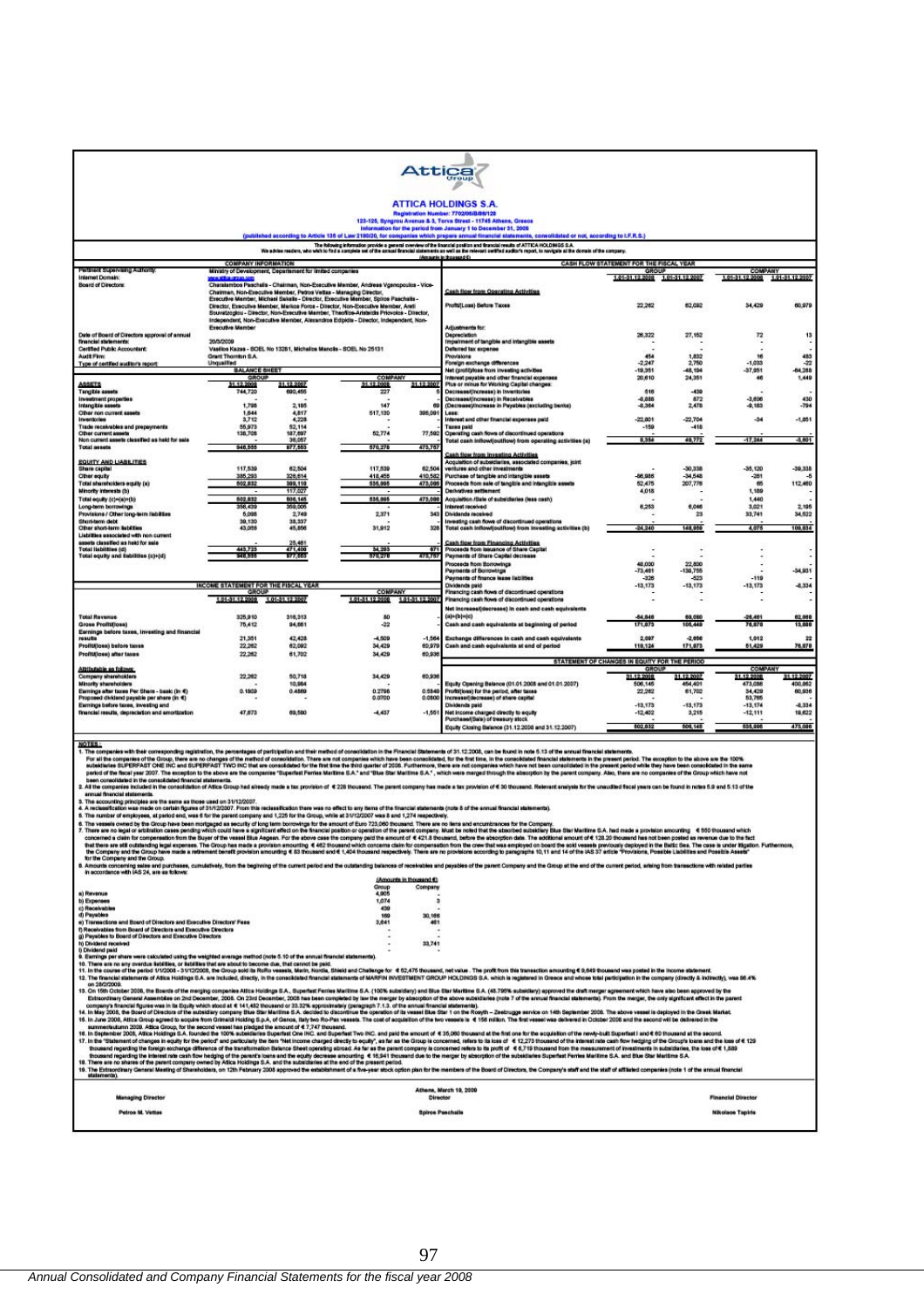# **Figures and Information for the period from January 1 to December 31, 2008**

# **11. Information as per Article 10 of law 3401/2005 Documents available to the public by reference to the Company's and Athens Exchange websites**

In the course of the period 1/1/2008 – 31/12/2008, ATTICA HOLDINGS S.Α. published as per its legal requirements, the following information which can be found on the company website and/or the website of the Athens Exchange.

| <b>Title</b>                                                                                             | Web site address                                                                   |
|----------------------------------------------------------------------------------------------------------|------------------------------------------------------------------------------------|
| Agreement for the sale of RoRo<br>Marin - 04/01/2008                                                     | http://www.ase.gr/content/en/announcements/companiespress/press.asp?press_id=61992 |
| Announcement of regulated<br>information according to Law<br>3556/2007 - 09/01/2008                      | http://www.ase.gr/content/en/announcements/companiespress/press.asp?press_id=62192 |
| Announcement - 10/01/2008                                                                                | http://www.ase.gr/content/en/announcements/companiespress/press.asp?press_id=62204 |
| Announcement of significant<br>change to the voting rights<br>according to Law 3556/2007 -<br>10/01/2008 | http://www.ase.gr/content/en/announcements/companiespress/press.asp?press_id=62229 |
| Announcement of significant<br>change to the voting rights<br>according to Law 3556/2007 -<br>10/01/2008 | http://www.ase.gr/content/en/announcements/companiespress/press.asp?press_id=62232 |
| Announcement according to Law<br>3556/2007 - 23/01/2008                                                  | http://www.ase.gr/content/en/announcements/companiespress/press.asp?press_id=63023 |
| Announcement of regulated<br>information according to Law<br>3556/2007 - 29/01/2008                      | http://www.ase.gr/content/en/announcements/companiespress/press.asp?press_id=63385 |
| Conclusion of sale of RoRo<br>Marin - 07/02/2008                                                         | http://www.ase.gr/content/en/announcements/companiespress/press.asp?press_id=63925 |
| Conclusion of sale of RoRo<br>Challenge - 12/02/2008                                                     | http://www.ase.gr/content/en/announcements/companiespress/press.asp?press_id=64178 |
| Announcement of regulated<br>information according to Law<br>3556/2007 - 13/02/2008                      | http://www.ase.gr/content/en/announcements/companiespress/press.asp?press_id=64274 |
| Decisions of the extraordinary<br>general meeting of shareholders<br>$-13/02/2008$                       | http://www.ase.gr/content/en/announcements/companiespress/press.asp?press_id=64275 |
| Composition of new Board of<br>Directors - 13/02/2008                                                    | http://www.ase.gr/content/en/announcements/companiespress/press.asp?press_id=64279 |
| Announcement of regulated<br>information according to Law<br>3556/2007 - 14/02/2008                      | http://www.ase.gr/content/en/announcements/companiespress/press.asp?press_id=64340 |
| Conclusion of sale of RoRo<br>Shield - 19/02/2008                                                        | http://www.ase.gr/content/en/announcements/companiespress/press.asp?press_id=64538 |
| Announcement of regulated<br>information according to Law<br>3556/2007 - 20/02/2008                      | http://www.ase.gr/content/en/announcements/companiespress/press.asp?press_id=64622 |
| Announcement of regulated<br>information according to Law<br>3556/2007 - 21/02/2008                      | http://www.ase.gr/content/en/announcements/companiespress/press.asp?press_id=64686 |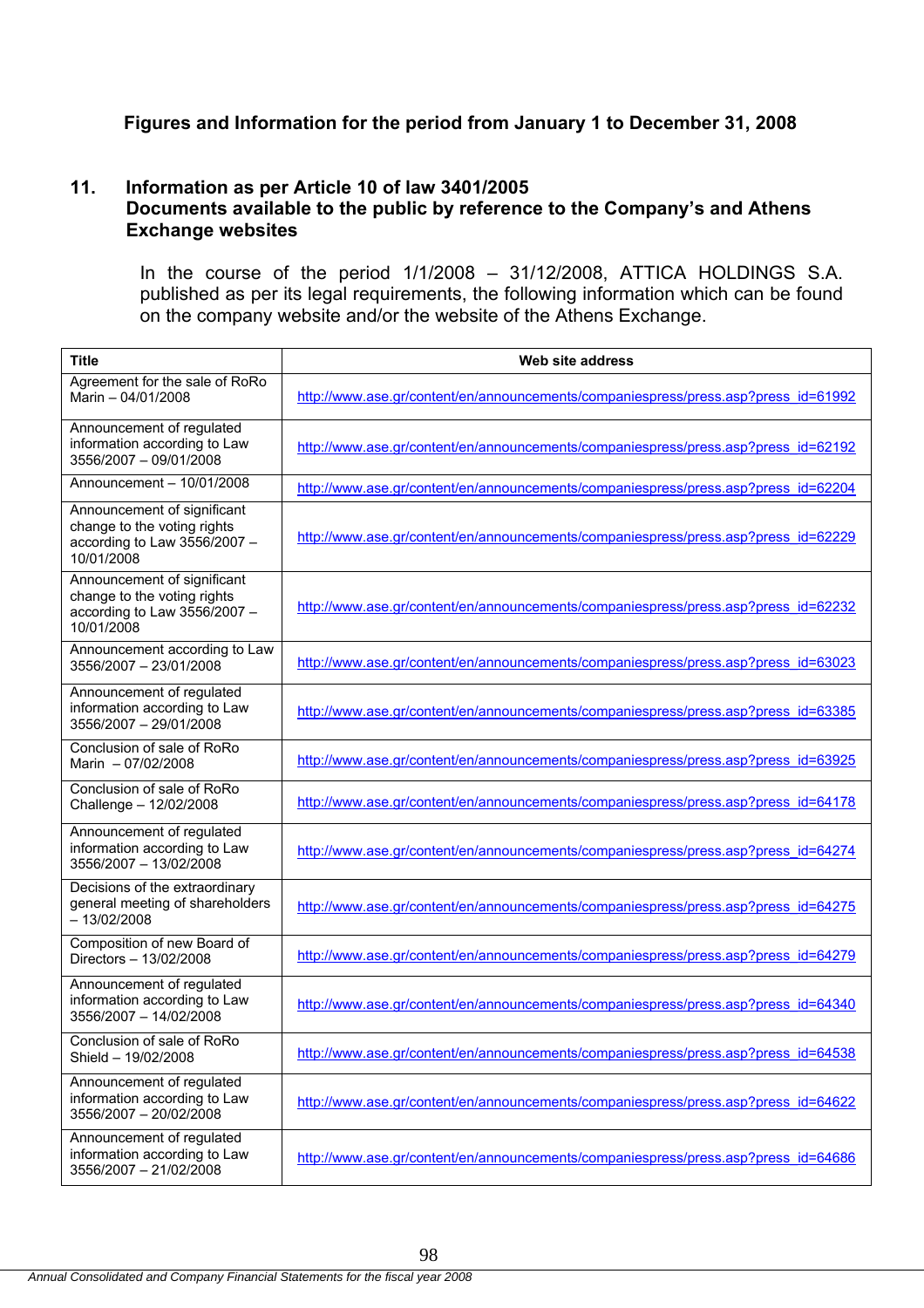| Announcement of regulated<br>information according to Law<br>3556/2007 - 21/02/2008                                | http://www.ase.gr/content/en/announcements/companiespress/press.asp?press_id=64694 |
|--------------------------------------------------------------------------------------------------------------------|------------------------------------------------------------------------------------|
| Announcement of regulated<br>information according to Law<br>3556/2007 - 25/02/2008                                | http://www.ase.gr/content/en/announcements/companiespress/press.asp?press_id=64845 |
| Announcement according to Law<br>3556/2007 - 25/02/2008                                                            | http://www.ase.gr/content/en/announcements/companiespress/press.asp?press_id=64847 |
| Announcement according to Law<br>3556/2007 - 25/02/2008                                                            | http://www.ase.gr/content/en/announcements/companiespress/press.asp?press_id=64850 |
| Announcement of regulated<br>information according to Law<br>3556/2007 - 26/02/2008                                | http://www.ase.gr/content/en/announcements/companiespress/press.asp?press_id=64897 |
| Announcement of significant<br>change to the voting rights<br>according to Law 3556/2007 -<br>26/02/2008           | http://www.ase.gr/content/en/announcements/companiespress/press.asp?press_id=64920 |
| Reply to a letter of ATHEX -<br>ATTICA GROUP acquires the<br>minorities of BLUE STAR<br>MARITIME S.A. - 27/02/2008 | http://www.ase.gr/content/en/announcements/companiespress/press.asp?press_id=65000 |
| Announcement of regulated<br>information according to Law<br>3556/2007 - 27/02/2008                                | http://www.ase.gr/content/en/announcements/companiespress/press.asp?press_id=65050 |
| Announcement of regulated<br>information according to Law<br>3556/2007 - 29/02/2008                                | http://www.ase.gr/content/en/announcements/companiespress/press.asp?press_id=65208 |
| Announcement of regulated<br>information according to Law<br>3556/2007 - 29/02/2008                                | http://www.ase.gr/content/en/announcements/companiespress/press.asp?press_id=65215 |
| Announcement - 29/02/2008                                                                                          | http://www.ase.gr/content/en/announcements/companiespress/press.asp?press_id=65285 |
| Announcement $-29/02/2008$                                                                                         | http://www.ase.gr/content/en/announcements/companiespress/press.asp?press_id=65287 |
| Announcement of regulated<br>information according to Law<br>3556/2007 - 03/03/2008                                | http://www.ase.gr/content/en/announcements/companiespress/press.asp?press_id=65342 |
| Announcement - 03/03/2008                                                                                          | http://www.ase.gr/content/en/announcements/companiespress/press.asp?press_id=65375 |
| Announcement of regulated<br>information according to Law<br>3556/2007 - 07/03/2008                                | http://www.ase.gr/content/en/announcements/companiespress/press.asp?press_id=65611 |
| Conversion of bearer shares to<br>nominal - 07/03/2008                                                             | http://www.ase.gr/content/en/announcements/companiespress/press.asp?press_id=65632 |
| Agreement for the sale of RoRo<br>Nordia - 07/03/2008                                                              | http://www.ase.gr/content/en/announcements/companiespress/press.asp?press_id=65649 |
| Announcement of regulated<br>information according to Law<br>3556/2007 - 11/03/2008                                | http://www.ase.gr/content/en/announcements/companiespress/press.asp?press_id=65709 |
| Announcement - 11/03/2008                                                                                          | http://www.ase.gr/content/en/announcements/companiespress/press.asp?press_id=65753 |
| Announcement of regulated<br>information according to Law<br>3556/2007 - 12/03/2008                                | http://www.ase.gr/content/en/announcements/companiespress/press.asp?press_id=65776 |
| Completion of taxation audit -<br>20/03/2008                                                                       | http://www.ase.gr/content/en/announcements/companiespress/press.asp?press_id=66438 |
| Announcement of regulated<br>information according to Law<br>3556/2007 - 21/03/2008                                | http://www.ase.gr/content/en/announcements/companiespress/press.asp?press_id=66520 |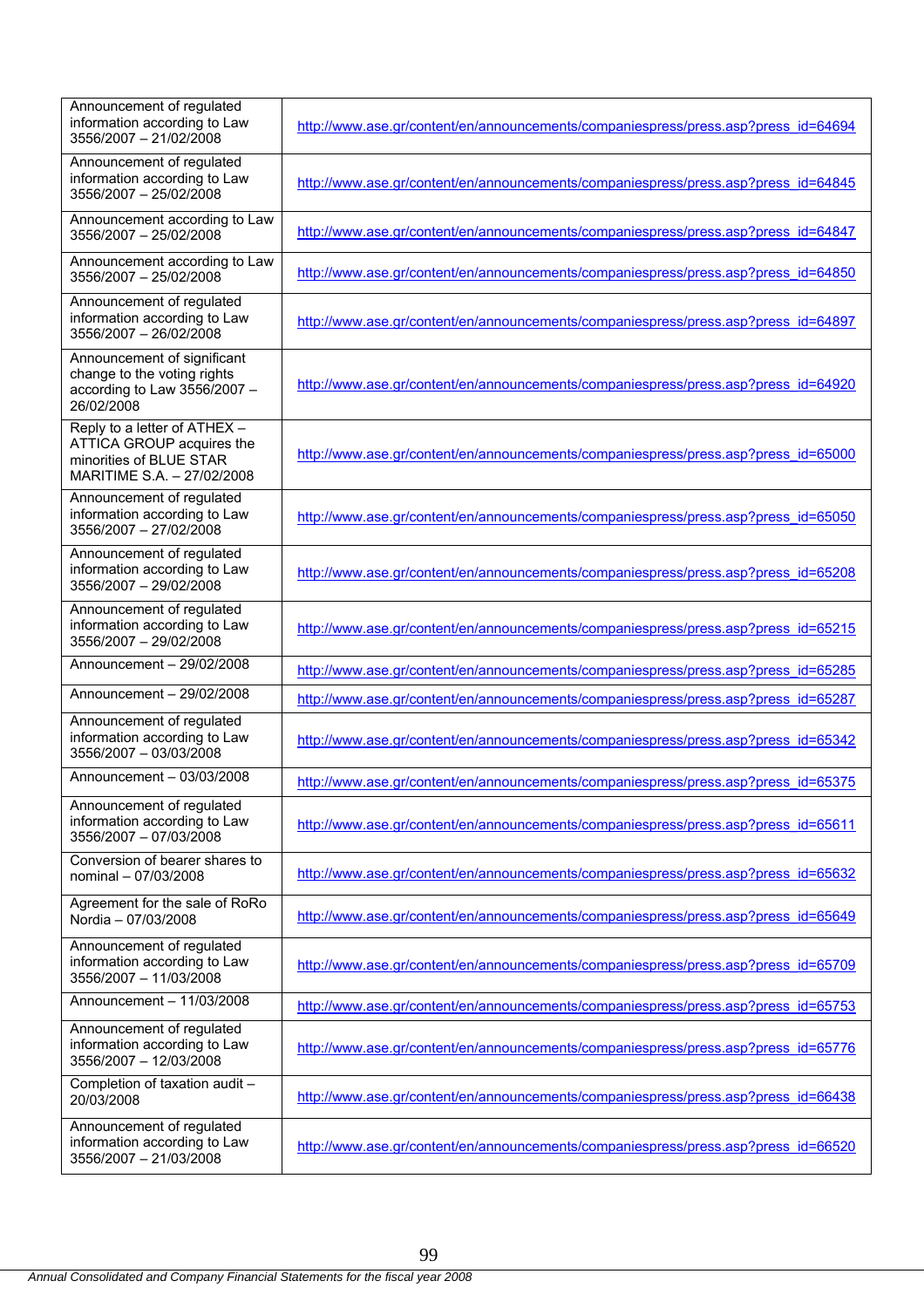| Press release - 27/03/2008                                                          | http://www.ase.gr/content/en/announcements/companiespress/press.asp?press_id=66711 |
|-------------------------------------------------------------------------------------|------------------------------------------------------------------------------------|
| Announcement of regulated<br>information according to Law<br>3556/2007 - 27/03/2008 | http://www.ase.gr/content/en/announcements/companiespress/press.asp?press_id=66823 |
| Announcement of regulated<br>information according to Law<br>3556/2007 - 28/03/2008 | http://www.ase.gr/content/en/announcements/companiespress/press.asp?press_id=66899 |
| Announcement of regulated<br>information according to Law<br>3556/2007 - 01/04/2008 | http://www.ase.gr/content/en/announcements/companiespress/press.asp?press_id=67220 |
| Announcement of regulated<br>information according to Law<br>3556/2007 - 02/04/2008 | http://www.ase.gr/content/en/announcements/companiespress/press.asp?press_id=67313 |
| Announcement - 04/04/2008                                                           | http://www.ase.gr/content/en/announcements/companiespress/press.asp?press_id=67614 |
| Announcement of regulated<br>information according to Law<br>3556/2007 - 07/04/2008 | http://www.ase.gr/content/en/announcements/companiespress/press.asp?press_id=67636 |
| Announcement of regulated<br>information according to Law<br>3556/2007 - 09/04/2008 | http://www.ase.gr/content/en/announcements/companiespress/press.asp?press_id=67816 |
| Announcement - 10/04/2008                                                           | http://www.ase.gr/content/en/announcements/companiespress/press.asp?press_id=67945 |
| Announcement of regulated<br>information according to Law<br>3556/2007 - 10/04/2008 | http://www.ase.gr/content/en/announcements/companiespress/press.asp?press_id=67949 |
| Announcement of regulated<br>information according to Law<br>3556/2007 - 10/04/2008 | http://www.ase.gr/content/en/announcements/companiespress/press.asp?press_id=67956 |
| Announcement of regulated<br>information according to Law<br>3556/2007 - 11/04/2008 | http://www.ase.gr/content/en/announcements/companiespress/press.asp?press_id=68018 |
| Announcement of regulated<br>information according to Law<br>3556/2007 - 14/04/2008 | http://www.ase.gr/content/en/announcements/companiespress/press.asp?press_id=68103 |
| Announcement of regulated<br>information according to Law<br>3556/2007 - 15/04/2008 | http://www.ase.gr/content/en/announcements/companiespress/press.asp?press_id=68228 |
| Announcement of regulated<br>information according to Law<br>3556/2007 - 17/04/2008 | http://www.ase.gr/content/en/announcements/companiespress/press.asp?press_id=68395 |
| Announcement of regulated<br>information according to Law<br>3556/2007 - 22/04/2008 | http://www.ase.gr/content/en/announcements/companiespress/press.asp?press_id=68714 |
| Announcement of regulated<br>information according to Law<br>3556/2007 - 23/04/2008 | http://www.ase.gr/content/en/announcements/companiespress/press.asp?press_id=68807 |
| Announcement of regulated<br>information according to Law<br>3556/2007 - 24/04/2008 | http://www.ase.gr/content/en/announcements/companiespress/press.asp?press_id=68951 |
| Announcement of regulated<br>information according to Law<br>3556/2007 - 29/04/2008 | http://www.ase.gr/content/en/announcements/companiespress/press.asp?press_id=69044 |
| Announcement of regulated<br>information according to Law<br>3556/2007 - 06/05/2008 | http://www.ase.gr/content/en/announcements/companiespress/press.asp?press_id=69442 |
| Announcement of regulated<br>information according to Law<br>3556/2007 - 07/05/2008 | http://www.ase.gr/content/en/announcements/companiespress/press.asp?press_id=69473 |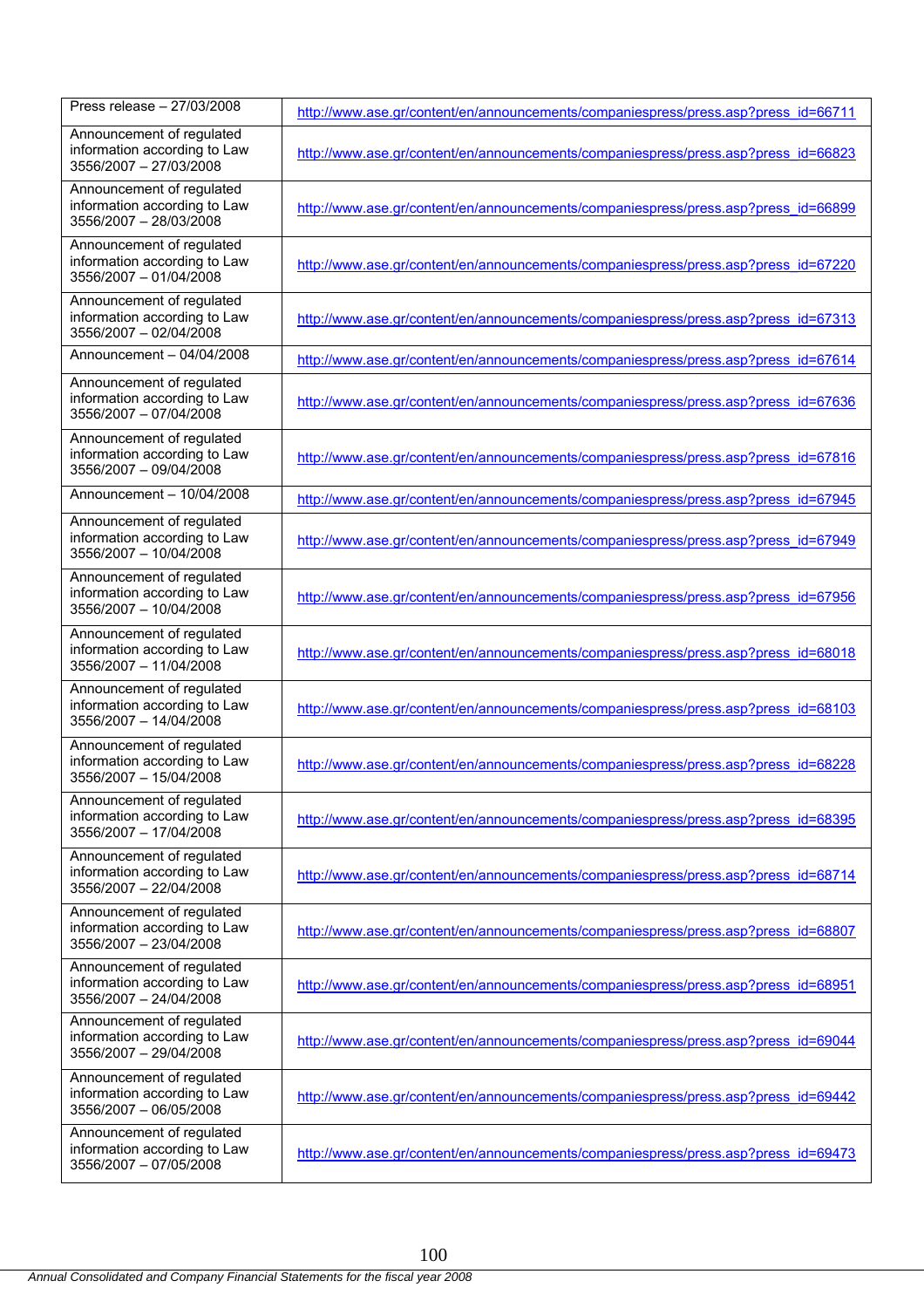| Announcement of regulated<br>information according to Law<br>3556/2007 - 08/05/2008 | http://www.ase.gr/content/en/announcements/companiespress/press.asp?press_id=69587 |
|-------------------------------------------------------------------------------------|------------------------------------------------------------------------------------|
| Announcement of regulated<br>information according to Law<br>3556/2007 - 09/05/2008 | http://www.ase.gr/content/en/announcements/companiespress/press.asp?press_id=69693 |
| Announcement of regulated<br>information according to Law<br>3556/2007 - 16/05/2008 | http://www.ase.gr/content/en/announcements/companiespress/press.asp?press_id=70303 |
| Announcement of regulated<br>information according to Law<br>3556/2007 - 19/05/2008 | http://www.ase.gr/content/en/announcements/companiespress/press.asp?press_id=70451 |
| Announcement - 19/05/2008                                                           | http://www.ase.gr/content/en/announcements/companiespress/press.asp?press_id=70476 |
| Announcement of regulated<br>information according to Law<br>3556/2007 - 21/05/2008 | http://www.ase.gr/content/en/announcements/companiespress/press.asp?press_id=70722 |
| Announcement - 21/05/2008                                                           | http://www.ase.gr/content/en/announcements/companiespress/press.asp?press_id=70737 |
| Announcement of regulated<br>information according to Law<br>3556/2007 - 23/05/2008 | http://www.ase.gr/content/en/announcements/companiespress/press.asp?press_id=71108 |
| Invitation to the Annual General<br>Meeting of Shareholders -<br>26/05/2008         | http://www.ase.gr/content/en/announcements/companiespress/press.asp?press_id=71154 |
| Q1 2008 financial results -<br>26/05/2008                                           | http://www.ase.gr/content/en/announcements/companiespress/press.asp?press_id=71210 |
| Announcement of regulated<br>information according to Law<br>3556/2007 - 27/05/2008 | http://www.ase.gr/content/en/announcements/companiespress/press.asp?press_id=71280 |
| Announcement of regulated<br>information according to Law<br>3556/2007 - 28/05/2008 | http://www.ase.gr/content/en/announcements/companiespress/press.asp?press_id=71468 |
| Announcement of regulated<br>information according to Law<br>3556/2007 - 30/05/2008 | http://www.ase.gr/content/en/announcements/companiespress/press.asp?press_id=71806 |
| Announcement of regulated<br>information according to Law<br>3556/2007 - 02/06/2008 | http://www.ase.gr/content/en/announcements/companiespress/press.asp?press_id=72046 |
| Announcement of regulated<br>information according to Law<br>3556/2007 - 04/06/2008 | http://www.ase.gr/content/en/announcements/companiespress/press.asp?press_id=72356 |
| Press release - 05/06/2008                                                          | http://www.ase.gr/content/en/announcements/companiespress/press.asp?press_id=72693 |
| Announcement of regulated<br>information according to Law<br>3556/2007 - 06/06/2008 | http://www.ase.gr/content/en/announcements/companiespress/press.asp?press_id=72742 |
| Announcement of regulated<br>information according to Law<br>3556/2007 - 10/06/2008 | http://www.ase.gr/content/en/announcements/companiespress/press.asp?press_id=73085 |
| Announcement of regulated<br>information according to Law<br>3556/2007 - 11/06/2008 | http://www.ase.gr/content/en/announcements/companiespress/press.asp?press_id=73270 |
| Announcement of regulated<br>information according to Law<br>3556/2007 - 12/06/2008 | http://www.ase.gr/content/en/announcements/companiespress/press.asp?press_id=73358 |
| Announcement of regulated<br>information according to Law<br>3556/2007 - 13/06/2008 | http://www.ase.gr/content/en/announcements/companiespress/press.asp?press_id=73499 |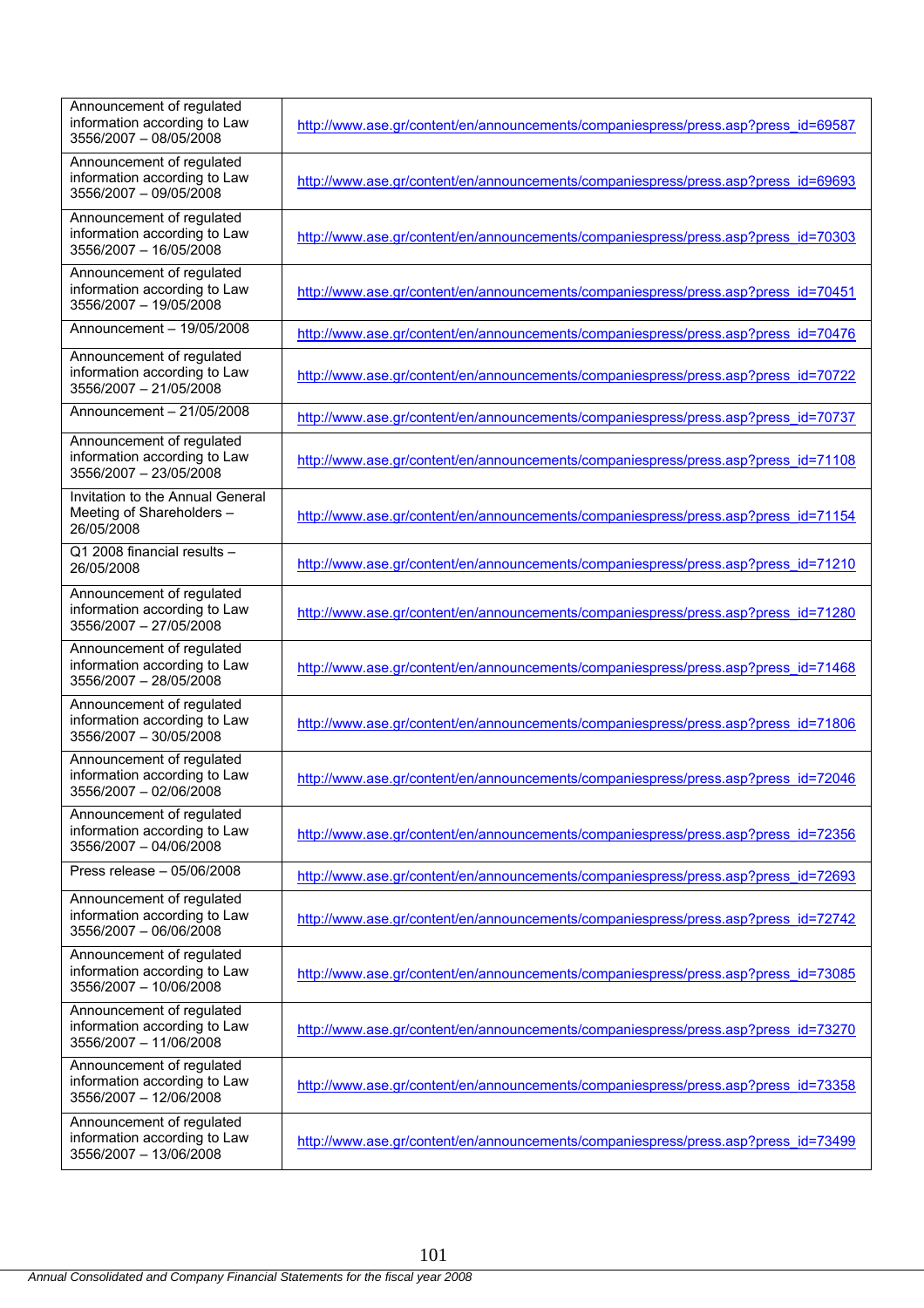| Announcement of regulated<br>information according to Law<br>3556/2007 - 17/06/2008                                                           | http://www.ase.gr/content/en/announcements/companiespress/press.asp?press_id=73666 |
|-----------------------------------------------------------------------------------------------------------------------------------------------|------------------------------------------------------------------------------------|
| Decisions of the Annual General<br>Meeting of Shareholders -<br>18/06/2008                                                                    | http://www.ase.gr/content/en/announcements/companiespress/press.asp?press_id=73795 |
| Ex dividend date and payment of<br>dividend for year 2007 -<br>18/06/2008                                                                     | http://www.ase.gr/content/en/announcements/companiespress/press.asp?press_id=73796 |
| Announcement of regulated<br>information according to Law<br>3556/2007 - 19/06/2008                                                           | http://www.ase.gr/content/en/announcements/companiespress/press.asp?press_id=73860 |
| Announcement of regulated<br>information according to Law<br>3556/2007 - 20/06/2008                                                           | http://www.ase.gr/content/en/announcements/companiespress/press.asp?press_id=73986 |
| Announcement of regulated<br>information according to Law<br>3556/2007 - 23/06/2008                                                           | http://www.ase.gr/content/en/announcements/companiespress/press.asp?press_id=74085 |
| Announcement of regulated<br>information according to Law<br>3556/2007 - 24/06/2008                                                           | http://www.ase.gr/content/en/announcements/companiespress/press.asp?press_id=74210 |
| Announcement of regulated<br>information according to Law<br>3556/2007 - 25/06/2008                                                           | http://www.ase.gr/content/en/announcements/companiespress/press.asp?press_id=76293 |
| Announcement of regulated<br>information according to Law<br>3556/2007 - 26/06/2008                                                           | http://www.ase.gr/content/en/announcements/companiespress/press.asp?press_id=76372 |
| Announcement of regulated<br>information according to Law<br>3556/2007 - 27/06/2008                                                           | http://www.ase.gr/content/en/announcements/companiespress/press.asp?press_id=76629 |
| Merger by absorption of BLUE<br>STAR MARITIME S.A. and<br><b>SUPERFAST FERRIES</b><br>MARITIME S.A. with ATTICA<br>HOLDINGS S.A. - 30/06/2008 | http://www.ase.gr/content/en/announcements/companiespress/press.asp?press_id=76754 |
| Announcement of regulated<br>information according to Law<br>3556/2007 - 30/06/2008                                                           | http://www.ase.gr/content/en/announcements/companiespress/press.asp?press_id=76787 |
| Announcement of regulated<br>information according to Law<br>3556/2007 - 30/06/2008                                                           | http://www.ase.gr/content/en/announcements/companiespress/press.asp?press_id=76829 |
| Announcement of regulated<br>information according to Law<br>3556/2007 - 01/07/2008                                                           | http://www.ase.gr/content/en/announcements/companiespress/press.asp?press_id=77024 |
| Announcement of regulated<br>information according to Law<br>3556/2007 - 02/07/2008                                                           | http://www.ase.gr/content/en/announcements/companiespress/press.asp?press_id=77220 |
| Announcement of regulated<br>information according to Law<br>3556/2007 - 04/07/2008                                                           | http://www.ase.gr/content/en/announcements/companiespress/press.asp?press_id=77381 |
| Announcement of regulated<br>information according to Law<br>3556/2007 - 07/07/2008                                                           | http://www.ase.gr/content/en/announcements/companiespress/press.asp?press_id=77474 |
| Announcement of regulated<br>information according to Law<br>3556/2007 - 08/07/2008                                                           | http://www.ase.gr/content/en/announcements/companiespress/press.asp?press_id=77560 |
| Announcement of regulated<br>information according to Law<br>3556/2007 - 09/07/2008                                                           | http://www.ase.gr/content/en/announcements/companiespress/press.asp?press_id=77615 |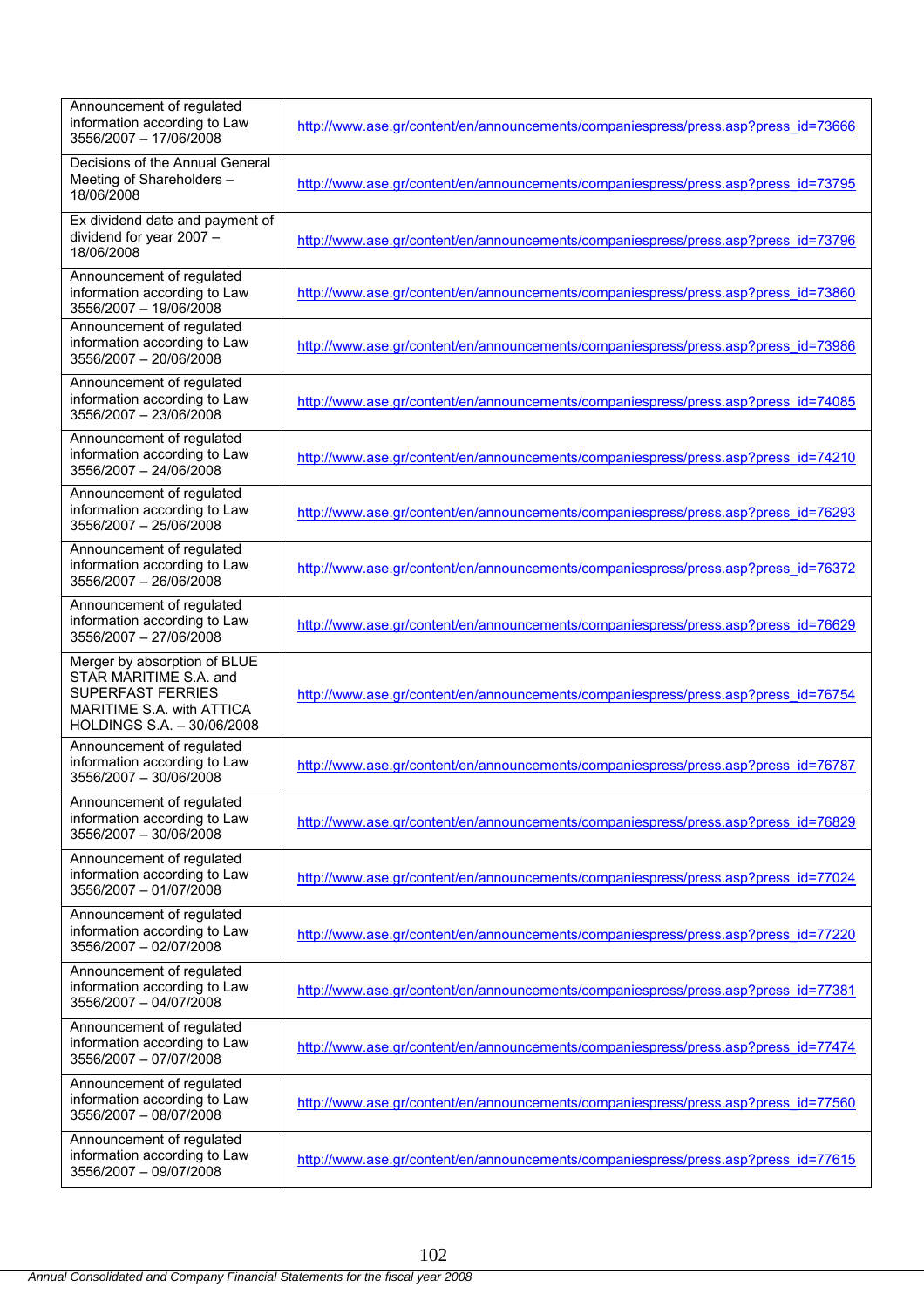| Announcement of regulated<br>information according to Law<br>3556/2007 - 10/07/2008 | http://www.ase.gr/content/en/announcements/companiespress/press.asp?press_id=77766 |
|-------------------------------------------------------------------------------------|------------------------------------------------------------------------------------|
| Announcement of regulated<br>information according to Law<br>3556/2007 - 15/07/2008 | http://www.ase.gr/content/en/announcements/companiespress/press.asp?press_id=77976 |
| Announcement of regulated<br>information according to Law<br>3556/2007 - 16/07/2008 | http://www.ase.gr/content/en/announcements/companiespress/press.asp?press_id=78141 |
| Announcement of regulated<br>information according to Law<br>3556/2007 - 16/07/2008 | http://www.ase.gr/content/en/announcements/companiespress/press.asp?press_id=78151 |
| Announcement of regulated<br>information according to Law<br>3556/2007 - 18/07/2008 | http://www.ase.gr/content/en/announcements/companiespress/press.asp?press_id=78241 |
| Announcement of regulated<br>information according to Law<br>3556/2007 - 18/07/2008 | http://www.ase.gr/content/en/announcements/companiespress/press.asp?press_id=78301 |
| Announcement of regulated<br>information according to Law<br>3556/2007 - 21/07/2008 | http://www.ase.gr/content/en/announcements/companiespress/press.asp?press_id=78429 |
| Announcement of regulated<br>information according to Law<br>3556/2007 - 22/07/2008 | http://www.ase.gr/content/en/announcements/companiespress/press.asp?press_id=78469 |
| Announcement of regulated<br>information according to Law<br>3556/2007 - 24/07/2008 | http://www.ase.gr/content/en/announcements/companiespress/press.asp?press_id=78670 |
| Announcement of regulated<br>information according to Law<br>3556/2007 - 24/07/2008 | http://www.ase.gr/content/en/announcements/companiespress/press.asp?press_id=78677 |
| Announcement of regulated<br>information according to Law<br>3556/2007 - 25/07/2008 | http://www.ase.gr/content/en/announcements/companiespress/press.asp?press_id=78736 |
| Announcement of regulated<br>information according to Law<br>3556/2007 - 28/07/2008 | http://www.ase.gr/content/en/announcements/companiespress/press.asp?press_id=78855 |
| Announcement of regulated<br>information according to Law<br>3556/2007 - 29/07/2008 | http://www.ase.gr/content/en/announcements/companiespress/press.asp?press_id=78958 |
| Announcement of regulated<br>information according to Law<br>3556/2007 - 30/07/2008 | http://www.ase.gr/content/en/announcements/companiespress/press.asp?press_id=79060 |
| Announcement of regulated<br>information according to Law<br>3556/2007 - 31/07/2008 | http://www.ase.gr/content/en/announcements/companiespress/press.asp?press_id=79168 |
| Announcement of regulated<br>information according to Law<br>3556/2007 - 01/08/2008 | http://www.ase.gr/content/en/announcements/companiespress/press.asp?press_id=79249 |
| Announcement of regulated<br>information according to Law<br>3556/2007 - 05/08/2008 | http://www.ase.gr/content/en/announcements/companiespress/press.asp?press_id=79471 |
| Announcement of regulated<br>information according to Law<br>3556/2007 - 06/08/2008 | http://www.ase.gr/content/en/announcements/companiespress/press.asp?press_id=79556 |
| Announcement of regulated<br>information according to Law<br>3556/2007 - 07/08/2008 | http://www.ase.gr/content/en/announcements/companiespress/press.asp?press_id=79600 |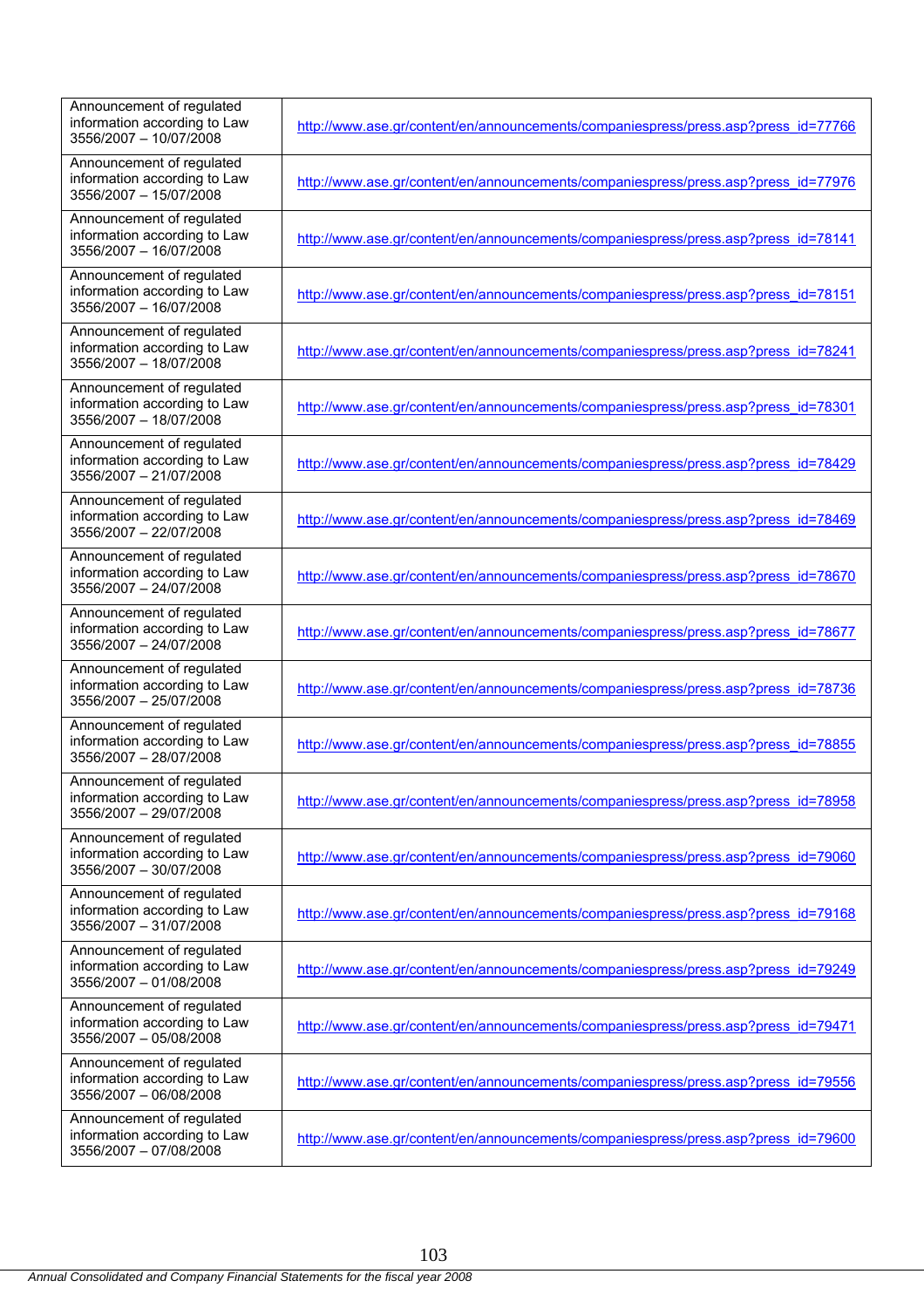| Announcement of regulated<br>information according to Law<br>3556/2007 - 11/08/2008                                                       | http://www.ase.gr/content/en/announcements/companiespress/press.asp?press_id=79740 |
|-------------------------------------------------------------------------------------------------------------------------------------------|------------------------------------------------------------------------------------|
| Announcement of regulated<br>information according to Law<br>3556/2007 - 13/08/2008                                                       | http://www.ase.gr/content/en/announcements/companiespress/press.asp?press_id=79873 |
| Announcement of regulated<br>information according to Law<br>3556/2007 - 14/08/2008                                                       | http://www.ase.gr/content/en/announcements/companiespress/press.asp?press_id=79924 |
| Announcement of regulated<br>information according to Law<br>3556/2007 - 18/08/2008                                                       | http://www.ase.gr/content/en/announcements/companiespress/press.asp?press_id=79983 |
| Announcement of regulated<br>information according to Law<br>3556/2007 - 20/08/2008                                                       | http://www.ase.gr/content/en/announcements/companiespress/press.asp?press_id=80081 |
| Announcement of regulated<br>information according to Law<br>3556/2007 - 22/08/2008                                                       | http://www.ase.gr/content/en/announcements/companiespress/press.asp?press_id=80193 |
| Announcement of regulated<br>information according to Law<br>3556/2007 - 25/08/2008                                                       | http://www.ase.gr/content/en/announcements/companiespress/press.asp?press_id=80243 |
| Announcement of regulated<br>information according to Law<br>3556/2007 - 26/08/2008                                                       | http://www.ase.gr/content/en/announcements/companiespress/press.asp?press_id=80324 |
| Announcement of regulated<br>information according to Law<br>3556/2007 - 27/08/2008                                                       | http://www.ase.gr/content/en/announcements/companiespress/press.asp?press_id=80413 |
| Press release: Financial Results<br>for the first semester 2008 -<br>29/08/2008                                                           | http://www.ase.gr/content/en/announcements/companiespress/press.asp?press_id=80802 |
| Turnover up 8% at Euro<br>156.48mln and group net profit<br>after tax at Euro 9.62mln in the<br>first half 2008 (Revised) -<br>31/08/2008 | http://www.ase.gr/content/en/announcements/companiespress/press.asp?press_id=80857 |
| Press release (revised) -<br>01/09/2008                                                                                                   | http://www.ase.gr/content/en/announcements/companiespress/press.asp?press_id=80869 |
| Announcement of regulated<br>information according to Law<br>3556/2007 - 01/09/2008                                                       | http://www.ase.gr/content/en/announcements/companiespress/press.asp?press_id=80903 |
| Announcement of regulated<br>information according to Law<br>3556/2007 - 02/09/2008                                                       | http://www.ase.gr/content/en/announcements/companiespress/press.asp?press_id=81057 |
| Announcement of regulated<br>information according to Law<br>3556/2007 - 03/09/2008                                                       | http://www.ase.gr/content/en/announcements/companiespress/press.asp?press_id=81125 |
| Announcement of regulated<br>information according to Law<br>3556/2007 - 03/09/2008                                                       | http://www.ase.gr/content/en/announcements/companiespress/press.asp?press_id=81149 |
| Announcement of regulated<br>information according to Law<br>3556/2007 - 04/09/2008                                                       | http://www.ase.gr/content/en/announcements/companiespress/press.asp?press_id=81234 |
| Announcement of regulated<br>information according to Law<br>3556/2007 - 05/09/2008                                                       | http://www.ase.gr/content/en/announcements/companiespress/press.asp?press_id=81337 |
| Announcement of regulated<br>information according to Law<br>3556/2007 - 09/09/2008                                                       | http://www.ase.gr/content/en/announcements/companiespress/press.asp?press_id=81556 |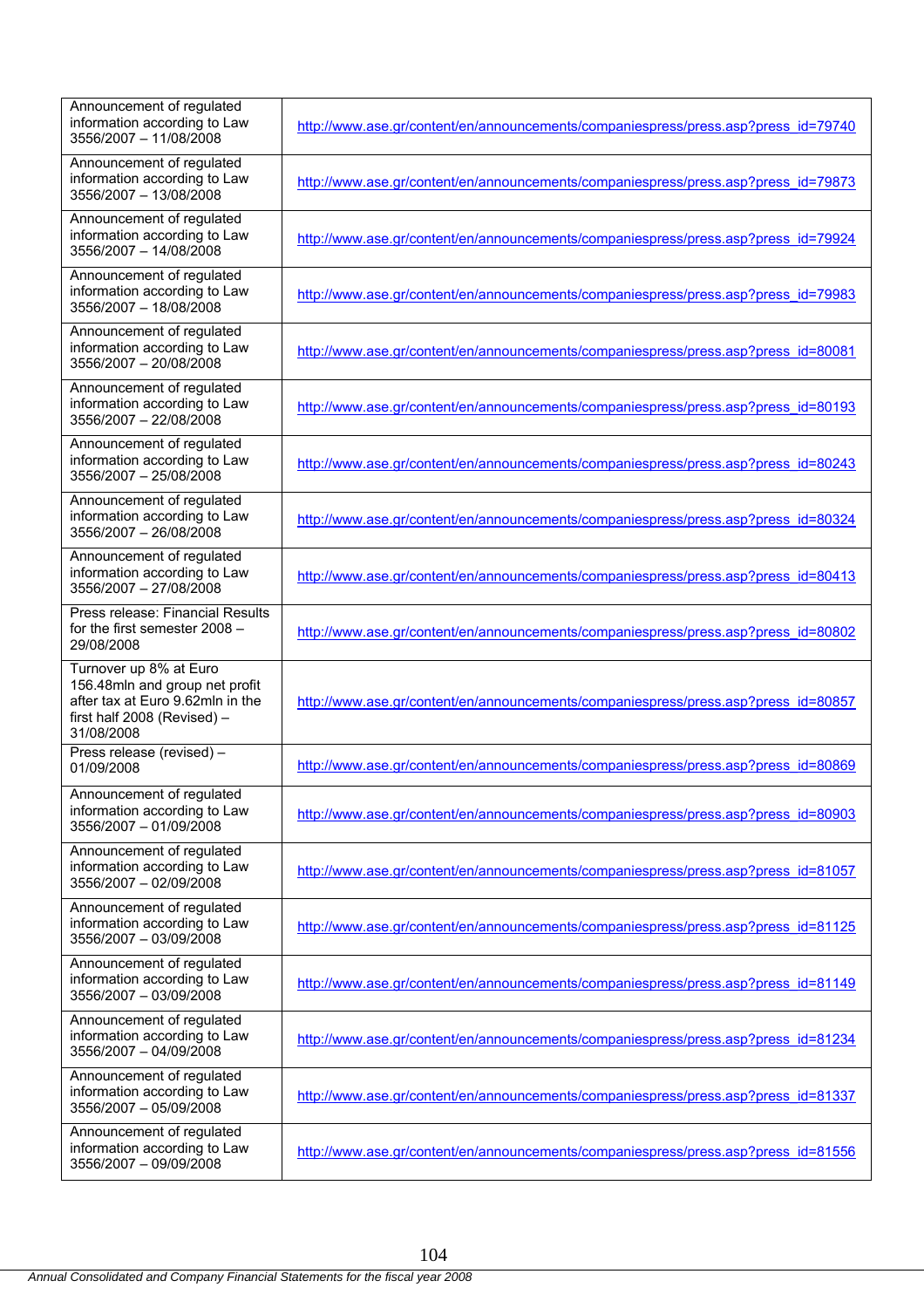| Announcement of regulated<br>information according to Law<br>3556/2007 - 09/09/2008 | http://www.ase.gr/content/en/announcements/companiespress/press.asp?press_id=81580 |
|-------------------------------------------------------------------------------------|------------------------------------------------------------------------------------|
| Announcement of regulated<br>information according to Law<br>3556/2007 - 10/09/2008 | http://www.ase.gr/content/en/announcements/companiespress/press.asp?press_id=81673 |
| Announcement of regulated<br>information according to Law<br>3556/2007 - 11/09/2008 | http://www.ase.gr/content/en/announcements/companiespress/press.asp?press_id=81776 |
| Transfer of the Company's<br>Offices Address - 11/09/2008                           | http://www.ase.gr/content/en/announcements/companiespress/press.asp?press_id=81827 |
| Announcement of regulated<br>information according to Law<br>3556/2007 - 12/09/2008 | http://www.ase.gr/content/en/announcements/companiespress/press.asp?press_id=81877 |
| Invitation to an extraordinary<br>meeting of the shareholders -<br>12/09/2008       | http://www.ase.gr/content/en/announcements/companiespress/press.asp?press_id=81912 |
| Announcement of regulated<br>information according to Law<br>3556/2007 - 15/09/2008 | http://www.ase.gr/content/en/announcements/companiespress/press.asp?press_id=82001 |
| Announcement of regulated<br>information according to Law<br>3556/2007 - 16/09/2008 | http://www.ase.gr/content/en/announcements/companiespress/press.asp?press_id=82129 |
| Announcement of regulated<br>information according to Law<br>3556/2007 - 17/09/2008 | http://www.ase.gr/content/en/announcements/companiespress/press.asp?press_id=82253 |
| Announcement of regulated<br>information according to Law<br>3556/2007 - 18/09/2008 | http://www.ase.gr/content/en/announcements/companiespress/press.asp?press_id=82364 |
| Announcement of regulated<br>information according to Law<br>3556/2007 - 19/09/2008 | http://www.ase.gr/content/en/announcements/companiespress/press.asp?press_id=82501 |
| Announcement of regulated<br>information according to Law<br>3556/2007 - 22/09/2008 | http://www.ase.gr/content/en/announcements/companiespress/press.asp?press_id=82654 |
| Announcement of regulated<br>information according to Law<br>3556/2007 - 23/09/2008 | http://www.ase.gr/content/en/announcements/companiespress/press.asp?press_id=82752 |
| Announcement of regulated<br>information according to Law<br>3556/2007 - 24/09/2008 | http://www.ase.gr/content/en/announcements/companiespress/press.asp?press_id=82843 |
| Announcement of regulated<br>information according to Law<br>3556/2007 - 25/09/2008 | http://www.ase.gr/content/en/announcements/companiespress/press.asp?press_id=82946 |
| Announcement of regulated<br>information according to Law<br>3556/2007 - 29/09/2008 | http://www.ase.gr/content/en/announcements/companiespress/press.asp?press_id=83167 |
| Announcement of regulated<br>information according to Law<br>3556/2007 - 30/09/2008 | http://www.ase.gr/content/en/announcements/companiespress/press.asp?press_id=83377 |
| Announcement of regulated<br>information according to Law<br>3556/2007 - 01/10/2008 | http://www.ase.gr/content/en/announcements/companiespress/press.asp?press_id=83478 |
| Announcement of regulated<br>information according to Law<br>3556/2007 - 03/10/2008 | http://www.ase.gr/content/en/announcements/companiespress/press.asp?press_id=83771 |
| Establishment of subsidiary<br>companies - 03/10/2008                               | http://www.ase.gr/content/en/announcements/companiespress/press.asp?press_id=83805 |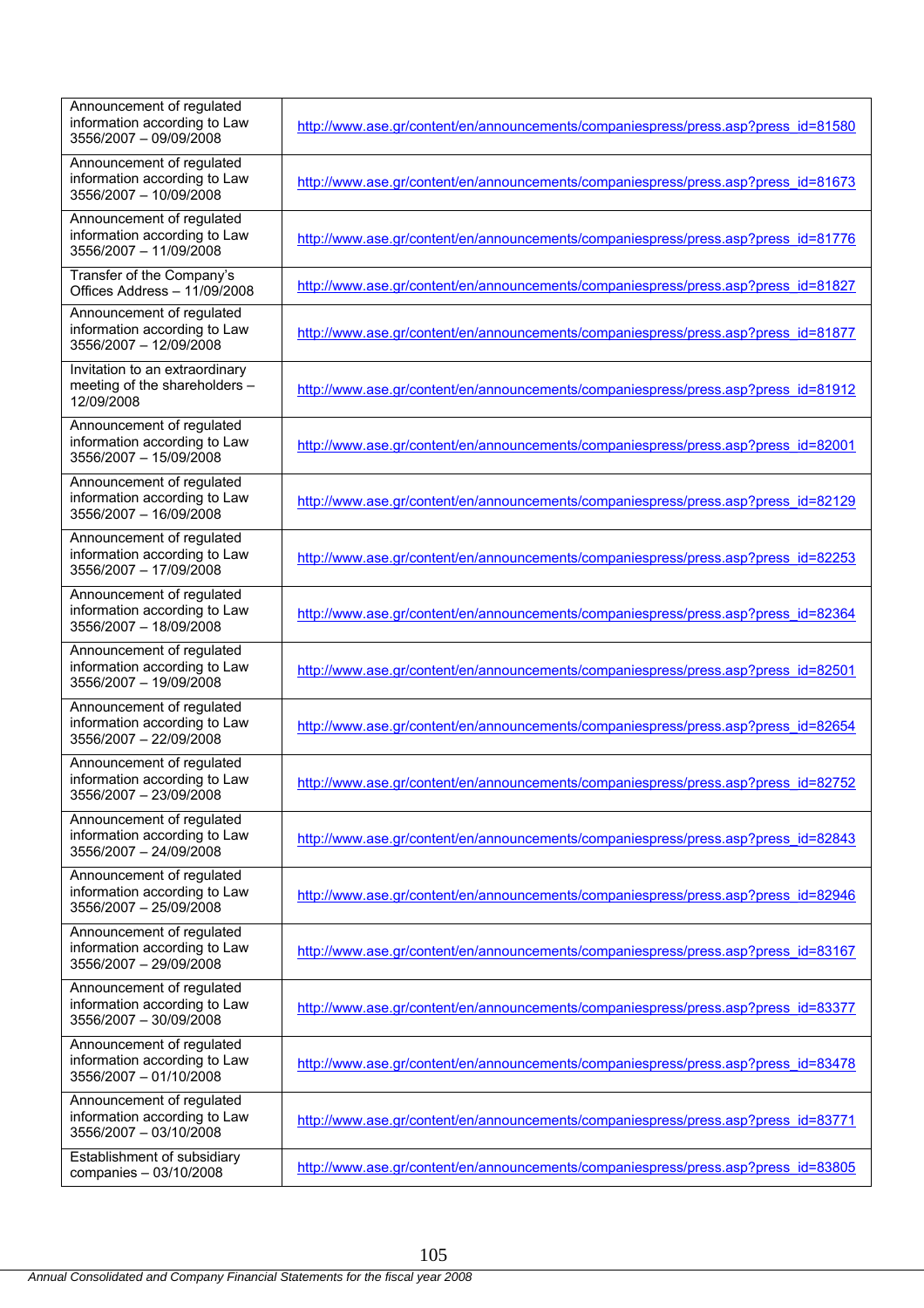| Announcement of regulated<br>information according to Law<br>3556/2007 - 06/10/2008                                      | http://www.ase.gr/content/en/announcements/companiespress/press.asp?press_id=83972 |
|--------------------------------------------------------------------------------------------------------------------------|------------------------------------------------------------------------------------|
| Delivery of Superfast I-<br>12/09/2008                                                                                   | http://www.ase.gr/content/en/announcements/companiespress/press.asp?press_id=83996 |
| Announcement of regulated<br>information according to Law<br>3556/2007 - 07/10/2008                                      | http://www.ase.gr/content/en/announcements/companiespress/press.asp?press_id=84041 |
| Announcement of regulated<br>information according to Law<br>3556/2007 - 08/10/2008                                      | http://www.ase.gr/content/en/announcements/companiespress/press.asp?press_id=84168 |
| Decisions of the Extraordinary<br>Meeting of Shareholders -<br>08/10/2008                                                | http://www.ase.gr/content/en/announcements/companiespress/press.asp?press_id=84255 |
| Announcement of regulated<br>information according to Law<br>3556/2007 - 10/10/2008                                      | http://www.ase.gr/content/en/announcements/companiespress/press.asp?press_id=84443 |
| Maiden voyage of Superfast I-<br>13/10/2008                                                                              | http://www.ase.gr/content/en/announcements/companiespress/press.asp?press_id=84701 |
| Announcement of regulated<br>information according to Law<br>3556/2007 - 14/10/2008                                      | http://www.ase.gr/content/en/announcements/companiespress/press.asp?press_id=84808 |
| Draft Merger Agreement<br>approved - 15/10/2008                                                                          | http://www.ase.gr/content/en/announcements/companiespress/press.asp?press_id=84850 |
| Announcement of regulated<br>information according to Law<br>3556/2007 - 15/10/2008                                      | http://www.ase.gr/content/en/announcements/companiespress/press.asp?press_id=84888 |
| Valuation report, regarding the<br>merging companies Attica<br>Holdings S.A. and Blue Star<br>Maritime S.A. - 16/10/2008 | http://www.ase.gr/content/en/announcements/companiespress/press.asp?press_id=85038 |
| Announcement of regulated<br>information according to Law<br>3556/2007 - 17/10/2008                                      | http://www.ase.gr/content/en/announcements/companiespress/press.asp?press_id=85095 |
| Announcement of regulated<br>information according to Law<br>3556/2007 - 20/10/2008                                      | http://www.ase.gr/content/en/announcements/companiespress/press.asp?press_id=85226 |
| Announcement of regulated<br>information according to Law<br>3556/2007 - 21/10/2008                                      | http://www.ase.gr/content/en/announcements/companiespress/press.asp?press_id=85352 |
| Announcement of regulated<br>information according to Law<br>3556/2007 - 23/10/2008                                      | http://www.ase.gr/content/en/announcements/companiespress/press.asp?press_id=85667 |
| Announcement of regulated<br>information according to Law<br>3556/2007 - 24/10/2008                                      | http://www.ase.gr/content/en/announcements/companiespress/press.asp?press_id=85778 |
| Availability of merger documents<br>pursuant to the article 73 of law<br>2190/1920 - 24/10/2008                          | http://www.ase.gr/content/en/announcements/companiespress/press.asp?press_id=85933 |
| Announcement of regulated<br>information according to Law<br>3556/2007 - 27/10/2008                                      | http://www.ase.gr/content/en/announcements/companiespress/press.asp?press_id=86085 |
| Announcement of regulated<br>information according to Law<br>3556/2007 - 29/10/2008                                      | http://www.ase.gr/content/en/announcements/companiespress/press.asp?press_id=86214 |
| Announcement of regulated<br>information according to Law<br>3556/2007 - 30/10/2008                                      | http://www.ase.gr/content/en/announcements/companiespress/press.asp?press_id=86374 |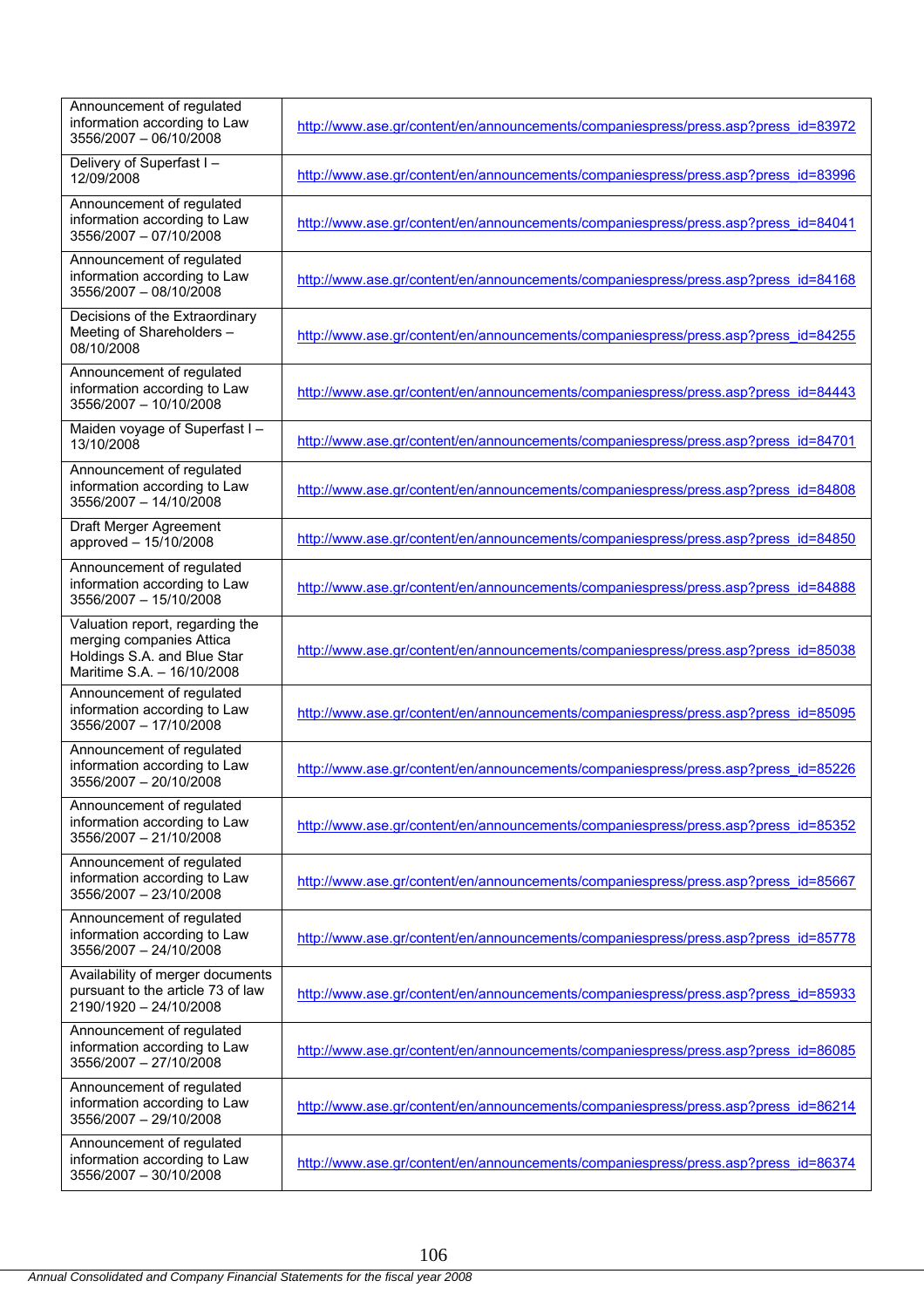| Announcement of regulated<br>information according to Law<br>3556/2007 - 31/10/2008 | http://www.ase.gr/content/en/announcements/companiespress/press.asp?press_id=86525 |
|-------------------------------------------------------------------------------------|------------------------------------------------------------------------------------|
| Announcement of regulated<br>information according to Law<br>3556/2007 - 04/11/2008 | http://www.ase.gr/content/en/announcements/companiespress/press.asp?press_id=86791 |
| Announcement of regulated<br>information according to Law<br>3556/2007 - 05/11/2008 | http://www.ase.gr/content/en/announcements/companiespress/press.asp?press_id=86898 |
| Announcement of regulated<br>information according to Law<br>3556/2007 - 05/11/2008 | http://www.ase.gr/content/en/announcements/companiespress/press.asp?press_id=86966 |
| Announcement of regulated<br>information according to Law<br>3556/2007 - 07/11/2008 | http://www.ase.gr/content/en/announcements/companiespress/press.asp?press_id=87211 |
| Invitation to the extraordinary<br>general meeting of Shareholders<br>$-11/11/2008$ | http://www.ase.gr/content/en/announcements/companiespress/press.asp?press_id=87427 |
| Announcement of regulated<br>information according to Law<br>3556/2007 - 11/11/2008 | http://www.ase.gr/content/en/announcements/companiespress/press.asp?press_id=87482 |
| Announcement of regulated<br>information according to Law<br>3556/2007 - 12/11/2008 | http://www.ase.gr/content/en/announcements/companiespress/press.asp?press_id=87521 |
| Announcement of regulated<br>information according to Law<br>3556/2007 - 13/11/2008 | http://www.ase.gr/content/en/announcements/companiespress/press.asp?press_id=87742 |
| Announcement of regulated<br>information according to Law<br>3556/2007 - 14/11/2008 | http://www.ase.gr/content/en/announcements/companiespress/press.asp?press_id=87774 |
| Announcement of regulated<br>information according to Law<br>3556/2007 - 17/11/2008 | http://www.ase.gr/content/en/announcements/companiespress/press.asp?press_id=87906 |
| Announcement of regulated<br>information according to Law<br>3556/2007 - 19/11/2008 | http://www.ase.gr/content/en/announcements/companiespress/press.asp?press_id=88173 |
| Announcement of regulated<br>information according to Law<br>3556/2007 - 20/11/2008 | http://www.ase.gr/content/en/announcements/companiespress/press.asp?press_id=88236 |
| Announcement of regulated<br>information according to Law<br>3556/2007 - 21/11/2008 | http://www.ase.gr/content/en/announcements/companiespress/press.asp?press_id=88344 |
| Announcement of regulated<br>information according to Law<br>3556/2007 - 24/11/2008 | http://www.ase.gr/content/en/announcements/companiespress/press.asp?press_id=88439 |
| Nine Month results $- 24/11/2008$                                                   | http://www.ase.gr/content/en/announcements/companiespress/press.asp?press_id=88524 |
| Announcement of regulated<br>information according to Law<br>3556/2007 - 26/11/2008 | http://www.ase.gr/content/en/announcements/companiespress/press.asp?press_id=88758 |
| Announcement of regulated<br>information according to Law<br>3556/2007 - 27/11/2008 | http://www.ase.gr/content/en/announcements/companiespress/press.asp?press_id=88914 |
| Announcement of regulated<br>information according to Law<br>3556/2007 - 01/12/2008 | http://www.ase.gr/content/en/announcements/companiespress/press.asp?press_id=89228 |
| Announcement of regulated<br>information according to Law<br>3556/2007 - 02/12/2008 | http://www.ase.gr/content/en/announcements/companiespress/press.asp?press_id=89338 |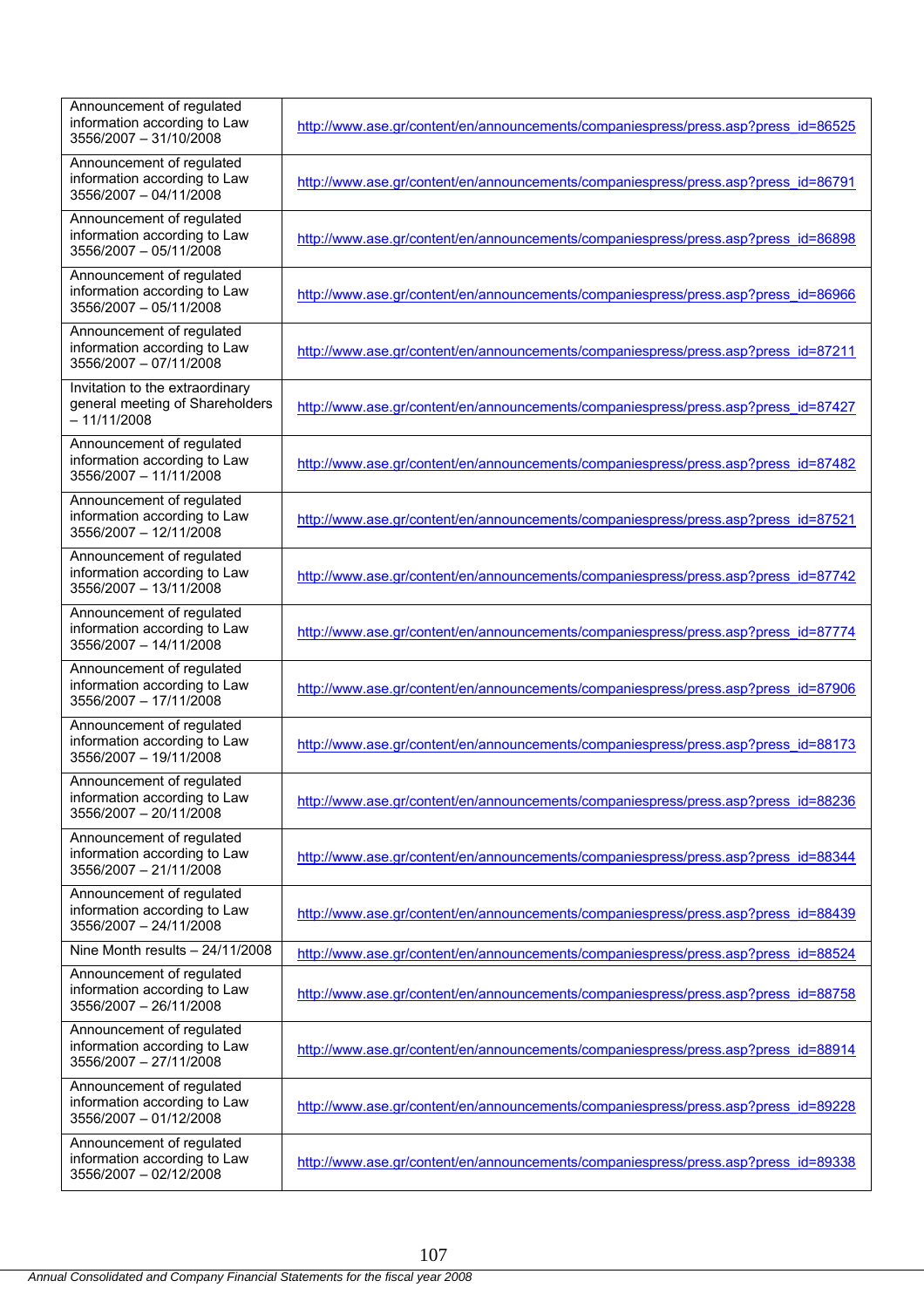| Decisions of the Extraordinary<br>Meeting of Shareholders -<br>03/12/2008                                                                     | http://www.ase.gr/content/en/announcements/companiespress/press.asp?press_id=89524 |
|-----------------------------------------------------------------------------------------------------------------------------------------------|------------------------------------------------------------------------------------|
| Announcement of regulated<br>information according to Law<br>3556/2007 - 03/12/2008                                                           | http://www.ase.gr/content/en/announcements/companiespress/press.asp?press_id=89528 |
| Announcement of regulated<br>information according to Law<br>3556/2007 - 04/12/2008                                                           | http://www.ase.gr/content/en/announcements/companiespress/press.asp?press_id=89620 |
| Announcement of regulated<br>information according to Law<br>3556/2007 - 05/12/2008                                                           | http://www.ase.gr/content/en/announcements/companiespress/press.asp?press_id=89677 |
| Announcement of regulated<br>information according to Law<br>3556/2007 - 08/12/2008                                                           | http://www.ase.gr/content/en/announcements/companiespress/press.asp?press_id=89849 |
| Announcement of regulated<br>information according to Law<br>3556/2007 - 10/12/2008                                                           | http://www.ase.gr/content/en/announcements/companiespress/press.asp?press_id=90003 |
| Announcement of regulated<br>information according to Law<br>3556/2007 - 11/12/2008                                                           | http://www.ase.gr/content/en/announcements/companiespress/press.asp?press_id=90101 |
| Announcement of regulated<br>information according to Law<br>3556/2007 - 12/12/2008                                                           | http://www.ase.gr/content/en/announcements/companiespress/press.asp?press_id=90220 |
| Announcement of regulated<br>information according to Law<br>3556/2007 - 15/12/2008                                                           | http://www.ase.gr/content/en/announcements/companiespress/press.asp?press_id=90306 |
| Announcement of regulated<br>information according to Law<br>3556/2007 - 16/12/2008                                                           | http://www.ase.gr/content/en/announcements/companiespress/press.asp?press_id=90339 |
| Announcement of regulated<br>information according to Law<br>3556/2007 - 17/12/2008                                                           | http://www.ase.gr/content/en/announcements/companiespress/press.asp?press_id=90471 |
| Announcement of regulated<br>information according to Law<br>3556/2007 - 18/12/2008                                                           | http://www.ase.gr/content/en/announcements/companiespress/press.asp?press_id=90611 |
| Announcement - 19/12/2008                                                                                                                     | http://www.ase.gr/content/en/announcements/companiespress/press.asp?press_id=90732 |
| Announcement of regulated<br>information according to Law<br>3556/2007 - 22/12/2008                                                           | http://www.ase.gr/content/en/announcements/companiespress/press.asp?press_id=90814 |
| Announcement - 23/12/2008                                                                                                                     | http://www.ase.gr/content/en/announcements/companiespress/press.asp?press_id=90951 |
| Announcement of regulated<br>information according to Law<br>3556/2007 - 24/12/2008                                                           | http://www.ase.gr/content/en/announcements/companiespress/press.asp?press_id=91010 |
| Trading of new ATTICA shares<br>resulting from the merger with<br>BLUE STAR MARITIME S.A.<br>starts on $2^{nd}$ January, 2009 -<br>24/12/2008 | http://www.ase.gr/content/en/announcements/companiespress/press.asp?press_id=91040 |
| Announcement of regulated<br>information according to Law<br>3556/2007 - 29/12/2008                                                           | http://www.ase.gr/content/en/announcements/companiespress/press.asp?press_id=91124 |
| Announcement of regulated<br>information according to Law<br>3556/2007 - 30/12/2008                                                           | http://www.ase.gr/content/en/announcements/companiespress/press.asp?press_id=91208 |